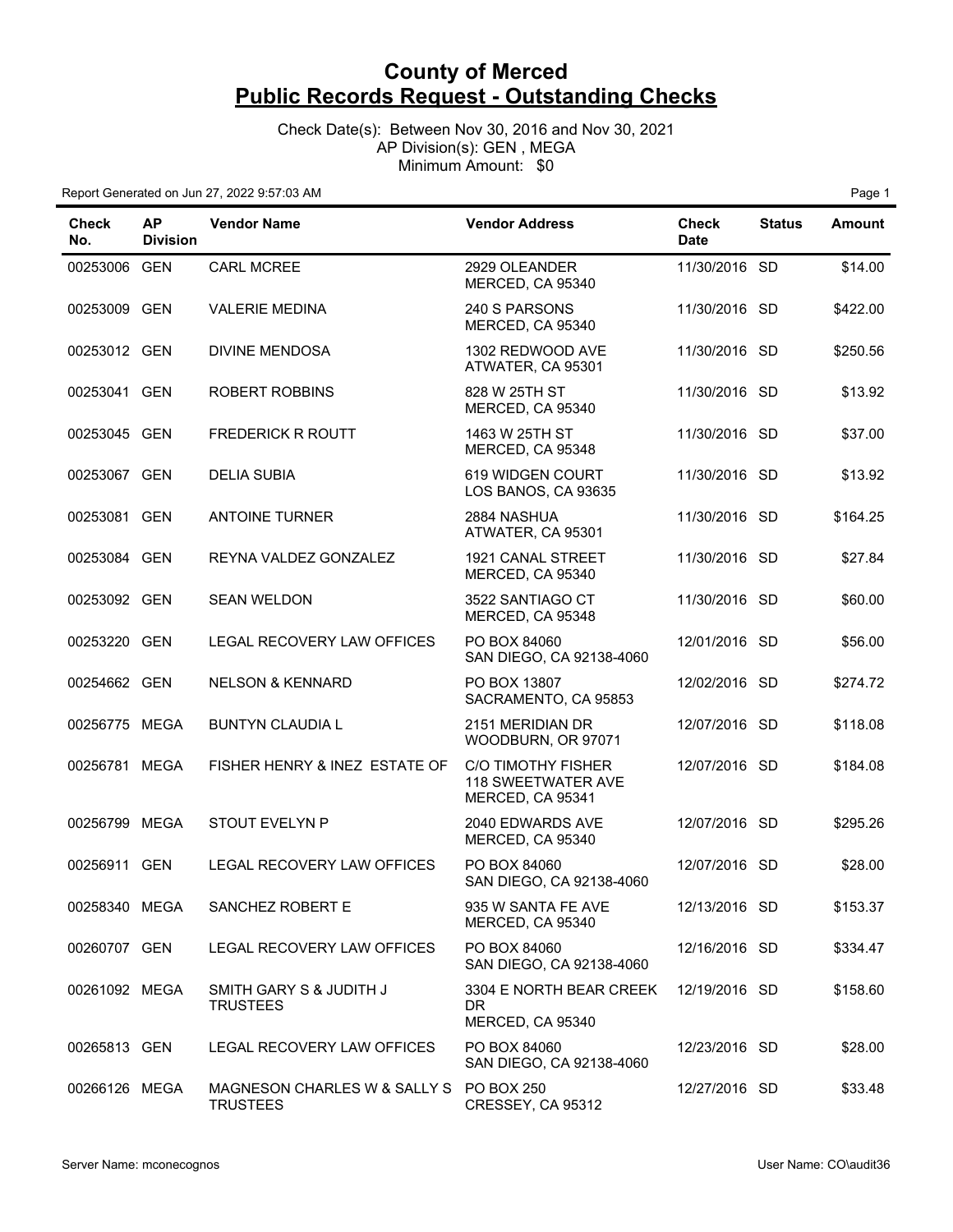Check Date(s): Between Nov 30, 2016 and Nov 30, 2021 AP Division(s): GEN , MEGA Minimum Amount: \$0

| Check<br>No.  | AP.<br><b>Division</b> | <b>Vendor Name</b>           | <b>Vendor Address</b>                                             | Check<br><b>Date</b> | <b>Status</b> | <b>Amount</b> |
|---------------|------------------------|------------------------------|-------------------------------------------------------------------|----------------------|---------------|---------------|
| 00266137 MEGA |                        | PHAM CUONG                   | 4221 LASALLE DR<br>MERCED, CA 95348                               | 12/27/2016 SD        |               | \$56.44       |
| 00266679 GEN  |                        | <b>ALEX MCCABE</b>           | <b>1440 MAIN ST</b><br>LIVINGSTON, CA 95334                       | 12/28/2016 SD        |               | \$100.00      |
| 00267693 GEN  |                        | LEGAL RECOVERY LAW OFFICES   | PO BOX 84060<br>SAN DIEGO, CA 92138-4060                          | 12/30/2016 SD        |               | \$28.00       |
| 00269339 GEN  |                        | ALBERTO GERONIMO             | PO BOX 381<br>SOUTH DOS PALOS, CA<br>93665                        | 01/05/2017 SD        |               | \$0.59        |
| 00270342 GEN  |                        | LEGAL RECOVERY LAW OFFICES   | PO BOX 84060<br>SAN DIEGO, CA 92138-4060                          | 01/06/2017 SD        |               | \$28.00       |
| 00271476 GEN  |                        | FIRST AMERICAN TITLE COMPANY | 17 W ALEXANDER AVE<br>MERCED, CA 95348                            | 01/11/2017 SD        |               | \$19.42       |
| 00271491 GEN  |                        | MODESTO GONZALES             | <b>205 S SUN</b><br>SANTA NELLA, CA 95322                         | 01/11/2017 SD        |               | \$18.02       |
| 00271836 GEN  |                        | LEGAL RECOVERY LAW OFFICES   | PO BOX 84060<br>SAN DIEGO, CA 92138-4060                          | 01/12/2017 SD        |               | \$28.00       |
| 00272716 GEN  |                        | <b>SALDANA ENRIQUE</b>       | 24 W SWALLOW STREET<br>MERCED, CA 95341                           | 01/13/2017 SD        |               | \$9.71        |
| 00273312 GEN  |                        | DOMS ELECTRIC MOTOR SHOP     | 551 S HWY 59<br>MERCED, CA 95340                                  | 01/17/2017 SD        |               | \$381.59      |
| 00275440 GEN  |                        | DONALD C SKINNER             | 1269 W I ST<br>LOS BANOS, CA 93635                                | 01/24/2017 SD        |               | \$200.00      |
| 00279234 GEN  |                        | <b>LILIANA PONCE</b>         | <b>40 FAIRVIEW AVE</b><br>GUSTINE, CA 95322                       | 01/26/2017 SD        |               | \$45.00       |
| 00280034 GEN  |                        | <b>JENNIFER MEDEIROS</b>     | 1862 FOXTAIL CT<br>ATWATER, CA 95301                              | 01/27/2017 SD        |               | \$88.50       |
| 00280604 GEN  |                        | LEGAL RECOVERY LAW OFFICES   | PO BOX 84060<br>SAN DIEGO, CA 92138-4060                          | 01/30/2017 SD        |               | \$28.00       |
| 00280994 MEGA |                        | <b>BURROW LINDA</b>          | 145 SEVILLE CT<br>ATWATER, CA 95301                               | 01/31/2017 SD        |               | \$35.29       |
| 00280999 MEGA |                        | <b>GUTIERREZ JOHN</b>        | 1500 H ST<br>MODESTO, CA 95354                                    | 01/31/2017 SD        |               | \$58.23       |
| 00282906 MEGA |                        | DELTE PHILLIP J & JANIE G    | P O BOX 638<br>WINTON, CA 95388                                   | 02/03/2017 SD        |               | \$157.52      |
| 00282912 MEGA |                        | <b>DUONG HAI</b>             | 1660 E SOUTH BEAR CREEK<br>DR.<br>MERCED, CA 95340                | 02/03/2017 SD        |               | \$296.32      |
| 00282942 MEGA |                        | <b>LEON CRISTOBAL</b>        | 1260 APPLEGATE RD<br>ATWATER, CA 95301                            | 02/03/2017 SD        |               | \$21.24       |
| 00282965 MEGA |                        | MRO INVESTMENTS INC          | 7388 N REMINGTON AVE STE 02/03/2017 SD<br>101<br>FRESNO, CA 93711 |                      |               | \$167.10      |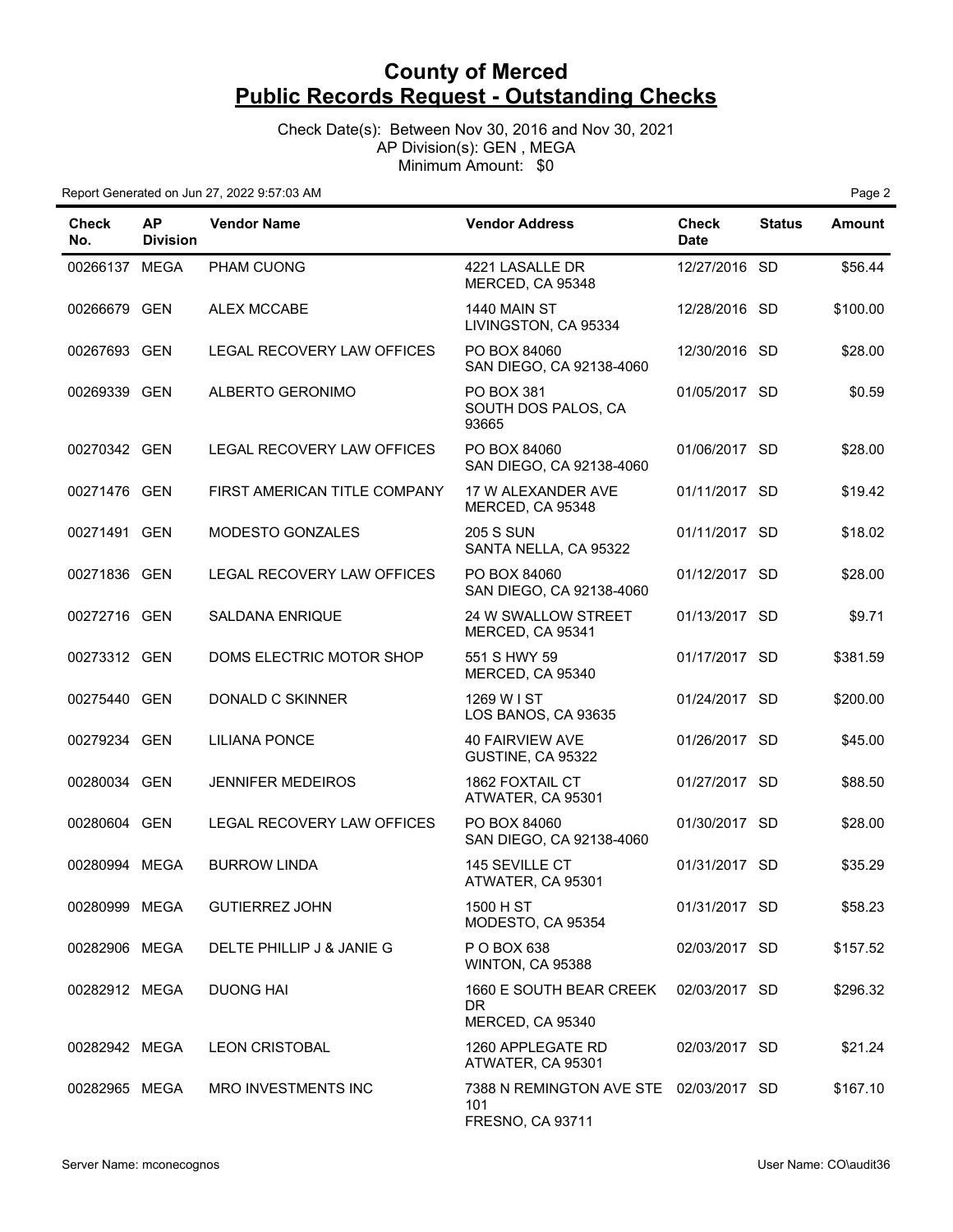Check Date(s): Between Nov 30, 2016 and Nov 30, 2021 AP Division(s): GEN , MEGA Minimum Amount: \$0

| <b>Check</b><br>No. | <b>AP</b><br><b>Division</b> | <b>Vendor Name</b>                             | <b>Vendor Address</b>                                   | <b>Check</b><br><b>Date</b> | <b>Status</b> | <b>Amount</b> |
|---------------------|------------------------------|------------------------------------------------|---------------------------------------------------------|-----------------------------|---------------|---------------|
| 00283018 MEGA       |                              | TOWNSEND M SUE & CHARLES K                     | 1324 CHUKAR ST<br>LOS BANOS, CA 93635                   | 02/03/2017 SD               |               | \$118.50      |
| 00284199 MEGA       |                              | <b>CK PRECISION HANDYMAN</b><br><b>SERVICE</b> | 2842 GAVILAN CT<br>SAN JOSE, CA 95148                   | 02/08/2017 SD               |               | \$47.67       |
| 00286368 GEN        |                              | LEGAL RECOVERY LAW OFFICES                     | PO BOX 84060<br>SAN DIEGO, CA 92138-4060                | 02/14/2017 SD               |               | \$28.00       |
| 00286419 GEN        |                              | RAMADA WORLDWIDE                               | 1901 W OLYMPIC BLVD<br>LOS ANGELES, CA 90006            | 02/14/2017 SD               |               | \$642.18      |
| 00287362 GEN        |                              | LEGAL RECOVERY LAW OFFICES                     | PO BOX 84060<br>SAN DIEGO, CA 92138-4060                | 02/16/2017 SD               |               | \$28.00       |
| 00287874 MEGA       |                              | CORREIA PATRICIA E HAY<br><b>TRUSTEE</b>       | PO BOX 1336<br>MERCED, CA 95341                         | 02/17/2017 SD               |               | \$47.32       |
| 00288596 GEN        |                              | <b>ADAM COOK</b>                               | 514 LONGWOOD PLACE<br>VACAVILLE, CA 95688               | 02/21/2017 SD               |               | \$69.75       |
| 00288621 GEN        |                              | LEGAL RECOVERY LAW OFFICES                     | PO BOX 84060<br>SAN DIEGO, CA 92138-4060                | 02/21/2017 SD               |               | \$28.00       |
| 00288695 GEN        |                              | <b>JENNIFER MEDEIROS</b>                       | <b>1862 FOXTAIL CT</b><br>ATWATER, CA 95301             | 02/21/2017 SD               |               | \$39.00       |
| 00292493 GEN        |                              | STEPHEN W OR LINA S CARTER                     | 1509 S 6TH ST<br>LOS BANOS, CA 93635                    | 02/23/2017 SD               |               | \$20.00       |
| 00292505 GEN        |                              | COMMONWEALTH LAND TITLE INS<br><b>CO</b>       | 9095 RIO SAN DIEGO DR STE<br>400<br>SAN DIEGO, CA 92108 | 02/23/2017 SD               |               | \$30.00       |
| 00292507 GEN        |                              | COPELAND-LUCAS MILDRED ANN                     | 2500 N STATE HIGHWAY 59<br>#53<br>MERCED, CA 95340      | 02/23/2017 SD               |               | \$16.09       |
| 00292546 GEN        |                              | DANIEL E AND CATHERINE V<br><b>HARDY</b>       | 1864 VASSAR CT<br>LOS BANOS, CA 93635                   | 02/23/2017 SD               |               | \$19.04       |
| 00292547 GEN        |                              | <b>JOYCE K HARRY</b>                           | 9915 PALM STREET<br><b>DELHI, CA 95315</b>              | 02/23/2017 SD               |               | \$19.58       |
| 00293107 MEGA       |                              | BETSCHART DAVID L & CYNTHIA L                  | 12242 ATWATER JORDAN RD<br>LIVINGSTON, CA 95334         | 02/24/2017 SD               |               | \$167.28      |
| 00294250 GEN        |                              | LEGAL RECOVERY LAW OFFICES                     | PO BOX 84060<br>SAN DIEGO, CA 92138-4060                | 02/27/2017 SD               |               | \$28.00       |
| 00294340 GEN        |                              | <b>VERNON H WARNKE</b>                         | 5655 CELESTIAL DR<br>ATWATER, CA 95301                  | 02/27/2017 SD               |               | \$132.00      |
| 00294375 MEGA       |                              | FIRST AMERICAN TITLE COMPANY                   | 17 W. ALEXANDER AVENUE<br>MERCED, CA 95348              | 02/28/2017 SD               |               | \$634.74      |
| 00294977 GEN        |                              | RONALD W CARTER                                | 5673 ELLIOTT AVE<br>MERCED, CA 95340                    | 03/01/2017 SD               |               | \$17.07       |
| 00294999 GEN        |                              | FIRST AMERICAN TITLE COMPANY                   | 17 W ALEXANDER AVE<br>MERCED, CA 95348                  | 03/01/2017 SD               |               | \$71.14       |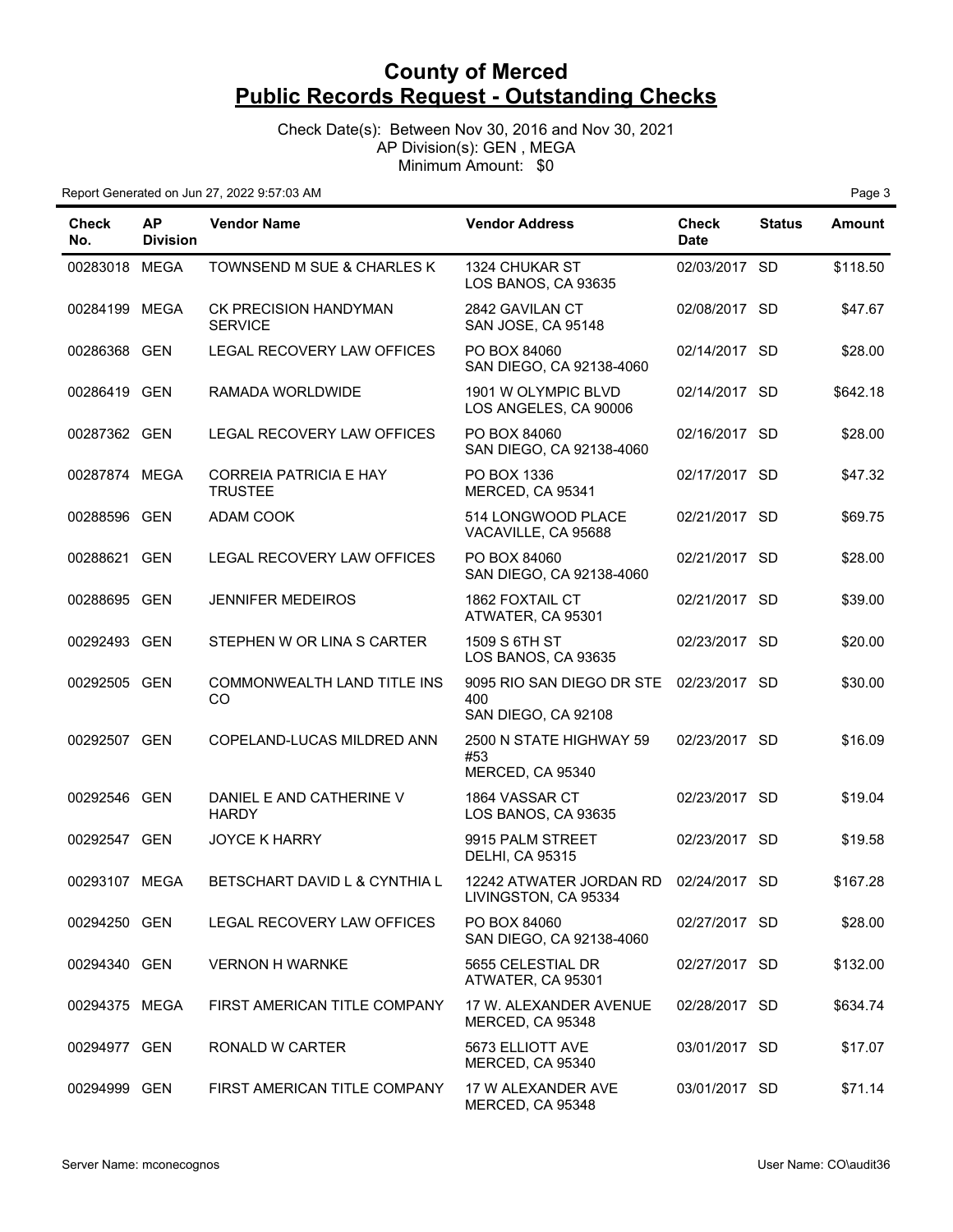Check Date(s): Between Nov 30, 2016 and Nov 30, 2021 AP Division(s): GEN , MEGA Minimum Amount: \$0

| Check<br>No.  | ΑP<br><b>Division</b> | <b>Vendor Name</b>                             | <b>Vendor Address</b>                              | Check<br><b>Date</b> | <b>Status</b> | <b>Amount</b> |
|---------------|-----------------------|------------------------------------------------|----------------------------------------------------|----------------------|---------------|---------------|
| 00295000 GEN  |                       | FIRST AMERICAN TITLE COMPANY                   | 17 W ALEXANDER AVE<br>MERCED, CA 95348             | 03/01/2017 SD        |               | \$619.83      |
| 00295004 GEN  |                       | <b>JOSE GARCIA</b>                             | 1859 COLLEGE GREENS DR<br>LOS BANOS, CA 93635      | 03/01/2017 SD        |               | \$39.91       |
| 00295032 GEN  |                       | BRENDALY E AND SALVADOR<br>NAVARRETTE          | 5700 KETTLE ROCK DR<br>ATWATER, CA 95301           | 03/01/2017 SD        |               | \$1,096.81    |
| 00295050 GEN  |                       | <b>GALLI ROSE</b>                              | 1520 ALBERTA ST<br>LOS BANOS, CA 93635             | 03/01/2017 SD        |               | \$48.10       |
| 00295886 GEN  |                       | ARMANDO LOPE                                   | 3330 M ST APT 8<br>MERCED, CA 95348                | 03/02/2017 SD        |               | \$171.00      |
| 00295887 GEN  |                       | <b>MARIA LOPEZ</b>                             | 1544 RONNIE CT<br>MERCED, CA 95341                 | 03/02/2017 SD        |               | \$10.28       |
| 00296300 GEN  |                       | LEGAL RECOVERY LAW OFFICES                     | PO BOX 84060<br>SAN DIEGO, CA 92138-4060           | 03/03/2017 SD        |               | \$28.00       |
| 00297637 MEGA |                       | ALL AMERICAN LABOR SERVICE<br><b>INC</b>       | 8828 GLOBE AVE<br>DOS PALOS, CA 93620              | 03/07/2017 SD        |               | \$56.40       |
| 00297638 MEGA |                       | ALL AMERICAN LABOR SERVICE<br><b>INC</b>       | 8828 GLOBE AVE<br>DOS PALOS, CA 93620              | 03/07/2017 SD        |               | \$184.54      |
| 00297643 MEGA |                       | <b>DAVALOS MARTHA PATRICIA</b><br><b>LOPEZ</b> | 9590 SHAFFER RD<br>WINTON, CA 95388                | 03/07/2017 SD        |               | \$349.08      |
| 00297646 MEGA |                       | <b>GAESTEL BETTE C TRUSTEE</b>                 | 3141 E SOUTH BEAR CREEK<br>DR.<br>MERCED, CA 95340 | 03/07/2017 SD        |               | \$396.96      |
| 00297650 MEGA |                       | HERRERA AGRUELIANO                             | 2508 N MYRTLE<br>MERCED, CA 95340                  | 03/07/2017 SD        |               | \$69.62       |
| 00297666 MEGA |                       | SOARES LUCAS CARDOSO &<br>RICARDINA MACHADO    | 567 8TH ST<br>LOS BANOS, CA 93635                  | 03/07/2017 SD        |               | \$320.26      |
| 00298244 GEN  |                       | NORTH AMERICAN TITLE<br><b>COMPANY INC</b>     | 1550 FULKERTH RD<br>TURLOCK, CA 95380              | 03/07/2017 SD        |               | \$24.76       |
| 00298297 GEN  |                       | <b>SAMUEL GARCIA</b>                           | 7166 N BROOKDALE DR<br><b>FRESNO, CA 93722</b>     | 03/07/2017 SD        |               | \$60.00       |
| 00299930 GEN  |                       | ALEX MCCABE                                    | 1440 MAIN ST<br>LIVINGSTON, CA 95334               | 03/10/2017 SD        |               | \$150.00      |
| 00300597 GEN  |                       | <b>SANDRA BRASIL</b>                           | 5406 CLAYTON AVE<br>TURLOCK, CA 95380              | 03/13/2017 SD        |               | \$18.50       |
| 00302059 GEN  |                       | <b>COURTENEY A MARSHALL</b>                    | 1978 LAKEWOOD DR APT A<br>SAN JOSE, CA 95132       | 03/16/2017 SD        |               | \$61.50       |
| 00302741 GEN  |                       | EDWARDO VALENCIA                               | 915 HILLTOP AVE<br>LIVINGSTON, CA 95334            | 03/17/2017 SD        |               | \$61.50       |
| 00303138 GEN  |                       | DPG SCHMIDT TRUST                              | 9000 MT ROSE HIGHWAY<br>RENO, NV 89511             | 03/20/2017 SD        |               | \$974.44      |
| 00303144 GEN  |                       | FIRST AMERICAN TITLE COMPANY                   | 711 E CANAL DR STE A                               | 03/20/2017 SD        |               | \$20.00       |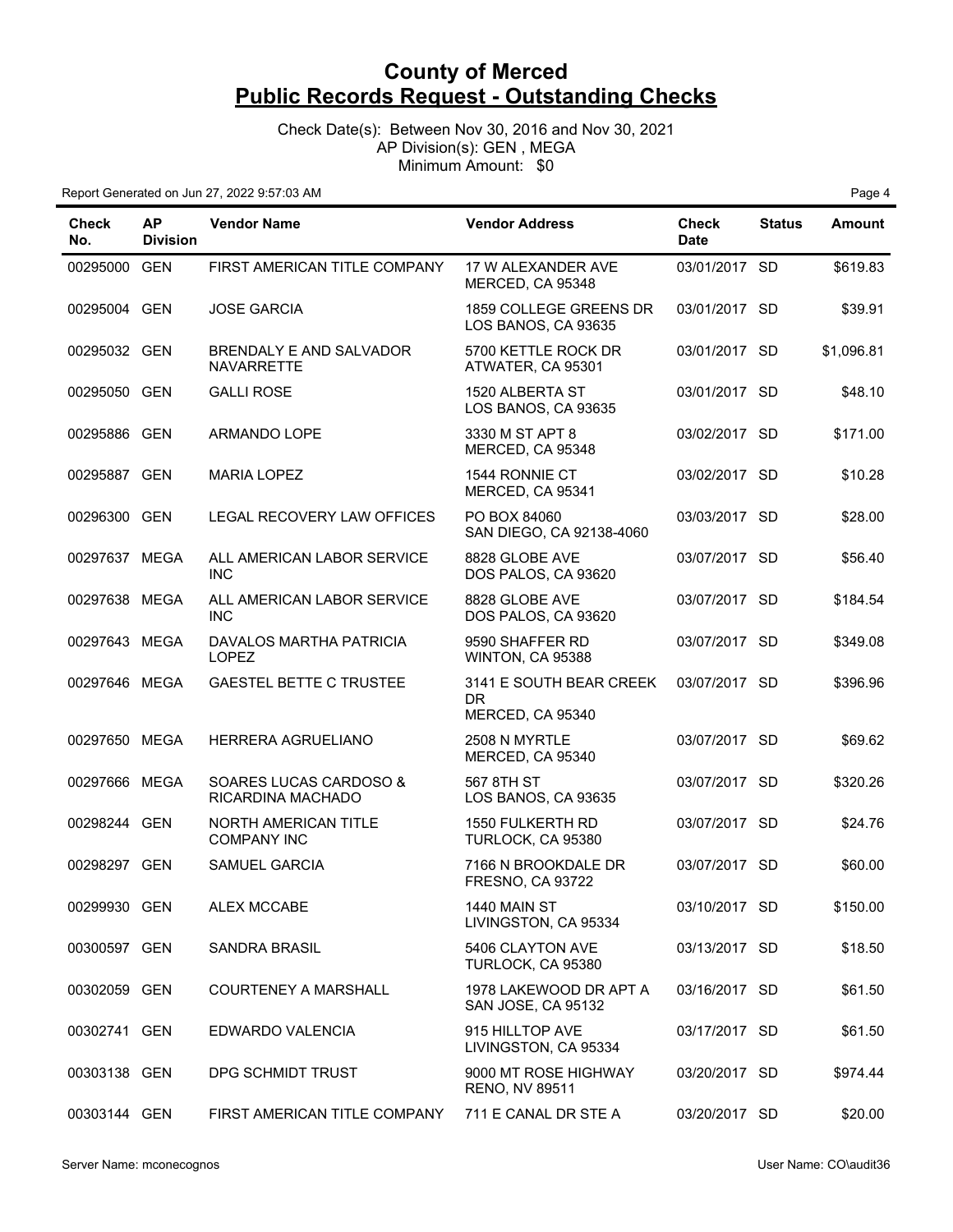Check Date(s): Between Nov 30, 2016 and Nov 30, 2021 AP Division(s): GEN , MEGA Minimum Amount: \$0

| Check<br>No.  | <b>AP</b><br><b>Division</b> | <b>Vendor Name</b>                                            | <b>Vendor Address</b>                                                            | Check<br><b>Date</b> | <b>Status</b> | <b>Amount</b> |
|---------------|------------------------------|---------------------------------------------------------------|----------------------------------------------------------------------------------|----------------------|---------------|---------------|
|               |                              |                                                               | TURLOCK, CA 95380                                                                |                      |               |               |
| 00303155 GEN  |                              | GUALCO YVONNE OR FRANK AND<br>SMILANICH BARBARA               | 19746 AMERICAN AVE<br>HILMAR, CA 95324                                           | 03/20/2017 SD        |               | \$47.16       |
| 00303681 GEN  |                              | LEGAL RECOVERY LAW OFFICES                                    | PO BOX 84060<br>SAN DIEGO, CA 92138-4060                                         | 03/21/2017 SD        |               | \$68.00       |
| 00303738 GEN  |                              | <b>CHRISTOPHER HABERMAN</b>                                   | 2180 CHELSEA PLACE<br>TURLOCK, CA 95380                                          | 03/21/2017 SD        |               | \$117.75      |
| 00309414 GEN  |                              | FIDELITY NATIONAL TITLE<br>COMPANY                            | 155 W EL PORTAL DRIVE<br><b>SUITE B</b><br>MERCED, CA 95340                      | 03/29/2017 SD        |               | \$60.00       |
| 00309508 MEGA |                              | AVILA JOE V ESTATE OF                                         | C/O MARIA DOTSON<br>2043 JUSTICE CT<br>TURLOCK, CA 95382                         | 03/30/2017 SD        |               | \$38.32       |
| 00309515 MEGA |                              | <b>BOUNLANGSY THOMAS S &amp;</b><br>SISOUVANTHONG BOUAALONE   | 4047 TOULON CT<br>MERCED, CA 95348                                               | 03/30/2017 SD        |               | \$27.86       |
| 00309559 MEGA |                              | <b>REINERO PHILIP</b>                                         | DBA REINEROS TROPHY<br><b>ROOM</b><br>636 WEST MAIN ST<br>MERCED, CA 95340       | 03/30/2017 SD        |               | \$49.20       |
| 00311841 GEN  |                              | LEGAL RECOVERY LAW OFFICES                                    | PO BOX 84060<br>SAN DIEGO, CA 92138-4060                                         | 04/04/2017 SD        |               | \$68.00       |
| 00312517 GEN  |                              | <b>VERNON H WARNKE</b>                                        | 5655 CELESTIAL DR<br>ATWATER, CA 95301                                           | 04/05/2017 SD        |               | \$250.00      |
| 00316065 GEN  |                              | <b>MARK HENDRICKSON</b>                                       | 2016 OAK GROVE WAY<br>ATWATER, CA 95301                                          | 04/13/2017 SD        |               | \$6.50        |
| 00316859 GEN  |                              | ANNA DAVIS                                                    | PEACE & GRACE<br><b>INSURANCE SERVICES</b><br>1210 THIRD ST<br>ATWATER, CA 95301 | 04/14/2017 SD        |               | \$228.00      |
| 00317284 MEGA |                              | <b>CERVANTES MONTES JOSE &amp;</b><br><b>EMMA DECERVANTES</b> | 429 S STATE HIGHWAY 59<br>MERCED, CA 95340                                       | 04/17/2017 SD        |               | \$160.20      |
| 00317428 GEN  |                              | <b>AARON ROSENBERG</b>                                        | 1222 BRIGHTDAY DR<br>MERCED, CA 95348                                            | 04/17/2017 SD        |               | \$123.00      |
| 00317906 GEN  |                              | LEGAL RECOVERY LAW OFFICES                                    | PO BOX 84060<br>SAN DIEGO, CA 92138-4060                                         | 04/19/2017 SD        |               | \$68.00       |
| 00318291 GEN  |                              | MICHAEL BLATHERS                                              | 1727 W SHAW AVE #A<br><b>FRESNO, CA 93703</b>                                    | 04/20/2017 SD        |               | \$14.27       |
| 00322738 GEN  |                              | <b>Rick Mesa</b>                                              | 19360 Bradbury<br>TURLOCK, CA 95380                                              | 04/25/2017 SD        |               | \$20.00       |
| 00324465 GEN  |                              | LEGAL RECOVERY LAW OFFICES                                    | PO BOX 84060<br>SAN DIEGO, CA 92138-4060                                         | 04/28/2017 SD        |               | \$68.00       |
| 00325747 GEN  |                              | AARON M BAKER                                                 | 3731 ITHACA CT<br>MERCED, CA 95348                                               | 05/02/2017 SD        |               | \$48.00       |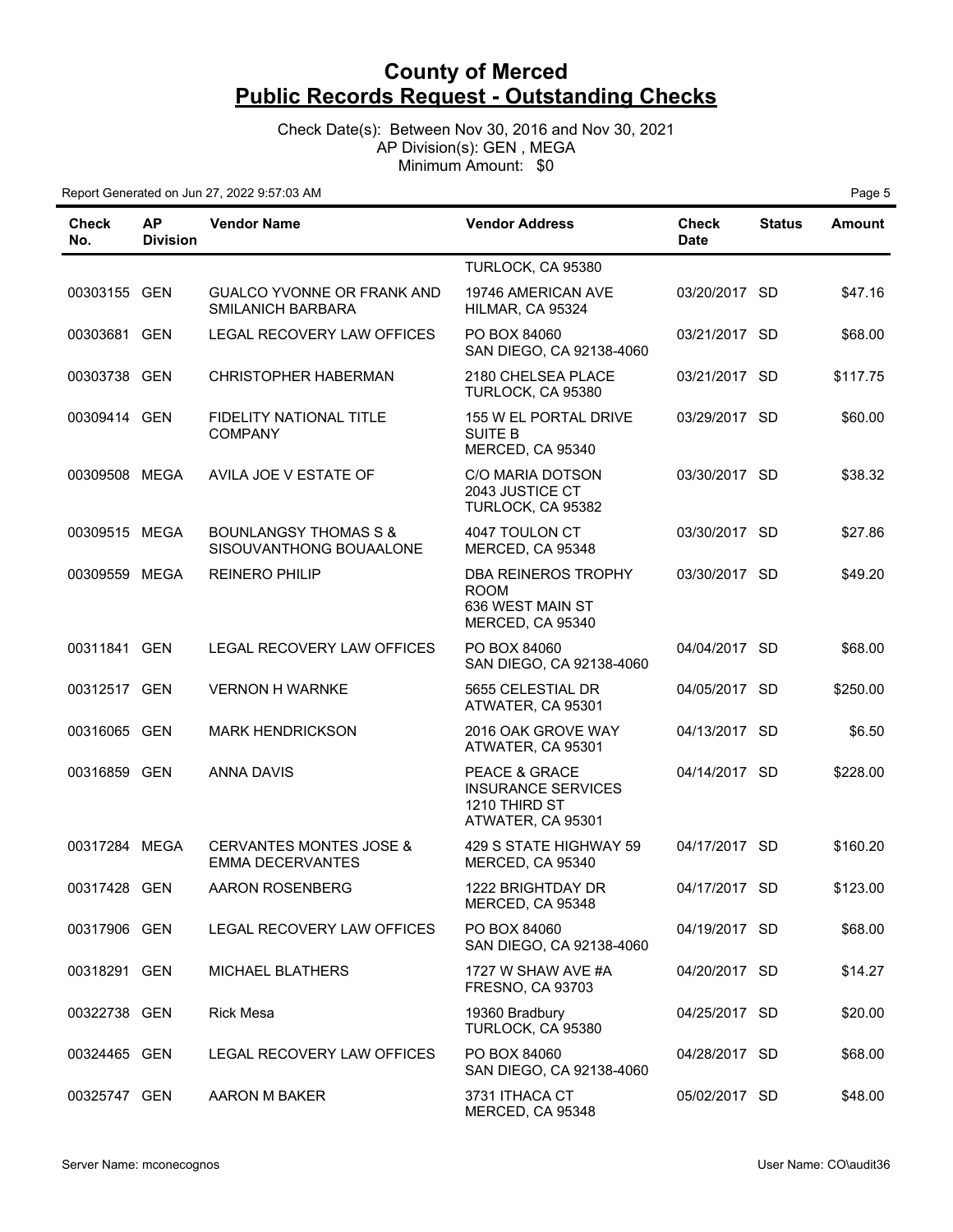Check Date(s): Between Nov 30, 2016 and Nov 30, 2021 AP Division(s): GEN , MEGA Minimum Amount: \$0

| <b>Check</b><br>No. | <b>AP</b><br><b>Division</b> | <b>Vendor Name</b>                                  | <b>Vendor Address</b>                                                               | <b>Check</b><br><b>Date</b> | <b>Status</b> | <b>Amount</b> |
|---------------------|------------------------------|-----------------------------------------------------|-------------------------------------------------------------------------------------|-----------------------------|---------------|---------------|
| 00325758 GEN        |                              | <b>GERI BROWN</b>                                   | 1942 FALLBROOK CT<br>MERCED, CA 95340                                               | 05/02/2017 SD               |               | \$60.00       |
| 00325774 GEN        |                              | CHICAGO TITLE                                       | 18525 SUTTER BLVD STE 100<br>MORGAN HILL, CA 95037                                  | 05/02/2017 SD               |               | \$6.00        |
| 00325786 GEN        |                              | DR DONALD GUMM D.C.                                 | 755 E YOSEMITE AVE STE B1<br>MERCED, CA 95340                                       | 05/02/2017 SD               |               | \$48.00       |
| 00325797 GEN        |                              | <b>ELIAS FIGUEROA</b>                               | DBA VANESSAS ICE CREAM<br>7738 WALNUT AVE<br>WINTON, CA 95388                       | 05/02/2017 SD               |               | \$48.00       |
| 00325834 GEN        |                              | KELLY MCNEIL AND CRAIG<br><b>WINCHELL</b>           | 797 HONEY GROVE LN<br>NIPOMO, CA 93444                                              | 05/02/2017 SD               |               | \$48.00       |
| 00325837 GEN        |                              | <b>LARKS REALTY INC</b>                             | 530 W 21ST ST<br>MERCED, CA 95340                                                   | 05/02/2017 SD               |               | \$108.00      |
| 00325838 GEN        |                              | LAUNDRALAND                                         | PO BOX 1072<br>WINTON, CA 95388                                                     | 05/02/2017 SD               |               | \$108.00      |
| 00325910 GEN        |                              | <b>FRANK SHOUSE</b>                                 | DBA CEN CAL SMALL<br><b>ENGINE AND MARINE</b><br>1785 E 21ST ST<br>MERCED, CA 95340 | 05/02/2017 SD               |               | \$20.00       |
| 00325920 GEN        |                              | STOREY J S JT                                       | DBA MERCED CUSTOM<br><b>MOTORCYCLES</b><br>1815 E 21ST ST<br>MERCED, CA 95340       | 05/02/2017 SD               |               | \$88.00       |
| 00325921 GEN        |                              | STOTT D.                                            | 2021 EDMUND LANE<br>MERCED, CA 95340                                                | 05/02/2017 SD               |               | \$54.00       |
| 00326241 GEN        |                              | SHIRELLE KING                                       | 1495 BREZZEWAY CT<br>MERCED, CA 95340                                               | 05/03/2017 SD               |               | \$110.38      |
| 00326403 MEGA       |                              | ZAMBRANO RAFAEL & SANCHEZ<br>MARIA ROSARIO ZAMBRANO | 2850 BLACK PINE WAY<br>LIVINGSTON, CA 95334                                         | 05/04/2017 SD               |               | \$18.94       |
| 00328730 GEN        |                              | <b>JOEL BW DAFFRON</b>                              | 1408 PENNY WAY<br>MADERA, CA 93637                                                  | 05/05/2017 SD               |               | \$92.25       |
| 00332143 GEN        |                              | LAW OFFICE OF KATHERINE KANE                        | 1009 WILSHIRE BLVD STE<br>220<br>SANTA MONICA, CA 90401                             | 05/16/2017 SD               |               | \$60.00       |
| 00332146 GEN        |                              | LEGAL RECOVERY LAW OFFICES                          | PO BOX 84060<br>SAN DIEGO, CA 92138-4060                                            | 05/16/2017 SD               |               | \$68.00       |
| 00332147 GEN        |                              | LOBEL FINANCIAL CORPORATION                         | PO BOX 3000<br>ANAHEIM, CA 92803                                                    | 05/16/2017 SD               |               | \$1,242.11    |
| 00332501 GEN        |                              | <b>HAI DUONG</b>                                    | 31264 N 133RD LN<br>PEORIA, AZ 85383-7907                                           | 05/17/2017 SD               |               | \$153.76      |
| 00332502 GEN        |                              | <b>HAI DUONG</b>                                    | 31264 N 133RD LN<br>PEORIA, AZ 85383-7907                                           | 05/17/2017 SD               |               | \$23.31       |
| 00332522 GEN        |                              | Megan Hemme                                         | 1025 W Yosemite Ave Apt 5<br>MERCED, CA 95348                                       | 05/17/2017 SD               |               | \$125.00      |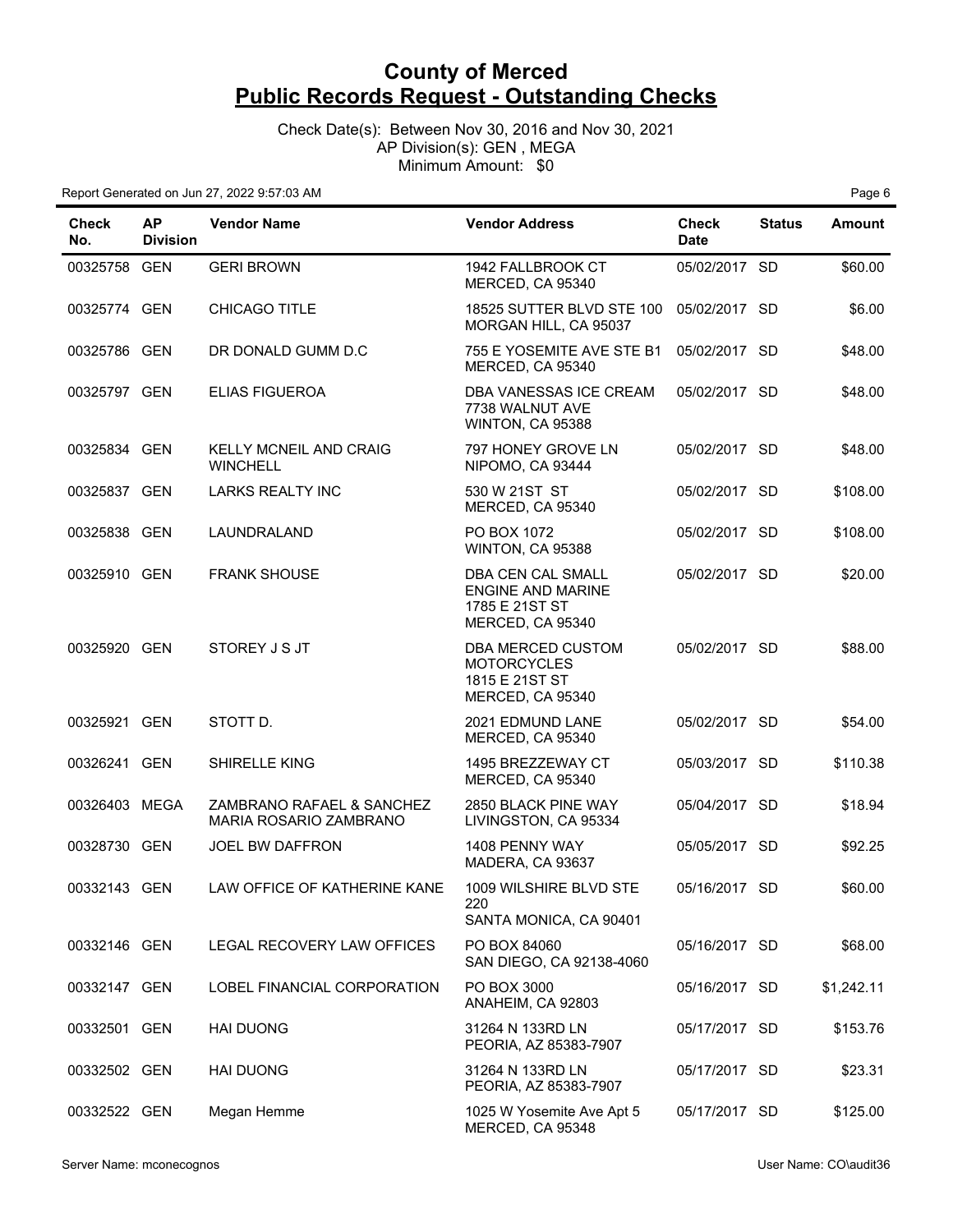Check Date(s): Between Nov 30, 2016 and Nov 30, 2021 AP Division(s): GEN , MEGA Minimum Amount: \$0

| <b>Check</b><br>No. | <b>AP</b><br><b>Division</b> | <b>Vendor Name</b>                         | <b>Vendor Address</b>                                          | <b>Check</b><br><b>Date</b> | <b>Status</b> | <b>Amount</b> |
|---------------------|------------------------------|--------------------------------------------|----------------------------------------------------------------|-----------------------------|---------------|---------------|
| 00332674 GEN        |                              | SATVEER SOHAL                              | 1947 GIBBS AVE<br>ATWATER, CA 95301                            | 05/17/2017 SD               |               | \$59.25       |
| 00333673 GEN        |                              | ABRAHAM FAMILY JOINT VENTURE               | 11466 PEACH AVE<br>LIVINGSTON, CA 95334                        | 05/19/2017 SD               |               | \$20.00       |
| 00333719 GEN        |                              | <b>JOSE DIAZ</b>                           | DBA DIAZ DECORATIONS<br>7589 JONES RD<br>WINTON, CA 95388      | 05/19/2017 SD               |               | \$47.31       |
| 00333724 GEN        |                              | DEBI ANN AND WILLIAM DURNELL               | 1301 BROOKDALE DR<br>MERCED, CA 95340                          | 05/19/2017 SD               |               | \$20.00       |
| 00333725 GEN        |                              | DEBI ANN AND WILLIAM DURNELL               | 1301 BROOKDALE DR<br>MERCED, CA 95340                          | 05/19/2017 SD               |               | \$20.00       |
| 00333726 GEN        |                              | <b>EAGLE VISTA EQUITIES LLC</b>            | 2015 MANHATTAN BEACH<br><b>BLVD</b><br>REDONDO BEACH, CA 90278 | 05/19/2017 SD               |               | \$68.00       |
| 00333779 GEN        |                              | MARIE D MORAN DDS INC                      | 113 W EL PORTAL DR SUITE<br>B<br>MERCED, CA 95348              | 05/19/2017 SD               |               | \$20.00       |
| 00333784 GEN        |                              | TIM AND VICKIE MCDOUGAL, CHRIS PO BOX 3156 | YUBA CITY, CA 95992                                            | 05/19/2017 SD               |               | \$48.00       |
| 00333785 GEN        |                              | TIM AND VICKIE MCDOUGAL, CHRIS PO BOX 3156 | YUBA CITY, CA 95992                                            | 05/19/2017 SD               |               | \$48.00       |
| 00333806 GEN        |                              | NEW MERCED ROOFING CO                      | 830 W 15TH ST<br>MERCED, CA 95340                              | 05/19/2017 SD               |               | \$48.00       |
| 00333807 GEN        |                              | YU NING                                    | 26541 AGOURA DR<br>CALABASAS, CA 91302                         | 05/19/2017 SD               |               | \$20.00       |
| 00334283 GEN        |                              | <b>VISION SERVICE PLAN</b>                 | 3333 QUALITY DR<br>RANCHO CORDOVA, CA<br>95670                 | 05/22/2017 SD               |               | \$291.60      |
| 00334336 GEN        |                              | DEBI ANN AND WILLIAM DURNELL               | 1301 BROOKDALE DR<br>MERCED, CA 95340                          | 05/22/2017 SD               |               | \$20.00       |
| 00334337 GEN        |                              | <b>MICHAEL EGLI</b>                        | 21820 AUGUST AVE<br>HILMAR, CA 95324                           | 05/22/2017 SD               |               | \$20.00       |
| 00334352 GEN        |                              | LUIS AND MARIA GONDINEZ                    | 1529 TANNER RD SPC 36<br>LOS BANOS, CA 93635                   | 05/22/2017 SD               |               | \$6.00        |
| 00334382 GEN        |                              | SANTIAGO MARTINEZ                          | 2755 ATWATER BLVD SPC H<br>ATWATER, CA 95301                   | 05/22/2017 SD               |               | \$68.00       |
| 00334404 GEN        |                              | <b>JESUS A MUNOZ</b>                       | 1900 ASHBY RD SPC 43<br>MERCED, CA 95348                       | 05/22/2017 SD               |               | \$26.00       |
| 00334405 GEN        |                              | <b>JOSE MUNOZ</b>                          | 5200 CREST RD SPC 81<br>ATWATER, CA 95301                      | 05/22/2017 SD               |               | \$20.00       |
| 00334406 GEN        |                              | <b>BARBARA L MUSTAIN</b>                   | PO BOX 561<br>COLOMA, CA 95613                                 | 05/22/2017 SD               |               | \$26.00       |
| 00334450 GEN        |                              | <b>BULMARO VALENCIA</b>                    | 2809 BUHACH RD SPC 14                                          | 05/22/2017 SD               |               | \$6.00        |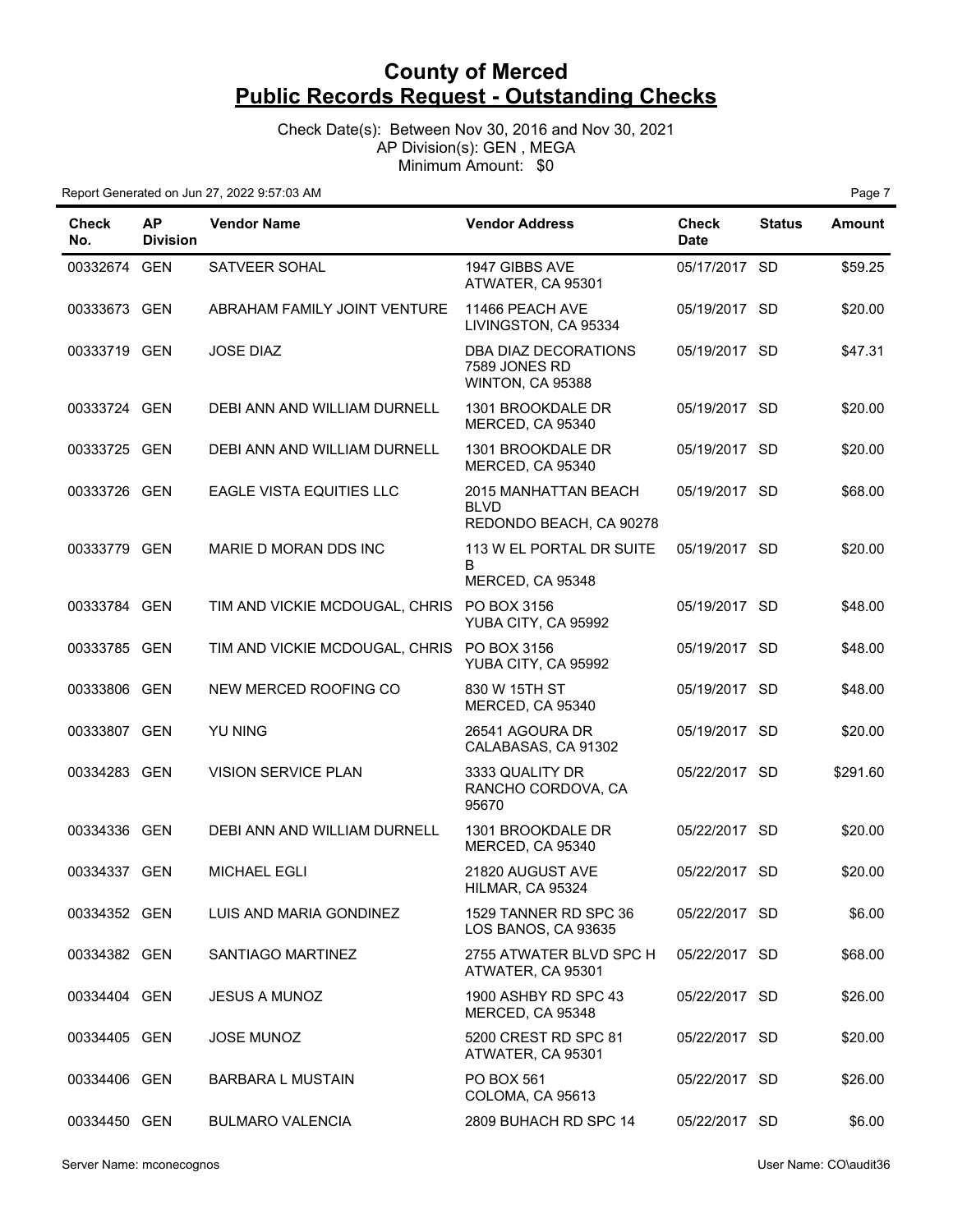Check Date(s): Between Nov 30, 2016 and Nov 30, 2021 AP Division(s): GEN , MEGA Minimum Amount: \$0

| Check<br>No.  | <b>AP</b><br><b>Division</b> | <b>Vendor Name</b>                               | <b>Vendor Address</b>                                             | Check<br><b>Date</b> | <b>Status</b> | <b>Amount</b> |
|---------------|------------------------------|--------------------------------------------------|-------------------------------------------------------------------|----------------------|---------------|---------------|
|               |                              |                                                  | ATWATER, CA 95301                                                 |                      |               |               |
| 00334452 GEN  |                              | TONY W VANDENBERG                                | PO BOX 2462<br>LOS BANOS, CA 93635                                | 05/22/2017 SD        |               | \$68.00       |
| 00334465 GEN  |                              | RALPH R AND COLLEEN R ZARATE                     | C/O KAREN HOOFARD<br>2900 MUIR ST SPC 114<br>ATWATER, CA 95301    | 05/22/2017 SD        |               | \$20.00       |
| 00336328 MEGA |                              | PORTUGUESE ASSEMBLY OF GOD                       | P O BOX 3417<br>TURLOCK, CA 95381                                 | 05/25/2017 SD        |               | \$305.17      |
| 00340401 GEN  |                              | 1-5 CITY LLC                                     | 7700 COLLEGE TOWN DRIVE<br><b>STE 215</b><br>SACRAMENTO, CA 95826 | 06/01/2017 SD        |               | \$48.00       |
| 00340411 GEN  |                              | AMRO DENTAL CORPORATION                          | 498 RICE CT<br>MERCED, CA 95348                                   | 06/01/2017 SD        |               | \$343.65      |
| 00340421 GEN  |                              | <b>GARRET BOWE</b>                               | 29411 HWY 145<br>MADERA, CA 93636                                 | 06/01/2017 SD        |               | \$100.00      |
| 00340465 GEN  |                              | <b>FIDELITY NATIONAL TITLE</b><br><b>COMPANY</b> | 155 W EL PORTAL DRIVE<br><b>SUITE B</b><br>MERCED, CA 95340       | 06/01/2017 SD        |               | \$6.00        |
| 00340466 GEN  |                              | <b>FIDELITY NATIONAL TITLE</b><br><b>COMPANY</b> | 155 W EL PORTAL DRIVE<br>SUITE B<br>MERCED, CA 95340              | 06/01/2017 SD        |               | \$12.00       |
| 00340549 GEN  |                              | <b>KATHY ANNE MILLER</b>                         | 20371 AVE 22 1/2<br>DOS PALOS, CA 93620                           | 06/01/2017 SD        |               | \$89.93       |
| 00340573 GEN  |                              | PAULA C PERRY                                    | 625 SAN DIEGO CT<br>MERCED, CA 95348                              | 06/01/2017 SD        |               | \$20.00       |
| 00344162 MEGA |                              | ESPINDOLA MARIO & MARTHA A                       | 900 MISTY HARBOR DR<br>LIVINGSTON, CA 95334                       | 06/07/2017 SD        |               | \$31.32       |
| 00344183 MEGA |                              | MENDENHALL DANIEL J & JANET A<br><b>TRUSTEE</b>  | 9605 EUCALYPTUS AVE<br>WINTON, CA 95388                           | 06/07/2017 SD        |               | \$14.52       |
| 00344184 MEGA |                              | MENDENHALL DANIEL J & JANET A<br><b>TRUSTEE</b>  | 9605 EUCALYPTUS AVE<br>WINTON, CA 95388                           | 06/07/2017 SD        |               | \$35.90       |
| 00344201 MEGA |                              | SILVA NORMAN                                     | 990 KNIEBES RD<br>GUSTINE, CA 95322                               | 06/07/2017 SD        |               | \$107.80      |
| 00344204 MEGA |                              | VALERIO STEVEN C & MARTILLA<br><b>MARY JO</b>    | 3206 HILL LAKE DR<br>MEMPHIS, TN 38135                            | 06/07/2017 SD        |               | \$41.82       |
| 00344307 GEN  |                              | AARON ROSENBERG                                  | 1222 BRIGHTDAY DR<br>MERCED, CA 95348                             | 06/07/2017 SD        |               | \$41.00       |
| 00345951 GEN  |                              | <b>DENISE DURAN</b>                              | 2290 LOPES AVE<br>MERCED, CA 95341                                | 06/13/2017 SD        |               | \$11.00       |
| 00349262 GEN  |                              | WILLIAM R AND NANCY ARNOLD,<br><b>CRAIG</b>      | 6127 PEACE CT<br>WINTON, CA 95388                                 | 06/22/2017 SD        |               | \$68.00       |
| 00349279 GEN  |                              | JOSIE C AND MIKE BIDEGARY                        | 8282 MURRAY AVE UNIT 64<br>GILROY, CA 95020                       | 06/22/2017 SD        |               | \$294.06      |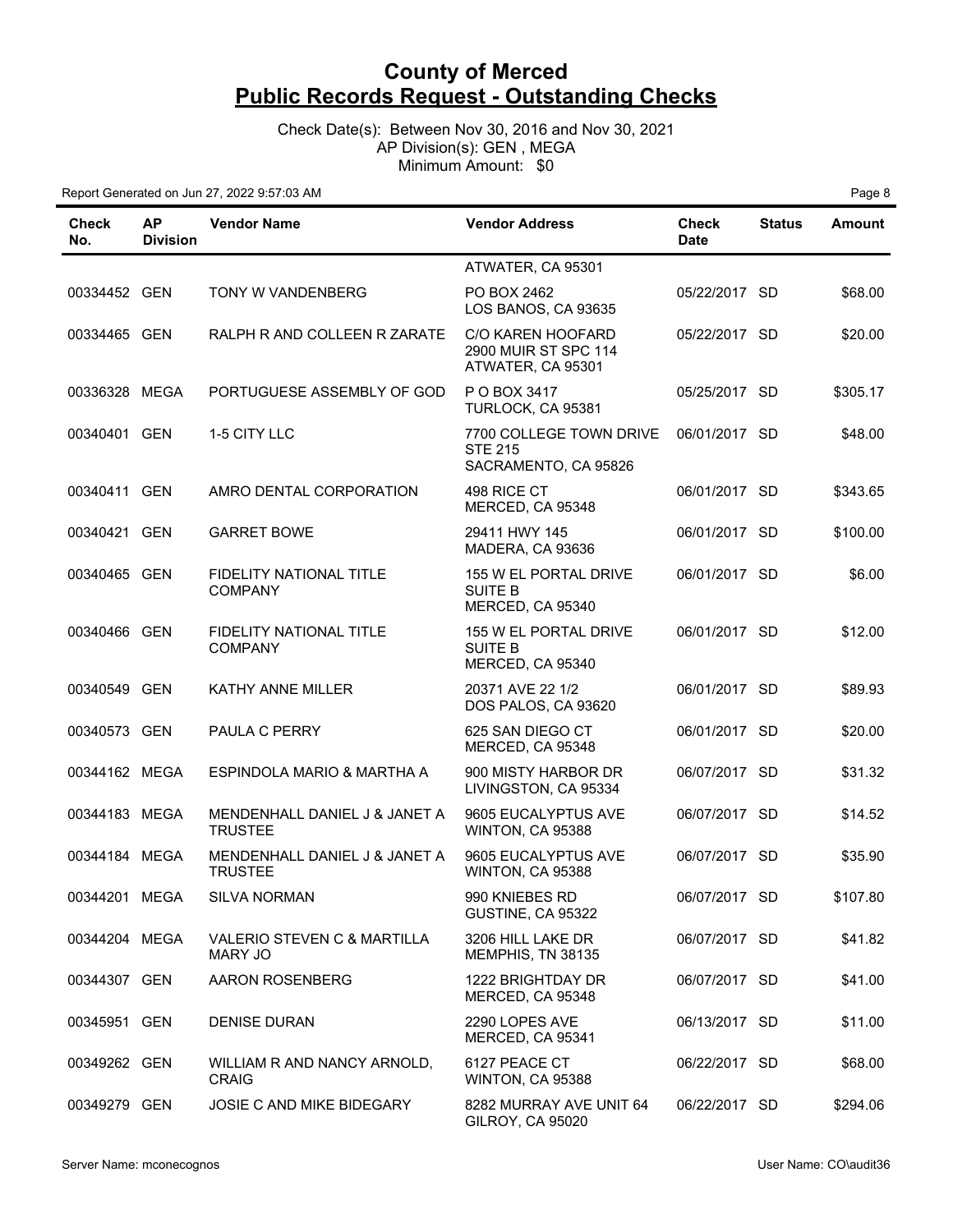Check Date(s): Between Nov 30, 2016 and Nov 30, 2021 AP Division(s): GEN , MEGA Minimum Amount: \$0

| <b>Check</b><br>No. | <b>AP</b><br><b>Division</b> | <b>Vendor Name</b>                          | <b>Vendor Address</b>                                                                                | <b>Check</b><br><b>Date</b> | <b>Status</b> | Amount     |
|---------------------|------------------------------|---------------------------------------------|------------------------------------------------------------------------------------------------------|-----------------------------|---------------|------------|
| 00349300 GEN        |                              | ROBERT ALLEN CHARLTON                       | 2321 HONEY RUN RD SPC 47<br>CHICO, CA 95928                                                          | 06/22/2017 SD               |               | \$193.20   |
| 00349302 GEN        |                              | TONY D CHAVEZ                               | 696 KENSINGTON CIR<br>LOS BANOS, CA 93635                                                            | 06/22/2017 SD               |               | \$6.00     |
| 00349307 GEN        |                              | <b>THOMAS M CLIMER</b>                      | DBA CENTRAL CALIFORNIA<br><b>REFRIGERATION</b><br>PO BOX 97<br>DOS PALOS, CA 93620                   | 06/22/2017 SD               |               | \$20.00    |
| 00349310 GEN        |                              | SALVADOR CONTRERAS                          | 12603 S. SANTA FE GRADE<br>RD.<br>LOS BANOS, CA 93635                                                | 06/22/2017 SD               |               | \$20.03    |
| 00349344 GEN        |                              | DANIEL J AND HEATHER A GARCIA               | 3538 SARASOTA AVE<br>MERCED, CA 95348                                                                | 06/22/2017 SD               |               | \$20.00    |
| 00349362 GEN        |                              | <b>MARY M TRUSTEE IMBERI</b>                | 3230 LEAF DR<br>MERCED, CA 95340                                                                     | 06/22/2017 SD               |               | \$2,619.07 |
| 00349377 GEN        |                              | <b>JUSTIN LOWEN</b>                         | 5966 W SHAW AVE<br>WINTON, CA 95388                                                                  | 06/22/2017 SD               |               | \$48.00    |
| 00349379 GEN        |                              | LYTLE MYRA R AND JAMES<br><b>EDWARD</b>     | 2641 SNOW GOOSE DR<br>LOS BANOS, CA 93635                                                            | 06/22/2017 SD               |               | \$6.00     |
| 00349383 GEN        |                              | ALBERT FRANK AND TORY GENE<br><b>MARCON</b> | 2731 YOSEMITE CT<br>ATWATER, CA 95301                                                                | 06/22/2017 SD               |               | \$20.00    |
| 00349386 GEN        |                              | <b>GLADYS MARTINEZ</b>                      | <b>1553 CENTER AVE</b><br>DOS PALOS, CA 93620                                                        | 06/22/2017 SD               |               | \$136.53   |
| 00349402 GEN        |                              | EDWARD A MORENO                             | 1605 JOHNNY AVE<br>ATWATER, CA 95301                                                                 | 06/22/2017 SD               |               | \$6.00     |
| 00349437 GEN        |                              | <b>ROBERTO RERGIS</b>                       | 1345 W 23RD ST<br>MERCED, CA 95340                                                                   | 06/22/2017 SD               |               | \$6.00     |
| 00349451 GEN        |                              | STEPHEN R SHERWOOD                          | 675 BIRCH AVE<br>LOS BANOS, CA 93635                                                                 | 06/22/2017 SD               |               | \$20.00    |
| 00349461 GEN        |                              | RICHARD AND MARY M SORIANO                  | 1071 S HWY 59<br>MERCED, CA 95341                                                                    | 06/22/2017 SD               |               | \$20.00    |
| 00351731 MEGA       |                              | SERITAGE SRC FINANCE LLC                    | C/O BAKER & MCKENZIE LP<br>ATTN BRIAN ZURAWSKI<br>300 E RANDOLPH ST STE<br>5000<br>CHICAGO, IL 60601 | 06/27/2017 SD               |               | \$15.62    |
| 00351807 GEN        |                              | <b>SCOTT DIAS</b>                           | DBA CEN-CAL COATINGS<br>1401 MILES RD<br>MERCED, CA 95341                                            | 06/27/2017 SD               |               | \$355.73   |
| 00351841 GEN        |                              | <b>MARTHA GOMEZ</b>                         | DBA: MARCHAS DAYCARE<br>920 W S ST<br>MERCED, CA 95341                                               | 06/27/2017 SD               |               | \$46.01    |
| 00351887 GEN        |                              | DAVID MADERO                                | 3025 CHRISTOFFERSON<br><b>PRKW F105</b>                                                              | 06/27/2017 SD               |               | \$54.62    |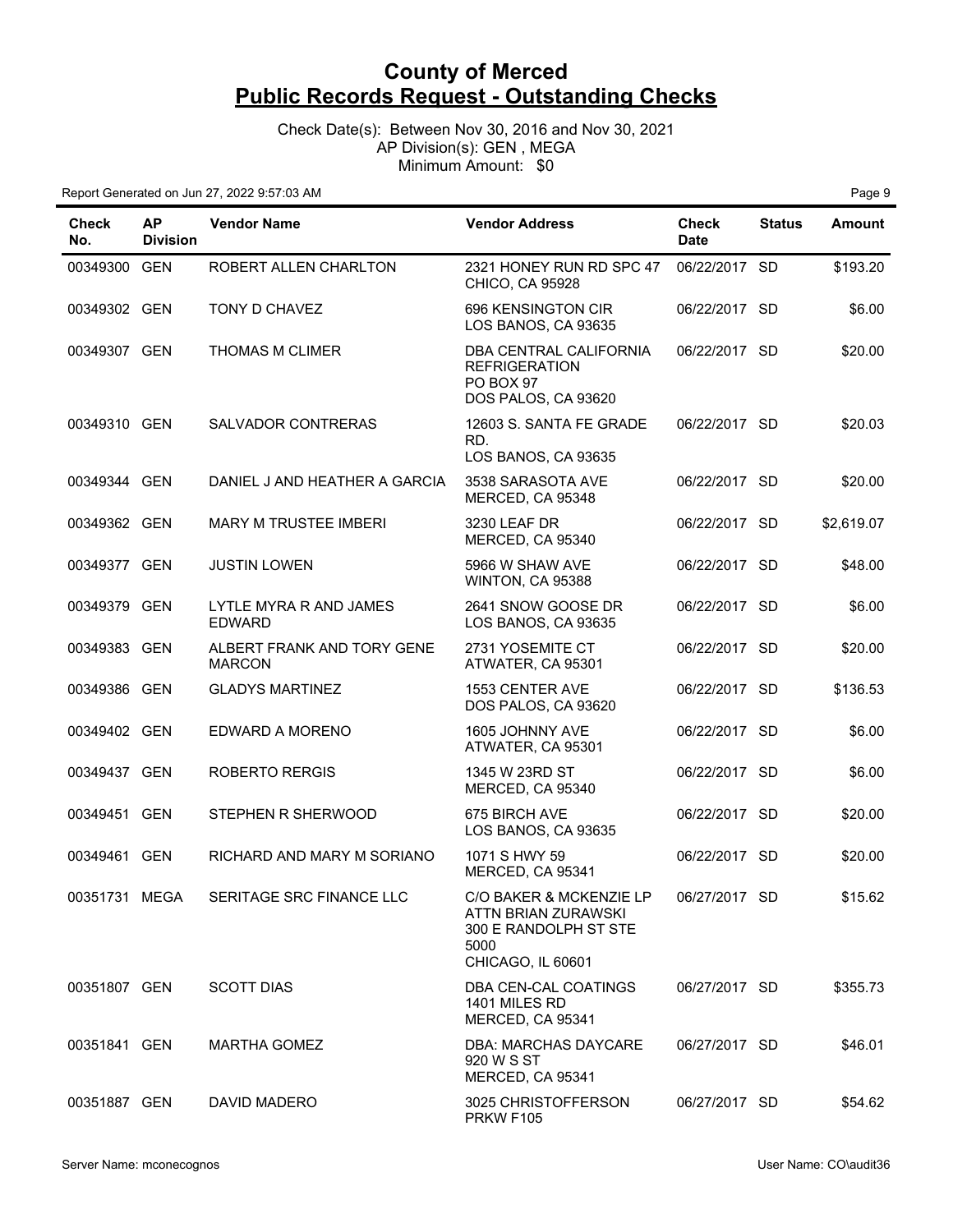Check Date(s): Between Nov 30, 2016 and Nov 30, 2021 AP Division(s): GEN , MEGA Minimum Amount: \$0

Report Generated on Jun 27, 2022 9:57:03 AM **Page 10 Page 10 Page 10 Page 10** 

| Check<br>No. | <b>AP</b><br><b>Division</b> | <b>Vendor Name</b>                                          | <b>Vendor Address</b>                                                                  | <b>Check</b><br><b>Date</b> | <b>Status</b> | <b>Amount</b> |
|--------------|------------------------------|-------------------------------------------------------------|----------------------------------------------------------------------------------------|-----------------------------|---------------|---------------|
|              |                              |                                                             | TURLOCK, CA 95382                                                                      |                             |               |               |
| 00356259 GEN |                              | Homex Inc                                                   | 2151 Moffat Blvd<br>MANTECA, CA 95336                                                  | 07/03/2017 SD               |               | \$186.40      |
| 00356294 GEN |                              | <b>ALEX MCCABE</b>                                          | <b>1440 MAIN ST</b><br>LIVINGSTON, CA 95334                                            | 07/03/2017 SD               |               | \$100.00      |
| 00359777 GEN |                              | <b>SARAH AUSTIN</b>                                         | 3331 HARBOR DR<br>ATWATER, CA 95301                                                    | 07/13/2017 SD               |               | \$69.00       |
| 00365574 GEN |                              | <b>CAPIA</b>                                                | 222 PAUL SCANNELL DRIVE<br>SAN MATEO, CA 94402                                         | 07/20/2017 SD               |               | \$350.00      |
| 00369079 GEN |                              | SACRAMENTO REGIONAL PUBLIC<br><b>SAFETY TRAINING CENTER</b> | 5146 ARNOLD AVENUE<br><b>ROOM 110A</b><br>MCCLELLAN, CA 95652                          | 07/27/2017 SD               |               | \$490.00      |
| 00370116 GEN |                              | AARON J GOINS                                               | 20246 S ELGIN<br>DOS PALOS, CA 93620                                                   | 07/28/2017 SD               |               | \$22.75       |
| 00370177 GEN |                              | <b>ESTEBAN QUINTERO</b>                                     | 5945 EUCALYPTUS AVE<br>WINTON, CA 95388                                                | 07/28/2017 SD               |               | \$35.75       |
| 00371858 GEN |                              | UNIVERSAL REAL ESTATE<br>DEVELOPMENT LLC                    | DBA: WINTON CHEVRON<br><b>207 WATERFRONT CT</b><br>ATWATER, CA 95301                   | 08/03/2017 SD               |               | \$252.48      |
| 00372544 GEN |                              | FIDELITY NATIONAL TITLE<br><b>COMPANY</b>                   | 155 W EL PORTAL DRIVE<br><b>SUITE B</b><br>MERCED, CA 95340                            | 08/04/2017 SD               |               | \$40.60       |
| 00372584 GEN |                              | ORANGE COAST TITLE OF<br>NORTHERN CALIFORNIA                | 10275 NORTH DEANZA<br><b>BOULEVARD SUITE 150</b><br>CUPERTINO, CA 95014                | 08/04/2017 SD               |               | \$20.00       |
| 00372607 GEN |                              | MARIA E CRUZ RESENDIZ                                       | 64 HAZEL ST<br>HOLLISTER, CA 95023                                                     | 08/04/2017 SD               |               | \$22.87       |
| 00373008 GEN |                              | CIR LAW OFFICES LLP                                         | 2650 CAMINO DEL RIO N STE<br>308<br>SAN DIEGO, CA 92108                                | 08/07/2017 SD               |               | \$88.00       |
| 00373276 GEN |                              | CRAIG AND WILLIAM R ARNOLD                                  | 6127 PEACE CT<br>WINTON, CA 95388                                                      | 08/08/2017 SD               |               | \$48.00       |
| 00373278 GEN |                              | <b>JOSEPH ALLEN BASUIL</b>                                  | 1051 GARDEN CT<br>LOS BANOS, CA 93635                                                  | 08/08/2017 SD               |               | \$20.00       |
| 00373289 GEN |                              | <b>MARCUS ANGEL CASAS</b>                                   | 2966 BEA DR<br>MERCED, CA 95341                                                        | 08/08/2017 SD               |               | \$6.00        |
| 00373313 GEN |                              | FIRST AMERICAN TITLE COMPANY                                | 4450 CAPITOLA RD STE 103<br>CAPITOLA, CA 95010                                         | 08/08/2017 SD               |               | \$6.00        |
| 00373338 GEN |                              | <b>TRENA M JOHNSON</b>                                      | DBA SIS'S FLOWERS AND<br><b>GIFTS</b><br>1805 YOSEMITE BLVD STE B<br>MODESTO, CA 95354 | 08/08/2017 SD               |               | \$6.00        |
| 00373340 GEN |                              | <b>QAISSE KAWYANI</b>                                       | 782 NEWTON CT<br>MERCED, CA 95348                                                      | 08/08/2017 SD               |               | \$26.00       |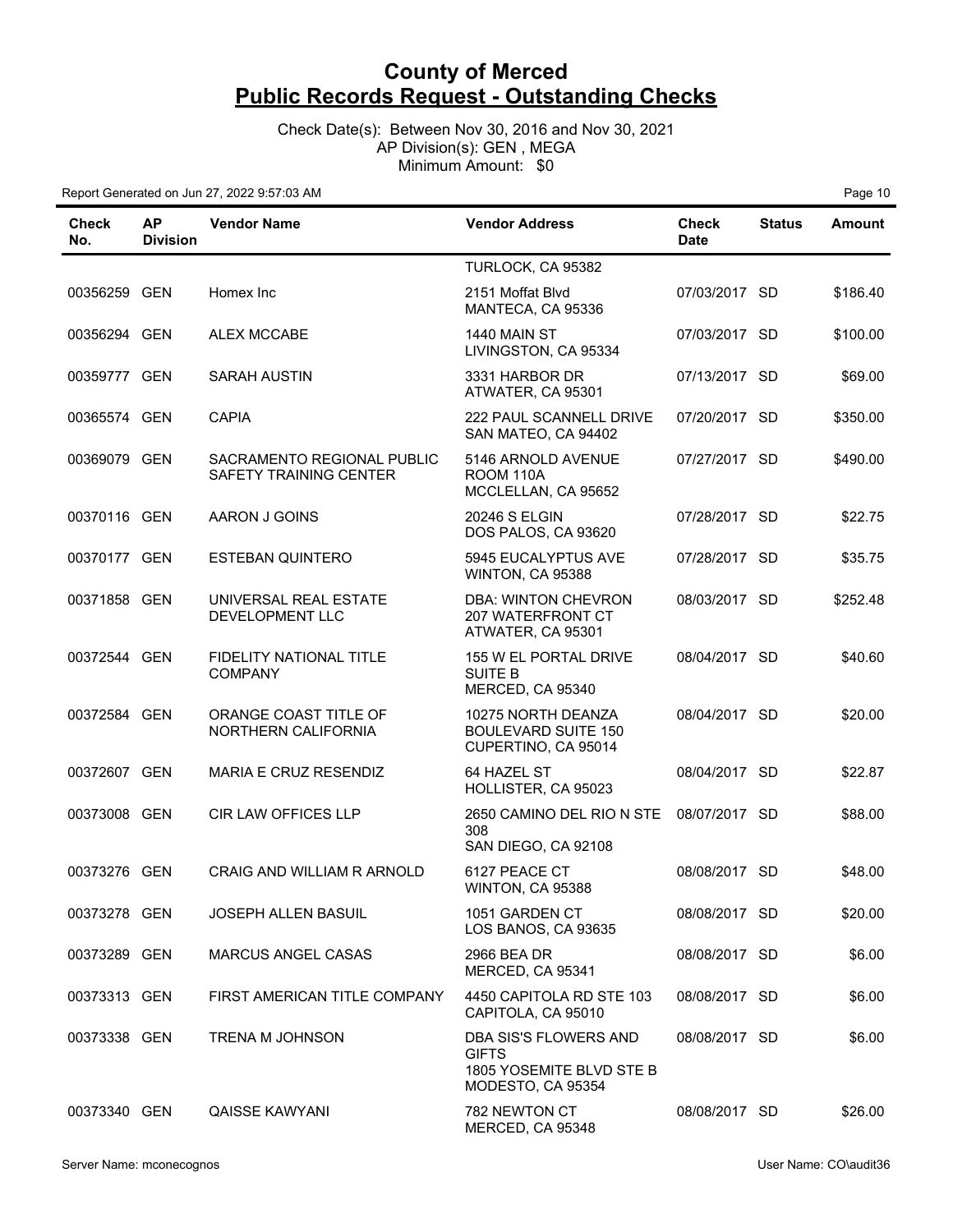Check Date(s): Between Nov 30, 2016 and Nov 30, 2021 AP Division(s): GEN , MEGA Minimum Amount: \$0

Report Generated on Jun 27, 2022 9:57:03 AM **Page 11 Page 11 Page 11** 

| Check<br>No.  | <b>AP</b><br><b>Division</b> | <b>Vendor Name</b>                         | <b>Vendor Address</b>                                                    | <b>Check</b><br><b>Date</b> | <b>Status</b> | <b>Amount</b> |
|---------------|------------------------------|--------------------------------------------|--------------------------------------------------------------------------|-----------------------------|---------------|---------------|
| 00373341 GEN  |                              | JEFFREY W AND GWEN S KELLER                | 3209 CHEYENNE DR<br>MERCED, CA 95348                                     | 08/08/2017 SD               |               | \$20.00       |
| 00373345 GEN  |                              | LES WARKENTIN CONSTRUCTION                 | 5781 GROVE AVE<br>WINTON, CA 95388                                       | 08/08/2017 SD               |               | \$20.00       |
| 00373357 GEN  |                              | <b>THOMAS S MCBRIDE</b>                    | 1466 QUEEN CIR<br>MERCED, CA 95340                                       | 08/08/2017 SD               |               | \$20.00       |
| 00373372 GEN  |                              | <b>BRAD MURPHY</b>                         | 1755 WILDWOOD CT<br>MERCED, CA 95340                                     | 08/08/2017 SD               |               | \$20.00       |
| 00373374 GEN  |                              | <b>LARRY F NUNES</b>                       | 20192 HENRY MILLER RD<br>LOS BANOS, CA 93635                             | 08/08/2017 SD               |               | \$20.00       |
| 00373380 GEN  |                              | ROBERT DANIEL AND KYLE<br><b>PATTERSON</b> | 2778 HILLCREST ST<br>ATWATER, CA 95301                                   | 08/08/2017 SD               |               | \$6.00        |
| 00373394 GEN  |                              | TONYA M RODRIGUEZ                          | 2540 COUNTRY DR<br>MERCED, CA 95340                                      | 08/08/2017 SD               |               | \$20.00       |
| 00373401 GEN  |                              | <b>FRANK SILVA</b>                         | 1162 STATION AVE<br>ATWATER, CA 95301                                    | 08/08/2017 SD               |               | \$20.00       |
| 00373430 GEN  |                              | FRED Y YUEN                                | 335 W 27TH ST<br>MERCED, CA 95340                                        | 08/08/2017 SD               |               | \$68.00       |
| 00373431 GEN  |                              | <b>FRED Y YUEN</b>                         | 335 W 27TH ST<br>MERCED, CA 95340                                        | 08/08/2017 SD               |               | \$68.00       |
| 00374166 GEN  |                              | <b>LONNY DEE RASMUSSEN</b>                 | 205 E. 16TH STREET<br>95340, MERCED                                      | 08/10/2017 SD               |               | \$40.09       |
| 00377541 GEN  |                              | FIRST AMERICAN TITLE COMPANY               | 7010 NORTH PALM AVE<br><b>FRESNO, CA 93650</b>                           | 08/18/2017 SD               |               | \$88.15       |
| 00384119 MEGA |                              | <b>RUBIO FRANCES G</b>                     | 7076 BARBERA AVE<br>WINTON, CA 95388                                     | 08/30/2017 SD               |               | \$872.05      |
| 00384142 GEN  |                              | CALIFORNIA COUNTIES<br><b>FOUNDATION</b>   | ATTN: CHASTITY BENSON<br>1100 K STREET SUITE 101<br>SACRAMENTO, CA 95814 | 08/30/2017 SD               |               | \$596.00      |
| 00387127 GEN  |                              | <b>SHASTA STEINER</b>                      | 519 FLOWER ST<br>TURLOCK, CA 95380                                       | 09/06/2017 SD               |               | \$43.50       |
| 00388169 GEN  |                              | SHERMAENE ROEMHILDT                        | 2170 W HIGHWAY 140<br>MERCED, CA 95340                                   | 09/08/2017 SD               |               | \$67.12       |
| 00388280 MEGA |                              | FIRST AMERICAN TITLE COMPANY               | 027-166-004-000<br>17 W. ALEXANDER AVENUE<br>MERCED, CA 95348            | 09/11/2017 SD               |               | \$422.44      |
| 00388282 MEGA |                              | RAMOS TRINIDAD D                           | 2499 E GERARD AVE SPC 159 09/11/2017 SD<br>MERCED, CA 95341              |                             |               | \$89.55       |
| 00388284 MEGA |                              | <b>RUBIO FRANCES G</b>                     | 7076 BARBERA AVE<br>WINTON, CA 95388                                     | 09/11/2017 SD               |               | \$400.42      |
| 00388864 GEN  |                              | THE CHURCH IN MERCED                       | 3939 NOTRE DAME AVE.<br>MERCED, CA 95348                                 | 09/11/2017 SD               |               | \$150.00      |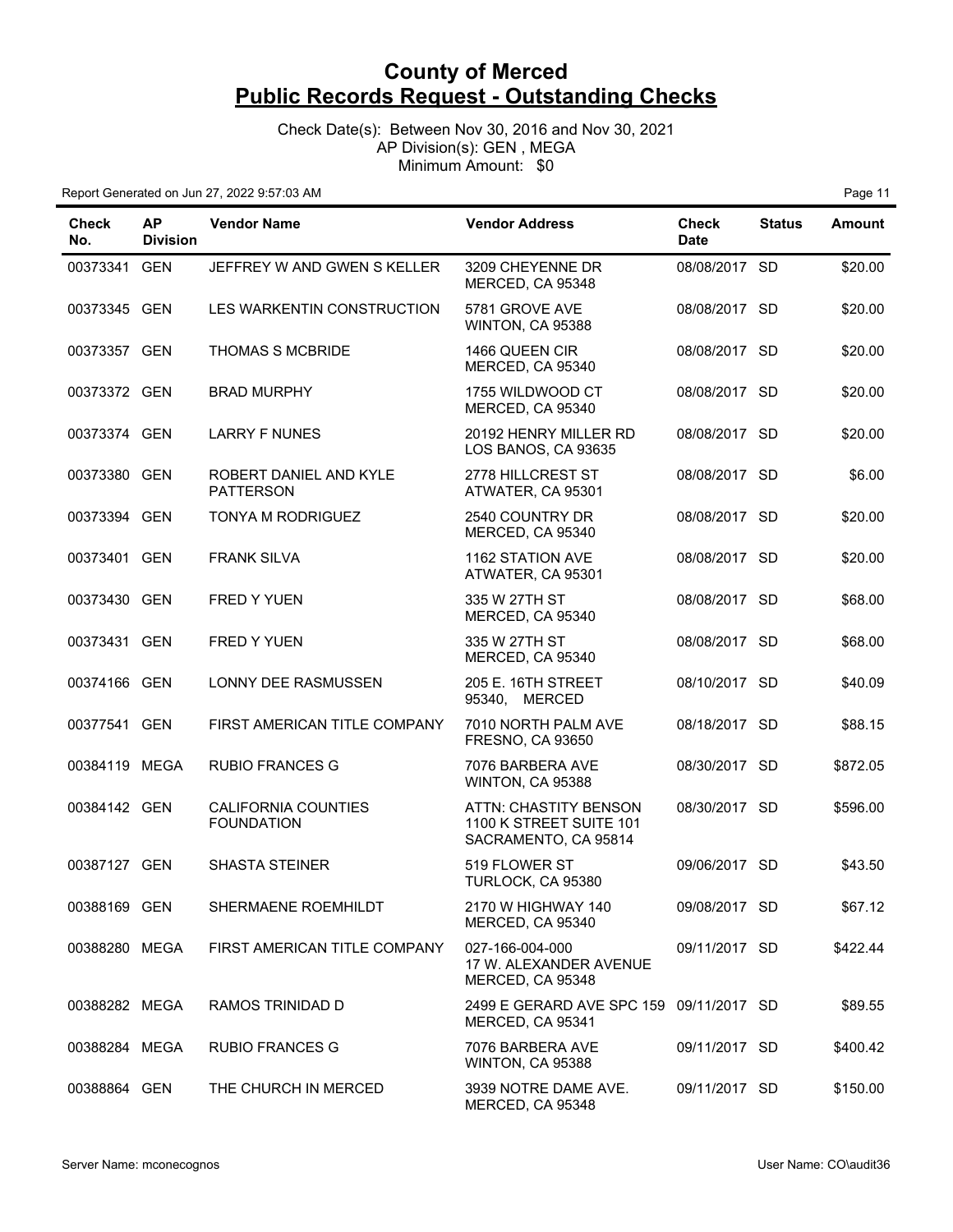Check Date(s): Between Nov 30, 2016 and Nov 30, 2021 AP Division(s): GEN , MEGA Minimum Amount: \$0

| Check<br>No.  | <b>AP</b><br><b>Division</b> | <b>Vendor Name</b>                             | <b>Vendor Address</b>                                         | <b>Check</b><br><b>Date</b> | <b>Status</b> | <b>Amount</b> |
|---------------|------------------------------|------------------------------------------------|---------------------------------------------------------------|-----------------------------|---------------|---------------|
| 00389627 GEN  |                              | APA CALIFORNIA CONFERENCE                      | PO BOX 1733<br>ELK GROVE, CA 95759                            | 09/13/2017 SD               |               | \$1,415.00    |
| 00390483 MEGA |                              | <b>BARRETT BRENNA COLLEEN</b>                  | 644 MONTEREY CT<br>MERCED, CA 95340                           | 09/15/2017 SD               |               | \$11.10       |
| 00390561 MEGA |                              | ESTATE OF HEIRS OF WHITE<br><b>WARREN D</b>    | C/O DOROTHY BAILEY<br>405 S LOCKWOOD AVE<br>CHICAGO, IL 60644 | 09/15/2017 SD               |               | \$166.62      |
| 00390562 MEGA |                              | ESTATE OF HEIRS OF WHITE<br><b>WARREN D</b>    | C/O DOROTHY BAILEY<br>405 S LOCKWOOD AVE<br>CHICAGO, IL 60644 | 09/15/2017 SD               |               | \$996.46      |
| 00390563 MEGA |                              | <b>FARAHANI AMIR H</b>                         | 285 LEO AVE<br>SAN JOSE, CA 95112                             | 09/15/2017 SD               |               | \$46.72       |
| 00390580 MEGA |                              | <b>FUENTES DAISY</b>                           | 16218 SUMMIT WAY<br><b>DELHI, CA 95315</b>                    | 09/15/2017 SD               |               | \$53.38       |
| 00390620 MEGA |                              | HUDSON ROBERT & BERNADETTE                     | 2403 N ROCK CREEK DR<br>LOS BANOS, CA 93635                   | 09/15/2017 SD               |               | \$77.32       |
| 00390713 MEGA |                              | PADILLA BEATRICE TRUSTEE                       | 1062 DALLAS DR<br>LIVINGSTON, CA 95334                        | 09/15/2017 SD               |               | \$38.32       |
| 00390727 MEGA |                              | PIRO ENTERPRISES INC                           | 610 DISCOVERY BAY BLVD<br>DISCOVERY BAY, CA 94505             | 09/15/2017 SD               |               | \$11.10       |
| 00390728 MEGA |                              | PIRO ENTERPRISES INC                           | 610 DISCOVERY BAY BLVD<br>DISCOVERY BAY, CA 94505             | 09/15/2017 SD               |               | \$11.10       |
| 00390729 MEGA |                              | PIRO ENTERPRISES INC                           | 610 DISCOVERY BAY BLVD<br>DISCOVERY BAY, CA 94505             | 09/15/2017 SD               |               | \$11.10       |
| 00391379 GEN  |                              | FIRST AMERICAN TITLE COMPANY                   | 711 E CANAL DR STE A<br>TURLOCK, CA 95380                     | 09/18/2017 SD               |               | \$47.64       |
| 00391380 GEN  |                              | <b>RUBIO FRANCES</b>                           | 7076 BARBERA AVE<br>WINTON, CA 95388                          | 09/18/2017 SD               |               | \$40.00       |
| 00392722 GEN  |                              | <b>LORI KEEGAN</b>                             | 3521 CARON WAY<br>ATWATER, CA 95301                           | 09/21/2017 SD               |               | \$77.25       |
| 00395385 GEN  |                              | CLASS OF 1977                                  | 478 E YOSEMITE AVE SUITE<br>A<br>MERCED, CA 95340-0           | 09/26/2017 SD               |               | \$100.00      |
| 00395538 GEN  |                              | <b>SARAH AUSTIN</b>                            | 3331 HARBOR DR<br>ATWATER, CA 95301                           | 09/26/2017 SD               |               | \$138.00      |
| 00399011 GEN  |                              | <b>SOLAR CITY CORPORATION</b>                  | 3980 N CHESTNUT<br>DIAGONAL #101<br>FRESNO, CA 93726          | 10/02/2017 SD               |               | \$372.80      |
| 00399934 GEN  |                              | <b>EDDIE HAZEL</b>                             | <b>184 DRAKELEY AVE</b><br>ATWATER, CA 95301-4423             | 10/03/2017 SD               |               | \$37.25       |
| 00399935 GEN  |                              | ELEUTERIO JESSIE AND PAULINE<br><b>HERRERA</b> | 1234 BRIGHTDAY DR<br>MERCED, CA 95348                         | 10/03/2017 SD               |               | \$16.20       |
| 00399964 GEN  |                              | <b>JESUS S NAVARRO</b>                         | 463 VINE ST                                                   | 10/03/2017 SD               |               | \$26.76       |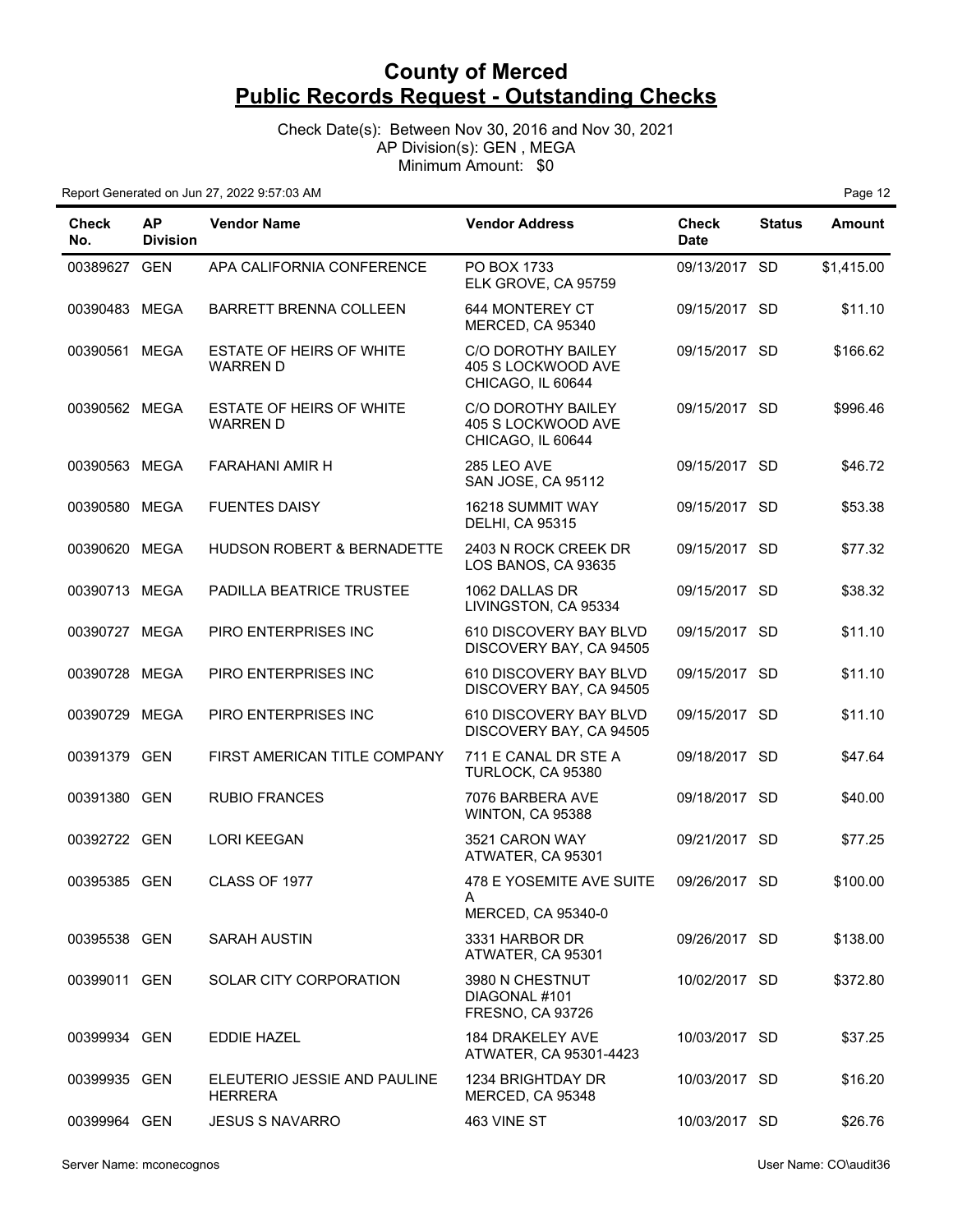Check Date(s): Between Nov 30, 2016 and Nov 30, 2021 AP Division(s): GEN , MEGA Minimum Amount: \$0

| <b>Check</b><br>No. | <b>AP</b><br><b>Division</b> | <b>Vendor Name</b>                                  | <b>Vendor Address</b>                                  | <b>Check</b><br><b>Date</b> | <b>Status</b> | Amount     |
|---------------------|------------------------------|-----------------------------------------------------|--------------------------------------------------------|-----------------------------|---------------|------------|
|                     |                              |                                                     | LOS BANOS, CA 93635                                    |                             |               |            |
| 00400996 GEN        |                              | ALBERT AND CONSUELO B<br><b>CAMARILLO</b>           | 2128 S 12TH ST<br>LOS BANOS, CA 93635                  | 10/05/2017 SD               |               | \$625.00   |
| 00401003 GEN        |                              | VANE FOU AND LAI CHAO                               | 107 TANGELO AVE<br>LOS BANOS, CA 93635                 | 10/05/2017 SD               |               | \$180.06   |
| 00401072 GEN        |                              | <b>MICHAEL H MEYER</b>                              | PO BOX 28950<br>FRESNO, CA 93729                       | 10/05/2017 SD               |               | \$1,880.17 |
| 00401083 GEN        |                              | <b>VICTORIA ORTIZ</b>                               | 906 SAGE CT<br>SALINAS, CA 93905                       | 10/05/2017 SD               |               | \$146.20   |
| 00402486 GEN        |                              | <b>KELSTIN GROUP INC</b>                            | <b>PO BOX 150</b><br>FAIRFIELD, CA 94533               | 10/06/2017 SD               |               | \$324.38   |
| 00402527 GEN        |                              | SELF HELP FEDERAL CREDIT<br><b>UNION</b>            | 2504 TENAYA DR<br>MODESTO, CA 95354                    | 10/06/2017 SD               |               | \$46.37    |
| 00406215 MEGA       |                              | <b>BARRERA ISAAC</b>                                | PO BOX 397<br>S DOS PALOS, CA 93665                    | 10/19/2017 SD               |               | \$25.86    |
| 00406216 MEGA       |                              | <b>BARRERA ISAAC</b>                                | PO BOX 397<br>S DOS PALOS, CA 93665                    | 10/19/2017 SD               |               | \$38.54    |
| 00406217 MEGA       |                              | <b>BARRIGA FRANCISCO OROZCO</b>                     | 853 F ST<br>LOS BANOS, CA 93635                        | 10/19/2017 SD               |               | \$245.94   |
| 00406246 MEGA       |                              | FARAHANI AMIR H                                     | 285 LEO AVE<br>SAN JOSE, CA 95112                      | 10/19/2017 SD               |               | \$133.46   |
| 00406262 MEGA       |                              | <b>HORSTMEIER DUANE W JR &amp;</b><br>SHELBEY SOUZA | 2313 STATION AVE<br>ATWATER, CA 95301                  | 10/19/2017 SD               |               | \$52.54    |
| 00406289 MEGA       |                              | <b>MEXI PROPERTIES INC</b>                          | 1267 WILLIS ST STE 200<br>REDDING, CA 96001            | 10/19/2017 SD               |               | \$69.64    |
| 00406290 MEGA       |                              | MID VALLEY FINANCE CO                               | 5264 UTAH ST<br>MERCED, CA 95348                       | 10/19/2017 SD               |               | \$17.20    |
| 00406310 MEGA       |                              | <b>RIVAS OLGA</b>                                   | 3514 G ST<br>MERCED, CA 95340                          | 10/19/2017 SD               |               | \$17.36    |
| 00406311 MEGA       |                              | <b>RIVAS OLGA</b>                                   | 3514 G ST<br>MERCED, CA 95340                          | 10/19/2017 SD               |               | \$10.50    |
| 00412823 GEN        |                              | <b>CHRISTINA M ZWART</b>                            | 1493 ANTIOCH CT<br>MERCED, CA 95348                    | 10/27/2017 SD               |               | \$69.00    |
| 00413125 GEN        |                              | ROBERTA FAYE LEAMAN                                 | 2826 N PARSONS AVE<br>MERCED, CA 95340                 | 10/30/2017 SD               |               | \$17.14    |
| 00413581 GEN        |                              | <b>JAMES PUBLISHING INC</b>                         | 3505 CADILLAC AVE STE<br>P-101<br>COSTA MESA, CA 92626 | 10/31/2017 SD               |               | \$277.76   |
| 00413735 GEN        |                              | ALBERT KRISTOPHER JARAMILLO                         | 1323 COLOMBARD WAY<br>LIVINGSTON, CA 95334             | 11/01/2017 SD               |               | \$25.42    |
| 00413793 GEN        |                              | <b>GREG THOMPSON</b>                                | 3523 VERNAL AVE<br>MERCED, CA 95340                    | 11/01/2017 SD               |               | \$150.00   |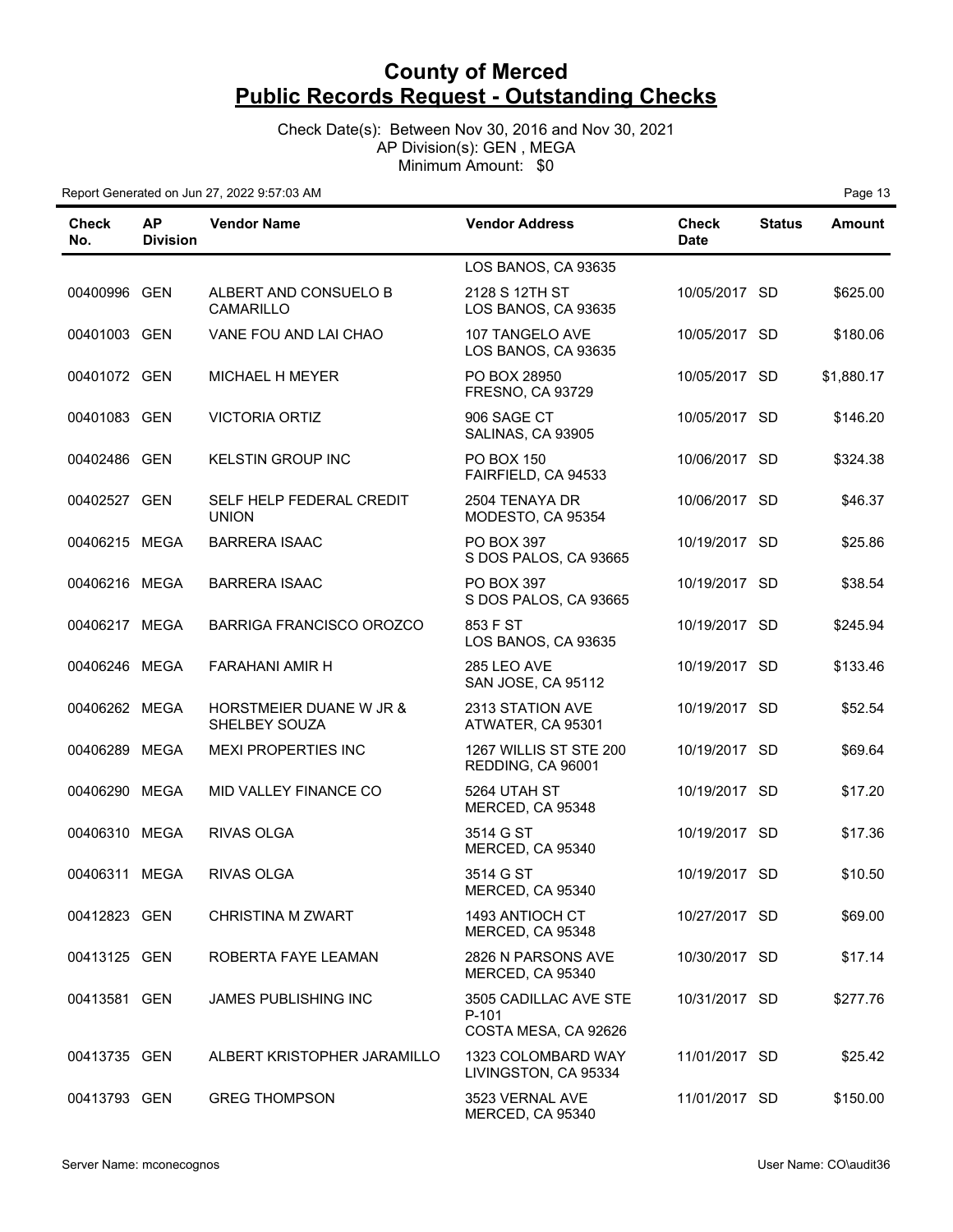Check Date(s): Between Nov 30, 2016 and Nov 30, 2021 AP Division(s): GEN , MEGA Minimum Amount: \$0

| Check<br>No.  | <b>AP</b><br><b>Division</b> | <b>Vendor Name</b>                                                | <b>Vendor Address</b>                       | Check<br><b>Date</b> | <b>Status</b> | <b>Amount</b> |
|---------------|------------------------------|-------------------------------------------------------------------|---------------------------------------------|----------------------|---------------|---------------|
| 00415256 MEGA |                              | <b>BARCELLOS ARNOLD TRUSTEE</b>                                   | 27480 S BENNETT RD<br>FIREBAUGH, CA 93622   | 11/03/2017 SD        |               | \$56.56       |
| 00415272 MEGA |                              | KINDBERG MICHAEL ANTHONY                                          | 20067 TIFFANY CT<br>HILMAR, CA 95324        | 11/03/2017 SD        |               | \$83.70       |
| 00415273 MEGA |                              | KINDBERG MICHAEL ANTHONY                                          | 20067 TIFFANY CT<br>HILMAR, CA 95324        | 11/03/2017 SD        |               | \$126.22      |
| 00416440 GEN  |                              | <b>LILIANA PONCE</b>                                              | 1636 CANYON CREEK DR<br>NEWMAN, CA 95360    | 11/06/2017 SD        |               | \$19.71       |
| 00418111 MEGA |                              | <b>HER FONG</b>                                                   | 1106 CRESCENT DR<br>MERCED, CA 95348        | 11/09/2017 SD        |               | \$15.06       |
| 00418123 GEN  |                              | <b>INREACH</b>                                                    | 5700 S MOPAC STE C310<br>AUSTIN, TX 78749   | 11/09/2017 SD        |               | \$45.00       |
| 00418212 GEN  |                              | <b>JARED STEELEY WATER &amp;</b><br><b>WASTERWATER MANAGEMENT</b> | 2705 BIG TREE AVE<br>DENAIR, CA 95316       | 11/09/2017 SD        |               | \$172.50      |
| 00420002 GEN  |                              | DOS PALOS INTERNET SERVICE                                        | 13901 YAKIMA VALLEY HWY<br>ZILLAH, WA 98953 | 11/15/2017 SD        |               | \$79.90       |
| 00424311 GEN  |                              | <b>LARRY MORSE</b>                                                | 304 W 23RD ST<br>MERCED, CA 95340           | 11/27/2017 SD        |               | \$21.75       |
| 00426802 GEN  |                              | <b>ARMANDO LOPE</b>                                               | 3330 M ST APT 8<br>MERCED, CA 95348         | 11/28/2017 SD        |               | \$2.50        |
| 00426822 GEN  |                              | <b>HUMBERTO NAVA</b>                                              | 826 ROUND HILL DR<br>MERCED, CA 95348       | 11/28/2017 SD        |               | \$87.50       |
| 00427321 GEN  |                              | NADIA CAMACHO                                                     | 532 CHERRY CT<br>CHOWCHILLA, CA 93610       | 11/29/2017 SD        |               | \$223.13      |
| 00427382 GEN  |                              | NUSHIELD WINDSHIELD REPAIR                                        | 2451 KOEHN CT<br>ATWATER, CA 95301          | 11/29/2017 SD        |               | \$55.00       |
| 00431166 GEN  |                              | <b>JASON GOINS</b>                                                | 1260 EL PORTAL DR<br>MERCED, CA 95340       | 12/06/2017 SD        |               | \$162.28      |
| 00431821 GEN  |                              | <b>AMERICA TORRES</b>                                             | 22067 6TH ST<br>DOS PALOS, CA 93620         | 12/07/2017 SD        |               | \$68.80       |
| 00432697 MEGA |                              | AREA X INC                                                        | 2909 COFFEE RD STE 4<br>MODESTO, CA 95355   | 12/11/2017 SD        |               | \$451.36      |
| 00433145 MEGA |                              | <b>LUIS ROSE MARY</b>                                             | 1564 MANZANITA WAY<br>LOS BANOS, CA 93635   | 12/12/2017 SD        |               | \$61.61       |
| 00433210 GEN  |                              | Christopher Isaac Diaz                                            | 243 E 23rd Street<br>MERCED, CA 95341       | 12/12/2017 SD        |               | \$1.00        |
| 00433524 GEN  |                              | <b>SANDRA BRASIL</b>                                              | 5406 CLAYTON AVE<br>TURLOCK, CA 95380       | 12/13/2017 SD        |               | \$8.94        |
| 00433855 GEN  |                              | ANN M HANSON                                                      | 2469 CLOVER LANE<br>MERCED, CA 95340        | 12/14/2017 SD        |               | \$36.38       |
| 00436564 GEN  |                              | McKEE FIRE CO.                                                    | 3360 McKEE RD<br>MERCED, CA 95340           | 12/20/2017 SD        |               | \$150.00      |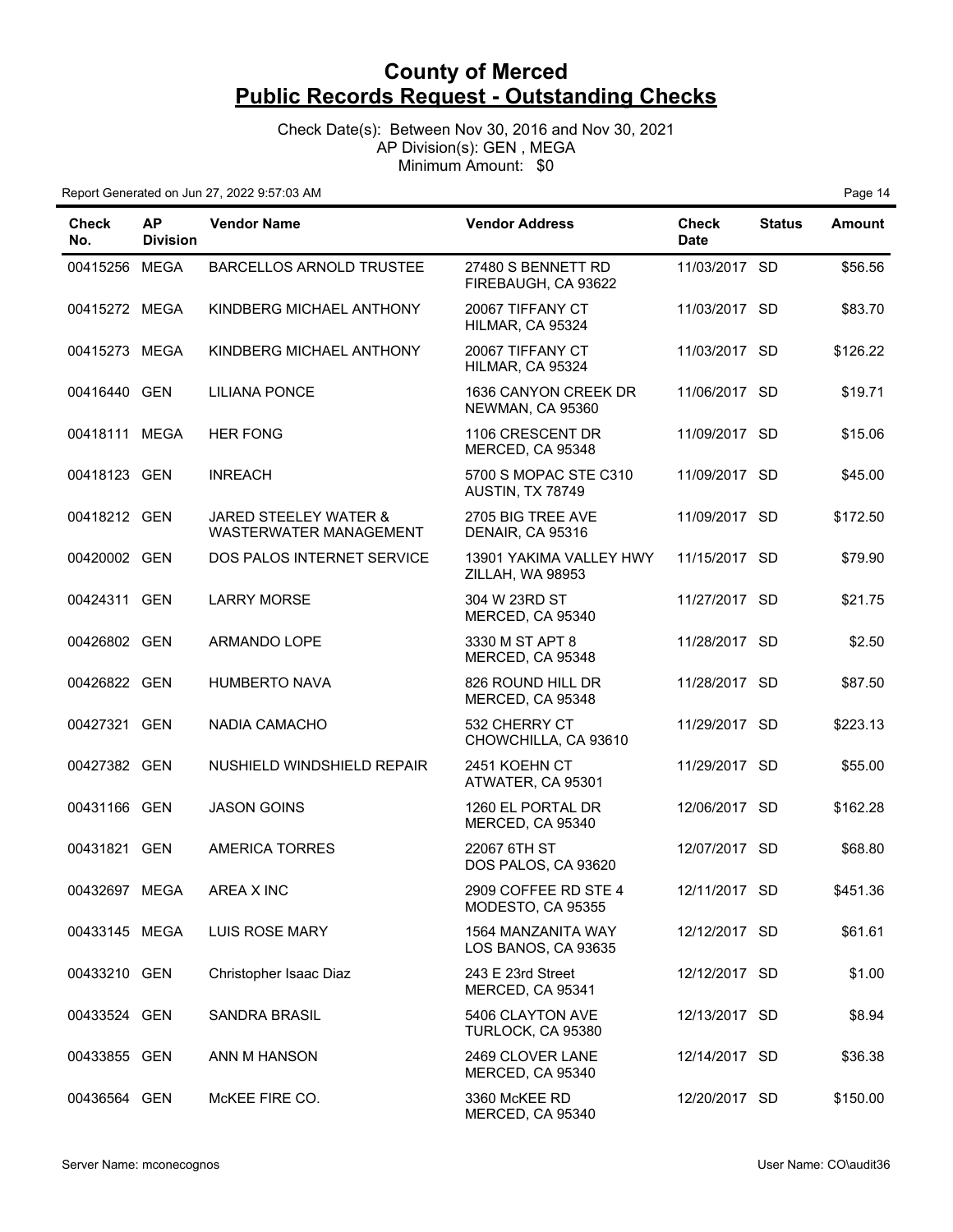Check Date(s): Between Nov 30, 2016 and Nov 30, 2021 AP Division(s): GEN , MEGA Minimum Amount: \$0

| Check<br>No.  | <b>AP</b><br><b>Division</b> | <b>Vendor Name</b>                                     | <b>Vendor Address</b>                            | <b>Check</b><br><b>Date</b> | <b>Status</b> | <b>Amount</b> |
|---------------|------------------------------|--------------------------------------------------------|--------------------------------------------------|-----------------------------|---------------|---------------|
| 00437050 GEN  |                              | <b>EUGENE COLLINS</b>                                  | 1245 STEVENS CT<br>MERCED, CA 95340              | 12/21/2017 SD               |               | \$22.75       |
| 00439427 GEN  |                              | <b>MIKE WALEJKO</b>                                    | 1501 FAIRWAY<br>ATWATER, CA 95301                | 12/22/2017 SD               |               | \$7.50        |
| 00440718 GEN  |                              | INDUSTRIAL PLUMBING SUPPLY<br><b>LLC</b>               | PO BOX 2216<br>REDWOOD CITY, CA 94064            | 12/27/2017 SD               |               | \$97.67       |
| 00441177 MEGA |                              | <b>WHITE PEARL L</b>                                   | 891 FIR AVE<br>ATWATER, CA 95301                 | 12/28/2017 SD               |               | \$698.43      |
| 00442049 GEN  |                              | PRESTINA L HORN                                        | 461 COLLINS DR #11<br>MERCED, CA 95348           | 12/29/2017 SD               |               | \$95.45       |
| 00442946 GEN  |                              | <b>WILLIAM BROWN</b>                                   | 3793 S. PLAINSBURG ROAD<br>MERCED, CA 95341      | 01/03/2018 SD               |               | \$60.64       |
| 00443244 GEN  |                              | <b>LAZARO LOPEZ</b>                                    | 6030 N. SANTA FE RD.<br>WINTON, CA 95388         | 01/04/2018 SD               |               | \$114.04      |
| 00444462 GEN  |                              | LLC EARTH SENSE TRADING                                | 1675 BELLA TERRA DRIVE<br>MANTECA, CA 95337      | 01/05/2018 SD               |               | \$30.00       |
| 00444469 GEN  |                              | FIRST AMERICAN TITLE COMPANY                           | 17 W ALEXANDER AVE<br>MERCED, CA 95348           | 01/05/2018 SD               |               | \$342.00      |
| 00444486 GEN  |                              | <b>WILLIAM BRETT HAMILTON</b>                          | PO BOX 730<br>ATWATER, CA 95301                  | 01/05/2018 SD               |               | \$135.51      |
| 00446815 GEN  |                              | <b>LORI A MINOR</b>                                    | 2007 LYNMARIE DR<br>MERCED, CA 95340-7011        | 01/12/2018 SD               |               | \$64.43       |
| 00447458 GEN  |                              | <b>SHANE AVILA</b>                                     | 7750 S. COMBS ROAD<br>MERCED, CA 95341           | 01/16/2018 SD               |               | \$426.32      |
| 00449211 GEN  |                              | DEANNA ALVEREZ                                         | 216 SOUTH CANAL ST. APT B<br>MERCED, CA 95341    | 01/22/2018 SD               |               | \$23.00       |
| 00450144 MEGA |                              | CARRENO PEDRO GARCIA &<br><b>CARRENO VICTOR GARCIA</b> | 610 W 10TH ST<br>MERCED, CA 95341                | 01/24/2018 SD               |               | \$62.24       |
| 00450215 GEN  |                              | JAY DOUGLAS II AND ASHALYND<br><b>MARIE BATES</b>      | 1138 PRINCE CHARLES CT<br>ATWATER, CA 95301      | 01/24/2018 SD               |               | \$2,873.10    |
| 00450255 GEN  |                              | <b>JONAREE DAMME</b>                                   | 1801 WEST 7TH STREET<br>MERCED, CA 95341         | 01/24/2018 SD               |               | \$17.99       |
| 00450270 GEN  |                              | FIRST AMERICAN TITLE COMPANY                           | 17 W ALEXANDER AVE<br>MERCED, CA 95348           | 01/24/2018 SD               |               | \$45.72       |
| 00455423 GEN  |                              | KELLY J. SOERNSEN AKA KELLY<br><b>MORENO</b>           | 2699 4TH AVENUE<br>MERCED, CA 95340              | 01/30/2018 SD               |               | \$10.88       |
| 00456996 GEN  |                              | LINDSTRAND MARYANN AND<br><b>MADDEN SHIRLEY J</b>      | 905 GRANADA CIR<br>LOS BANOS, CA 93635           | 02/02/2018 SD               |               | \$51.36       |
| 00457049 GEN  |                              | <b>MARK SETHRE</b>                                     | 247 N CAPITOL AVE UNIT 176<br>SAN JOSE, CA 95127 | 02/02/2018 SD               |               | \$179.74      |
| 00459986 GEN  |                              | LAURA M AND RONALD A TRUSTEE<br><b>BETTENCOURT</b>     | 428 PAGE AVE NE APT 1<br>ATLANTA, GA 30307       | 02/09/2018 SD               |               | \$292.94      |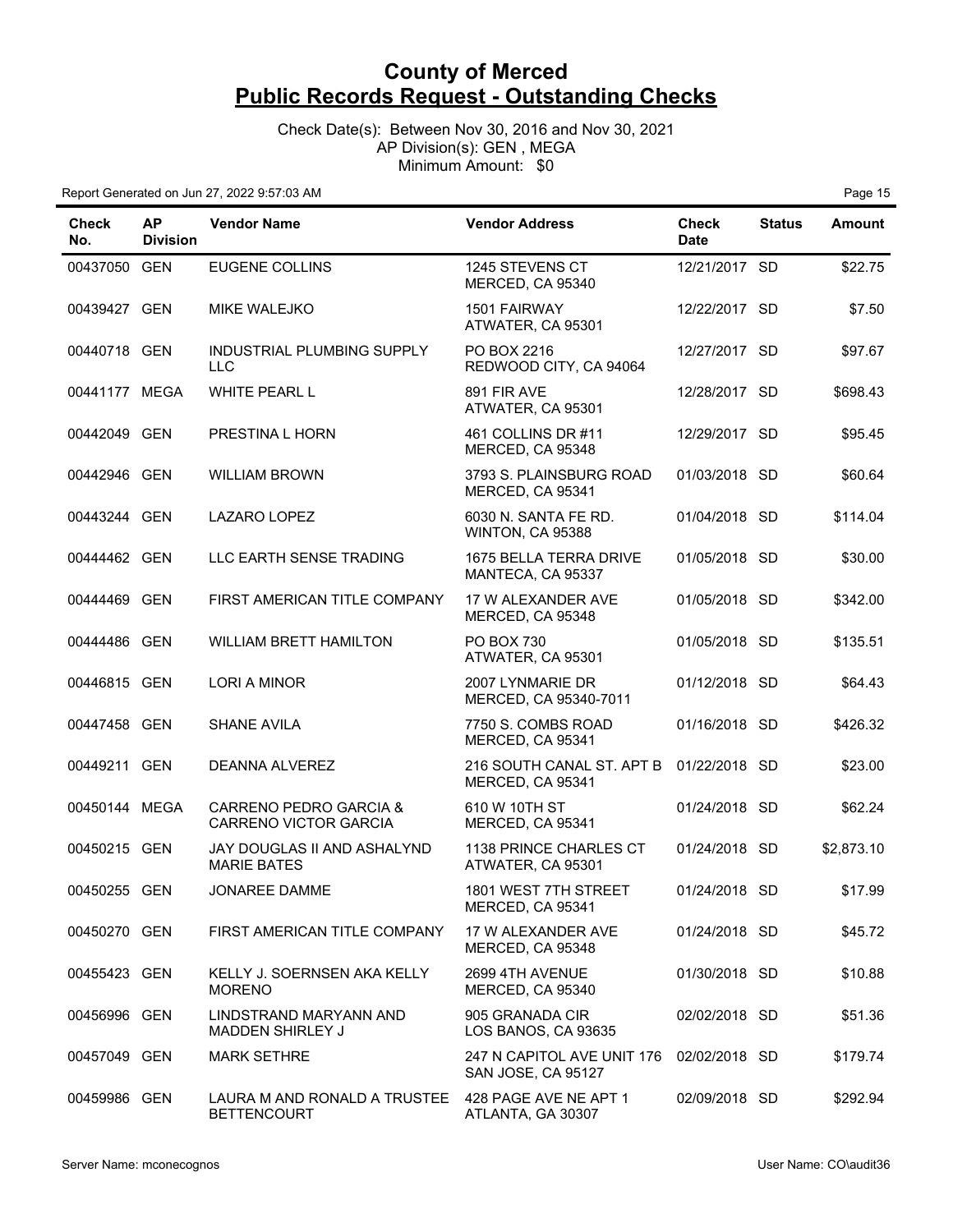Check Date(s): Between Nov 30, 2016 and Nov 30, 2021 AP Division(s): GEN , MEGA Minimum Amount: \$0

| <b>Check</b><br>No. | <b>AP</b><br><b>Division</b> | <b>Vendor Name</b>                             | <b>Vendor Address</b>                                                        | <b>Check</b><br><b>Date</b> | <b>Status</b> | <b>Amount</b> |
|---------------------|------------------------------|------------------------------------------------|------------------------------------------------------------------------------|-----------------------------|---------------|---------------|
| 00459987 GEN        |                              | RONALD A BETTENCOURT                           | 428 PAGE AVE NE #1<br>ATLANTA, GA 30307                                      | 02/09/2018 SD               |               | \$291.04      |
| 00459997 GEN        |                              | <b>GLENN D TRUSTEE CASSADY</b>                 | 500 INDEPENDENCE CT<br>ATWATER, CA 95301                                     | 02/09/2018 SD               |               | \$20.00       |
| 00460004 GEN        |                              | <b>CHRISTIAN FAMILY 1991 TRUST</b><br>9-5-1991 | <b>CHRISTIAN KELLY TRUSTEE</b><br>10631 MERCED AVE<br><b>DELHI, CA 95315</b> | 02/09/2018 SD               |               | \$12.60       |
| 00460015 GEN        |                              | FIRST AMERICAN TITLE COMPANY                   | 17 W ALEXANDER AVE<br>MERCED, CA 95348                                       | 02/09/2018 SD               |               | \$89.38       |
| 00460716 GEN        |                              | YVONNE M AND COLLEEN A<br><b>FEAGAN</b>        | 1804 HEIGHTS AVE<br>ATWATER, CA 95301                                        | 02/13/2018 SD               |               | \$20.00       |
| 00461180 MEGA       |                              | <b>BATES ANTHONY LAMEL</b>                     | 12486 GEORGIA LN APT D<br>MADERA, CA 93637                                   | 02/14/2018 SD               |               | \$33.00       |
| 00462826 MEGA       |                              | HITTESDORF STEVEN & BRIDGET                    | 19582 NEWPORT CT<br>HILMAR, CA 95324                                         | 02/20/2018 SD               |               | \$90.42       |
| 00462843 MEGA       |                              | STOREY ALAN & AMY                              | 3362 SEXTANT DR<br>ATWATER, CA 95301                                         | 02/20/2018 SD               |               | \$46.08       |
| 00468244 GEN        |                              | FIDELITY NATIONAL TITLE<br><b>COMPANY</b>      | 155 W EL PORTAL DRIVE<br><b>SUITE B</b><br>MERCED, CA 95340                  | 02/27/2018 SD               |               | \$380.56      |
| 00468267 GEN        |                              | <b>CHRISTOPHER IDIART</b>                      | 341 W 8TH ST<br>SANTA ROSA, CA 95401                                         | 02/27/2018 SD               |               | \$106.50      |
| 00471951 GEN        |                              | <b>STEVEN BIRRUETA</b>                         | 1411 BRIGHTON DR<br>HOLLISTER, CA 95023                                      | 03/06/2018 SD               |               | \$24.00       |
| 00472260 MEGA       |                              | PORRAS MATTHEW                                 | 2027 V ST<br>MERCED, CA 95340                                                | 03/07/2018 SD               |               | \$11.64       |
| 00472269 MEGA       |                              | SANCHEZ JAIME MORENO                           | 2101 W ROCK CREEK CT<br>MERCED, CA 95348                                     | 03/07/2018 SD               |               | \$53.56       |
| 00473387 GEN        |                              | JOSE ALFREDO FLORIANO<br><b>CARREON</b>        | 23524 ROAD 13<br>CHOWCHILLA, CA 93610                                        | 03/09/2018 SD               |               | \$35.00       |
| 00473412 GEN        |                              | DONNIE L LOEWEN JR                             | 3487 EAGLE PEAK CT<br>MERCED, CA 95340                                       | 03/09/2018 SD               |               | \$1.85        |
| 00475496 GEN        |                              | <b>GABRIELA PERALTA</b>                        | 1281 PICARD LANE<br>TURLOCK, CA 95380                                        | 03/15/2018 SD               |               | \$15.00       |
| 00476607 MEGA       |                              | <b>CERVANTES FERNANDO</b>                      | 15820 EL CAPITAN WAY<br><b>DELHI, CA 95315</b>                               | 03/19/2018 SD               |               | \$57.80       |
| 00476609 MEGA       |                              | <b>CHEN XIN QIANG</b>                          | 312 W MAIN ST<br>TURLOCK, CA 95380                                           | 03/19/2018 SD               |               | \$116.10      |
| 00476630 MEGA       |                              | <b>JOHNSON GREG</b>                            | 1289 RITA MAE AVE<br>MERCED, CA 95341                                        | 03/19/2018 SD               |               | \$41.50       |
| 00476638 MEGA       |                              | <b>LYNN BRENT JASON</b>                        | 117 ELM ST<br>SANTA CRUZ, CA 95060                                           | 03/19/2018 SD               |               | \$117.40      |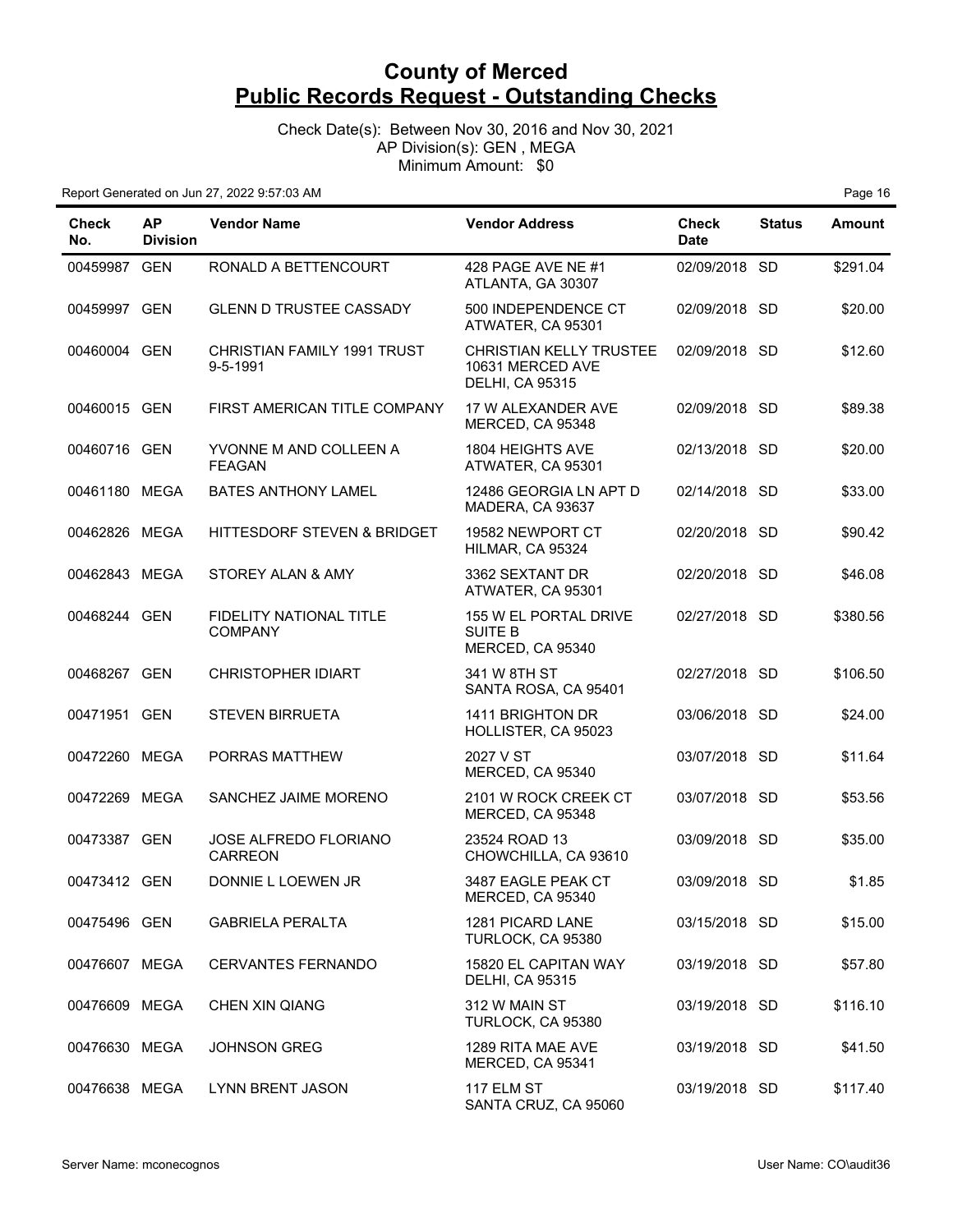Check Date(s): Between Nov 30, 2016 and Nov 30, 2021 AP Division(s): GEN , MEGA Minimum Amount: \$0

| <b>Check</b><br>No. | <b>AP</b><br><b>Division</b> | <b>Vendor Name</b>                                | <b>Vendor Address</b>                                        | <b>Check</b><br><b>Date</b> | <b>Status</b> | <b>Amount</b> |
|---------------------|------------------------------|---------------------------------------------------|--------------------------------------------------------------|-----------------------------|---------------|---------------|
| 00476639 MEGA       |                              | <b>LYNN BRENT JASON</b>                           | 117 ELM ST<br>SANTA CRUZ, CA 95060                           | 03/19/2018 SD               |               | \$435.34      |
| 00476644 MEGA       |                              | MCLAUGHLIN JOHN P & STEPHANIE<br><b>S TRUSTEE</b> | 10355 S HIGHWAY 59<br><b>EL NIDO, CA 95317</b>               | 03/19/2018 SD               |               | \$22.06       |
| 00476658 MEGA       |                              | <b>TAPIA EVA</b>                                  | 1142 NORTON AVE<br>DOS PALOS, CA 93620                       | 03/19/2018 SD               |               | \$134.24      |
| 00476695 GEN        |                              | Lola Shelly Hultman                               | P.O. Box 485<br>HILMAR, CA 95324                             | 03/19/2018 SD               |               | \$3.00        |
| 00477069 GEN        |                              | <b>EMILIO RODRIGUEZ</b>                           | 15661 OAK DR<br>KERMAN, CA 93630-1281                        | 03/20/2018 SD               |               | \$17.25       |
| 00477327 GEN        |                              | FIDELITY NATIONAL TITLE<br><b>COMPANY</b>         | 155 W EL PORTAL DRIVE<br><b>SUITE B</b><br>MERCED, CA 95340  | 03/21/2018 SD               |               | \$82.67       |
| 00477328 GEN        |                              | FIDELITY NATIONAL TITLE<br><b>COMPANY</b>         | 155 W EL PORTAL DRIVE<br><b>SUITE B</b><br>MERCED, CA 95340  | 03/21/2018 SD               |               | \$130.00      |
| 00477329 GEN        |                              | FIDELITY NATIONAL TITLE<br><b>COMPANY</b>         | 155 W EL PORTAL DRIVE<br><b>SUITE B</b><br>MERCED, CA 95340  | 03/21/2018 SD               |               | \$357.53      |
| 00477440 GEN        |                              | JAMES A III TILLOTSON                             | 871 KEIKO CT<br>LOS BANOS, CA 93635                          | 03/21/2018 SD               |               | \$50.00       |
| 00477446 GEN        |                              | TONY THANH AND AMY CHAN<br><b>TRAN</b>            | 3477 LAUREL AVE<br>OAKLAND, CA 94602                         | 03/21/2018 SD               |               | \$316.53      |
| 00479632 GEN        |                              | FLUEGEL-CALDWELL LLC                              | DBA: FIREHOUSE SUBS<br>357 EVERGLADE AVE<br>CLOVIS, CA 93619 | 03/23/2018 SD               |               | \$153.95      |
| 00480022 GEN        |                              | HUMANA INSURANCE COMPANY                          | PO BOX 3024<br>MILWAUKEE, WI 53201-3024                      | 03/26/2018 SD               |               | \$33.80       |
| 00480173 GEN        |                              | <b>ALICE LIANG</b>                                | 3144 N G ST #125-358<br>MERCED, CA 95340                     | 03/26/2018 SD               |               | \$172.01      |
| 00483410 GEN        |                              | Golden State Realty Assoc.                        | 5259 Southcreek CT<br>SANTA MARIA, CA<br>93455-4569          | 03/28/2018 SD               |               | \$455.00      |
| 00483542 GEN        |                              | <b>NATHAN VARVIS</b>                              | 1550 DALE AVE<br>MERCED, CA 95340                            | 03/28/2018 SD               |               | \$130.97      |
| 00483700 GEN        |                              | AMALIA MADRIGAL HERNANDEZ                         | 2160 N. SCHNOOR STREET<br>APT # 138<br>MADERA, CA 93637      | 03/29/2018 SD               |               | \$12.00       |
| 00484326 GEN        |                              | <b>STEPHANIE HENSON</b>                           | 5200 CREST RD SPC 74<br>ATWATER, CA 95301                    | 04/02/2018 SD               |               | \$89.23       |
| 00484352 GEN        |                              | <b>WARREN MAYHEW</b>                              | 9308 KINGSMILL LANE<br>BAKERSFIELD, CA 93312                 | 04/02/2018 SD               |               | \$11.24       |
| 00484361 GEN        |                              | NATALINO J MOULES                                 | 1313 GREEN VALLEY RD<br>WATSONVILLE, CA 95076                | 04/02/2018 SD               |               | \$88.00       |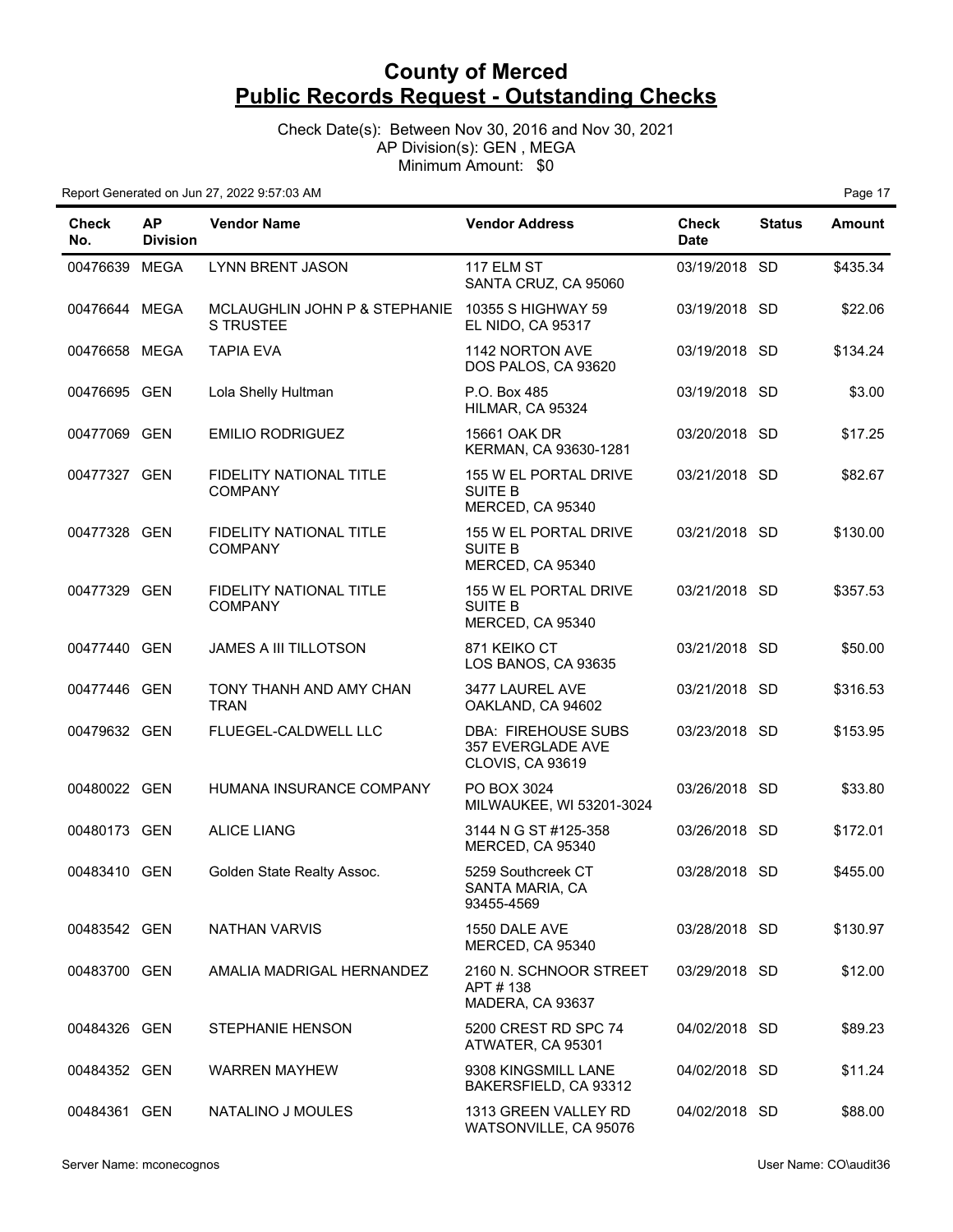Check Date(s): Between Nov 30, 2016 and Nov 30, 2021 AP Division(s): GEN , MEGA Minimum Amount: \$0

| <b>Check</b><br>No. | <b>AP</b><br><b>Division</b> | <b>Vendor Name</b>                                        | <b>Vendor Address</b>                        | <b>Check</b><br><b>Date</b> | <b>Status</b> | <b>Amount</b> |
|---------------------|------------------------------|-----------------------------------------------------------|----------------------------------------------|-----------------------------|---------------|---------------|
| 00486176 MEGA       |                              | <b>BELLINGHAUSEN MARIO &amp;</b><br><b>DAVALOS IVETTE</b> | 3 S JUPITER ST<br>GUSTINE, CA 95322          | 04/05/2018 SD               |               | \$25.12       |
| 00486182 MEGA       |                              | FLYNN ROBERT F ESTATE OF                                  | 1346 CHRISTOPHER DR<br>MERCED, CA 95340      | 04/05/2018 SD               |               | \$87.18       |
| 00486184 MEGA       |                              | GOMEZ JOSE REYES & GOMEZ<br><b>ARTURO</b>                 | 11398 WALSH ST<br>CASTROVILLE, CA 95012      | 04/05/2018 SD               |               | \$382.28      |
| 00486194 MEGA       |                              | SINHA SHEFALI                                             | 19106 PANORAMA DR<br>SARATOGA, CA 95070      | 04/05/2018 SD               |               | \$250.02      |
| 00488716 GEN        |                              | <b>TABASUM AKBARI</b>                                     | 1753 WOODLAND LANE<br><b>TRACY, CA 95376</b> | 04/11/2018 SD               |               | \$21.26       |
| 00490247 MEGA       |                              | SERVIN JOSE M & ROBERTA C                                 | 131 N FRANK ST<br>LOS BANOS, CA 93635        | 04/16/2018 SD               |               | \$570.34      |
| 00490248 MEGA       |                              | SERVIN JOSE M & ROBERTA C                                 | 131 N FRANK ST<br>LOS BANOS, CA 93635        | 04/16/2018 SD               |               | \$581.66      |
| 00490249 MEGA       |                              | SERVIN JOSE M & ROBERTA C                                 | 131 N FRANK ST<br>LOS BANOS, CA 93635        | 04/16/2018 SD               |               | \$642.16      |
| 00492514 MEGA       |                              | <b>CASTLE MOBILEHOME PARK</b>                             | 2809 BUHACH RD SPC 106<br>ATWATER, CA 95301  | 04/20/2018 SD               |               | \$33.02       |
| 00492515 MEGA       |                              | <b>CASTLE MOBILEHOME PARK</b>                             | 2809 BUHACH RD SPC 106<br>ATWATER, CA 95301  | 04/20/2018 SD               |               | \$36.04       |
| 00492873 GEN        |                              | AT&T                                                      | P O BOX 5017<br>CAROL STREAM, IL 60197       | 04/23/2018 SD               |               | \$16.23       |
| 00492894 GEN        |                              | Carl Estrella                                             | 1149 Curry Village Ct<br>MERCED, CA 95340    | 04/23/2018 SD               |               | \$8.00        |
| 00492904 GEN        |                              | <b>JOHN HENDON</b>                                        | 255 N. DAKOTA AVE<br>MODESTO, CA 95358       | 04/23/2018 SD               |               | \$18.25       |
| 00493251 GEN        |                              | <b>MARCUS ANGEL CASAS</b>                                 | 2966 BEA DR<br>MERCED, CA 95341              | 04/24/2018 SD               |               | \$90.87       |
| 00493267 GEN        |                              | MICHAEL A DALLAS                                          | 1430 FIRST ST<br>LIVINGSTON, CA 95334        | 04/24/2018 SD               |               | \$89.56       |
| 00493381 GEN        |                              | <b>LEONOR RUBIO MACIAS</b>                                | 2020 ASHBY RD #95<br>MERCED, CA 95348        | 04/24/2018 SD               |               | \$78.78       |
| 00497300 GEN        |                              | Julio Sandoval                                            | 1550 Broadway Ave<br>ATWATER, CA 95301       | 04/26/2018 SD               |               | \$30.00       |
| 00501126 MEGA       |                              | FLAIG RAYMOND A & EVELYN<br><b>RHAE TRUSTEE</b>           | 2120 E PACHECO BLVD<br>LOS BANOS, CA 93635   | 05/04/2018 SD               |               | \$1,808.22    |
| 00502912 GEN        |                              | <b>ALICE LIANG</b>                                        | 3144 N G ST #125-358<br>MERCED, CA 95340     | 05/09/2018 SD               |               | \$50.69       |
| 00502982 GEN        |                              | LUIS A ORTIZ                                              | 3075 PARK AVE APT 3<br>MERCED, CA 95340      | 05/09/2018 SD               |               | \$55.50       |
| 00504721 GEN        |                              | <b>FRED YUEN</b>                                          | 16117 40TH DR SE<br>MILL CREEK, WA 98012     | 05/14/2018 SD               |               | \$20.00       |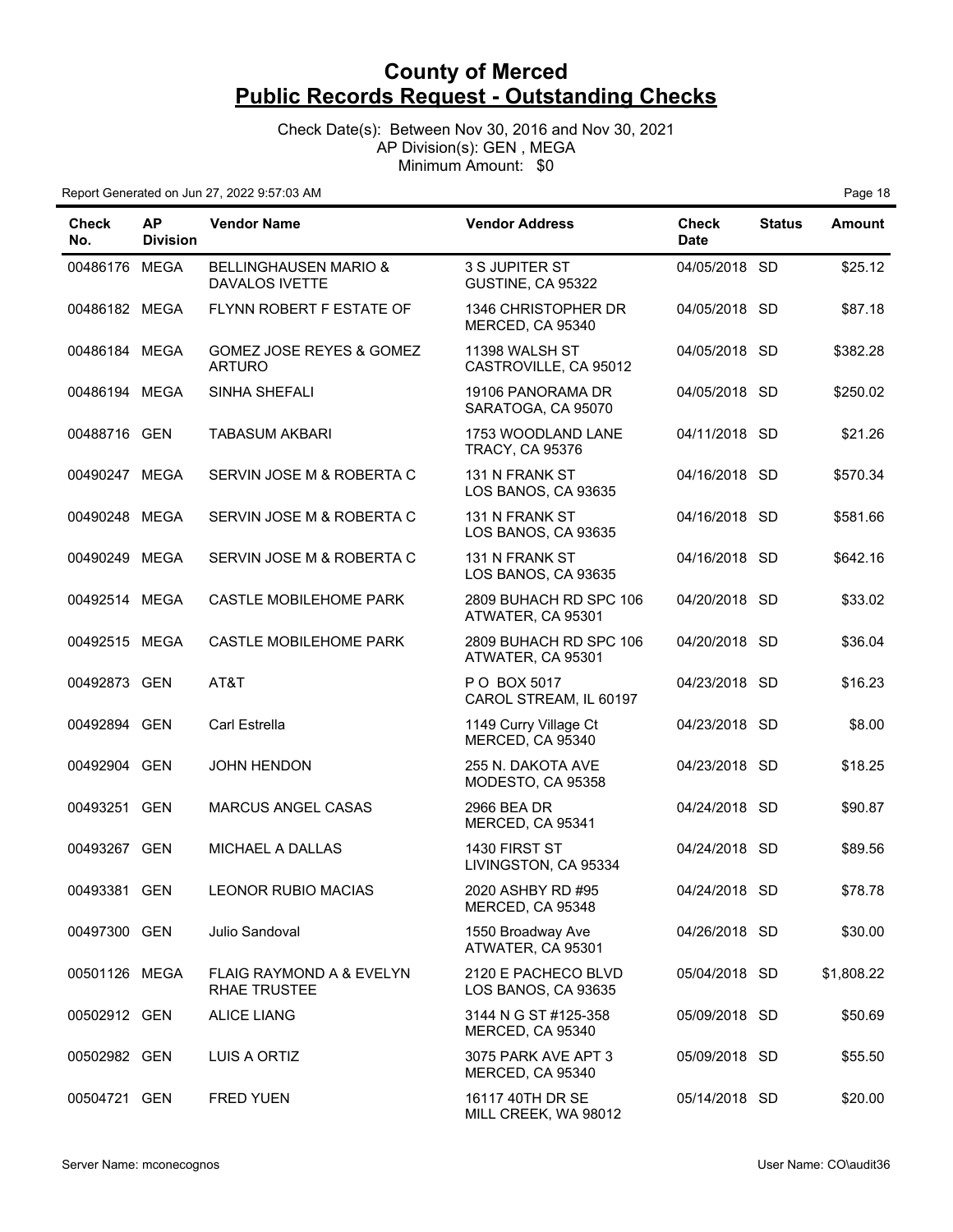Check Date(s): Between Nov 30, 2016 and Nov 30, 2021 AP Division(s): GEN , MEGA Minimum Amount: \$0

| <b>Check</b><br>No. | <b>AP</b><br><b>Division</b> | <b>Vendor Name</b>                              | <b>Vendor Address</b>                                                       | <b>Check</b><br><b>Date</b> | <b>Status</b> | <b>Amount</b> |
|---------------------|------------------------------|-------------------------------------------------|-----------------------------------------------------------------------------|-----------------------------|---------------|---------------|
| 00507230 GEN        |                              | RIVERA MIDDLE SCHOOL                            | 945 BUENA VISTA DR<br>MERCED, CA 95348                                      | 05/18/2018 SD               |               | \$100.00      |
| 00507473 GEN        |                              | <b>CHRIS CHILTON</b>                            | 2814 TAHOE DR<br>MERCED, CA 95340                                           | 05/21/2018 SD               |               | \$31.25       |
| 00507507 GEN        |                              | DANIEL RAMIREZ                                  | 2640 BROWNELL ST<br>ATWATER, CA 95301                                       | 05/21/2018 SD               |               | \$31.25       |
| 00508217 GEN        |                              | <b>BRADLEY PATRICK</b>                          | 2908 SUNNYFIELD DR<br>MERCED, CA 95340                                      | 05/23/2018 SD               |               | \$11.76       |
| 00508308 GEN        |                              | <b>NATHAN VARVIS</b>                            | 1550 DALE AVE<br>MERCED, CA 95340                                           | 05/23/2018 SD               |               | \$88.21       |
| 00510173 GEN        |                              | <b>JESS AGUILAR</b>                             | 3463 SAN MARTIN CT<br>MERCED, CA 95348                                      | 05/25/2018 SD               |               | \$208.50      |
| 00512405 MEGA       |                              | LOZANO QUINTERO ANGELICA                        | 5945 EUCALYPTUS AVE<br>WINTON, CA 95388                                     | 05/29/2018 SD               |               | \$37.52       |
| 00513256 GEN        |                              | TRACY DARLENE COXEY                             | 3347 STACEY CT<br>ATWATER, CA 95301                                         | 05/30/2018 SD               |               | \$166.23      |
| 00513270 GEN        |                              | FIRST AMERICAN TITLE COMPANY                    | 711 E CANAL DR STE A<br>TURLOCK, CA 95380                                   | 05/30/2018 SD               |               | \$75.00       |
| 00513271 GEN        |                              | FIRST AMERICAN TITLE COMPANY                    | 711 E CANAL DR STE A<br>TURLOCK, CA 95380                                   | 05/30/2018 SD               |               | \$75.00       |
| 00513300 GEN        |                              | INDUSTRIAL PIPING CO                            | DBA INDUSTRIAL PIPING CO<br><b>18000 RIVER RD</b><br>LIVINGSTON, CA 95334   | 05/30/2018 SD               |               | \$75.00       |
| 00513306 GEN        |                              | <b>BLANDFORD B JONES III</b>                    | <b>PO BOX 249</b><br>ATWATER, CA 95301                                      | 05/30/2018 SD               |               | \$2.00        |
| 00513381 GEN        |                              | YOUA YIA THAO                                   | DBA GOLD STAR<br><b>AUTOMOTIVE</b><br>1210 E CHILDS AVE<br>MERCED, CA 95341 | 05/30/2018 SD               |               | \$93.14       |
| 00513391 GEN        |                              | DAWN VALENTA                                    | 6198 JOSIE ST<br>ATWATER, CA 95301                                          | 05/30/2018 SD               |               | \$61.04       |
| 00513996 GEN        |                              | RHONDA LUGO                                     | 10469 GUSANO WAY<br>COULTERVILLE, CA 95311                                  | 05/31/2018 SD               |               | \$49.39       |
| 00514455 GEN        |                              | <b>IRENE L JIMENEZ</b>                          | 323 POMELO AVE<br>LOS BANOS, CA 93635                                       | 06/01/2018 SD               |               | \$52.07       |
| 00514536 GEN        |                              | WFG NATIONAL TITLE INSURANCE<br>CO              | 2625 TOWNSGATE RD STE<br>101<br>WESTLAKE VILLAGE, CA<br>91361               | 06/01/2018 SD               |               | \$336.14      |
| 00518404 MEGA       |                              | VASQUEZ MARIO M & SANDRA L<br><b>STURTEVANT</b> | 9133 WASHINGTON RD<br>HILMAR, CA 95324                                      | 06/11/2018 SD               |               | \$16.14       |
| 00519671 GEN        |                              | SUZI JOYCE BALESTRA                             | 4591 AVENUE ONE<br>ATWATER, CA 95301                                        | 06/14/2018 SD               |               | \$100.00      |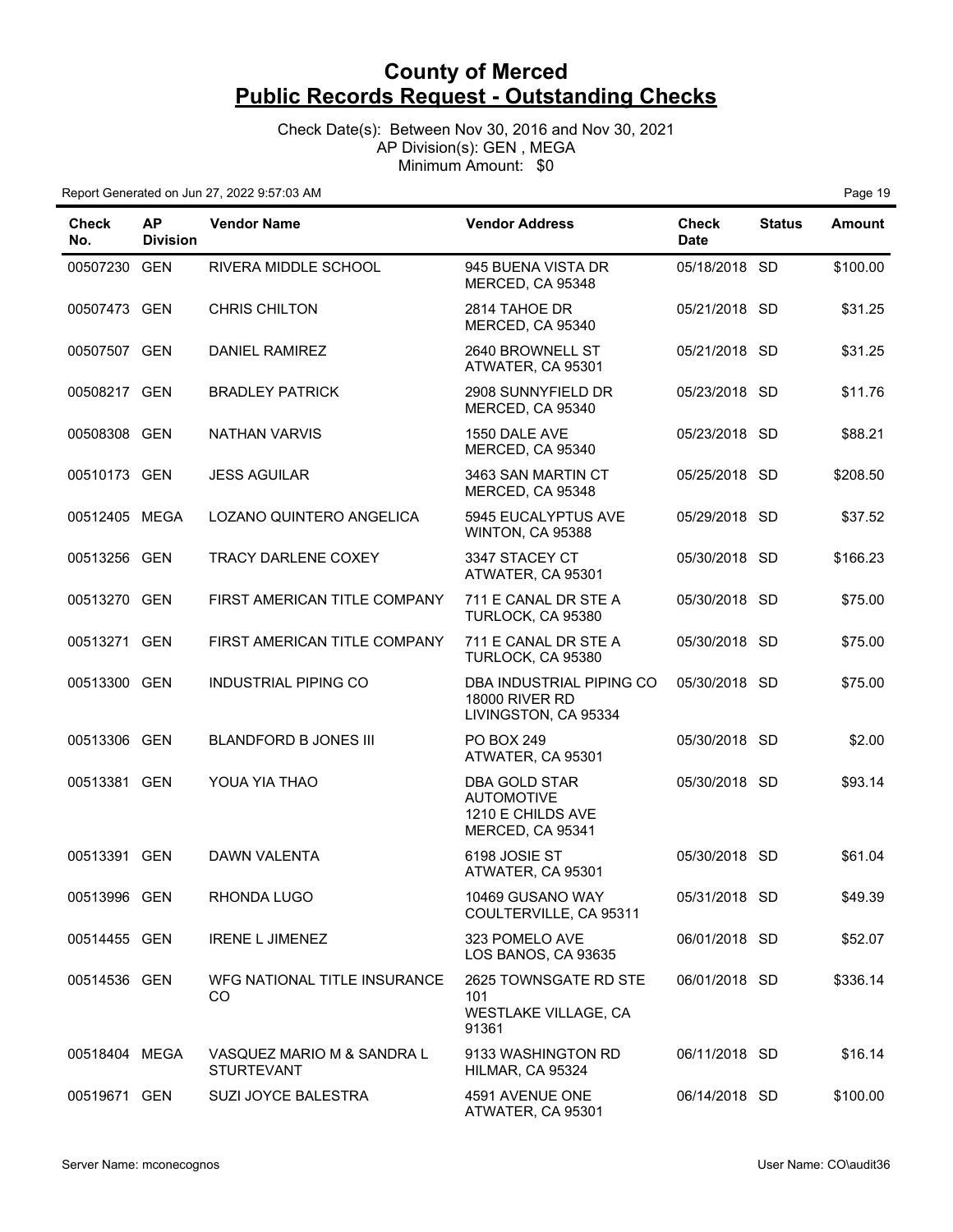Check Date(s): Between Nov 30, 2016 and Nov 30, 2021 AP Division(s): GEN , MEGA Minimum Amount: \$0

| <b>Check</b><br>No. | <b>AP</b><br><b>Division</b> | <b>Vendor Name</b>                               | <b>Vendor Address</b>                                                 | <b>Check</b><br><b>Date</b> | <b>Status</b> | <b>Amount</b> |
|---------------------|------------------------------|--------------------------------------------------|-----------------------------------------------------------------------|-----------------------------|---------------|---------------|
| 00520470 GEN        |                              | MICHAEL ABASSIAN                                 | 3410 SAN JOAQUIN CT<br>MERCED, CA 95340                               | 06/15/2018 SD               |               | \$93.20       |
| 00520841 MEGA       |                              | REECE DAVID A & KRISTINE                         | 12760 BRADBURY ROAD<br>BALLICO, CA 95303                              | 06/18/2018 SD               |               | \$23.42       |
| 00520842 MEGA       |                              | REECE DAVID A & KRISTINE                         | 12760 BRADBURY ROAD<br>BALLICO, CA 95303                              | 06/18/2018 SD               |               | \$56.82       |
| 00520912 GEN        |                              | <b>BENJAMIN M HARRIS</b>                         | 1770 ALMOND AVE<br>MERCED, CA 95341                                   | 06/18/2018 SD               |               | \$76.55       |
| 00520954 GEN        |                              | MACIEJ G OSSOWSKI MD                             | 780 W OLIVE AVE STE 105<br>MERCED, CA 95348                           | 06/18/2018 SD               |               | \$72.00       |
| 00520970 GEN        |                              | ROBERT RAMIREZ                                   | 16550 LETTEAU AVE<br><b>DELHI, CA 95315</b>                           | 06/18/2018 SD               |               | \$101.00      |
| 00520989 GEN        |                              | BARBARA SHOWALTER MD                             | 3144 G ST 125-334<br>MERCED, CA 95340                                 | 06/18/2018 SD               |               | \$81.33       |
| 00521000 GEN        |                              | <b>SENG THAO</b>                                 | 2204 E CHILDS AVE<br>MERCED, CA 95341                                 | 06/18/2018 SD               |               | \$80.29       |
| 00522223 GEN        |                              | DINA A BROGDEN                                   | 1400 SHAFFER ROAD<br>ATWATER, CA 95301                                | 06/20/2018 SD               |               | \$700.00      |
| 00522337 GEN        |                              | SIERRA PORTAL MOBILEHOME<br><b>ESTATES</b>       | 2240 GOLDEN OAK LANE<br>MERCED, CA 95340                              | 06/20/2018 SD               |               | \$50.83       |
| 00527581 GEN        |                              | <b>LEGAL LOGISTIX</b>                            | 19.5 PALM AVE<br>COLUSA, CA 95932                                     | 06/26/2018 SD               |               | \$125.64      |
| 00527624 GEN        |                              | SAN JOAQUIN VALLEY AIR<br><b>POLLUTION</b>       | <b>CONTROL DISTRICT</b><br>4800 ENTERPRISE WAY<br>MODESTO, CA 95356   | 06/26/2018 SD               |               | \$702.10      |
| 00530308 GEN        |                              | BRIGHTDART PRINT AND DESIGN                      | 528 W MAIN ST<br>MERCED, CA 95340                                     | 07/03/2018 SD               |               | \$32.48       |
| 00530340 GEN        |                              | JOSEPH GONZALEZ                                  | 2575 BEACHWOOD DR<br>MERCED, CA 95348                                 | 07/03/2018 SD               |               | \$2.00        |
| 00531396 GEN        |                              | FIRST AMERICAN TITLE COMPANY                     | 17 W ALEXANDER AVE<br>MERCED, CA 95348                                | 07/05/2018 SD               |               | \$40.00       |
| 00531411 GEN        |                              | TAMERA D EXECUTOR HANLEY                         | 2611 SILVER CREEK CT<br>MERCED, CA 95348                              | 07/05/2018 SD               |               | \$76.00       |
| 00531436 GEN        |                              | <b>LEGAL LOGISTIX</b>                            | 19.5 PALM AVE<br>COLUSA, CA 95932                                     | 07/05/2018 SD               |               | \$138.90      |
| 00531443 GEN        |                              | <b>VINCENT LYONS</b>                             | 619 OLIVEWOOD CT<br>LOS BANOS, CA 93635                               | 07/05/2018 SD               |               | \$21.00       |
| 00531527 GEN        |                              | <b>US BANK</b>                                   | <b>HOME MORTGAGE</b><br>4801 FREDERICA ST<br>OWENSBORO, KY 42304-0005 | 07/05/2018 SD               |               | \$40.00       |
| 00532036 GEN        |                              | <b>FIDELITY NATIONAL TITLE</b><br><b>COMPANY</b> | 2099 GATEWAY PLACE STE<br>100<br>SAN JOSE, CA 95110                   | 07/09/2018 SD               |               | \$30.00       |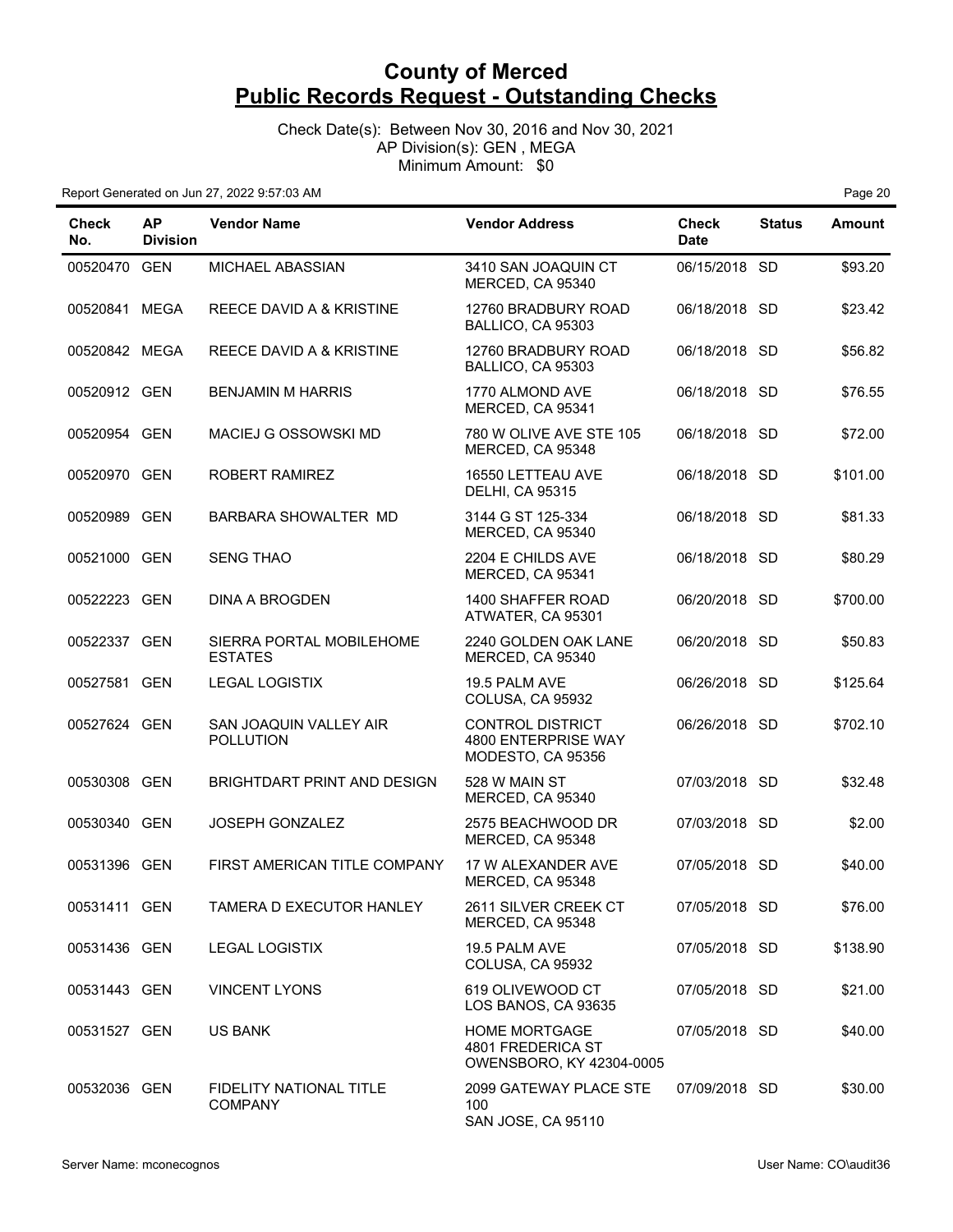Check Date(s): Between Nov 30, 2016 and Nov 30, 2021 AP Division(s): GEN , MEGA Minimum Amount: \$0

| <b>Check</b><br>No. | <b>AP</b><br><b>Division</b> | <b>Vendor Name</b>                          | <b>Vendor Address</b>                                                                | Check<br><b>Date</b> | <b>Status</b> | <b>Amount</b> |
|---------------------|------------------------------|---------------------------------------------|--------------------------------------------------------------------------------------|----------------------|---------------|---------------|
| 00534045 GEN        |                              | MIDLAND CREDIT MANAGEMENT<br><b>INC</b>     | 320 EAST BIG BEAVER SUITE 07/12/2018 SD<br>300<br><b>TROY, MI 48083</b>              |                      |               | \$38.00       |
| 00534552 GEN        |                              | MERCY MEDICAL CENTER MERCED                 | ATTN: MELISSA BROCKHAUS 07/13/2018 SD<br>Accounting<br>2740 M ST<br>MERCED, CA 95340 |                      |               | \$2,310.00    |
| 00535067 GEN        |                              | <b>MICHAEL SISK</b>                         | <b>897 VERMONT STREET</b><br>TURLOCK, CA 95380                                       | 07/16/2018 SD        |               | \$47.00       |
| 00538692 GEN        |                              | <b>LEGAL LOGISTIX</b>                       | 19.5 PALM AVE<br>COLUSA, CA 95932                                                    | 07/18/2018 SD        |               | \$22.76       |
| 00538721 GEN        |                              | SALVADOR RAMIREZ AKA<br>SALVADOR G. RAMIREZ | 1424 WEST CAMBRIDGE AVE<br><b>FRESNO, CA 93705</b>                                   | 07/18/2018 SD        |               | \$31.84       |
| 00540088 GEN        |                              | <b>CDAIA</b>                                | P O. BOX 6011<br>NAPA, CA 94581                                                      | 07/24/2018 SD        |               | \$790.00      |
| 00543281 GEN        |                              | <b>BOYDD PRODUCTS INC</b>                   | 19510 VAN BUREN BLVD<br>F3-259<br>RIVERSIDE, CA 92508                                | 07/30/2018 SD        |               | \$369.00      |
| 00544981 GEN        |                              | <b>ANDREW SALAZAR</b>                       | PO BOX 3946<br>MERCED, CA 95344                                                      | 08/02/2018 SD        |               | \$100.00      |
| 00545496 GEN        |                              | Lucky Dog Rescue                            | P.O. Box 1257<br>PLEASANTON, CA 94566                                                | 08/06/2018 SD        |               | \$450.00      |
| 00546130 GEN        |                              | WING LIFE INC                               | DBA: LOS BANOS WING<br>STOP #1115<br>1989 E PACHECO BLVD #J<br>LOS BANOS, CA 93635   | 08/07/2018 SD        |               | \$1,388.38    |
| 00546667 GEN        |                              | <b>TABASUM AKBARI</b>                       | 1753 WOODLAND LANE<br><b>TRACY, CA 95376</b>                                         | 08/09/2018 SD        |               | \$26.16       |
| 00546754 GEN        |                              | MIKE J NORTH                                | 3435 DE ANZA AVENUE<br>MERCED, CA 95348                                              | 08/09/2018 SD        |               | \$22.00       |
| 00548382 GEN        |                              | <b>LEGAL LOGISTIX</b>                       | 19.5 PALM AVE<br>COLUSA, CA 95932                                                    | 08/14/2018 SD        |               | \$132.26      |
| 00550821 GEN        |                              | ERIKA JARACUARO OROZCO                      | PO BOX 243<br>SOUTH DOS PALOS, CA<br>93665                                           | 08/21/2018 SD        |               | \$6.40        |
| 00550864 GEN        |                              | AARON ROSENBERG                             | 1222 BRIGHTDAY DR<br>MERCED, CA 95348                                                | 08/21/2018 SD        |               | \$267.75      |
| 00552297 GEN        |                              | Tammy Manchester                            | 4141 Stevenson blvd #397<br>FREMONT, CA 94538                                        | 08/24/2018 SD        |               | \$100.00      |
| 00557458 MEGA       |                              | <b>JOHNSON LEO L TRUSTEE</b>                | 2505 GREEN ST<br>MERCED, CA 95340                                                    | 09/04/2018 SD        |               | \$276.32      |
| 00557459 MEGA       |                              | <b>JOHNSON LEO L TRUSTEE</b>                | 2505 GREEN ST<br>MERCED, CA 95340                                                    | 09/04/2018 SD        |               | \$1,098.46    |
| 00559387 GEN        |                              | ANN M HANSON                                | 2469 CLOVER LANE                                                                     | 09/06/2018 SD        |               | \$193.97      |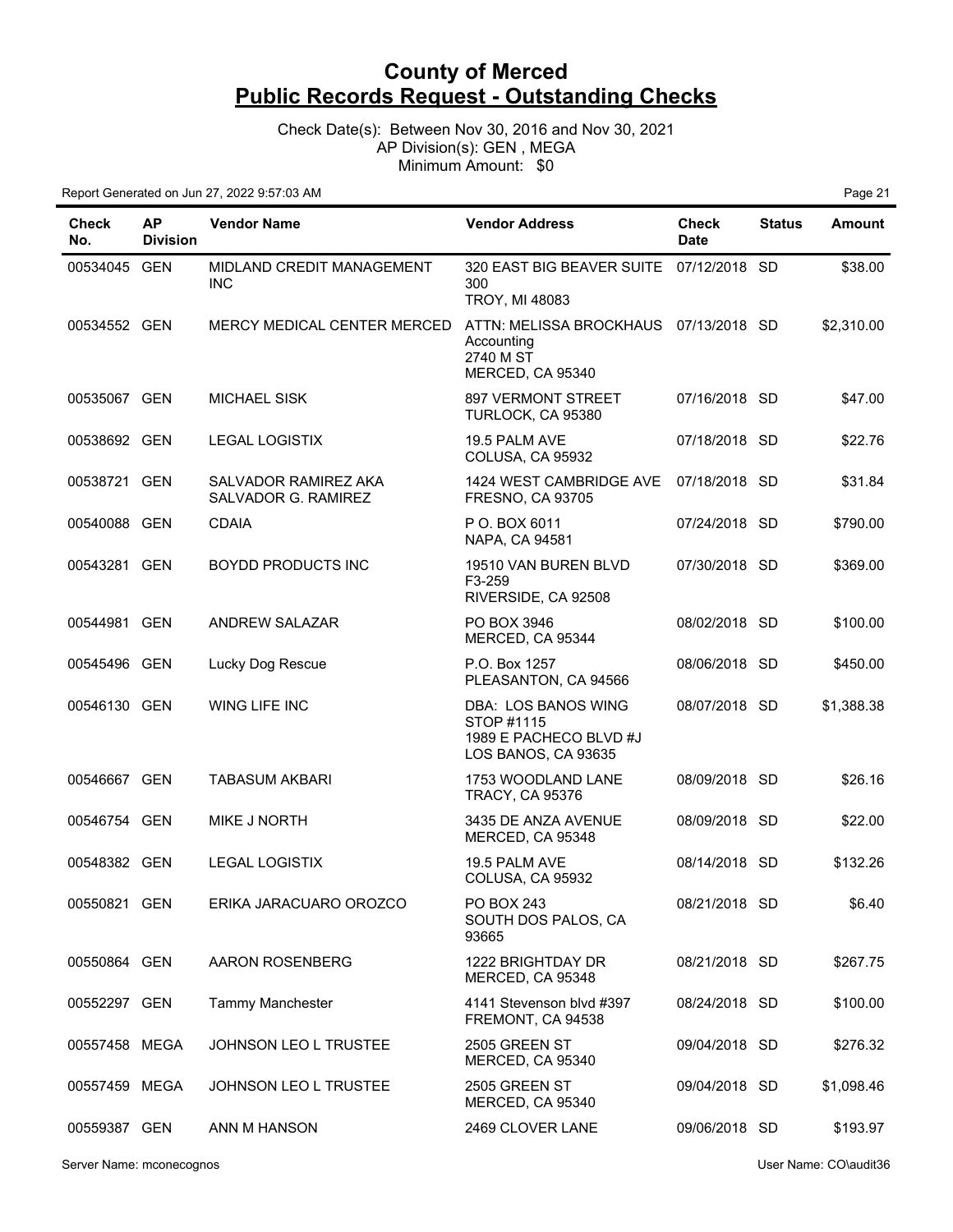Check Date(s): Between Nov 30, 2016 and Nov 30, 2021 AP Division(s): GEN , MEGA Minimum Amount: \$0

| Check<br>No.  | <b>AP</b><br><b>Division</b> | <b>Vendor Name</b>                         | <b>Vendor Address</b>                                                                            | <b>Check</b><br><b>Date</b> | <b>Status</b> | <b>Amount</b> |
|---------------|------------------------------|--------------------------------------------|--------------------------------------------------------------------------------------------------|-----------------------------|---------------|---------------|
|               |                              |                                            | MERCED, CA 95340                                                                                 |                             |               |               |
| 00560823 GEN  |                              | Guadalupe Barron                           | 2396 W Olive Avenue<br>ATWATER, CA 95301                                                         | 09/11/2018 SD               |               | \$2.00        |
| 00561700 MEGA |                              | CROWN CASTLE GT COMPANY LLC                | DBA CROWN CASTLE GT<br><b>COMPANY LLC</b><br>4017 WASHINGTON RD PMB<br>353<br>MCMURRAY, PA 15317 | 09/13/2018 SD               |               | \$516.76      |
| 00561701 MEGA |                              | CROWN CASTLE GT COMPANY LLC                | DBA CROWN CASTLE GT<br><b>COMPANY LLC</b><br>4017 WASHINGTON RD PMB<br>353<br>MCMURRAY, PA 15317 | 09/13/2018 SD               |               | \$468.51      |
| 00561750 GEN  |                              | FIRST AMERICAN TITLE COMPANY               | 17 W ALEXANDER AVE<br>MERCED, CA 95348                                                           | 09/13/2018 SD               |               | \$296.94      |
| 00562418 GEN  |                              | MANUELS TIRE SERVICE                       | 843 "N" ST.<br>FIREBAUGH, CA 93622                                                               | 09/14/2018 SD               |               | \$484.45      |
| 00564648 GEN  |                              | FIDELITY NATIONAL TITLE<br><b>COMPANY</b>  | 155 W EL PORTAL DRIVE<br><b>SUITE B</b><br>MERCED, CA 95340                                      | 09/17/2018 SD               |               | \$1,478.10    |
| 00566078 GEN  |                              | CALIFORNIA BUSINESS ESCROW                 | 1748 MAIN STREET<br>ESCALON, CA 95320                                                            | 09/20/2018 SD               |               | \$12.91       |
| 00566573 GEN  |                              | <b>JORGE TAPIA LOPEZ</b>                   | 12717 TURNER ISLAND RD<br>DOS PALOS, CA 93620                                                    | 09/21/2018 SD               |               | \$68.75       |
| 00566580 GEN  |                              | <b>VACA TAX &amp; TYPING SERVICE</b>       | 415 W 18TH ST<br>MERCED, CA 95341                                                                | 09/21/2018 SD               |               | \$41.94       |
| 00567049 MEGA |                              | ARREOLA EFREN & MARIA<br><b>DELSOCORRO</b> | 303 WARD RD<br>LOS BANOS, CA 93635                                                               | 09/24/2018 SD               |               | \$10.38       |
| 00567050 MEGA |                              | ARREOLA EFREN & MARIA<br><b>DELSOCORRO</b> | 303 WARD RD<br>LOS BANOS, CA 93635                                                               | 09/24/2018 SD               |               | \$129.28      |
| 00567051 MEGA |                              | <b>ARTMAN KIMBERLY</b>                     | 2453 BRIARWOOD DR<br>SAN JOSE, CA 95125                                                          | 09/24/2018 SD               |               | \$160.96      |
| 00567069 MEGA |                              | <b>BARANSKI ROBERT S</b>                   | 4 RANCHO GRANDE CIR<br>ATWATER, CA 95301                                                         | 09/24/2018 SD               |               | \$10.62       |
| 00567072 MEGA |                              | <b>BECERRA FERNANDO</b>                    | 17096 MILLUX AVE<br>DOS PALOS, CA 93620                                                          | 09/24/2018 SD               |               | \$123.88      |
| 00567073 MEGA |                              | <b>BECERRA FERNANDO</b>                    | 17096 MILLUX AVE<br>DOS PALOS, CA 93620                                                          | 09/24/2018 SD               |               | \$555.34      |
| 00567085 MEGA |                              | <b>BRENES RODERICK</b>                     | 1021 ORIOLE CT<br>MERCED, CA 95340                                                               | 09/24/2018 SD               |               | \$41.96       |
| 00567094 MEGA |                              | CAETANO TIM GOULART & LACI<br><b>DAWN</b>  | 5805 PADRE CT<br>ATWATERATWATER, CA<br>95301                                                     | 09/24/2018 SD               |               | \$34.46       |
| 00567095 MEGA |                              | CAMACHO SERVANDO CRUZ                      | 2900 MUIR AVE SPC 122                                                                            | 09/24/2018 SD               |               | \$10.62       |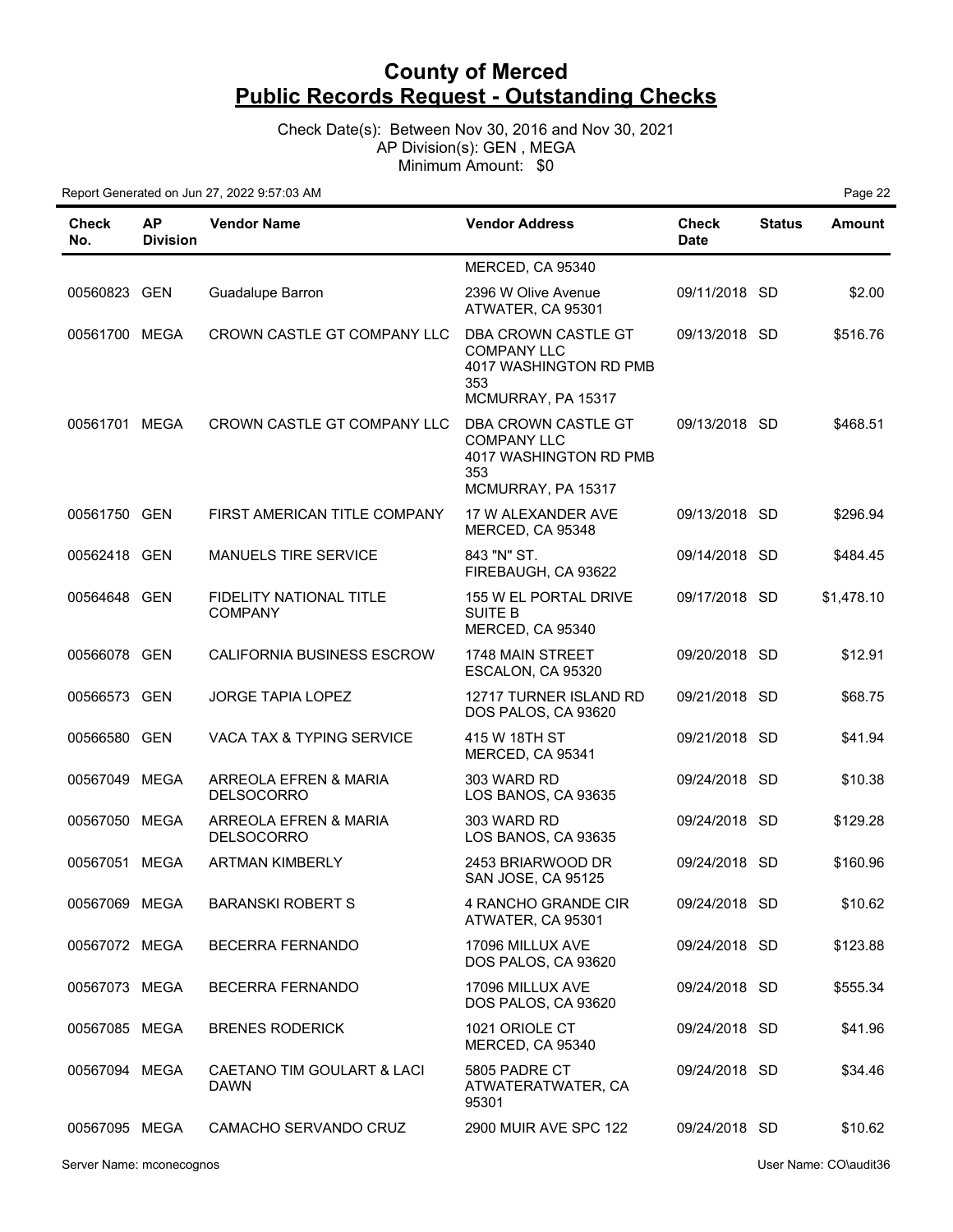Check Date(s): Between Nov 30, 2016 and Nov 30, 2021 AP Division(s): GEN , MEGA Minimum Amount: \$0

| Check<br>No.  | <b>AP</b><br><b>Division</b> | <b>Vendor Name</b>                                           | <b>Vendor Address</b>                                       | <b>Check</b><br><b>Date</b> | <b>Status</b> | <b>Amount</b> |
|---------------|------------------------------|--------------------------------------------------------------|-------------------------------------------------------------|-----------------------------|---------------|---------------|
|               |                              |                                                              | ATWATER, CA 95301                                           |                             |               |               |
| 00567099 MEGA |                              | CASTANEDA JOVITA MARIA &<br>MICHAEL CHRISTOPHER              | 6735 GERTRUDE AVE<br>WINTON, CA 95388                       | 09/24/2018 SD               |               | \$26.78       |
| 00567100 MEGA |                              | CASTANEDA JOVITA MARIA &<br>MICHAEL CHRISTOPHER              | 6735 GERTRUDE AVE<br>WINTON, CA 95388                       | 09/24/2018 SD               |               | \$106.46      |
| 00567109 MEGA |                              | CHENNA RAJESH K & NARMADA                                    | 3548 JENNIFER DAISY DR<br>SAN JOSE, CA 95148                | 09/24/2018 SD               |               | \$30.32       |
| 00567110 MEGA |                              | CHENNA RAJESH K & NARMADA                                    | 3548 JENNIFER DAISY DR<br>SAN JOSE, CA 95148                | 09/24/2018 SD               |               | \$131.18      |
| 00567186 MEGA |                              | <b>GRISE TYLER L</b>                                         | 1988 ORCHARD LN<br>MERCED, CA 95340                         | 09/24/2018 SD               |               | \$31.46       |
| 00567206 MEGA |                              | HICKEY ARTHUR & HICKEY LINDA                                 | 2240 GOLDEN OAK LN SPC<br>154<br>MERCED, CA 95341           | 09/24/2018 SD               |               | \$12.32       |
| 00567211 MEGA |                              | <b>HOMEN JOE S &amp; MARGARET K</b>                          | <b>PO BOX 382</b><br>OAKDALE, CA 95361                      | 09/24/2018 SD               |               | \$138.72      |
| 00567230 MEGA |                              | LABUGA ERIC J & VALENCIA MARIA<br><b>DOLORES</b>             | 988 NEWCASTLE DR<br>LIVINGSTON, CA 95334                    | 09/24/2018 SD               |               | \$16.10       |
| 00567243 MEGA |                              | MANDUJANO ANTONIO                                            | 8812 GLOBE AVE<br>DOS PALOS, CA 93620                       | 09/24/2018 SD               |               | \$52.28       |
| 00567279 MEGA |                              | <b>NEWMAN TOM B TRUSTEE</b>                                  | <b>21150 W GEER AVE</b><br>HILMAR, CA 95324                 | 09/24/2018 SD               |               | \$570.36      |
| 00567282 MEGA |                              | OLIVEIRA FERNANDO & INEZ                                     | <b>DBA</b><br>22072 PIONEER RD<br>LOS BANOS, CA 93635       | 09/24/2018 SD               |               | \$206.92      |
| 00567316 MEGA |                              | <b>RUBIO RAMIRO</b>                                          | 1410 TANNER RD<br>LOS BANOS, CA 93635                       | 09/24/2018 SD               |               | \$52.34       |
| 00567317 MEGA |                              | <b>RUBIO RAMIRO</b>                                          | 1410 TANNER RD<br>LOS BANOS, CA 93635                       | 09/24/2018 SD               |               | \$540.88      |
| 00567344 MEGA |                              | SORIA MOZES                                                  | 1900 ASHBY RD SPC 32<br>MERCED, CA 95348                    | 09/24/2018 SD               |               | \$15.72       |
| 00567358 MEGA |                              | TIRADO CINDY PELAYO                                          | 5704 W STATE HIGHWAY 140 09/24/2018 SD<br>ATWATER, CA 95301 |                             |               | \$46.44       |
| 00567359 MEGA |                              | <b>TIRADO CINDY PELAYO</b>                                   | 5704 W STATE HIGHWAY 140<br>ATWATER, CA 95301               | 09/24/2018 SD               |               | \$174.80      |
| 00567375 MEGA |                              | <b>TORRES JOSE CRUZ CONTRERAS</b><br>& DECONTRERAS MARTHA EL | 740 28TH AVE<br>SAN FRANCISCO, CA 94121                     | 09/24/2018 SD               |               | \$112.36      |
| 00567376 MEGA |                              | TORRES JOSE CRUZ CONTRERAS<br>& DECONTRERAS MARTHA EL        | 740 28TH AVE<br>SAN FRANCISCO, CA 94121                     | 09/24/2018 SD               |               | \$396.34      |
| 00567381 MEGA |                              | U S BANK NATIONAL ASSOCIATION<br><b>TRUSTEE</b>              | 8950 CYPRESS WATERS<br><b>BLVD</b><br>COPPELL, TX 75019     | 09/24/2018 SD               |               | \$24.24       |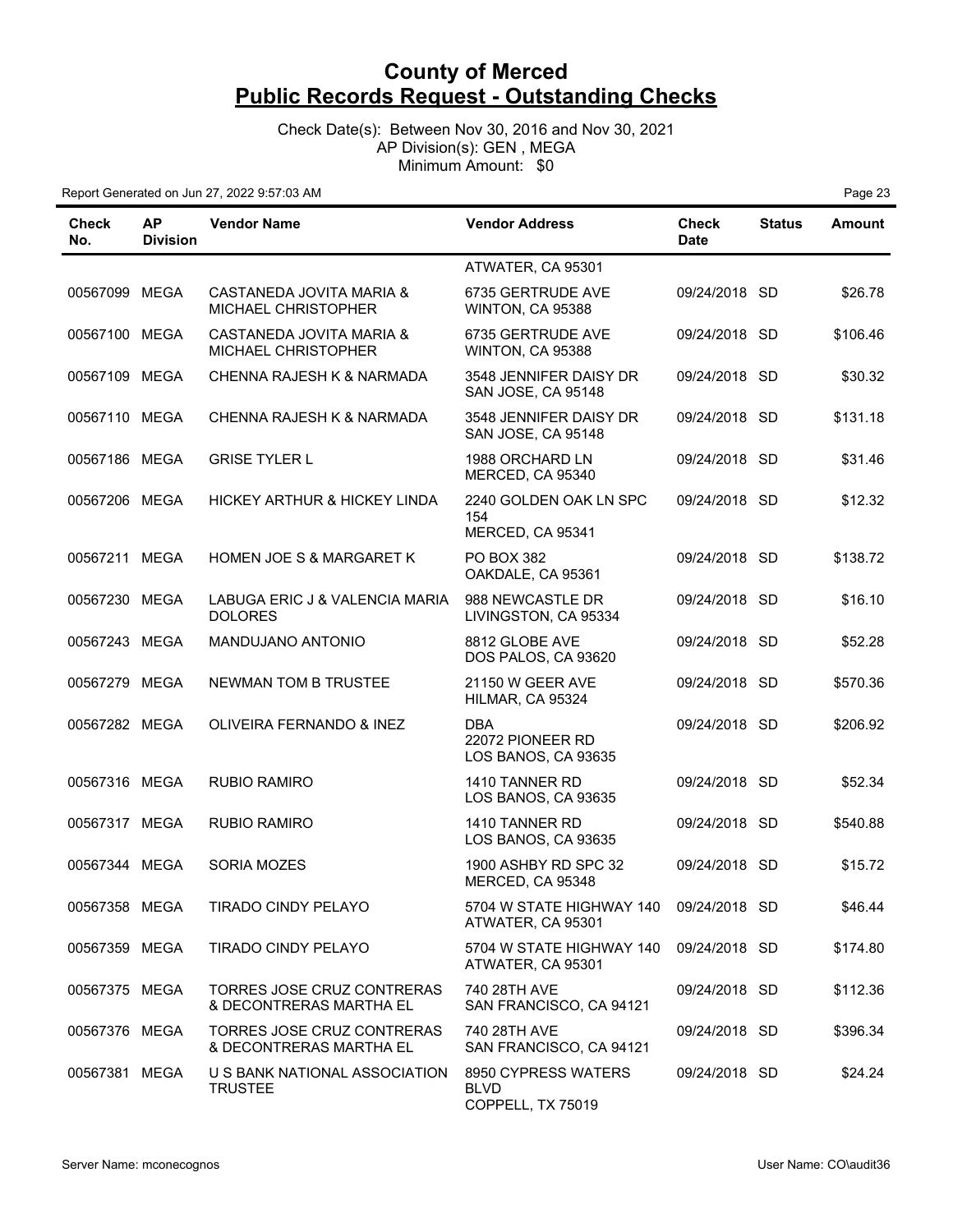Check Date(s): Between Nov 30, 2016 and Nov 30, 2021 AP Division(s): GEN , MEGA Minimum Amount: \$0

| Check<br>No.  | <b>AP</b><br><b>Division</b> | <b>Vendor Name</b>                              | <b>Vendor Address</b>                                                                              | <b>Check</b><br><b>Date</b> | <b>Status</b> | <b>Amount</b> |
|---------------|------------------------------|-------------------------------------------------|----------------------------------------------------------------------------------------------------|-----------------------------|---------------|---------------|
| 00567382 MEGA |                              | U S BANK NATIONAL ASSOCIATION<br><b>TRUSTEE</b> | C/O CHAMPION MORTGAGE<br><b>COMPANY</b><br>8950 CYPRESS WATERS<br><b>BLVD</b><br>COPPELL, TX 75019 | 09/24/2018 SD               |               | \$24.52       |
| 00567383 MEGA |                              | U S BANK NATIONAL ASSOCIATION<br><b>TRUSTEE</b> | C/O CHAMPION MORTGAGE<br><b>COMPANY</b><br>8950 CYPRESS WATERS<br><b>BLVD</b><br>COPPELL, TX 75019 | 09/24/2018 SD               |               | \$11.92       |
| 00567384 MEGA |                              | URQUIZO STEVEN & CORONADO<br><b>JESSICA</b>     | 6681 CALIFORNIA ST<br>WINTON, CA 95388                                                             | 09/24/2018 SD               |               | \$23.60       |
| 00567393 MEGA |                              | VIANA OSWALDO ENRIQUE                           | 606 OLIVEWOOD DRIVE APT                                                                            | 09/24/2018 SD               |               | \$108.04      |
|               |                              |                                                 | $\overline{2}$<br>MERCED, CA 95348                                                                 |                             |               |               |
| 00567394 MEGA |                              | VIANA OSWALDO ENRIQUE                           | 606 OLIVEWOOD DRIVE APT<br>$\overline{2}$                                                          | 09/24/2018 SD               |               | \$559.00      |
|               |                              |                                                 | MERCED, CA 95348                                                                                   |                             |               |               |
| 00567410 MEGA |                              | WILLIAMS JULIE LINN & ANDERSON<br>JEFFREY WAYNE | 1766 SHADY HOLLOW CT<br>MERCED, CA 95340                                                           | 09/24/2018 SD               |               | \$20.96       |
| 00568009 GEN  |                              | Laci Caetano                                    | 5805 Padre Ct<br>ATWATER, CA 95301                                                                 | 09/25/2018 SD               |               | \$15.00       |
| 00571381 GEN  |                              | SAN MATEO MARRIOTT                              | SAN FRANCISCO AIRPORT<br>1770 SOUTH AMPHLETT<br><b>BLVD</b><br>SAN MATEO, CA 94402                 | 09/26/2018 SD               |               | \$157.80      |
| 00573865 GEN  |                              | ANABEL VEGA                                     | 1621 GLACIER BAY LN<br>NEWMAN, CA 95360                                                            | 10/02/2018 SD               |               | \$39.75       |
| 00575006 GEN  |                              | <b>MARITA CONTRERAS</b>                         | <b>PO BOX 594</b><br>MADERA, CA 93639                                                              | 10/04/2018 SD               |               | \$172.48      |
| 00575531 GEN  |                              | <b>MATTHEW JEREMY ABSHIRE</b>                   | 24900 AVE 20 1/2<br>MADERA, CA 93638                                                               | 10/05/2018 SD               |               | \$86.25       |
| 00576381 MEGA |                              | STONE CASTLE PROPERTY<br>INVESTMENT GROUP L L C | 1331 SAN GABRIEL WAY<br>MERCED, CA 95340                                                           | 10/09/2018 SD               |               | \$97.40       |
| 00577797 GEN  |                              | ASSLY SAYYAR ATTORNEY AT LAW                    | 2348 FOOTHILL DR<br><b>VISTA, CA 92084</b>                                                         | 10/11/2018 SD               |               | \$513.89      |
| 00580416 GEN  |                              | NICOLE DUNBAR GUDINO                            | 1821 W. HWY 140<br>MERCED, CA 95341                                                                | 10/17/2018 SD               |               | \$34.92       |
| 00580421 GEN  |                              | <b>JOHN HENDON</b>                              | 255 N. DAKOTA AVE<br>MODESTO, CA 95358                                                             | 10/17/2018 SD               |               | \$25.75       |
| 00580788 MEGA |                              | NEELY BRIAN & CHERYL                            | 1461 BREEZEWAY CT<br>MERCED, CA 95340                                                              | 10/18/2018 SD               |               | \$83.12       |
| 00581385 GEN  |                              | <b>RAMNIK SAMRAO</b>                            | 9 VIA CERIONI<br>MADERA, CA 93637                                                                  | 10/19/2018 SD               |               | \$47.60       |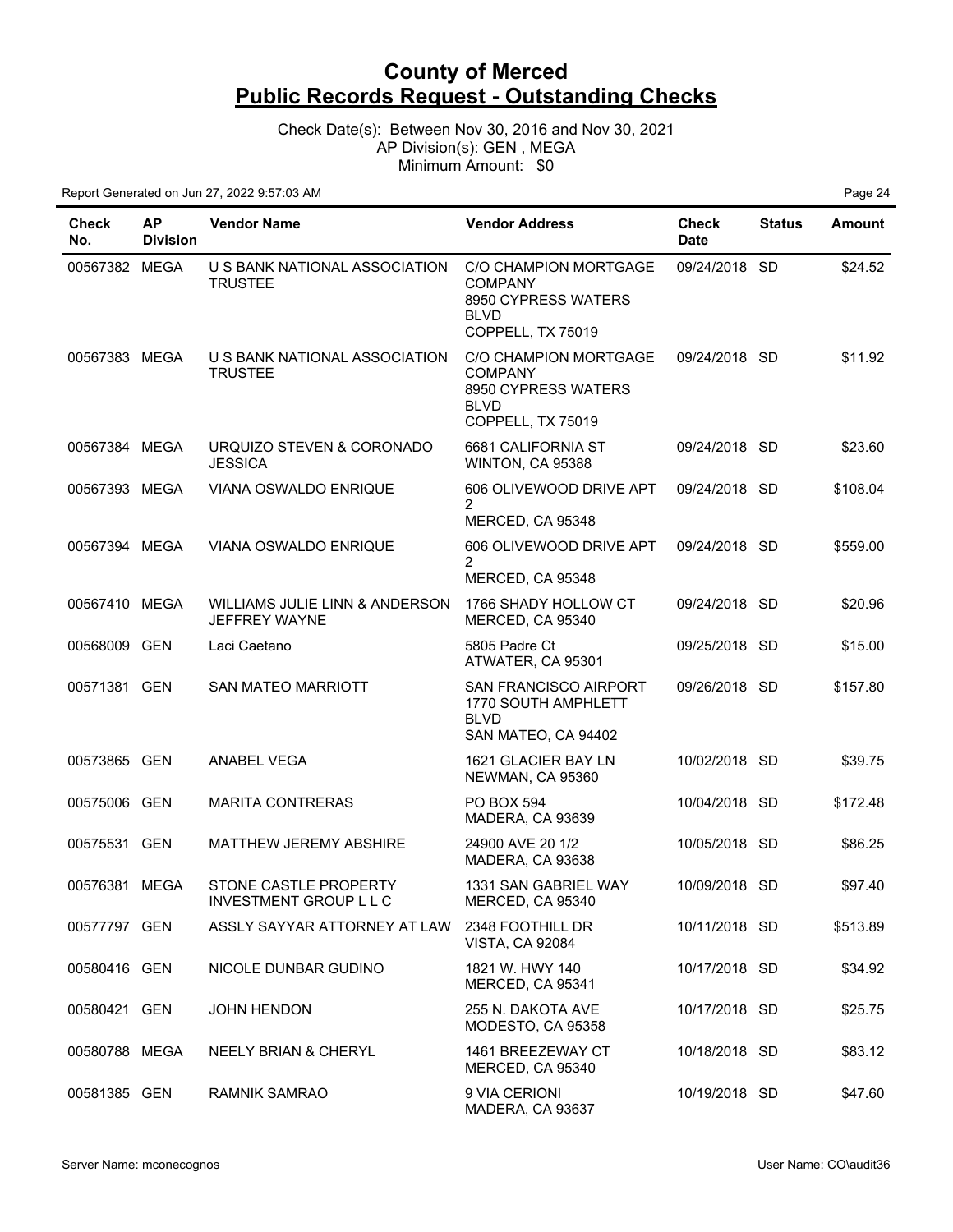Check Date(s): Between Nov 30, 2016 and Nov 30, 2021 AP Division(s): GEN , MEGA Minimum Amount: \$0

| Check<br>No.  | <b>AP</b><br><b>Division</b> | <b>Vendor Name</b>                              | <b>Vendor Address</b>                                         | <b>Check</b><br><b>Date</b> | <b>Status</b> | <b>Amount</b> |
|---------------|------------------------------|-------------------------------------------------|---------------------------------------------------------------|-----------------------------|---------------|---------------|
| 00582481 MEGA |                              | FERNANDES MARILYN                               | 16205 DESTINEY CT<br><b>DELHI, CA 95315</b>                   | 10/23/2018 SD               |               | \$116.51      |
| 00582696 GEN  |                              | <b>JEFFERY KETTERING</b>                        | 2140 XAVIER AVE<br>TURLOCK, CA 95382                          | 10/23/2018 SD               |               | \$26.25       |
| 00582975 GEN  |                              | Victoria Bann                                   | 3844 W Avenue One<br>ATWATER, CA 95301                        | 10/24/2018 SD               |               | \$15.00       |
| 00584845 GEN  |                              | <b>RICHARD VARGAS</b>                           | PO BOX 47<br>CRESSEY, CA 95312                                | 10/26/2018 SD               |               | \$16.87       |
| 00588551 GEN  |                              | DEBBIE A ESCUDERO                               | 1527 MAGNOLIA CT<br>LOS BANOS, CA 93635                       | 10/31/2018 SD               |               | \$11.00       |
| 00589557 GEN  |                              | DUSTIN WELLS ATTORNEY AT LAW                    | PO BOX 4829<br>THOUSAND OAKS, CA 91359                        | 11/02/2018 SD               |               | \$23.39       |
| 00592028 MEGA |                              | CARTER RONALD W & CAROLINE                      | 5673 ELLIOTT AVE<br>MERCED, CA 95340                          | 11/08/2018 SD               |               | \$124.16      |
| 00592040 MEGA |                              | HAMUZA M ELAINE TRUSTEE                         | <b>PO BOX 824</b><br>ATWATER, CA 95301                        | 11/08/2018 SD               |               | \$88.52       |
| 00592049 MEGA |                              | PENA MARIA ISELA & AYALA ERICA<br><b>REBECA</b> | <b>155 JASMINE WAY</b><br>EAST PALO ALTO, CA 94303            | 11/08/2018 SD               |               | \$880.42      |
| 00592091 GEN  |                              | <b>CSCA</b>                                     | <b>GARY D TINDEL</b><br>1947 HEIDI WAY<br>YUBA CITY, CA 95993 | 11/08/2018 SD               |               | \$300.00      |
| 00592121 GEN  |                              | <b>MAUSER USA LLC</b>                           | 2777 N. HIGHWAY 59<br><b>BUILDING C</b><br>MERCED, CA 95344   | 11/08/2018 SD               |               | \$5,638.62    |
| 00593400 MEGA |                              | CORDELL DONAE J                                 | 1400 MEREDITH AVE SPC 14<br>GUSTINE, CA 95322                 | 11/13/2018 SD               |               | \$86.18       |
| 00593509 GEN  |                              | YOSEMITE CHAPTER OF ICC                         | 930 FRESNO ST<br>NEWMAN, CA 95360                             | 11/13/2018 SD               |               | \$750.00      |
| 00594079 GEN  |                              | <b>MARTINA CALDERON</b>                         | 2665 BRANCO AVE<br>MERCED, CA 95340                           | 11/14/2018 SD               |               | \$11.12       |
| 00594232 GEN  |                              | SAFETLITE CO                                    | 1051 N EMERALD AVE<br>MODESTO, CA 95351                       | 11/14/2018 SD               |               | \$403.34      |
| 00594254 GEN  |                              | TONI'S ESCROW DOCUMENTS                         | 5225 PENTECOST DR STE<br>25B<br>MODESTO, CA 95356             | 11/14/2018 SD               |               | \$1,759.58    |
| 00594255 GEN  |                              | TONI'S ESCROW DOCUMENTS                         | 5225 PENTECOST DR STE<br>25B<br>MODESTO, CA 95356             | 11/14/2018 SD               |               | \$91.84       |
| 00594256 GEN  |                              | TONI'S ESCROW DOCUMENTS                         | 5225 PENTECOST DR STE<br>25B<br>MODESTO, CA 95356             | 11/14/2018 SD               |               | \$12.56       |
| 00594257 GEN  |                              | TONI'S ESCROW DOCUMENTS                         | 5225 PENTECOST DR STE<br>25B<br>MODESTO, CA 95356             | 11/14/2018 SD               |               | \$12.54       |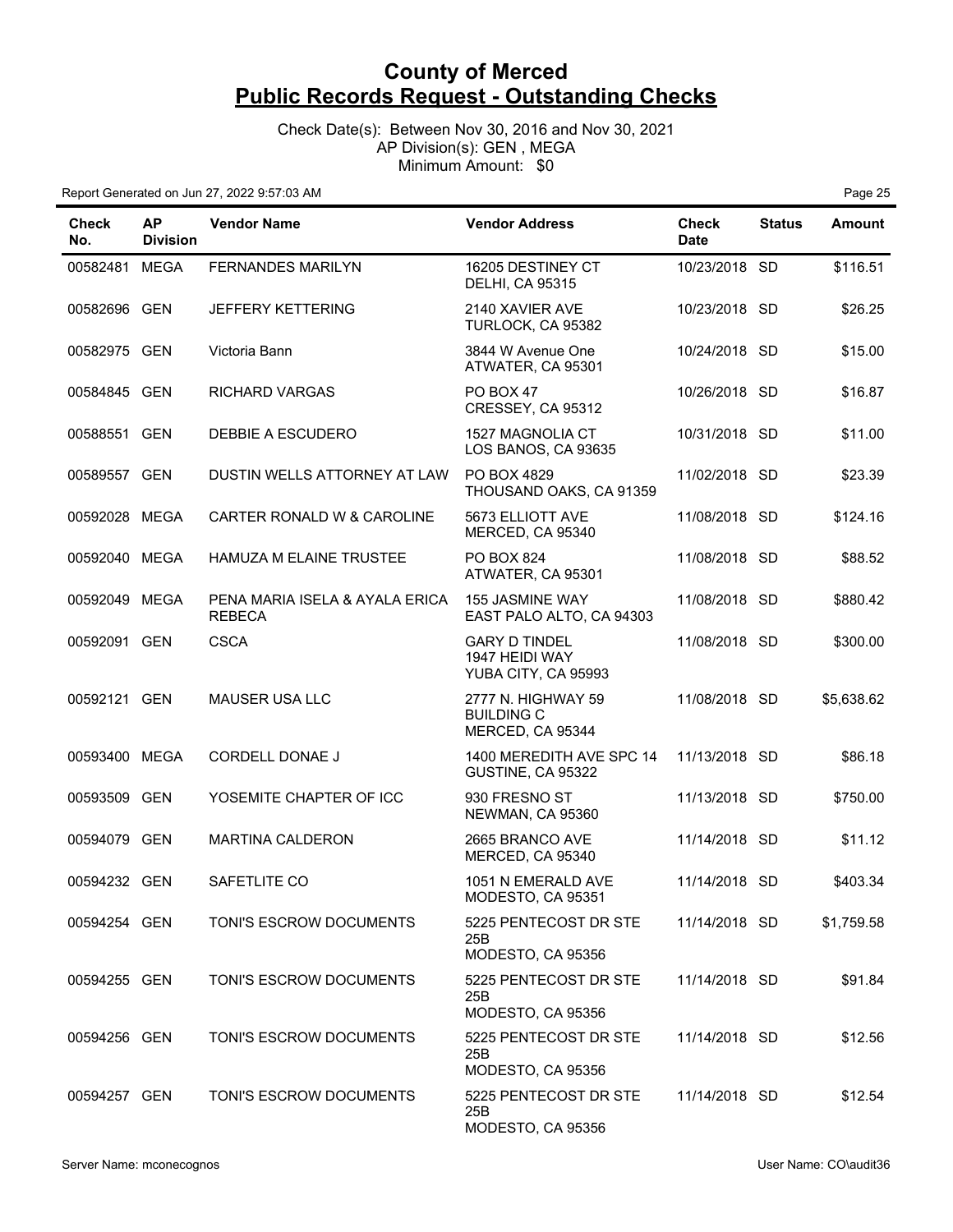Check Date(s): Between Nov 30, 2016 and Nov 30, 2021 AP Division(s): GEN , MEGA Minimum Amount: \$0

| <b>Check</b><br>No. | <b>AP</b><br><b>Division</b> | <b>Vendor Name</b>                               | <b>Vendor Address</b>                                                 | <b>Check</b><br><b>Date</b> | <b>Status</b> | <b>Amount</b> |
|---------------------|------------------------------|--------------------------------------------------|-----------------------------------------------------------------------|-----------------------------|---------------|---------------|
| 00594258 GEN        |                              | TONI'S ESCROW DOCUMENTS                          | 5225 PENTECOST DR STE<br>25B<br>MODESTO, CA 95356                     | 11/14/2018 SD               |               | \$487.36      |
| 00594259 GEN        |                              | TONI'S ESCROW DOCUMENTS                          | 5225 PENTECOST DR STE<br>25B<br>MODESTO, CA 95356                     | 11/14/2018 SD               |               | \$99.12       |
| 00594260 GEN        |                              | TONI'S ESCROW DOCUMENTS                          | 5225 PENTECOST DR STE<br>25B<br>MODESTO, CA 95356                     | 11/14/2018 SD               |               | \$507.82      |
| 00594261 GEN        |                              | TONI'S ESCROW DOCUMENTS                          | 5225 PENTECOST DR STE<br>25B<br>MODESTO, CA 95356                     | 11/14/2018 SD               |               | \$369.72      |
| 00594563 GEN        |                              | <b>ANABEL VEGA</b>                               | 1621 GLACIER BAY LN<br>NEWMAN, CA 95360                               | 11/15/2018 SD               |               | \$4.25        |
| 00596230 GEN        |                              | SNELLING RECREATION<br><b>COMMITTEE BUILDING</b> | PO BOX 3<br>SNELLING, CA 95369                                        | 11/20/2018 SD               |               | \$50.00       |
| 00596725 MEGA       |                              | <b>HOOKS MARGARET TRUSTEE</b>                    | 865 GEER RD<br>TURLOCK, CA 95380                                      | 11/21/2018 SD               |               | \$223.82      |
| 00596733 MEGA       |                              | <b>NAVA PEDRO VINCENT</b>                        | 1321 SOUZA RD<br>LOS BANOS, CA 93635                                  | 11/21/2018 SD               |               | \$20.80       |
| 00596742 MEGA       |                              | U S BANK NATIONAL ASSOCIATION<br><b>TRUSTEE</b>  | 350 HIGHLAND DR<br>LEWISVILLE, TX 75067                               | 11/21/2018 SD               |               | \$318.48      |
| 00597262 GEN        |                              | <b>SUSAN FLORES</b>                              | 1446 PARTRIDGE DR<br>MERCED, CA 95340                                 | 11/26/2018 SD               |               | \$28.58       |
| 00598692 GEN        |                              | PERRY ESCAMILLA                                  | 287 S MARYLAND PKWY<br>LAS VEGAS, NV 89101                            | 11/27/2018 SD               |               | \$150.00      |
| 00598707 GEN        |                              | <b>MAGGIE FISHER</b>                             | 3054 MARIE CT<br>MERCED, CA 95340                                     | 11/27/2018 SD               |               | \$150.00      |
| 00603852 GEN        |                              | <b>ALVIN DILLARD</b>                             | 4384 W CARDIFF AVE<br><b>FRESNO, CA 93722</b>                         | 12/04/2018 SD               |               | \$94.50       |
| 00603965 GEN        |                              | <b>WWOT INC</b>                                  | 16700 VALLEY VIEW AVE STE 12/04/2018 SD<br>340<br>LA MIRADA, CA 90638 |                             |               | \$70.95       |
| 00605700 GEN        |                              | Eneida Castro Alarcon                            | PO Box 312<br>DOS PALOS, CA 93620                                     | 12/07/2018 SD               |               | \$23.19       |
| 00606269 MEGA       |                              | COUNTRY LIVING MHP INC                           | 19960 AMERICAN AVE -<br><b>OFFICE</b><br>HILMAR, CA 95324             | 12/10/2018 SD               |               | \$20.32       |
| 00606270 MEGA       |                              | <b>COUNTRY LIVING MHP INC</b>                    | 19960 AMERICAN AVE -<br><b>OFFICE</b><br>HILMAR, CA 95324             | 12/10/2018 SD               |               | \$73.38       |
| 00606278 MEGA       |                              | JENKINS WILMA 2012 TRUST                         | <b>PO BOX 25</b><br>COULTERVILLE, CA 95311                            | 12/10/2018 SD               |               | \$10.16       |
| 00607367 GEN        |                              | YAQUBI ELYAS                                     | 33946 MILTON ST                                                       | 12/12/2018 SD               |               | \$250.86      |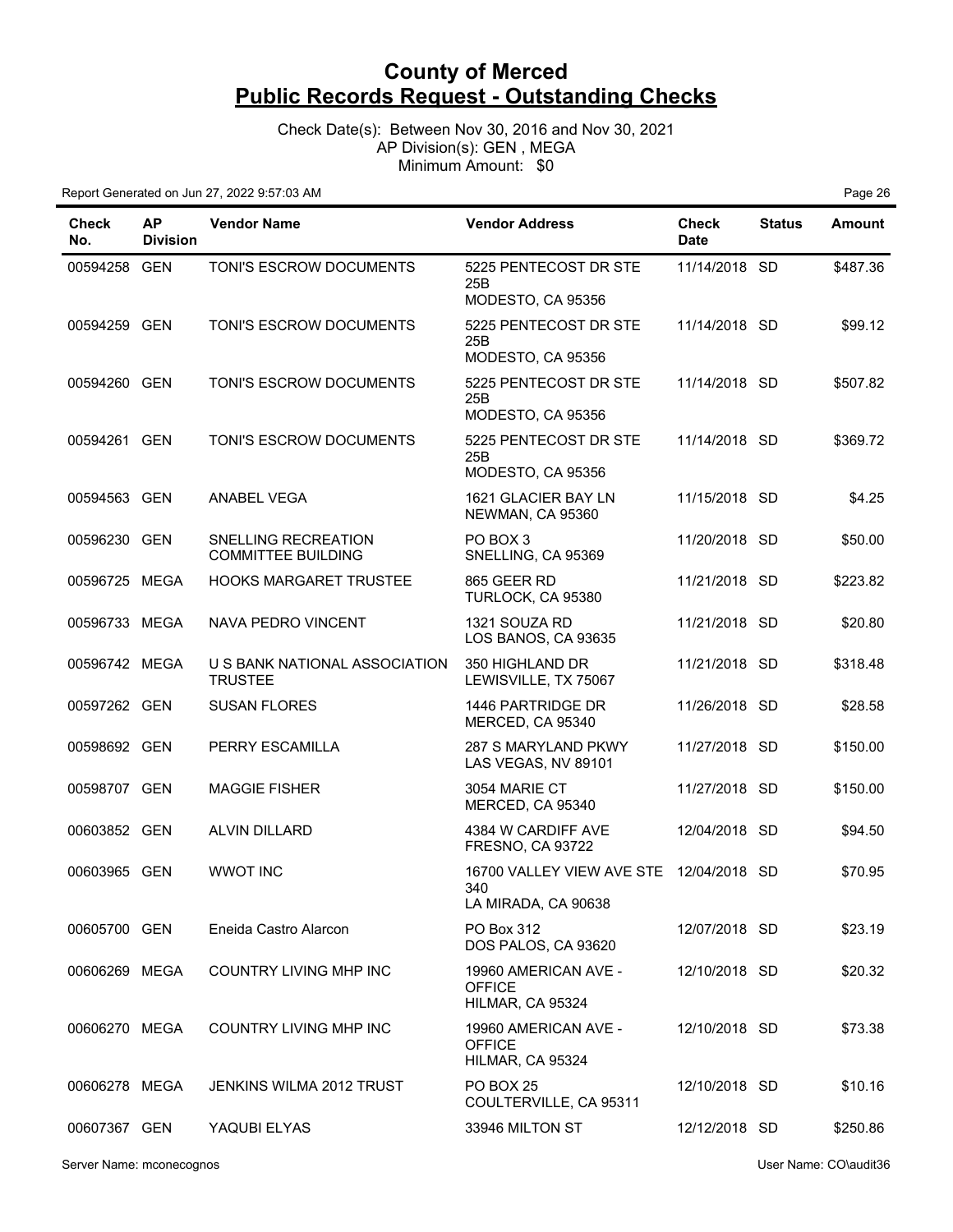Check Date(s): Between Nov 30, 2016 and Nov 30, 2021 AP Division(s): GEN , MEGA Minimum Amount: \$0

| Check<br>No.  | <b>AP</b><br><b>Division</b> | <b>Vendor Name</b>           | <b>Vendor Address</b>                                            | <b>Check</b><br><b>Date</b> | <b>Status</b> | <b>Amount</b> |
|---------------|------------------------------|------------------------------|------------------------------------------------------------------|-----------------------------|---------------|---------------|
|               |                              |                              | FREMONT, CA 94555                                                |                             |               |               |
| 00607847 GEN  |                              | <b>FOSTER FARMS</b>          | ATTN: ANA REYNOSO<br>1000 DAVIS ST<br>LIVINGSTON, CA 95334       | 12/13/2018 SD               |               | \$1,662.50    |
| 00608369 GEN  |                              | <b>STEPHEN GARCIA</b>        | 5400 N LAKE RD<br>TULACE #202<br>MERCED, CA 95343                | 12/14/2018 SD               |               | \$20.00       |
| 00608407 GEN  |                              | <b>EVARISTO LOPEZ</b>        | PO BOX 804<br>WINTON, CA 95388                                   | 12/14/2018 SD               |               | \$8.52        |
| 00608480 GEN  |                              | <b>JAROD SUMNER</b>          | 1043 WALNUTWOOD CT<br>LOS BANOS, CA 93635                        | 12/14/2018 SD               |               | \$20.00       |
| 00619563 MEGA |                              | <b>LOMELI ANTONIO</b>        | 9590 SHAFFER RD<br>WINTON, CA 95388                              | 01/10/2019 SD               |               | \$277.28      |
| 00619689 GEN  |                              | DONALD C SKINNER             | 1269 W I ST<br>LOS BANOS, CA 93635                               | 01/10/2019 SD               |               | \$250.00      |
| 00620722 GEN  |                              | PETER STAVIANOUDAKIS         | 6002 LARSON AVE<br>HILMAR, CA 95324                              | 01/14/2019 SD               |               | \$107.98      |
| 00621189 GEN  |                              | LO MOUA                      | 2078 DRAKE AVE<br>MERCED, CA 95348                               | 01/15/2019 SD               |               | \$9.00        |
| 00628445 MEGA |                              | <b>WILSON RENE C</b>         | DBA RENES HAIR STUDIO<br>1980 BROOKHAVEN PL<br>ATWATER, CA 95301 | 01/29/2019 SD               |               | \$38.06       |
| 00634501 MEGA |                              | <b>WILSON RENE C</b>         | DBA RENES HAIR STUDIO<br>1980 BROOKHAVEN PL<br>ATWATER, CA 95301 | 02/11/2019 SD               |               | \$43.94       |
| 00634860 GEN  |                              | JOHN S JR AND JEFFREY S DIAS | <b>410 WILLMOTT AVE</b><br>LOS BANOS, CA 93635                   | 02/13/2019 SD               |               | \$111.50      |
| 00634874 GEN  |                              | FIRST AMERICAN TITLE COMPANY | 1620 WEST FOUNTAINHEAD<br>PKWY STE 600<br><b>TEMPE, AZ 85282</b> | 02/13/2019 SD               |               | \$35.30       |
| 00634933 GEN  |                              | OLD REPUBLIC TITLE COMPANY   | 796 EL CAMINO REAL SUITE<br>B                                    | 02/13/2019 SD               |               | \$593.11      |
|               |                              |                              | SAN CARLOS, CA 94070                                             |                             |               |               |
| 00634983 GEN  |                              | <b>JOHN WEISZ</b>            | 3415 CAMPANIL DR<br>SANTA BARBARA, CA 93108                      | 02/13/2019 SD               |               | \$476.09      |
| 00634990 GEN  |                              | YANG SENG AND XIONG NANG     | 5701 KANDINSKY WAY<br>SACRAMENTO, CA 95835                       | 02/13/2019 SD               |               | \$1,760.92    |
| 00635756 MEGA |                              | ROJO ORACIO VARGAS           | 9093 E CHILDS<br>PLANADA, CA 95365                               | 02/14/2019 SD               |               | \$410.96      |
| 00635757 MEGA |                              | SAHOTA PANDIT SAMRATH        | 25455 PRADO DE LAS PERAS<br>CALABASAS, CA 91302                  | 02/14/2019 SD               |               | \$317.16      |
| 00635829 GEN  |                              | EMERALD CAPITAL RECOVERY     | 540 W 21ST ST<br>MERCED, CA 95340                                | 02/14/2019 SD               |               | \$38.00       |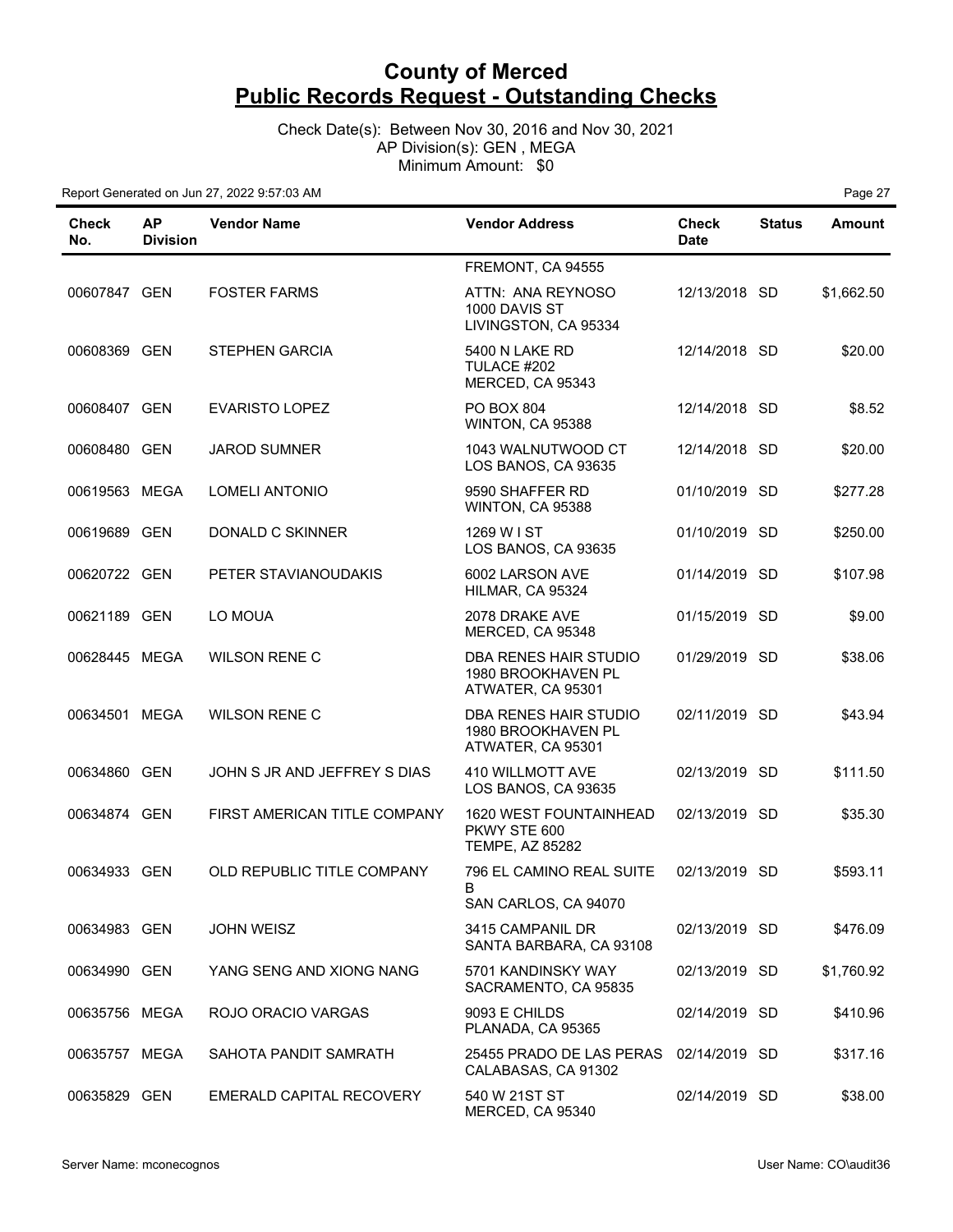Check Date(s): Between Nov 30, 2016 and Nov 30, 2021 AP Division(s): GEN , MEGA Minimum Amount: \$0

| <b>Check</b><br>No. | <b>AP</b><br><b>Division</b> | <b>Vendor Name</b>                              | <b>Vendor Address</b>                                                                    | Check<br><b>Date</b> | <b>Status</b> | <b>Amount</b> |
|---------------------|------------------------------|-------------------------------------------------|------------------------------------------------------------------------------------------|----------------------|---------------|---------------|
| 00636406 GEN        |                              | <b>MARTHA VICUNA</b>                            | 8963 W GLOBE AVE<br>DOS PALOS, CA 93620                                                  | 02/15/2019 SD        |               | \$97.01       |
| 00636794 MEGA       |                              | <b>TRAN ANDY</b>                                | 341 DAISY CT<br>MERCED, CA 95341                                                         | 02/19/2019 SD        |               | \$87.66       |
| 00637477 MEGA       |                              | ESTRADA JUAN R SANCHEZ                          | 477 DRIFTWOOD AVE<br>LOS BANOS, CA 93635                                                 | 02/20/2019 SD        |               | \$12.72       |
| 00639106 GEN        |                              | CALIFORNIA DEPT OF FISH & WILD<br><b>LIFE</b>   | 1234 E SHAW AVE<br>FRESNO, CA 93710                                                      | 02/22/2019 SD        |               | \$5,313.00    |
| 00641490 GEN        |                              | <b>ROY COPELAND</b>                             | 15761 WOODS ST SPC 25<br><b>DELHI, CA 95315</b>                                          | 02/25/2019 SD        |               | \$165.00      |
| 00641558 GEN        |                              | <b>MARYANN AND SHIRLEY</b><br><b>LINDSTRAND</b> | 905 GRANADA CIR<br>LOS BANOS, CA 93635                                                   | 02/25/2019 SD        |               | \$51.48       |
| 00642195 GEN        |                              | <b>BRIAN ROCHA</b>                              | 836 ANACAPA ST 1274<br>SANTA BARBARA, CA 93102                                           | 02/26/2019 SD        |               | \$1,077.16    |
| 00643133 GEN        |                              | <b>RAMNIK SAMRAO</b>                            | 9 VIA CERIONI<br>MADERA, CA 93637                                                        | 02/28/2019 SD        |               | \$18.93       |
| 00644177 GEN        |                              | <b>STEVE E ALTHOFF</b>                          | <b>1985 BELCHER AVENUE</b><br>MERCED, CA 95348                                           | 03/04/2019 SD        |               | \$69.89       |
| 00644236 GEN        |                              | <b>CHRISTOPHER JENSEN</b>                       | 3379 SAN FERNANDO CT<br>MERCED, CA 95348                                                 | 03/04/2019 SD        |               | \$6.00        |
| 00644241 GEN        |                              | <b>KONARK ORCHARDS</b>                          | 3233 W TYLER AVE<br>VISALIA, CA 93291                                                    | 03/04/2019 SD        |               | \$761.06      |
| 00644898 GEN        |                              | EMERALD CAPITAL RECOVERY                        | 540 W 21ST ST<br>MERCED, CA 95340                                                        | 03/05/2019 SD        |               | \$38.00       |
| 00644973 GEN        |                              | SHELLEY ROGERS                                  | 132 LONGFORD DR<br>SOUTH SAN FRANCISCO, CA<br>94080                                      | 03/05/2019 SD        |               | \$62.86       |
| 00645436 MEGA       |                              | <b>DAAS GROUP LLC</b>                           | 225 CAMPHOR AVE<br>FREMONT, CA 94539                                                     | 03/06/2019 SD        |               | \$671.12      |
| 00645549 GEN        |                              | <b>BARBARA LOURENCO</b>                         | 2787 APPLE VALLEY CT<br>ATWATER, CA 95301                                                | 03/06/2019 SD        |               | \$3.00        |
| 00648303 GEN        |                              | <b>CYNTHIA BENAVIDEZ</b>                        | 4226 S MARSHALL ST<br>LE GRAND, CA 95333                                                 | 03/12/2019 SD        |               | \$37.70       |
| 00648307 GEN        |                              | CAHVEZ GONZALEZ ENRIQUE                         | DBA GONZALEZ<br><b>LANDSCAPING</b><br>1405 MARSHALL ST APT 610<br>REDWOOD CITY, CA 94063 | 03/12/2019 SD        |               | \$28.27       |
| 00648396 GEN        |                              | SANDEEP QUIRALTE                                | 1187 CABANA CT<br>MERCED, CA 95348                                                       | 03/12/2019 SD        |               | \$17.40       |
| 00648994 GEN        |                              | DAVALOS MARIA ELENA                             | 9150 MEMORY COURT<br><b>DELHI, CA 95315</b>                                              | 03/13/2019 SD        |               | \$27.38       |
| 00650767 GEN        |                              | <b>JUAN MOYA</b>                                | 328 AMY CT<br>MERCED, CA 95341                                                           | 03/19/2019 SD        |               | \$5.63        |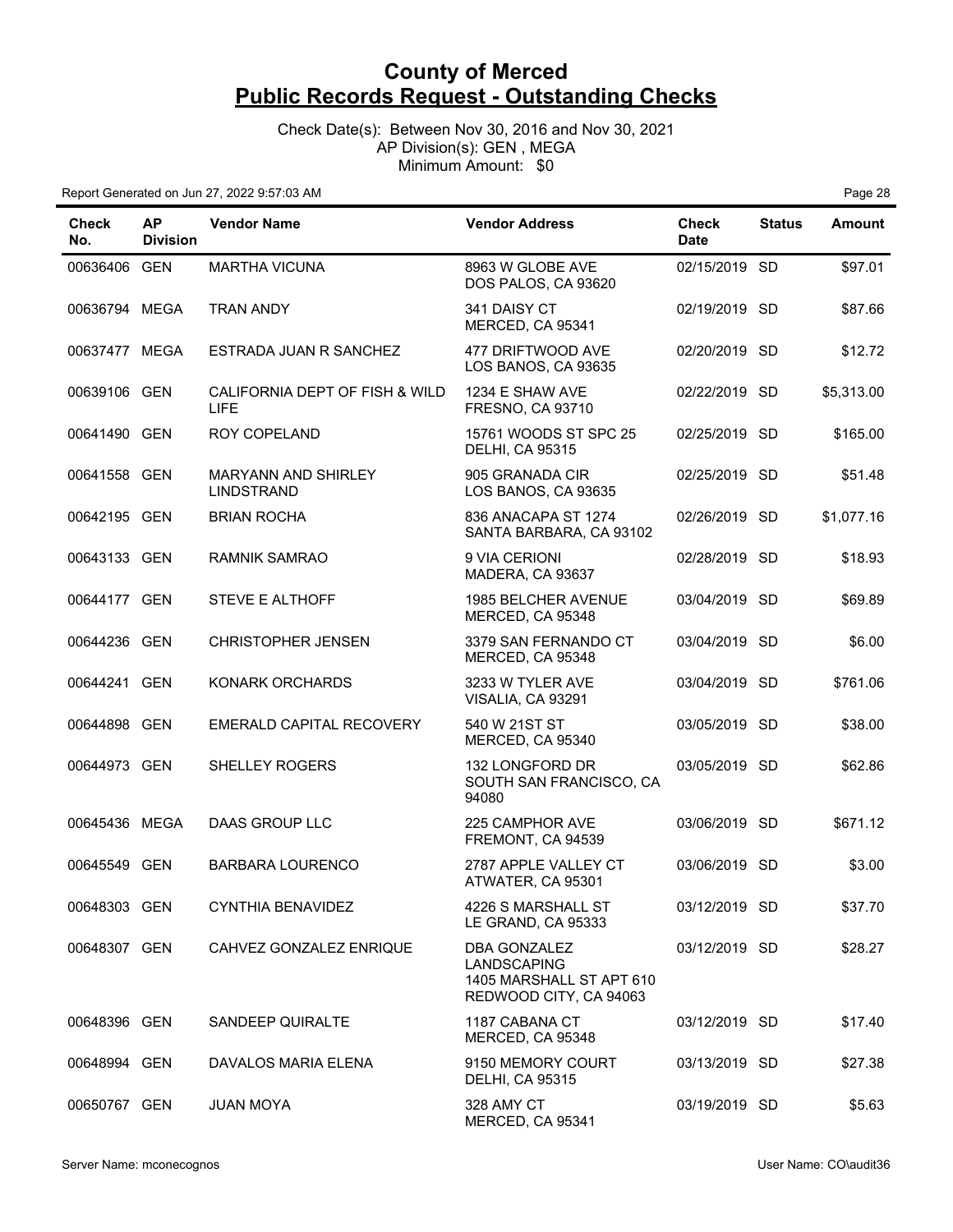Check Date(s): Between Nov 30, 2016 and Nov 30, 2021 AP Division(s): GEN , MEGA Minimum Amount: \$0

Report Generated on Jun 27, 2022 9:57:03 AM **Page 29 Page 29 Page 29 Page 29** 

| Check<br>No. | ΑP<br><b>Division</b> | <b>Vendor Name</b>                             | <b>Vendor Address</b>                                   | <b>Check</b><br><b>Date</b> | <b>Status</b> | <b>Amount</b> |
|--------------|-----------------------|------------------------------------------------|---------------------------------------------------------|-----------------------------|---------------|---------------|
| 00651299 GEN |                       | EMERALD CAPITAL RECOVERY                       | 540 W 21ST ST<br>MERCED, CA 95340                       | 03/20/2019 SD               |               | \$38.00       |
| 00651878 GEN |                       | <b>DEANNA ALVAREZ</b>                          | 570 MONIQUE CT<br>MERCED, CA 95341                      | 03/22/2019 SD               |               | \$0.15        |
| 00651902 GEN |                       | LORRAINE CASTREJON                             | 3359 SAN RAFAEL CT<br>MERCED, CA 95348                  | 03/22/2019 SD               |               | \$0.31        |
| 00651950 GEN |                       | NARCISSO HERNANDEZ III                         | 1690 2ND STREET<br>ATWATER, CA 95301                    | 03/22/2019 SD               |               | \$7.24        |
| 00651969 GEN |                       | LOBEL FINANCIAL CORPORATION                    | PO BOX 3000<br>ANAHEIM, CA 92803                        | 03/22/2019 SD               |               | \$2,269.63    |
| 00656516 GEN |                       | FIRST AMERICAN TITLE COMPANY                   | 7010 NORTH PALM AVE<br><b>FRESNO, CA 93650</b>          | 03/27/2019 SD               |               | \$197.88      |
| 00656529 GEN |                       | <b>HEIDI E HALL</b>                            | 2661 BLUE OAK AVE<br>MERCED, CA 95348                   | 03/27/2019 SD               |               | \$87.00       |
| 00656536 GEN |                       | <b>HOUSEHOLD FINANCE</b><br><b>CORPORATION</b> | 1625 17TH ST STE 4<br>SANTA MONICA, CA 90404            | 03/27/2019 SD               |               | \$626.88      |
| 00656594 GEN |                       | <b>DAVID SEQUEIRA</b>                          | 242 WISTEIRA AVE<br>LOS BANOS, CA 93635                 | 03/27/2019 SD               |               | \$47.59       |
| 00661625 GEN |                       | <b>MATTHEW REED</b>                            | 2472 BRODALSKI ST<br>ATWATER, CA 95301                  | 04/08/2019 SD               |               | \$8.97        |
| 00662707 GEN |                       | RAUL A GONZALEZ                                | <b>2028 PIRO DR</b><br>ATWATER, CA 95301                | 04/10/2019 SD               |               | \$48.50       |
| 00663780 GEN |                       | ALLEN WADE TAYLOR                              | 3865 SAN JOSE AVE APT #2<br>MERCED, CA 95348            | 04/12/2019 SD               |               | \$12.76       |
| 00664875 GEN |                       | <b>RICK WINTERS</b>                            | 513 N SANTA ANA ST<br>LOS BANOS, CA 93635               | 04/16/2019 SD               |               | \$14.00       |
| 00664876 GEN |                       | WINTON MOBILE HOME VILLAGE                     | 6450 N WINTON WAY SPC71<br>WINTON, CA 95388-9424        | 04/16/2019 SD               |               | \$6.18        |
| 00665416 GEN |                       | <b>LAYNE HAZAM</b>                             | 404 E 27TH ST<br>MERCED, CA 95340                       | 04/17/2019 SD               |               | \$111.37      |
| 00666169 GEN |                       | <b>B ST J MED CORP</b>                         | DIANA HYLTON MD<br>750 W OLIVE #105<br>MERCED, CA 95348 | 04/19/2019 SD               |               | \$826.43      |
| 00666743 GEN |                       | <b>SUSAN FLORES</b>                            | 1446 PARTRIDGE DR<br>MERCED, CA 95340                   | 04/22/2019 SD               |               | \$9.52        |
| 00666895 GEN |                       | <b>RICK WINTERS</b>                            | 513 N SANTA ANA ST<br>LOS BANOS, CA 93635               | 04/22/2019 SD               |               | \$10.78       |
| 00667093 GEN |                       | <b>JOYCE EYBSEN</b>                            | 929 MONTE VISTA AVENUE<br>LOS BANOS, CA 93635           | 04/23/2019 SD               |               | \$110.00      |
| 00672044 GEN |                       | AAAE                                           | 601 MADISON ST #400<br>ALEXANDRIA, VA 22314             | 04/29/2019 SD               |               | \$515.00      |
| 00672768 GEN |                       | <b>JENNIFER JONES</b>                          | 7467 MORGAN CT                                          | 05/01/2019 SD               |               | \$8.50        |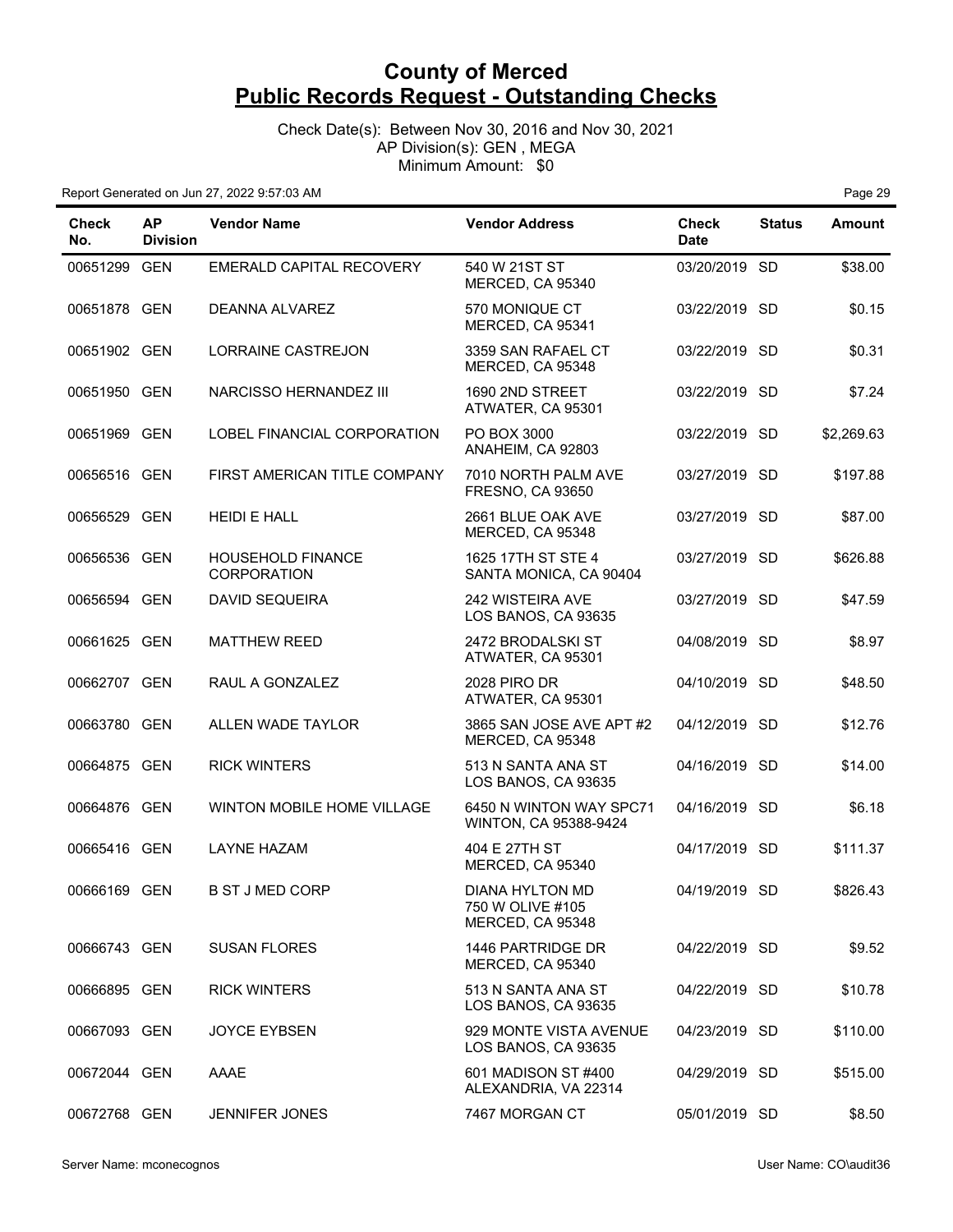Check Date(s): Between Nov 30, 2016 and Nov 30, 2021 AP Division(s): GEN , MEGA Minimum Amount: \$0

| Check<br>No.  | <b>AP</b><br><b>Division</b> | <b>Vendor Name</b>          | <b>Vendor Address</b>                                       | Check<br><b>Date</b> | <b>Status</b> | <b>Amount</b> |
|---------------|------------------------------|-----------------------------|-------------------------------------------------------------|----------------------|---------------|---------------|
|               |                              |                             | WINTON, CA 95388                                            |                      |               |               |
| 00673651 GEN  |                              | SILVIA DIAZ                 | 2499 E GERARD AVE SPC 155 05/02/2019 SD<br>MERCED, CA 95341 |                      |               | \$30.00       |
| 00673728 GEN  |                              | SHIV BEHAVIORAL HEALTH INC  | 3060 STONEGATE DR<br>ALAMO, CA 94507                        | 05/02/2019 SD        |               | \$56.10       |
| 00673899 GEN  |                              | RICHARD P DELONG            | 2026 STEWART ST#B<br>SANTA MONICA, CA 90404                 | 05/03/2019 SD        |               | \$74.00       |
| 00673927 GEN  |                              | YIM AND WONG LAN C KAM      | 10454 JUNEAU WAY<br>COLLIERVILLE, TN 38017                  | 05/03/2019 SD        |               | \$379.71      |
| 00673989 GEN  |                              | <b>RICK WINTERS</b>         | 513 N SANTA ANA ST<br>LOS BANOS, CA 93635                   | 05/03/2019 SD        |               | \$12.74       |
| 00675662 GEN  |                              | <b>REBECCA PETTY</b>        | 9582 MERCED AVE<br><b>DELHI, CA 95315</b>                   | 05/07/2019 SD        |               | \$25.95       |
| 00676240 GEN  |                              | LUIS A ORTIZ                | 330 W 22ND ST<br>MERCED, CA 95340                           | 05/08/2019 SD        |               | \$128.50      |
| 00676426 GEN  |                              | <b>ANTHONY GREEN</b>        | 23 SUNSET CT<br>MERCED, CA 95340                            | 05/09/2019 SD        |               | \$4.75        |
| 00677233 GEN  |                              | <b>GREG JOHNSON</b>         | 1289 RITA MAE AVE<br>MERCED, CA 95341                       | 05/10/2019 SD        |               | \$1,785.00    |
| 00678740 GEN  |                              | Jose Hidalgo Moreno         | 2098 Brookdale<br>MERCED, CA 95340                          | 05/15/2019 SD        |               | \$50.00       |
| 00682890 GEN  |                              | <b>JASON GARCIA</b>         | 1253 EL PORTAL DR<br>MERCED, CA 95340                       | 05/24/2019 SD        |               | \$52.50       |
| 00683642 GEN  |                              | <b>CHARLES MOYER</b>        | 1101 S ST<br>NEWMAN, CA 95360                               | 05/28/2019 SD        |               | \$14.44       |
| 00683677 GEN  |                              | UNIVERSITY PET RESORT       | 3789 E YOSEMITE AVE<br>MERCED, CA 95340                     | 05/28/2019 SD        |               | \$153.00      |
| 00686240 GEN  |                              | <b>Cyndie Delaney</b>       | 2537 Acapulco Way<br>MODESTO, CA 95355                      | 05/29/2019 SD        |               | \$50.00       |
| 00686244 GEN  |                              | <b>JAIME DORADEA</b>        | 1239 ESPLANADE DR<br>MERCED, CA 95348                       | 05/29/2019           | SD.           | \$42.34       |
| 00687479 GEN  |                              | <b>REBECCA PETTY</b>        | 9582 MERCED AVE<br><b>DELHI, CA 95315</b>                   | 06/03/2019 SD        |               | \$84.10       |
| 00688671 MEGA |                              | <b>TANKERSLEY MR OR MRS</b> | 5200 CREST RD SPC 67<br>ATWATER, CA 95301                   | 06/04/2019 SD        |               | \$30.45       |
| 00688672 MEGA |                              | <b>TANKERSLEY MR OR MRS</b> | 5200 CREST RD SPC 67<br>ATWATER, CA 95301                   | 06/04/2019 SD        |               | \$30.40       |
| 00688673 MEGA |                              | <b>TANKERSLEY MR OR MRS</b> | 5200 CREST RD SPC 67<br>ATWATER, CA 95301                   | 06/04/2019 SD        |               | \$30.61       |
| 00688674 MEGA |                              | <b>TANKERSLEY MR OR MRS</b> | 5200 CREST RD SPC 67<br>ATWATER, CA 95301                   | 06/04/2019 SD        |               | \$31.16       |
| 00688675 MEGA |                              | <b>TANKERSLEY MR OR MRS</b> | 5200 CREST RD SPC 67                                        | 06/04/2019 SD        |               | \$31.00       |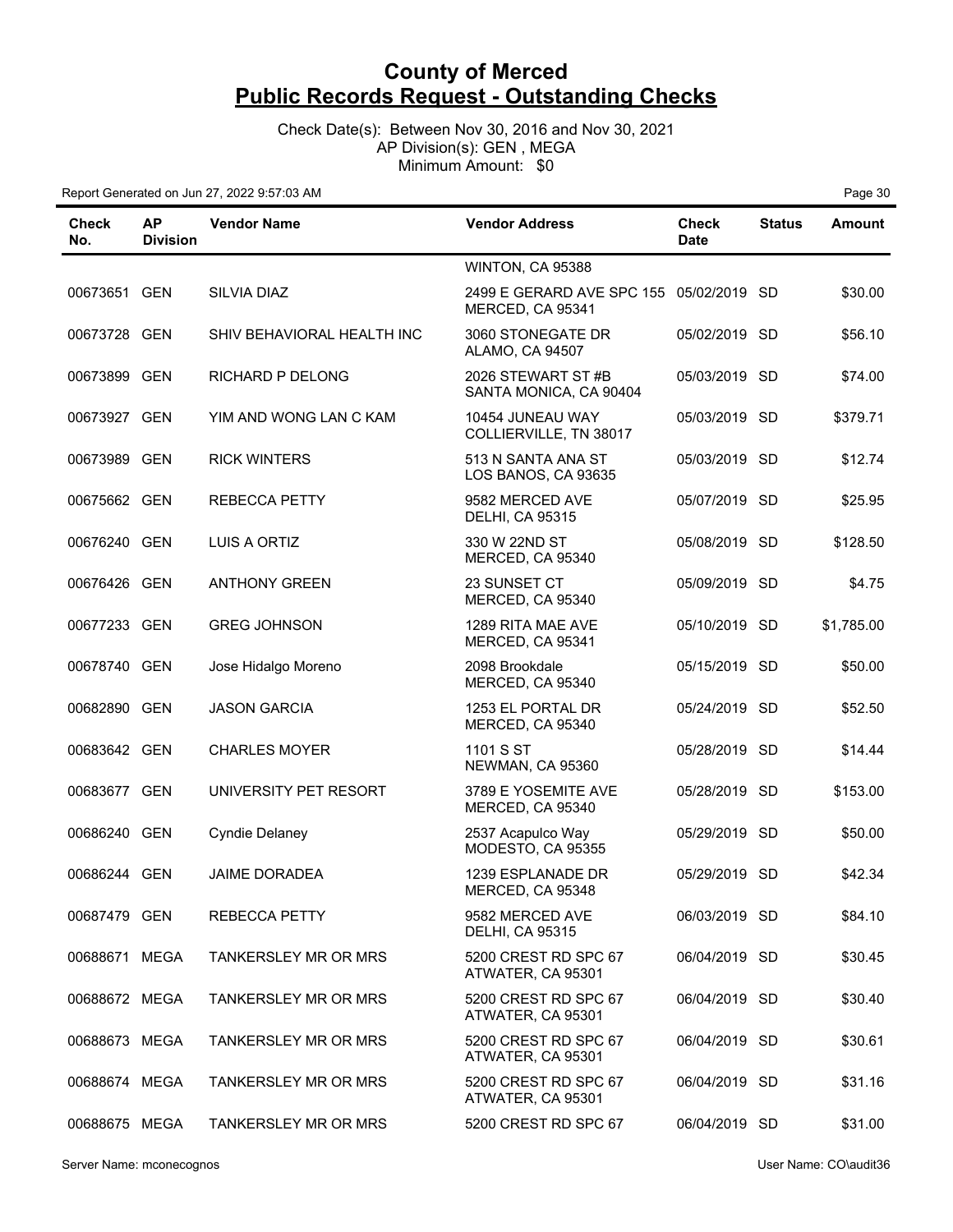Check Date(s): Between Nov 30, 2016 and Nov 30, 2021 AP Division(s): GEN , MEGA Minimum Amount: \$0

| Check<br>No.  | <b>AP</b><br><b>Division</b> | <b>Vendor Name</b>            | <b>Vendor Address</b>                                                            | <b>Check</b><br><b>Date</b> | <b>Status</b> | <b>Amount</b> |
|---------------|------------------------------|-------------------------------|----------------------------------------------------------------------------------|-----------------------------|---------------|---------------|
|               |                              |                               | ATWATER, CA 95301                                                                |                             |               |               |
| 00688676 MEGA |                              | <b>TANKERSLEY MR OR MRS</b>   | 5200 CREST RD SPC 67<br>ATWATER, CA 95301                                        | 06/04/2019 SD               |               | \$30.85       |
| 00688830 GEN  |                              | <b>DENISE DURAN</b>           | <b>7157 PINE ST</b><br>WINTON, CA 95388                                          | 06/04/2019 SD               |               | \$17.50       |
| 00689702 MEGA |                              | <b>BALI NAVDEEP</b>           | 619 GLEN CT<br>ATWATER, CA 95301                                                 | 06/05/2019 SD               |               | \$71.48       |
| 00689728 MEGA |                              | <b>COSTA MANUEL</b>           | 3171 SWEET PEA AVE<br>MERCED, CA 95341                                           | 06/05/2019 SD               |               | \$51.72       |
| 00689759 MEGA |                              | <b>GRAVELSTONE RANCH LP</b>   | P O BOX 149<br>BALLICO, CA 95303                                                 | 06/05/2019 SD               |               | \$243.34      |
| 00689760 MEGA |                              | <b>GRAVELSTONE RANCH LP</b>   | P O BOX 149<br>BALLICO, CA 95303                                                 | 06/05/2019 SD               |               | \$35.58       |
| 00689761 MEGA |                              | <b>GRAVELSTONE RANCH LP</b>   | P O BOX 149<br>BALLICO, CA 95303                                                 | 06/05/2019 SD               |               | \$714.92      |
| 00689762 MEGA |                              | <b>GRAVELSTONE RANCH LP</b>   | P O BOX 149<br>BALLICO, CA 95303                                                 | 06/05/2019 SD               |               | \$371.38      |
| 00689763 MEGA |                              | <b>GRAVELSTONE RANCH LP</b>   | P O BOX 149<br>BALLICO, CA 95303                                                 | 06/05/2019 SD               |               | \$406.40      |
| 00689764 MEGA |                              | <b>GRAVELSTONE RANCH LP</b>   | P O BOX 149<br>BALLICO, CA 95303                                                 | 06/05/2019 SD               |               | \$102.56      |
| 00689795 MEGA |                              | MALDONADO RODRIGO JR          | <b>1651 N GURR RD</b><br>ATWATER, CA 95301                                       | 06/05/2019 SD               |               | \$523.06      |
| 00689827 MEGA |                              | PVB ONLY REILLC               | C/O TROY T EWELL<br>285 E RIVER PARK CIR SUITE<br>310<br><b>FRESNO, CA 93720</b> | 06/05/2019 SD               |               | \$26.02       |
| 00689828 MEGA |                              | QASEMI ABDUL MOQIM            | 22294 CITY CENTER DR APT<br>5204<br>HAYWARD, CA 94541                            | 06/05/2019 SD               |               | \$116.00      |
| 00689954 GEN  |                              | PAULA CHAVEZ                  | 3362 SEXTANT DR<br>ATWATER, CA 95301                                             | 06/05/2019 SD               |               | \$42.00       |
| 00690018 GEN  |                              | LIVINGSTON INDUSTRIAL LLC     | 235 BUSINESS PARKWAY<br>ATWATER, CA 95301                                        | 06/05/2019 SD               |               | \$420.90      |
| 00691588 GEN  |                              | <b>BRIAN BARRIGA</b>          | 108 E SAN PEDRO ST<br>MERCED, CA 95340                                           | 06/11/2019 SD               |               | \$8.62        |
| 00692689 GEN  |                              | JOSE V & MARY GALVAN          | 1234 CALIFORNIA AVE<br>DOS PALOS, CA 93620                                       | 06/13/2019 SD               |               | \$21.75       |
| 00693111 GEN  |                              | <b>BRIANNE SUMMER HUNTER</b>  | 3020 LAGOON AVE<br>ATWATER, CA 95301                                             | 06/14/2019 SD               |               | \$33.75       |
| 00693112 GEN  |                              | <b>HUSSAIN FARHAT TRUSTEE</b> | 1220 COUNTRY CLUB DR<br>MILPITAS, CA 95035                                       | 06/14/2019 SD               |               | \$179.02      |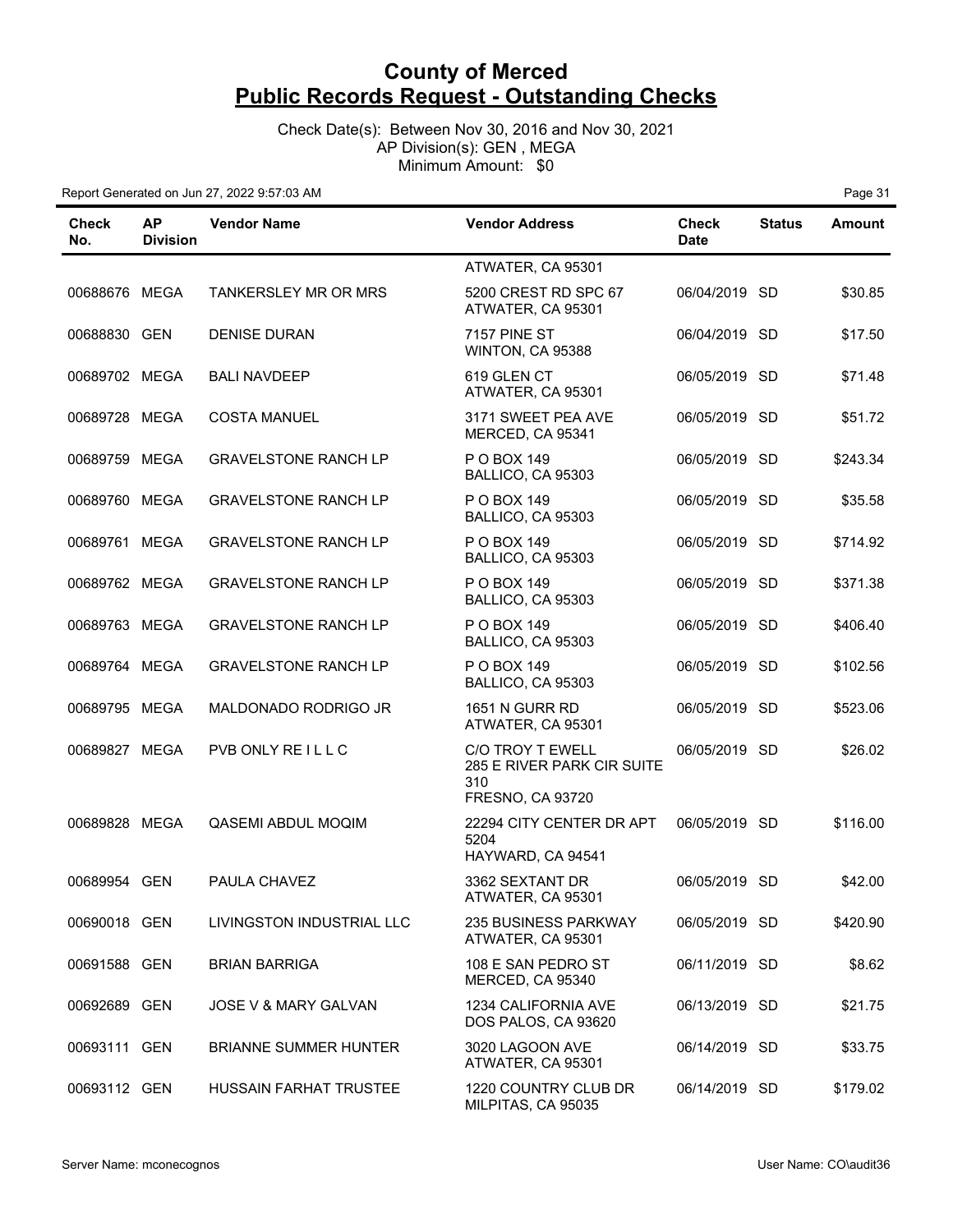Check Date(s): Between Nov 30, 2016 and Nov 30, 2021 AP Division(s): GEN , MEGA Minimum Amount: \$0

| <b>Check</b><br>No. | <b>AP</b><br><b>Division</b> | <b>Vendor Name</b>                                       | <b>Vendor Address</b>                                                               | Check<br><b>Date</b> | <b>Status</b> | Amount   |
|---------------------|------------------------------|----------------------------------------------------------|-------------------------------------------------------------------------------------|----------------------|---------------|----------|
| 00693143 GEN        |                              | <b>CHRISTOPHER MUNDEN</b>                                | DBA MUNDENS AUTO<br>1005 CHILDS AVE<br>MERCED, CA 95341                             | 06/14/2019 SD        |               | \$345.00 |
| 00693182 GEN        |                              | KATRINA VONGUNTEN                                        | 9525 GRIFFITH<br><b>DELHI, CA 95315</b>                                             | 06/14/2019 SD        |               | \$44.16  |
| 00693709 GEN        |                              | <b>BALJINDER SINGH</b>                                   | 16850 SAN JOSE COURT<br>MORGAN HILL, CA 95037                                       | 06/17/2019 SD        |               | \$27.03  |
| 00695095 MEGA       |                              | CALIFORNIA AMERICAN WATER<br><b>COMPANY</b>              | PO BOX 5627<br>CHERRY HILL, NJ 08034                                                | 06/20/2019 SD        |               | \$333.39 |
| 00695097 MEGA       |                              | CALIFORNIA-AMERICAN WATER<br><b>COMPANY</b>              | PO BOX 5627<br>CHERRY HILL, NJ 08034                                                | 06/20/2019 SD        |               | \$211.15 |
| 00700090            | MEGA                         | MEADOWBROOK WATER<br>COMPANY OF MERCED INC               | DBA MEADOWBROOK<br><b>WATER COMPANY</b><br>2272 MEADOWBROOK AVE<br>MERCED, CA 95348 | 06/26/2019 SD        |               | \$28.57  |
| 00700091            | MEGA                         | <b>MEADOWBROOK WATER</b><br><b>COMPANY OF MERCED INC</b> | 2272 MEADOWBROOK AVE<br>MERCED, CA 95348                                            | 06/26/2019           | -SD           | \$44.47  |
| 00700092 MEGA       |                              | <b>MEADOWBROOK WATER</b><br>COMPANY OF MERCED INC        | 2272 MEADOWBROOK AVE<br>MERCED, CA 95348                                            | 06/26/2019 SD        |               | \$968.06 |
| 00700093 MEGA       |                              | MEADOWBROOK WATER<br>COMPANY OF MERCED INC               | DBA MEADOWBROOK<br><b>WATER COMPANY</b><br>2272 MEADOWBROOK AVE<br>MERCED, CA 95348 | 06/26/2019 SD        |               | \$655.24 |
| 00700214 GEN        |                              | REBECCA PETTY                                            | 9582 MERCED AVE<br><b>DELHI, CA 95315</b>                                           | 06/26/2019 SD        |               | \$25.55  |
| 00701459 MEGA       |                              | <b>COURT OF FOUNTAINS LLC</b>                            | 900 MISSION AVE<br>STE B<br>SAN RAFAEL, CA 94901                                    | 06/28/2019 SD        |               | \$392.08 |
| 00704289 GEN        |                              | <b>FRANCISCO HERNANDEZ</b>                               | 3274 MONTE VISTA CT<br>MERCED, CA 95340                                             | 07/08/2019 SD        |               | \$2.00   |
| 00706712 GEN        |                              | <b>LEONEL GARCIA</b>                                     | PO BOX 2042<br>WINTON, CA 95388                                                     | 07/16/2019 SD        |               | \$12.00  |
| 00706769 GEN        |                              | CHENG THAO                                               | 437 BRITTANY WAY<br>MERCED, CA 95341                                                | 07/16/2019 SD        |               | \$100.00 |
| 00706774 GEN        |                              | CRISTINA VALTIERRA                                       | <b>PO BOX 119</b><br>LE GRAND, CA 95333                                             | 07/16/2019 SD        |               | \$50.00  |
| 00712006 GEN        |                              | <b>CRYSTAL LOPEZ</b>                                     | 2369 VACA WAY<br>MERCED, CA 95340                                                   | 07/23/2019 SD        |               | \$50.00  |
| 00716265 GEN        |                              | <b>MERCED COUNTY BAR</b><br><b>ASSOCIATION</b>           | PO BOX 2982<br>MERCED, CA 95344                                                     | 08/01/2019 SD        |               | \$60.00  |
| 00718301 GEN        |                              | NICK LORET DE MOLA                                       | 1706 CONESTOGA DR APT D<br>MERCED, CA 95348                                         | 08/07/2019 SD        |               | \$50.56  |
| 00719087 GEN        |                              | <b>GREGORY S HERMOSILLO</b>                              | 2905 APTOS COURT<br>ATWATER, CA 95301                                               | 08/09/2019 SD        |               | \$18.57  |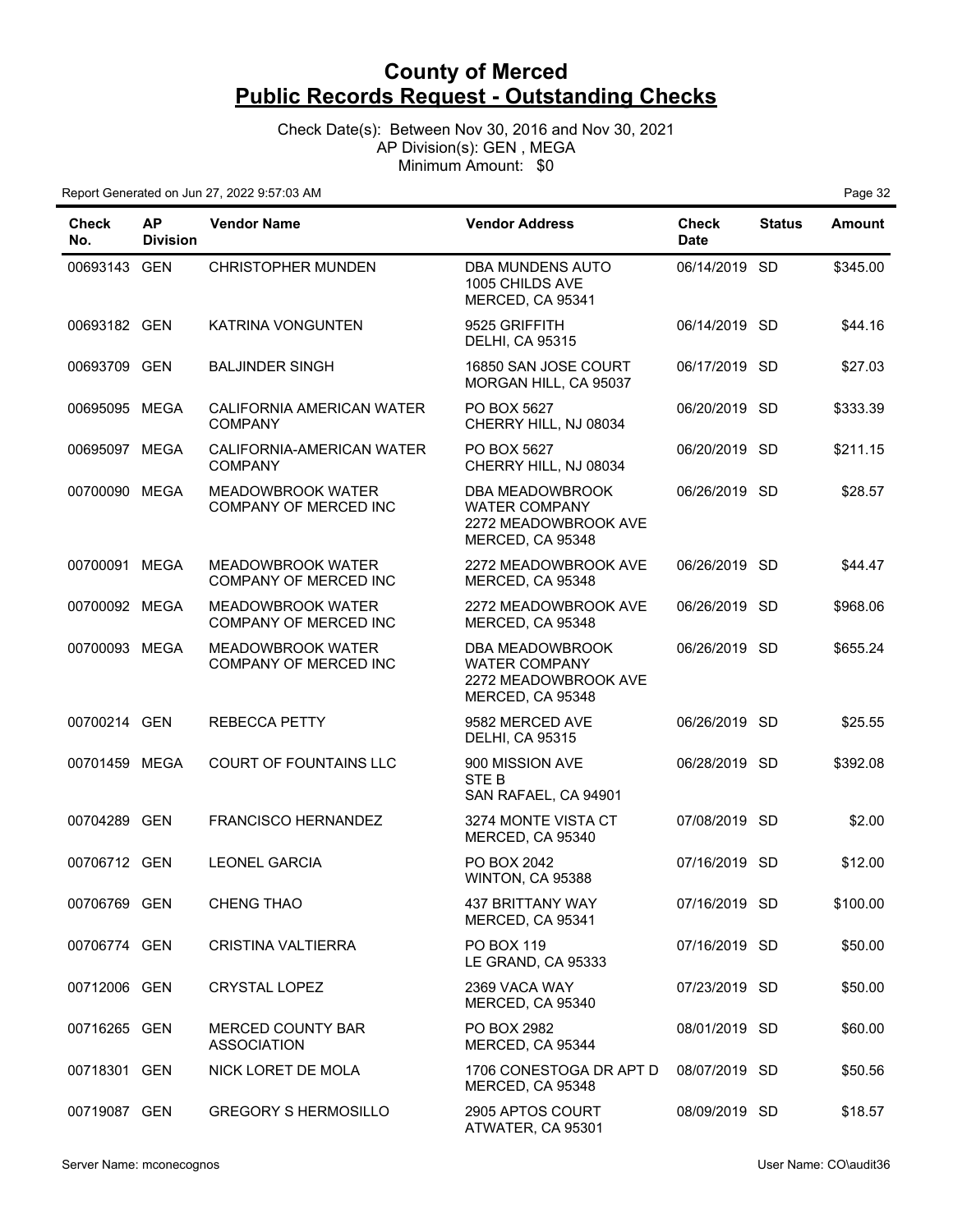Check Date(s): Between Nov 30, 2016 and Nov 30, 2021 AP Division(s): GEN , MEGA Minimum Amount: \$0

| <b>Check</b><br>No. | <b>AP</b><br><b>Division</b> | <b>Vendor Name</b>                                      | <b>Vendor Address</b>                                   | <b>Check</b><br><b>Date</b> | <b>Status</b> | <b>Amount</b> |
|---------------------|------------------------------|---------------------------------------------------------|---------------------------------------------------------|-----------------------------|---------------|---------------|
| 00719109 GEN        |                              | <b>WILLIAM MC MEECHAN</b>                               | 1029 WESTMONT TERRACE<br>MODESTO, CA 95356              | 08/09/2019 SD               |               | \$100.00      |
| 00719142 GEN        |                              | <b>JOHN THOMAS REBER</b>                                | 400 PISA ST<br>LOS BANOS, CA 93635                      | 08/09/2019 SD               |               | \$14.95       |
| 00719554 GEN        |                              | EDWARD LOMELI                                           | 1434 W 7TH ST<br>MERCED, CA 95341                       | 08/12/2019 SD               |               | \$100.00      |
| 00719670 GEN        |                              | <b>CHRISTIE VILLARREAL</b>                              | 1112 N BUHACH RD<br>ATWATER, CA 95301                   | 08/12/2019 SD               |               | \$14.00       |
| 00720707 MEGA       |                              | CISNEROS JUAN MANUEL ROSAS                              | 545 STANDISH ST<br>REDWOOD CITY, CA 94063               | 08/15/2019 SD               |               | \$54.20       |
| 00720708 MEGA       |                              | CISNEROS JUAN MANUEL ROSAS                              | 545 STANDISH ST<br>REDWOOD CITY, CA 94063               | 08/15/2019 SD               |               | \$255.88      |
| 00720723 MEGA       |                              | <b>DEGUZMAN HEATHER</b>                                 | 1933 N BORDEAUX WAY<br>HANFORD, CA 93230                | 08/15/2019 SD               |               | \$63.68       |
| 00720733 MEGA       |                              | ESQUIVEL JOSE SABINO                                    | PO BOX 2675<br><b>GILROY, CA 95021</b>                  | 08/15/2019 SD               |               | \$49.08       |
| 00720760 MEGA       |                              | KANDOLA BHUPINDER S &<br>AMANDEEP K TRUSTEE             | 5381 DWIGHT WAY<br>LIVINGSTON, CA 95334                 | 08/15/2019 SD               |               | \$79.06       |
| 00720761 MEGA       |                              | KANDOLA BHUPINDER S &<br>AMANDEEP K TRUSTEE             | 5381 DWIGHT WAY<br>LIVINGSTON, CA 95334                 | 08/15/2019 SD               |               | \$322.62      |
| 00720840 MEGA       |                              | <b>VEGA ANTONIO MODESTO III &amp;</b><br>STEPHANIE KAYE | 1036 FAIRWAY DR<br>ATWATER, CA 95301                    | 08/15/2019 SD               |               | \$24.46       |
| 00720841 MEGA       |                              | <b>VELASCO ARTURO J</b>                                 | 182 SISCO DE ASIS CT<br>MERCED, CA 95341                | 08/15/2019 SD               |               | \$12.76       |
| 00722129 GEN        |                              | <b>REBECCA PETTY</b>                                    | 9582 MERCED AVE<br><b>DELHI, CA 95315</b>               | 08/19/2019 SD               |               | \$122.44      |
| 00722525 GEN        |                              | JENNIFER DIMAPASOC                                      | <b>PO BOX 241</b><br>LE GRAND, CA 95333                 | 08/20/2019 SD               |               | \$53.58       |
| 00722563 GEN        |                              | <b>MERCED CITY TOW</b>                                  | 1308 W LINWOOD AVENUE<br>TURLOCK, CA 95380              | 08/20/2019 SD               |               | \$65.00       |
| 00723120 GEN        |                              | <b>REBECCA PETTY</b>                                    | 9582 MERCED AVE<br><b>DELHI, CA 95315</b>               | 08/21/2019 SD               |               | \$24.75       |
| 00723967 GEN        |                              | REBECCA PETTY                                           | 9582 MERCED AVE<br><b>DELHI, CA 95315</b>               | 08/23/2019 SD               |               | \$14.00       |
| 00725710 GEN        |                              | <b>CALATLANTIC TITLE</b>                                | 7555 N PALM AVE STE 210<br><b>FRESNO, CA 93711</b>      | 08/27/2019 SD               |               | \$37.82       |
| 00727659 GEN        |                              | <b>SANDRA BRASIL</b>                                    | 5406 CLAYTON AVE<br>TURLOCK, CA 95380                   | 08/28/2019 SD               |               | \$75.00       |
| 00730214 GEN        |                              | <b>ALENSON MOUA</b>                                     | 351 EAST MONTE VISTA AVE<br>APT 23<br>TURLOCK, CA 95380 | 09/04/2019 SD               |               | \$34.80       |
| 00733800 GEN        |                              | <b>SEAN PAMER</b>                                       | 2955 CRESTWOOD CT                                       | 09/10/2019 SD               |               | \$24.00       |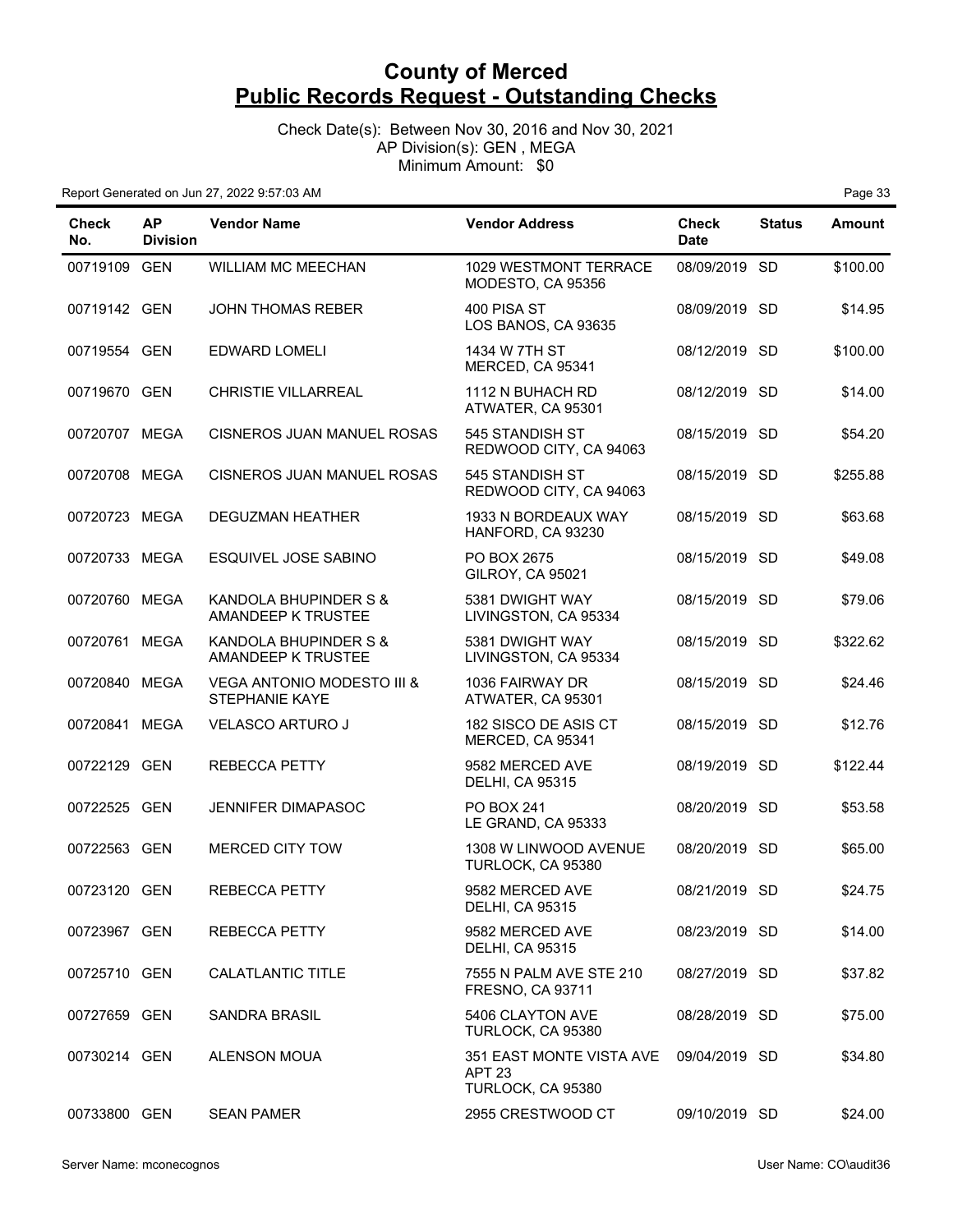Check Date(s): Between Nov 30, 2016 and Nov 30, 2021 AP Division(s): GEN , MEGA Minimum Amount: \$0

| Check<br>No. | ΑP<br><b>Division</b> | <b>Vendor Name</b>                                | <b>Vendor Address</b>                               | <b>Check</b><br><b>Date</b> | <b>Status</b> | <b>Amount</b> |
|--------------|-----------------------|---------------------------------------------------|-----------------------------------------------------|-----------------------------|---------------|---------------|
|              |                       |                                                   | MERCED, CA 95348                                    |                             |               |               |
| 00734229 GEN |                       | <b>TRIEBSCH &amp; FRAMPTON APC</b>                | <b>PO BOX 709</b><br>TURLOCK, CA 95381              | 09/11/2019 SD               |               | \$335.36      |
| 00734775 GEN |                       | <b>JESSICA WHEELER</b>                            | 2570 GLEN AVE #2<br>MERCED, CA 95340                | 09/12/2019 SD               |               | \$6.25        |
| 00734783 GEN |                       | <b>REBECCA PETTY</b>                              | 9582 MERCED AVE<br><b>DELHI, CA 95315</b>           | 09/12/2019 SD               |               | \$23.00       |
| 00734784 GEN |                       | <b>REBECCA PETTY</b>                              | 9582 MERCED AVE<br><b>DELHI, CA 95315</b>           | 09/12/2019 SD               |               | \$22.55       |
| 00736033 GEN |                       | <b>SHASTA STEINER</b>                             | 519 FLOWER ST<br>TURLOCK, CA 95380                  | 09/17/2019 SD               |               | \$34.25       |
| 00736598 GEN |                       | <b>KILEY PASTORI</b>                              | 2310 LINEN ST<br>DOS PALOS, CA 93620                | 09/18/2019 SD               |               | \$500.00      |
| 00737343 GEN |                       | HOME DEPOT CREDIT SERVICES                        | 1955 E. PACHECO BLVD<br>LOS BANOS, CA 93635         | 09/20/2019 SD               |               | \$3.38        |
| 00737645 GEN |                       | <b>REFUGIO CRUZ</b>                               | <b>PO BOX 92</b><br>EL NIDO, CA 95317               | 09/23/2019 SD               |               | \$127.75      |
| 00739637 GEN |                       | <b>MARIA G AZEVEDO</b>                            | 819 W 21ST ST<br>MERCED, CA 95340-3604              | 09/25/2019 SD               |               | \$83.52       |
| 00744174 GEN |                       | <b>TIFFANY AMEVE</b>                              | PO BOX 1502<br>MERCED, CA 95340                     | 10/02/2019 SD               |               | \$125.00      |
| 00745175 GEN |                       | AARON J GOINS                                     | 2280 ZINFANDEL LN<br>TURLOCK, CA 95380-4339         | 10/03/2019 SD               |               | \$133.00      |
| 00746722 GEN |                       | <b>REBECCA MORALES</b>                            | 2515 BALLANTYNE DR<br>MERCED, CA 95340              | 10/08/2019 SD               |               | \$6.00        |
| 00746724 GEN |                       | <b>NORTH AMERICAN TITLE</b><br><b>COMPANY INC</b> | 3900 LENNANE DR STE 110<br>SACRAMENTO, CA 95834     | 10/08/2019 SD               |               | \$19.84       |
| 00746760 GEN |                       | PLACER TITLE COMPANY                              | 413 W YOSEMITE AVE STE<br>102<br>MADERA, CA 93637   | 10/08/2019 SD               |               | \$180.16      |
| 00746793 GEN |                       | <b>TANKERSLEY MR OR MRS</b>                       | 5200 CREST RD SPC 67<br>ATWATER, CA 95301           | 10/08/2019 SD               |               | \$95.91       |
| 00746806 GEN |                       | <b>MELECIO TORRES RAMOS</b>                       | 2151 E PACHECO BLD SPC<br>23<br>LOS BANOS, CA 93635 | 10/08/2019 SD               |               | \$17.58       |
| 00746813 GEN |                       | <b>WALLACE TOWING</b>                             | 1330 SAN MIGUEL WAY<br>MERCED, CA 95340-2547        | 10/08/2019 SD               |               | \$70.00       |
| 00749277 GEN |                       | FIRST AMERICAN TITLE COMPANY                      | 17 W ALEXANDER AVE<br>MERCED, CA 95348              | 10/16/2019 SD               |               | \$75.00       |
| 00749372 GEN |                       | <b>ORLANDO F TOSTE</b>                            | 391 7TH STREET<br>GUSTINE, CA 95322                 | 10/16/2019 SD               |               | \$75.00       |
| 00749933 GEN |                       | PAULA FRANCO                                      | 2139 GETTYSBURG AVE                                 | 10/17/2019 SD               |               | \$12.18       |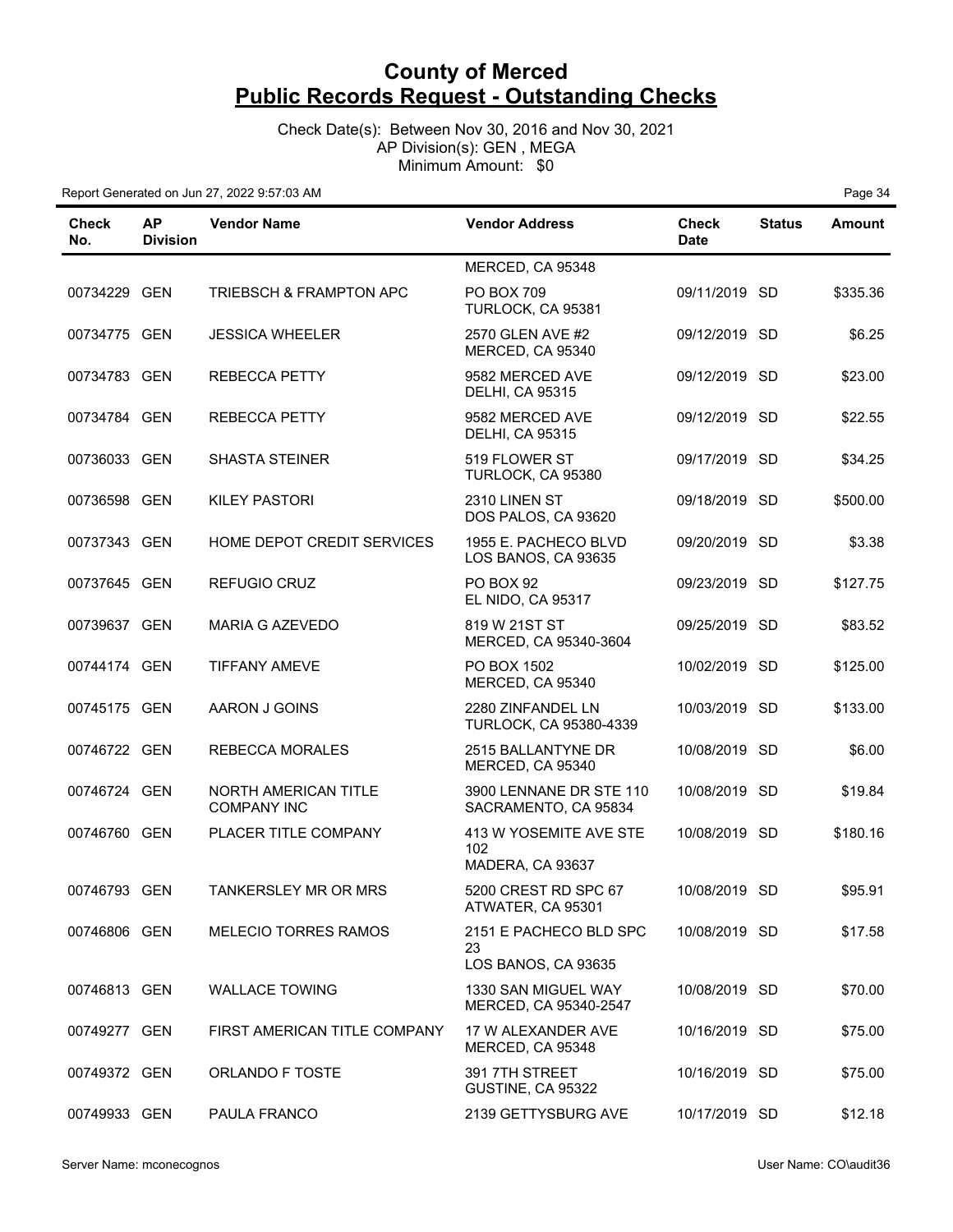Check Date(s): Between Nov 30, 2016 and Nov 30, 2021 AP Division(s): GEN , MEGA Minimum Amount: \$0

| Check<br>No.  | <b>AP</b><br><b>Division</b> | <b>Vendor Name</b>                          | <b>Vendor Address</b>                             | <b>Check</b><br><b>Date</b> | <b>Status</b> | <b>Amount</b> |
|---------------|------------------------------|---------------------------------------------|---------------------------------------------------|-----------------------------|---------------|---------------|
|               |                              |                                             | MERCED, CA 95340                                  |                             |               |               |
| 00750522 GEN  |                              | CYNTHIA VAZQUEZ-QUILON                      | 3114 DINKEY CREEK AVE<br>MERCED, CA 95340         | 10/18/2019 SD               |               | \$14.00       |
| 00750881 MEGA |                              | CEJA JUAN M JR                              | 2883 CREST RD<br>ATWATER, CA 95301                | 10/21/2019 SD               |               | \$4.68        |
| 00750890 MEGA |                              | <b>CISNEROS JUAN MANUEL ROSAS</b>           | 545 STANDISH ST<br>REDWOOD CITY, CA 94063         | 10/21/2019 SD               |               | \$27.06       |
| 00750927 MEGA |                              | FRIAS JUAN & MARTHA LETICIA                 | 1679 VIVIAN RD<br>MODESTO, CA 95358               | 10/21/2019 SD               |               | \$100.31      |
| 00750932 MEGA |                              | <b>GARCIA RAMIRO &amp; MARIA</b>            | 849 1ST ST<br>LIVINGSTON, CA 95334                | 10/21/2019 SD               |               | \$0.82        |
| 00750988 MEGA |                              | MALHI HARCHARAN SIGH & RIAR<br>SARBJIT K    | 15761 WOODS ST SPC 5<br><b>DELHI, CA 95315</b>    | 10/21/2019 SD               |               | \$6.52        |
| 00750993 MEGA |                              | MELLO JOSEPH TRUSTEE                        | 1824 CHURCHILL DOWNS<br>CIR.<br>OAKDALE, CA 95361 | 10/21/2019 SD               |               | \$176.76      |
| 00751034 MEGA |                              | RODRIGUEZ ALTURO & MENDOZA<br><b>GOVITA</b> | 14534 2ND AVE S<br><b>DELHI, CA 95315</b>         | 10/21/2019 SD               |               | \$16.08       |
| 00751035 MEGA |                              | RODRIGUEZ ALTURO & MENDOZA<br><b>GOVITA</b> | 14534 2ND AVE S<br><b>DELHI, CA 95315</b>         | 10/21/2019 SD               |               | \$166.34      |
| 00751044 MEGA |                              | SANCHEZ JOSE JESUS INIGUEZ                  | 1406 SAN RAFAEL ST<br>LOS BANOS, CA 93635         | 10/21/2019 SD               |               | \$8.20        |
| 00751045 MEGA |                              | <b>SHI ZUWEI</b>                            | 3063 BODIE ST<br>MERCED, CA 95341                 | 10/21/2019 SD               |               | \$42.12       |
| 00751083 MEGA |                              | <b>TIRADO ALEX</b>                          | 1610 WOODLAND CT<br>LOS BANOS, CA 93635           | 10/21/2019 SD               |               | \$181.46      |
| 00751094 MEGA |                              | <b>WEBB MARISSA</b>                         | 2151 E PACHECO BLVD SPC<br>$\overline{2}$         | 10/21/2019 SD               |               | \$7.50        |
|               |                              |                                             | LOS BANOS, CA 93635                               |                             |               |               |
| 00752039 GEN  |                              | NANCY ANAHI GARCIA                          | 166 BARKER LANE<br>MERCED, CA 95348               | 10/23/2019 SD               |               | \$16.24       |
| 00754163 GEN  |                              | <b>GENE BARRERA</b>                         | PO BOX 362<br>ATWATER, CA 95301                   | 10/28/2019 SD               |               | \$111.00      |
| 00756701 GEN  |                              | LISA DE SANTIS                              | <b>1290 ELM AVE</b><br>ATWATER, CA 95301          | 10/29/2019 SD               |               | \$12.50       |
| 00756754 GEN  |                              | YOLANDA & JESUS O MURILLO                   | 259 S CRAGMONT AVE<br>SAN JOSE, CA 95127          | 10/29/2019 SD               |               | \$23.89       |
| 00757374 MEGA |                              | LOURENCO JOE C & BARBARA                    | 2787 APPLE VALLEY CT<br>ATWATER, CA 95301         | 10/30/2019 SD               |               | \$4,417.22    |
| 00757402 GEN  |                              | <b>BRENDA COCHRANE</b>                      | 12004 COMETA RD<br>OAKDALE, CA 95361              | 10/30/2019 SD               |               | \$75.00       |
| 00757410 GEN  |                              | EMERALD CAPITAL RECOVERY                    | 540 W 21ST ST                                     | 10/30/2019 SD               |               | \$38.00       |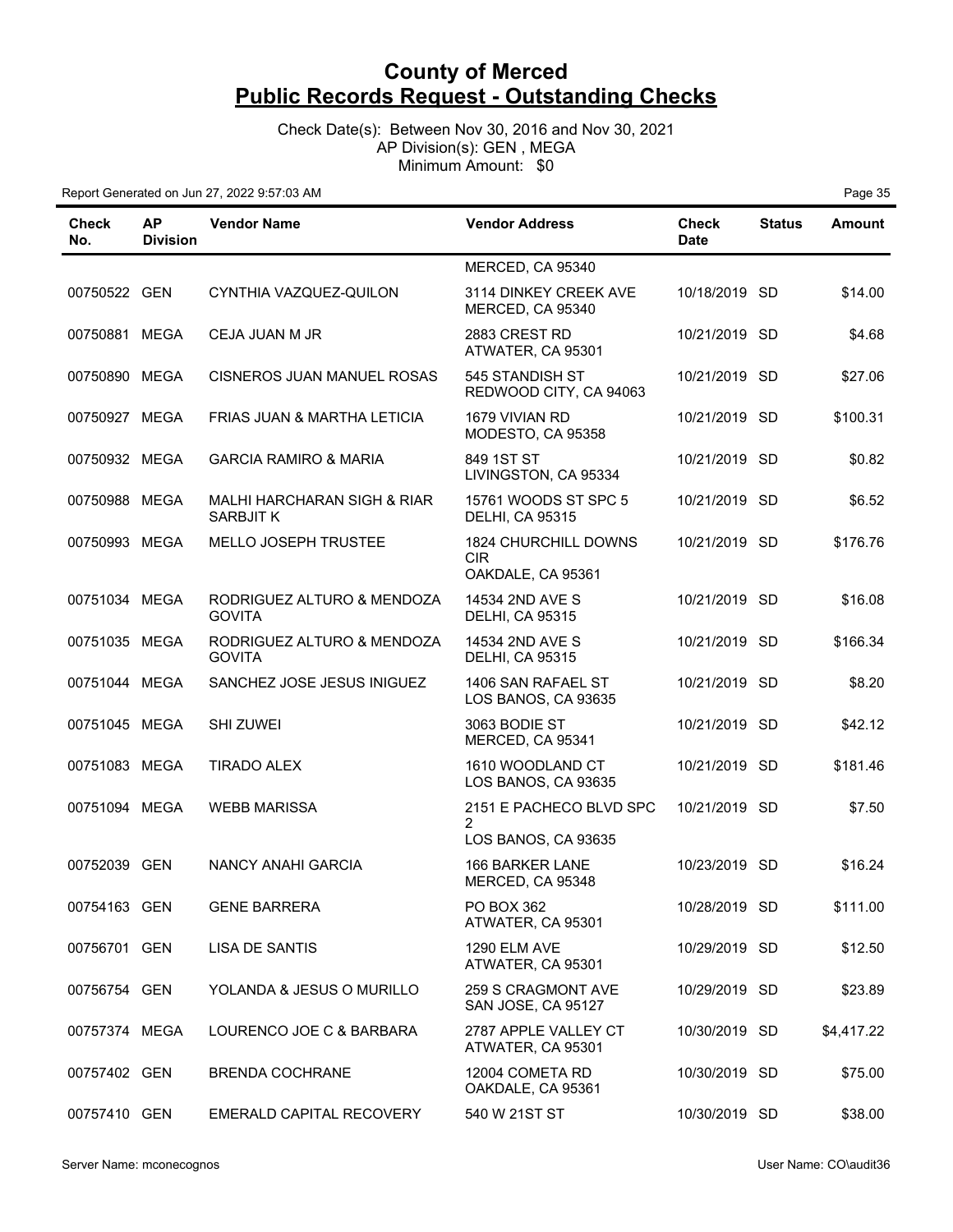Check Date(s): Between Nov 30, 2016 and Nov 30, 2021 AP Division(s): GEN , MEGA Minimum Amount: \$0

| Check<br>No.  | <b>AP</b><br><b>Division</b> | <b>Vendor Name</b>                        | <b>Vendor Address</b>                                                                     | <b>Check</b><br><b>Date</b> | <b>Status</b> | <b>Amount</b> |
|---------------|------------------------------|-------------------------------------------|-------------------------------------------------------------------------------------------|-----------------------------|---------------|---------------|
|               |                              |                                           | MERCED, CA 95340                                                                          |                             |               |               |
| 00760919 GEN  |                              | <b>SANDRA BRASIL</b>                      | 5406 CLAYTON AVE<br>TURLOCK, CA 95380                                                     | 11/07/2019 SD               |               | \$13.07       |
| 00761049 GEN  |                              | <b>MARGARET HOMEN</b>                     | P.O. BOX 382<br>SNELLING, CA 95369                                                        | 11/07/2019 SD               |               | \$77.12       |
| 00761448 GEN  |                              | ROBERT T TANAKA                           | DBA: TANAKA DESIGN<br><b>GROUP</b><br>360 LANGTON ST SUITE 102<br>SAN FRANCISCO, CA 94103 | 11/08/2019 SD               |               | \$3,000.00    |
| 00761935 GEN  |                              | ABRAHAM HOUSINI                           | 4350 MERCED FALLS RD<br>SNELLING, CA 95369                                                | 11/12/2019 SD               |               | \$14.00       |
| 00762397 MEGA |                              | RODRIGUEZ JORGE MACIAS                    | 1302 AUGUSTA LN<br>ATWATER, CA 95301                                                      | 11/13/2019 SD               |               | \$66.54       |
| 00762398 MEGA |                              | RODRIGUEZ JOSE RICARDO<br><b>GUERRERO</b> | 960 W 18TH ST<br>MERCED, CA 95340                                                         | 11/13/2019 SD               |               | \$42.26       |
| 00762405 MEGA |                              | <b>STONE FINANCING LLC</b>                | <b>C/O MORREALE REAL</b><br><b>ESTATE</b><br>455 TAFT AVE<br>GLEN ELLYN, IL 60137         | 11/13/2019 SD               |               | \$11.08       |
| 00762410 MEGA |                              | ULLOA SUSANA AVALOS                       | 1506 PLACER AVE<br>MODESTO, CA 95358                                                      | 11/13/2019 SD               |               | \$38.24       |
| 00762992 GEN  |                              | <b>JOY MARTINO</b>                        | 3406 SAN MARTIN CT<br>MERCED, CA 95348                                                    | 11/14/2019 SD               |               | \$22.62       |
| 00763561 GEN  |                              | SECRETARY OF STATE                        | <b>NOTARY PUBLIC SECTION</b><br>PO BOX 942877<br>SACRAMENTO, CA 94277                     | 11/15/2019 SD               |               | \$40.00       |
| 00764546 GEN  |                              | <b>ALENSON MOUA</b>                       | 3301 FOSBERG RD APT 83<br>TURLOCK, CA 95382                                               | 11/19/2019 SD               |               | \$75.00       |
| 00764591 GEN  |                              | <b>ULRICH &amp; RAMSEY</b>                | <b>1124 ELEVENTH STREET</b><br>MODESTO, CA 95354                                          | 11/19/2019 SD               |               | \$237.48      |
| 00768747 GEN  |                              | <b>SANDRA BRASIL</b>                      | 5406 CLAYTON AVE<br>TURLOCK, CA 95380                                                     | 11/22/2019 SD               |               | \$14.00       |
| 00768766 GEN  |                              | DUCKS UNLIMITED INC                       | 11803 COLONY HILL LANE<br>WILTON, CA 95693                                                | 11/22/2019 SD               |               | \$150.00      |
| 00771116 GEN  |                              | KALISA ROCHESTER                          | 3520 EMILY WAY<br>ATWATER, CA 95301                                                       | 12/02/2019 SD               |               | \$89.25       |
| 00771862 GEN  |                              | KIMBALL TIREY & ST JOHN LLP               | 2300 CLAYTON RD STE 1350<br>CONCORD, CA 94520-2141                                        | 12/03/2019 SD               |               | \$19.61       |
| 00774069 GEN  |                              | DAVID SALAZAR AND ROJAS<br><b>ADRANA</b>  | 2151 E PACHECO BLVD SPC<br>19<br>LOS BANOS, CA 93635                                      | 12/06/2019 SD               |               | \$40.00       |
| 00774089 GEN  |                              | <b>FELIZA GRAY</b>                        | 2156 BRISTOL CT<br>MERCED, CA 95340                                                       | 12/06/2019 SD               |               | \$26.24       |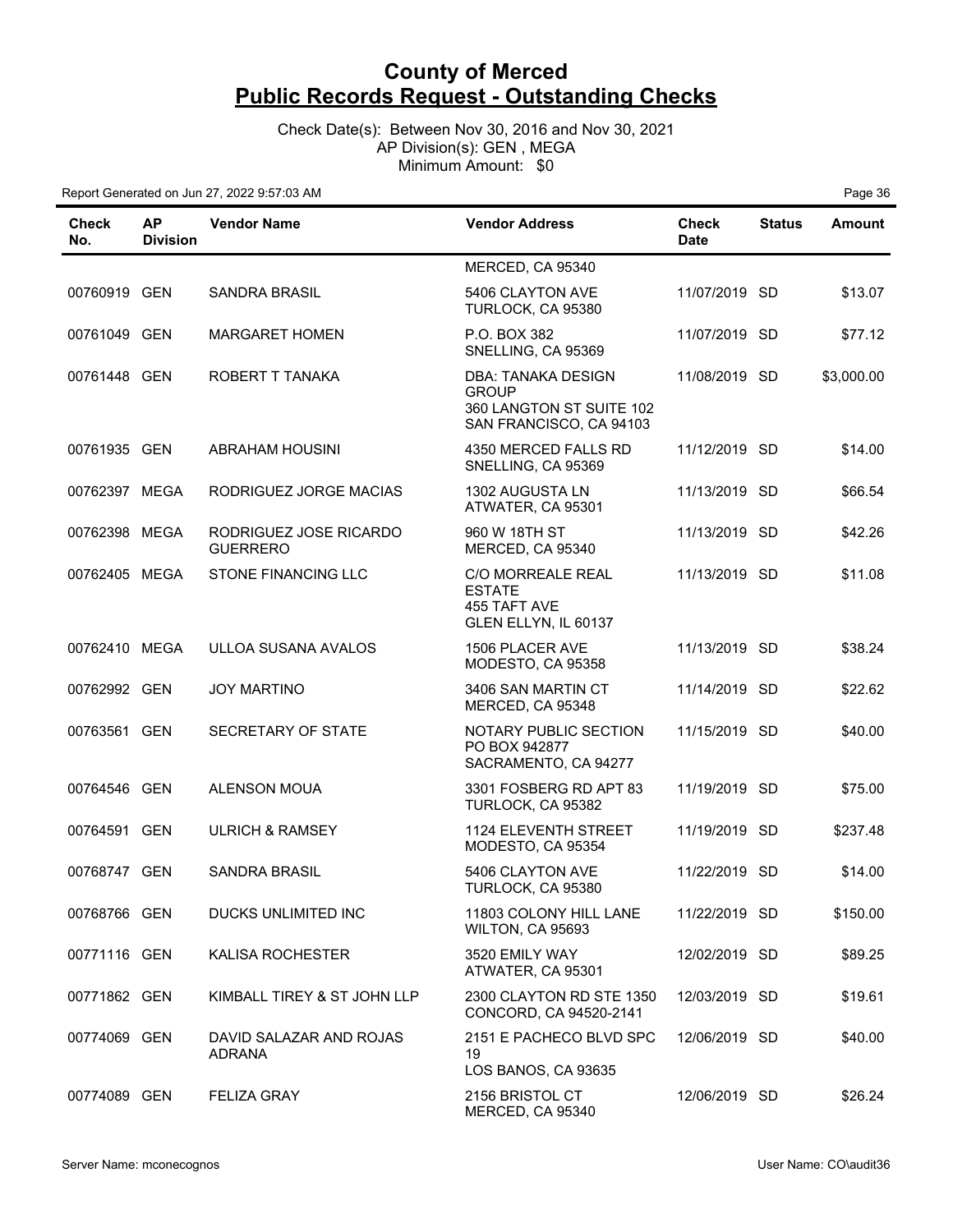Check Date(s): Between Nov 30, 2016 and Nov 30, 2021 AP Division(s): GEN , MEGA Minimum Amount: \$0

| <b>Check</b><br>No. | <b>AP</b><br><b>Division</b> | <b>Vendor Name</b>                               | <b>Vendor Address</b>                         | <b>Check</b><br><b>Date</b> | <b>Status</b> | <b>Amount</b> |
|---------------------|------------------------------|--------------------------------------------------|-----------------------------------------------|-----------------------------|---------------|---------------|
| 00777087 GEN        |                              | MARIELA E GUTIERREZ                              | 4300 ASH ST<br>FIREBAUGH, CA 93622            | 12/17/2019 SD               |               | \$112.50      |
| 00778378 GEN        |                              | CALIFORNIA NARCOTIC CANINE<br><b>ASSOCIATION</b> | 3078 ENCANTO DR<br>NAPA, CA 94558             | 12/19/2019 SD               |               | \$350.00      |
| 00779400 GEN        |                              | <b>HEIDI L SZAKALA</b>                           | 1033 E EVERETT AVE<br><b>FRESNO, CA 93720</b> | 12/23/2019 SD               |               | \$34.55       |
| 00782246 GEN        |                              | MERCED COUNTY BAR<br><b>ASSOCIATION</b>          | PO BOX 2982<br>MERCED, CA 95344               | 12/26/2019 SD               |               | \$60.00       |
| 00782278 GEN        |                              | <b>DENISE DURAN</b>                              | 7157 PINE ST<br>WINTON, CA 95388              | 12/26/2019 SD               |               | \$194.29      |
| 00782310 GEN        |                              | NICOLETTI OIL INC                                | <b>PO BOX 548</b><br>DOS PALOS, CA 93620      | 12/26/2019 SD               |               | \$48.23       |
| 00783475 GEN        |                              | <b>JESSICA ALMAZAN</b>                           | 3350 M STREET APT#32<br>MERCED, CA 95348      | 12/31/2019 SD               |               | \$6.50        |
| 00783540 GEN        |                              | <b>BILLIE JORDAN</b>                             | 19846 CENTER AVENUE<br>DOS PALOS, CA 93620    | 12/31/2019 SD               |               | \$34.80       |
| 00783590 GEN        |                              | <b>AUDELIA SOLIZ</b>                             | PO BOX 93<br>SOUTH DOS PALOS, CA<br>93665     | 12/31/2019 SD               |               | \$69.19       |
| 00783702 GEN        |                              | <b>CLAUDIA GONZALEZ</b>                          | 2670 LANCASTER DRIVE<br>RICHMOND, CA 94806    | 01/02/2020 SD               |               | \$53.60       |
| 00786570 GEN        |                              | <b>SBRPSTC</b>                                   | 560 BAILEY AVE<br>SAN JOSE, CA 95141          | 01/08/2020 SD               |               | \$126.00      |
| 00790431 GEN        |                              | OLGA V CASTANEDA                                 | 1424 IRONS CT<br>MODESTO, CA 95355            | 01/22/2020 SD               |               | \$49.30       |
| 00792432 GEN        |                              | MADELINE SALLY MARTINEZ                          | 832 W 11TH STREET<br>MERCED, CA 95341         | 01/24/2020                  | <b>SD</b>     | \$200.00      |
| 00792901            | GEN                          | PABLO VALLADARES OCHOA                           | 5887 MANICHETTI COURT<br>SAN JOSE, CA 95123   | 01/27/2020 SD               |               | \$42.00       |
| 00796202 GEN        |                              | FIDELITY NATIONAL TITLE<br><b>COMPANY</b>        | 405 PRIMROSE RD<br>BURLINGAME, CA 94010       | 01/30/2020 SD               |               | \$60.54       |
| 00796211 GEN        |                              | H. LEON HORTON 2011 TRUST                        | PO BOX 668<br>LIVINGSTON, CA 95334            | 01/30/2020 SD               |               | \$243.21      |
| 00796226 GEN        |                              | J & N BORBA DAIRY                                | 1640 S ARBOLEDA DR<br>MERCED, CA 95341        | 01/30/2020 SD               |               | \$109.37      |
| 00796245 GEN        |                              | <b>MELINDA SUE LEATHERS</b>                      | 2860 HAWTHORNE AVE<br>MERCED, CA 95340        | 01/30/2020 SD               |               | \$76.00       |
| 00796256 GEN        |                              | <b>JEREMY MARTINEZ</b>                           | 1992 LA COSTA CT<br>MERCED, CA 95340-0705     | 01/30/2020 SD               |               | \$474.26      |
| 00796274 GEN        |                              | BEATRIZ ADRIANA NUNEZ                            | 4382 ANDERSON WAY<br>MERCED, CA 95348         | 01/30/2020 SD               |               | \$13.00       |
| 00796323 GEN        |                              | TICOR TITLE COMPANY OF                           | 1500 QUAIL ST STE 300                         | 01/30/2020 SD               |               | \$118.73      |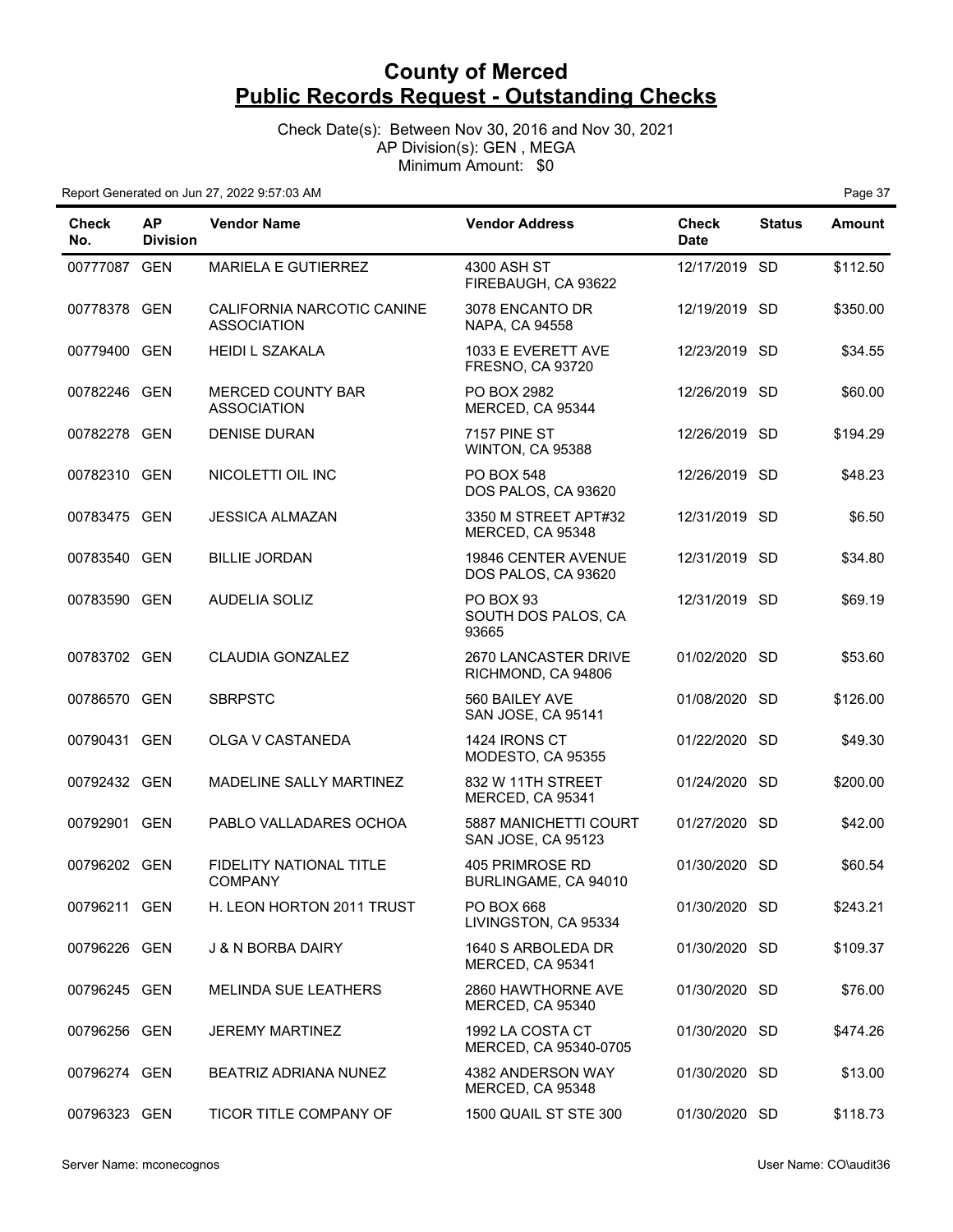Check Date(s): Between Nov 30, 2016 and Nov 30, 2021 AP Division(s): GEN , MEGA Minimum Amount: \$0

| Check<br>No.  | <b>AP</b><br><b>Division</b> | <b>Vendor Name</b>                                  | <b>Vendor Address</b>                                        | <b>Check</b><br><b>Date</b> | <b>Status</b> | <b>Amount</b> |
|---------------|------------------------------|-----------------------------------------------------|--------------------------------------------------------------|-----------------------------|---------------|---------------|
|               |                              | <b>CALIFORNIA</b>                                   | NEWPORT BEACH, CA 92660                                      |                             |               |               |
| 00796504 GEN  |                              | <b>JAVIER GARCIA</b>                                | 7350 MYRTLE AVE<br>WINTON, CA 95388                          | 01/31/2020 SD               |               | \$11.86       |
| 00796547 GEN  |                              | ALLEN WADE TAYLOR                                   | 3865 SAN JOSE AVE APT #2<br>MERCED, CA 95348                 | 01/31/2020 SD               |               | \$71.80       |
| 00799962 GEN  |                              | <b>MERCED COUNTY BAR</b><br><b>ASSOCIATION</b>      | PO BOX 2982<br>MERCED, CA 95344                              | 02/10/2020 SD               |               | \$270.00      |
| 00800269 GEN  |                              | <b>CPOCF</b>                                        | 1415 L ST SUITE 1000<br>SACRAMENTO, CA 95814                 | 02/11/2020 SD               |               | \$400.00      |
| 00800633 MEGA |                              | GONZALEZ AURELIO MERAZ                              | 444 C ST<br>GALT, CA 95632                                   | 02/13/2020 SD               |               | \$109.90      |
| 00800644 MEGA |                              | JANTZ ROGER D & VELMA K<br><b>TRUSTEES</b>          | 28876 SHERWOOD FOREST<br>LN<br>COLD SPRINGS, CA 95335        | 02/13/2020 SD               |               | \$103.48      |
| 00800646 MEGA |                              | <b>JIMENEZ ERNEST G &amp; VICTORIA</b>              | 2310 FAY DR<br>ATWATER, CA 95301                             | 02/13/2020 SD               |               | \$33.66       |
| 00800660 MEGA |                              | NELSON KEITH CHRISTOPHER &<br><b>SHELLY DANE</b>    | 7374 SYCAMORE ST<br><b>DELHI, CA 95315</b>                   | 02/13/2020 SD               |               | \$147.32      |
| 00800698 MEGA |                              | TRINDADE TONY B                                     | 1761 SAN RAMON LN<br>LOS BANOS, CA 93635                     | 02/13/2020 SD               |               | \$275.08      |
| 00800795 GEN  |                              | <b>ANABEL PRADO</b>                                 | 18608 ORTIGALITA RD<br>LOS BANOS, CA 93635                   | 02/13/2020 SD               |               | \$16.58       |
| 00801489 MEGA |                              | <b>BURKAMPER N VAUGHN</b>                           | 3066 CLARET CIR<br>ATWATER, CA 95301                         | 02/14/2020 SD               |               | \$1,550.40    |
| 00801491 MEGA |                              | CASTILLO ARMANDO                                    | 5200 CREST RD SPC 88<br>ATWATER, CA 95301                    | 02/14/2020 SD               |               | \$29.28       |
| 00803290 GEN  |                              | SNELLING RECREATION<br><b>COMMITTEE BUILDING</b>    | PO BOX 3<br>SNELLING, CA 95369                               | 02/20/2020 SD               |               | \$40.00       |
| 00806228 GEN  |                              | <b>CRYSTAL MOUA</b>                                 | 3577 SARASOTA AVE<br>MERCED, CA 95348                        | 02/25/2020 SD               |               | \$32.25       |
| 00807995 GEN  |                              | <b>HOLLY KARIM</b>                                  | 1701 E. CHAMBERLAIN DR.<br>TURLOCK, CA 95382                 | 02/26/2020 SD               |               | \$73.50       |
| 00808528 MEGA |                              | <b>ESTATE OF HEIRS OF WIGGINS</b><br>LEE & MARY LEE | C/O GERALD WIGGINS<br>6271 N SANTA FE DR<br>WINTON, CA 95388 | 02/27/2020 SD               |               | \$59.90       |
| 00809014 GEN  |                              | <b>GARY BRASIL</b>                                  | 2329 DAN WARD ROAD<br>MERCED, CA 95348                       | 02/28/2020 SD               |               | \$2.50        |
| 00809054 GEN  |                              | <b>MARYANN ODEM</b>                                 | 1139 E. BEARDSLEY PLACE<br>PUEBLO, CO 81007                  | 02/28/2020 SD               |               | \$125.00      |
| 00809253 GEN  |                              | ALEXANDER CHAVEZ                                    | 1628 CONESTOGA DR<br>MERCED, CA 95348                        | 03/02/2020 SD               |               | \$204.75      |
| 00809260 GEN  |                              | ALEJANDRO AGUILAR MUNIZ                             | 102 CHANNEL AVE                                              | 03/02/2020 SD               |               | \$204.75      |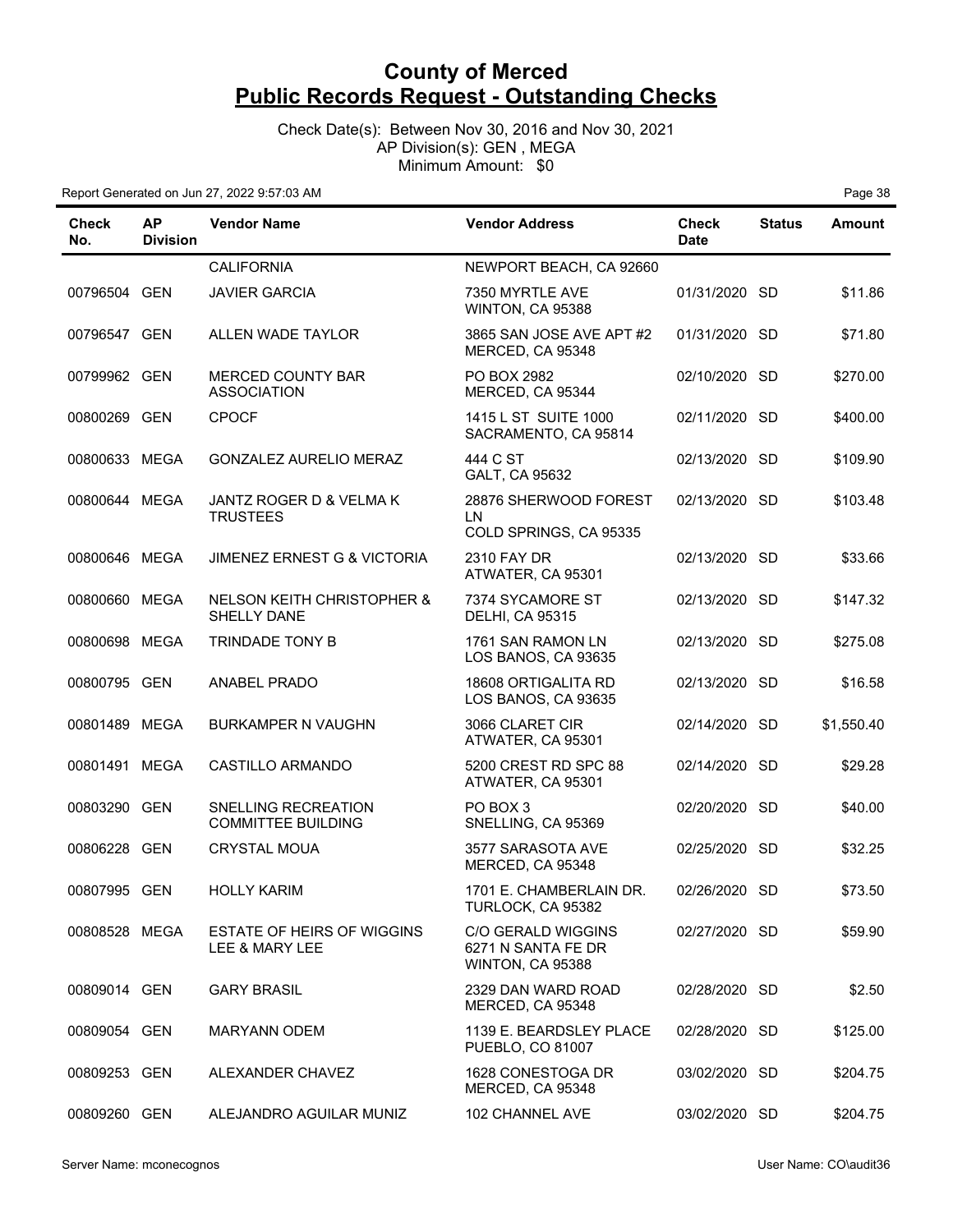Check Date(s): Between Nov 30, 2016 and Nov 30, 2021 AP Division(s): GEN , MEGA Minimum Amount: \$0

| Check<br>No.  | <b>AP</b><br><b>Division</b> | <b>Vendor Name</b>              | <b>Vendor Address</b>                                                                 | <b>Check</b><br><b>Date</b> | <b>Status</b> | Amount     |
|---------------|------------------------------|---------------------------------|---------------------------------------------------------------------------------------|-----------------------------|---------------|------------|
|               |                              |                                 | ATWATER, CA 95301                                                                     |                             |               |            |
| 00810452 MEGA |                              | <b>CHEN XIN QIANG</b>           | 37432 MARCHANT DR<br>SAN JOSE, CA 95127                                               | 03/03/2020 SD               |               | \$25.86    |
| 00810453 MEGA |                              | COOPER DEBRA TRUSTEE            | PO BOX 1603<br>GILROY, CA 95021                                                       | 03/03/2020 SD               |               | \$13.54    |
| 00810459 MEGA |                              | LEWIS JOHN L & ALICE I TRUSTEES | PO BOX 38<br>WINTON, CA 95388                                                         | 03/03/2020 SD               |               | \$50.90    |
| 00810596 GEN  |                              | <b>CHRISTINA FLORES</b>         | 7745 E CHILDS AVE<br>MERCED, CA 95341                                                 | 03/03/2020 SD               |               | \$54.75    |
| 00810597 GEN  |                              | ROLANDO FLORES                  | 2481 GRANITE DR<br>ATWATER, CA 95301                                                  | 03/03/2020 SD               |               | \$204.75   |
| 00810610 GEN  |                              | <b>OMAR SALAS</b>               | 2788 BEACHWOOD DR<br>MERCED, CA 95340                                                 | 03/03/2020 SD               |               | \$27.00    |
| 00810614 GEN  |                              | <b>JERRY L TATUM</b>            | 14010 LE GRAND ROAD<br>LE GRAND, CA 95333                                             | 03/03/2020 SD               |               | \$27.00    |
| 00810880 GEN  |                              | ESTATE OF JO MARIE ALSTON       | M. EDWARD ALSTON,<br><b>EXECUTOR</b><br>1434 BLUEBIRD STREET<br>SANTA MARIA, CA 93454 | 03/04/2020 SD               |               | \$30.00    |
| 00810926 GEN  |                              | MARLENE & SHERRI L FARNHAM      | 848 PENNSYLVANIA AVE<br>LOS BANOS, CA 93635                                           | 03/04/2020 SD               |               | \$29.07    |
| 00810949 GEN  |                              | <b>REBECCA PETTY</b>            | 9582 MERCED AVE<br><b>DELHI, CA 95315</b>                                             | 03/04/2020 SD               |               | \$27.00    |
| 00810992 GEN  |                              | PEGGY WESTBROOK                 | 7624 DENTON L LEAK ROAD<br>DOS PALOS, CA 93620                                        | 03/04/2020 SD               |               | \$149.60   |
| 00812924 GEN  |                              | <b>FASTRAK</b>                  | <b>BATA</b><br>PO BOX 26926<br>SAN FRANCISCO, CA 94126                                | 03/09/2020 SD               |               | \$40.00    |
| 00813559 GEN  |                              | <b>JESSICA ALMAZAN</b>          | 3350 M STREET APT#32<br>MERCED, CA 95348                                              | 03/10/2020 SD               |               | \$10.35    |
| 00813976 GEN  |                              | <b>BENIGNO ALVAREZ</b>          | 9675 HEATHERHEARST DR<br>CHOWCHILLA, CA 93610                                         | 03/11/2020 SD               |               | \$160.50   |
| 00813978 GEN  |                              | SHARLEE A FRAGULIA              | 912 W 20th STREET<br>MERCED, CA 95340                                                 | 03/11/2020 SD               |               | \$54.75    |
| 00814870 GEN  |                              | <b>SRPSTC</b>                   | 5146 ARNOLD AVE. ROOM<br>110A<br>MC CLELLAN, CA 95652                                 | 03/13/2020 SD               |               | \$381.00   |
| 00815316 GEN  |                              | <b>CPOCF</b>                    | 1415 L ST SUITE 1000<br>SACRAMENTO, CA 95814                                          | 03/16/2020 SD               |               | \$810.00   |
| 00815461 GEN  |                              | <b>SRPSTC</b>                   | 5146 ARNOLD AVE. ROOM<br>110A<br>MC CLELLAN, CA 95652                                 | 03/16/2020 SD               |               | \$1,482.00 |
| 00815915 GEN  |                              | EUGENE COLLINS                  | 13314 HARBOR DR                                                                       | 03/17/2020 SD               |               | \$21.00    |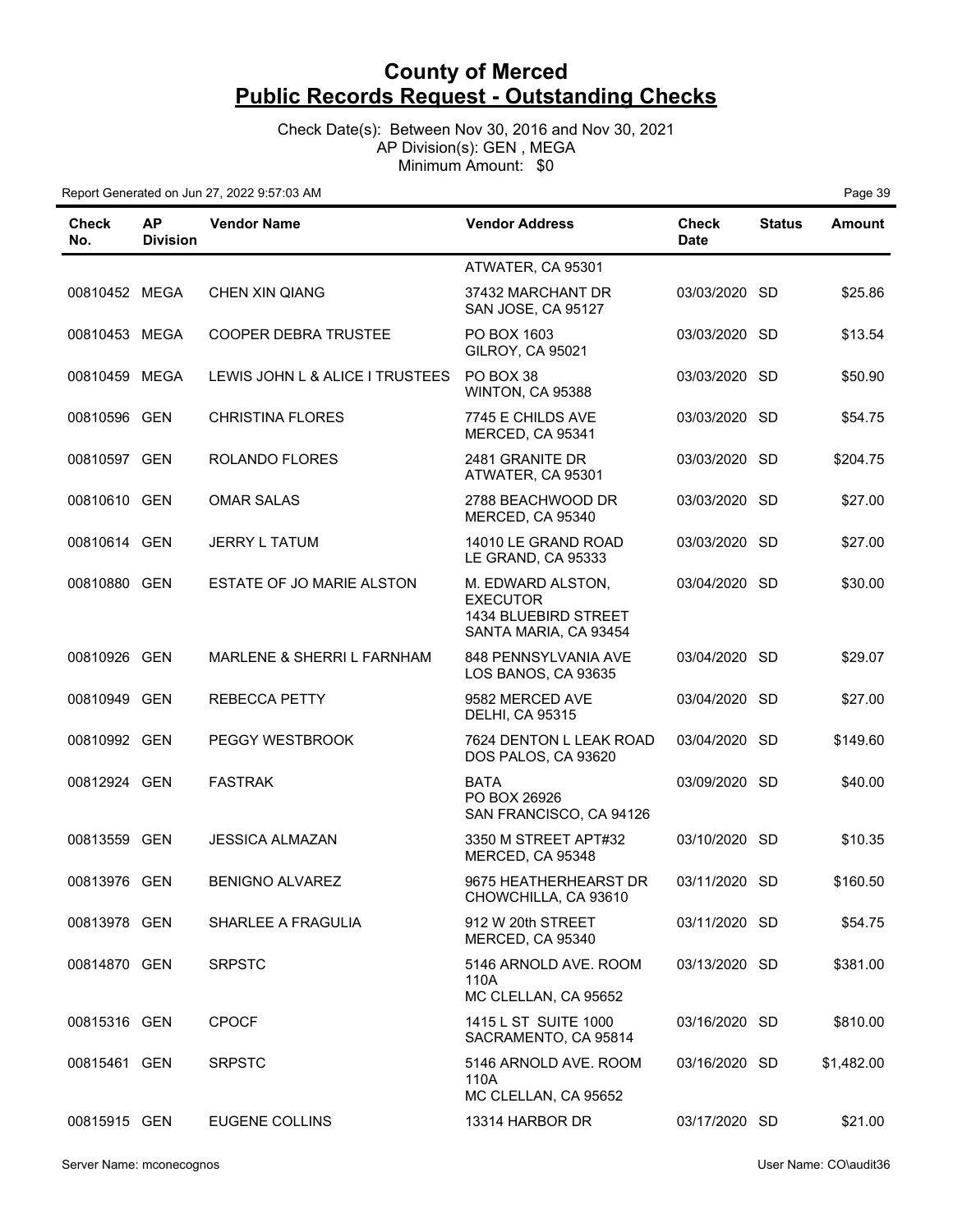Check Date(s): Between Nov 30, 2016 and Nov 30, 2021 AP Division(s): GEN , MEGA Minimum Amount: \$0

| Check<br>No.  | <b>AP</b><br><b>Division</b> | <b>Vendor Name</b>                                           | <b>Vendor Address</b>                                      | <b>Check</b><br><b>Date</b> | <b>Status</b> | <b>Amount</b> |
|---------------|------------------------------|--------------------------------------------------------------|------------------------------------------------------------|-----------------------------|---------------|---------------|
|               |                              |                                                              | WATERFORD, CA 95386-8869                                   |                             |               |               |
| 00816841 GEN  |                              | REGINA RAMOS JASSO GODOY                                     | 824 MARIAN COURT<br>MERCED, CA 95341                       | 03/19/2020 SD               |               | \$21.39       |
| 00820451 MEGA |                              | <b>HATZ CHARLES C TRUSTEE</b>                                | 3907 MAUDRAY<br>CARMICHAEL, CA 95680                       | 03/20/2020 SD               |               | \$54.50       |
| 00820484 GEN  |                              | <b>LESLIE BELL</b>                                           | 208 KREST ST<br>MADERA, CA 93637                           | 03/20/2020 SD               |               | \$26.00       |
| 00820609 GEN  |                              | THE SIGN WORKS                                               | 4938 W STATE HWY 140<br>ATWATER, CA 95301                  | 03/20/2020 SD               |               | \$45.26       |
| 00821079 GEN  |                              | <b>IGNACIO B CAMARILLO</b>                                   | 267 M MERCEY SPRINGS<br><b>ROAD</b><br>LOS BANOS, CA 93635 | 03/25/2020 SD               |               | \$273.23      |
| 00821217 GEN  |                              | <b>MARISSA WEBB</b>                                          | 2151 E PACHECO BLVD SPC<br>2<br>LOS BANOS, CA 93635        | 03/25/2020 SD               |               | \$48.38       |
| 00821249 GEN  |                              | JUNELLE ALVAREZ                                              | <b>DBA: MERCED SIGNS</b><br>1627 G ST<br>MERCED, CA 95340  | 03/26/2020 SD               |               | \$21.65       |
| 00821262 GEN  |                              | <b>ARLILLA M BUENO</b>                                       | 1818 LAKE RIDGE ST<br>ATWATER, CA 95301                    | 03/26/2020 SD               |               | \$75.00       |
| 00823531 GEN  |                              | <b>AMANDA FONG</b>                                           | 1294 BRIGHTDAY DR<br>MERCED, CA 95348                      | 03/31/2020 SD               |               | \$170.00      |
| 00825769 GEN  |                              | ARIANA VEGA-MARQUEZ                                          | 1295 ESPLANADE DR<br>MERCED, CA 95348                      | 04/07/2020 SD               |               | \$170.00      |
| 00826194 GEN  |                              | <b>MARIA PULIDO</b>                                          | 2596 MCCLOUD WAY<br>ROSEVILLE, CA 95747                    | 04/08/2020 SD               |               | \$200.00      |
| 00826240 GEN  |                              | ROCK HIPPIE LAND                                             | 6201 WIBLE RD<br>BAKERSFIELD, CA 93313                     | 04/08/2020 SD               |               | \$900.00      |
| 00826300 GEN  |                              | ROBERT COLEMAN                                               | 1795 CHALET CT<br>ATWATER, CA 95301                        | 04/09/2020 SD               |               | \$150.00      |
| 00827364 GEN  |                              | <b>EDUCATION &amp; LEADERSHIP</b><br><b>FOUNDATION</b>       | 4290 E ASHLAN AVE<br>FRESNO, CA 93726                      | 04/13/2020 SD               |               | \$300.00      |
| 00827489 MEGA |                              | <b>ESTRADA JORGE MACIAS &amp;</b><br>MARTINEZ NADIA D MACIAS | 8795 OLIVE AVE<br>WINTON, CA 95388                         | 04/14/2020 SD               |               | \$35.76       |
| 00829026 GEN  |                              | ALONDRA LARA                                                 | 766 SANDHILL CRANE DR<br>LOS BANOS, CA 93635               | 04/21/2020 SD               |               | \$13.17       |
| 00829218 GEN  |                              | ADAM BALLESTEROS                                             | 1333 FRANK AVE<br>DOS PALOS, CA 93620                      | 04/22/2020 SD               |               | \$28.00       |
| 00829222 GEN  |                              | <b>AUSTIN BELL</b>                                           | 1030 ELM AVE<br>GUSTINE, CA 95322                          | 04/22/2020 SD               |               | \$28.00       |
| 00829223 GEN  |                              | <b>BROOKLYN AHLEM</b>                                        | PO BOX 3759<br>TURLOCK, CA 95381                           | 04/22/2020 SD               |               | \$42.00       |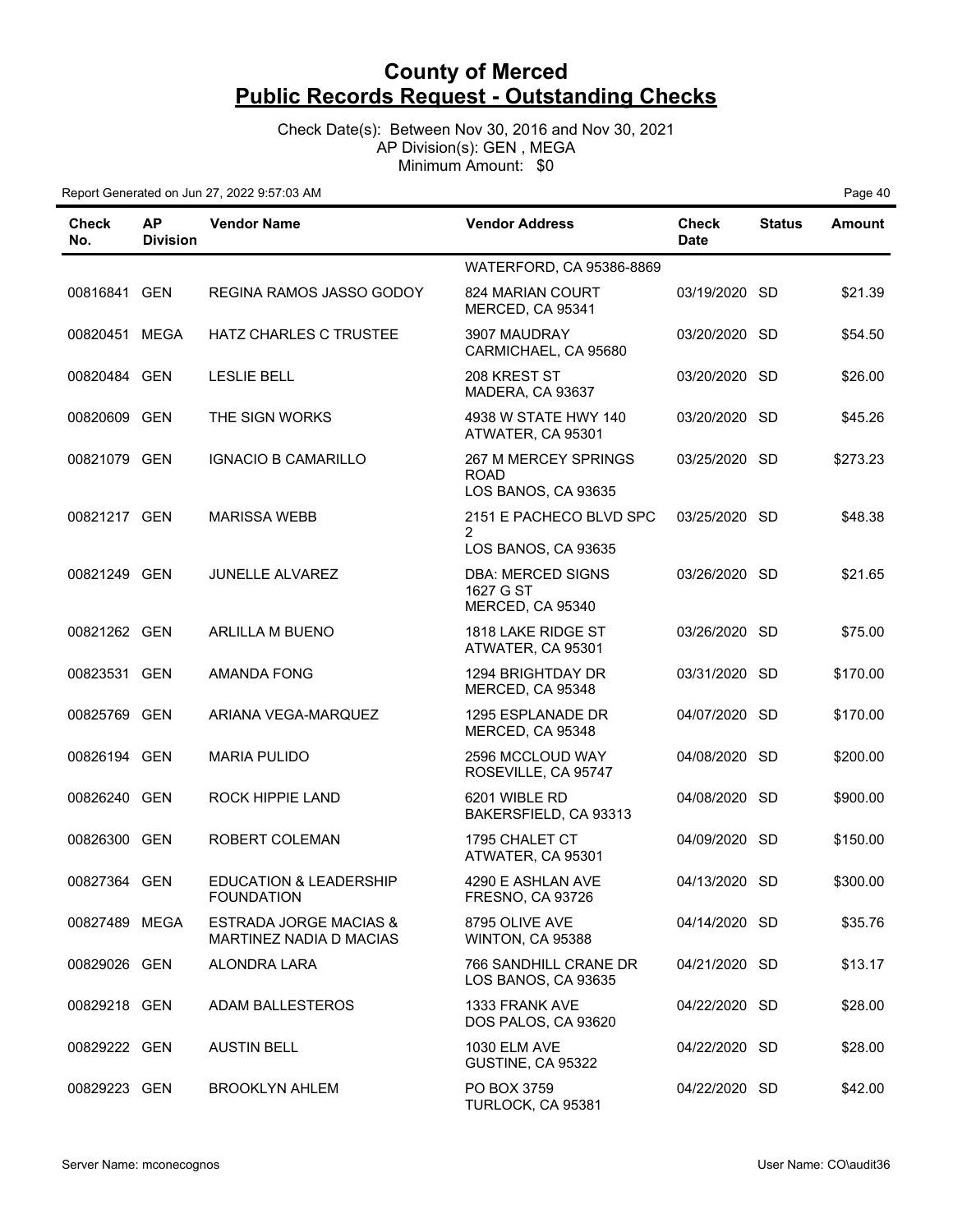Check Date(s): Between Nov 30, 2016 and Nov 30, 2021 AP Division(s): GEN , MEGA Minimum Amount: \$0

Report Generated on Jun 27, 2022 9:57:03 AM **Page 41 Page 41 Page 41** 

| <b>Check</b><br>No. | <b>AP</b><br><b>Division</b> | <b>Vendor Name</b>             | <b>Vendor Address</b>                            | <b>Check</b><br><b>Date</b> | <b>Status</b> | <b>Amount</b> |
|---------------------|------------------------------|--------------------------------|--------------------------------------------------|-----------------------------|---------------|---------------|
| 00829224 GEN        |                              | <b>CARSON BELL</b>             | <b>CARSON BELL</b><br>GUSTINE, CA 95322          | 04/22/2020 SD               |               | \$14.00       |
| 00829225 GEN        |                              | DIEGO ALVAREZ                  | 1159 ENSENADA CT<br>MERCED, CA 95348             | 04/22/2020 SD               |               | \$6.00        |
| 00829239 GEN        |                              | YALE AHLEM                     | PO BOX 3759<br>TURLOCK, CA 95381                 | 04/22/2020 SD               |               | \$42.00       |
| 00829350 GEN        |                              | <b>COURTNEY FERNANDES</b>      | 18124 PALM AVE<br>DOS PALOS, CA 93620            | 04/23/2020 SD               |               | \$42.00       |
| 00829373 GEN        |                              | <b>MACIE DAWSON</b>            | 404 PISA STREET<br>LOS BANOS, CA 93635           | 04/23/2020 SD               |               | \$13.00       |
| 00829376 GEN        |                              | <b>MADYSEN DIETZ</b>           | 4379 E YOSEMITE AVE<br>MERCED, CA 95340          | 04/23/2020 SD               |               | \$56.00       |
| 00829377 GEN        |                              | <b>MANUEL GOMES</b>            | 4770 IPSEN AVE<br>LE GRAND, CA 95333             | 04/23/2020 SD               |               | \$28.00       |
| 00829378 GEN        |                              | MILDRED DEEMING                | 105 2ND STREET<br>LOS BANOS, CA 93635            | 04/23/2020 SD               |               | \$14.00       |
| 00831136 GEN        |                              | <b>AUSTIN RUECKHEIM</b>        | 2141 BLUE RIDGE AVE<br>LOS BANOS, CA 93635       | 04/24/2020 SD               |               | \$28.00       |
| 00831144 GEN        |                              | DAKOTA MAYNARD                 | <b>PO BOX 396</b><br>HILMAR, CA 95324            | 04/24/2020 SD               |               | \$14.00       |
| 00831145 GEN        |                              | <b>DERRY GILES</b>             | <b>1966 S 11TH STREET</b><br>LOS BANOS, CA 93635 | 04/24/2020 SD               |               | \$13.00       |
| 00831146 GEN        |                              | <b>ELIZABETH RIPPEE</b>        | <b>1966 S 11TH STREET</b><br>LOS BANOS, CA 93635 | 04/24/2020 SD               |               | \$14.00       |
| 00831154 GEN        |                              | <b>GALILEA AGUERO MARTINEZ</b> | 200 N WARD RD<br>LOS BANOS, CA 93635             | 04/24/2020 SD               |               | \$13.00       |
| 00833177 GEN        |                              | ALIZAYA DE LA ROSA             | 2145 PARK CREST DRIVE<br>LOS BANOS, CA 93635     | 04/27/2020 SD               |               | \$13.00       |
| 00833181 GEN        |                              | ANGELINA SILVEIRA              | <b>1966 S 11TH STREET</b><br>LOS BANOS, CA 93635 | 04/27/2020 SD               |               | \$13.00       |
| 00833185 GEN        |                              | <b>AVA STIVERS</b>             | 8687 VILLA CORDOBA AVE<br>HILMAR, CA 95324       | 04/27/2020 SD               |               | \$14.00       |
| 00833187 GEN        |                              | <b>BLAKE SOARES</b>            | 7807 LANDER AVE<br>HILMAR, CA 95324              | 04/27/2020 SD               |               | \$13.00       |
| 00833205 GEN        |                              | <b>EMMA MENEFEE</b>            | 1966 S 11TH STREET<br>LOS BANOS, CA 93635        | 04/27/2020 SD               |               | \$13.00       |
| 00833206 GEN        |                              | <b>EMMA SANTILLAN</b>          | 1662 DODDER DR<br>LOS BANOS, CA 93635            | 04/27/2020 SD               |               | \$14.00       |
| 00833213 GEN        |                              | GISSELLE SEGOVIANO             | <b>1966 S 11TH STREET</b><br>LOS BANOS, CA 93635 | 04/27/2020 SD               |               | \$14.00       |
| 00833217 GEN        |                              | <b>HAVEN BALLEZ</b>            | 1966 S 11TH STREET<br>LOS BANOS, CA 93635        | 04/27/2020 SD               |               | \$13.00       |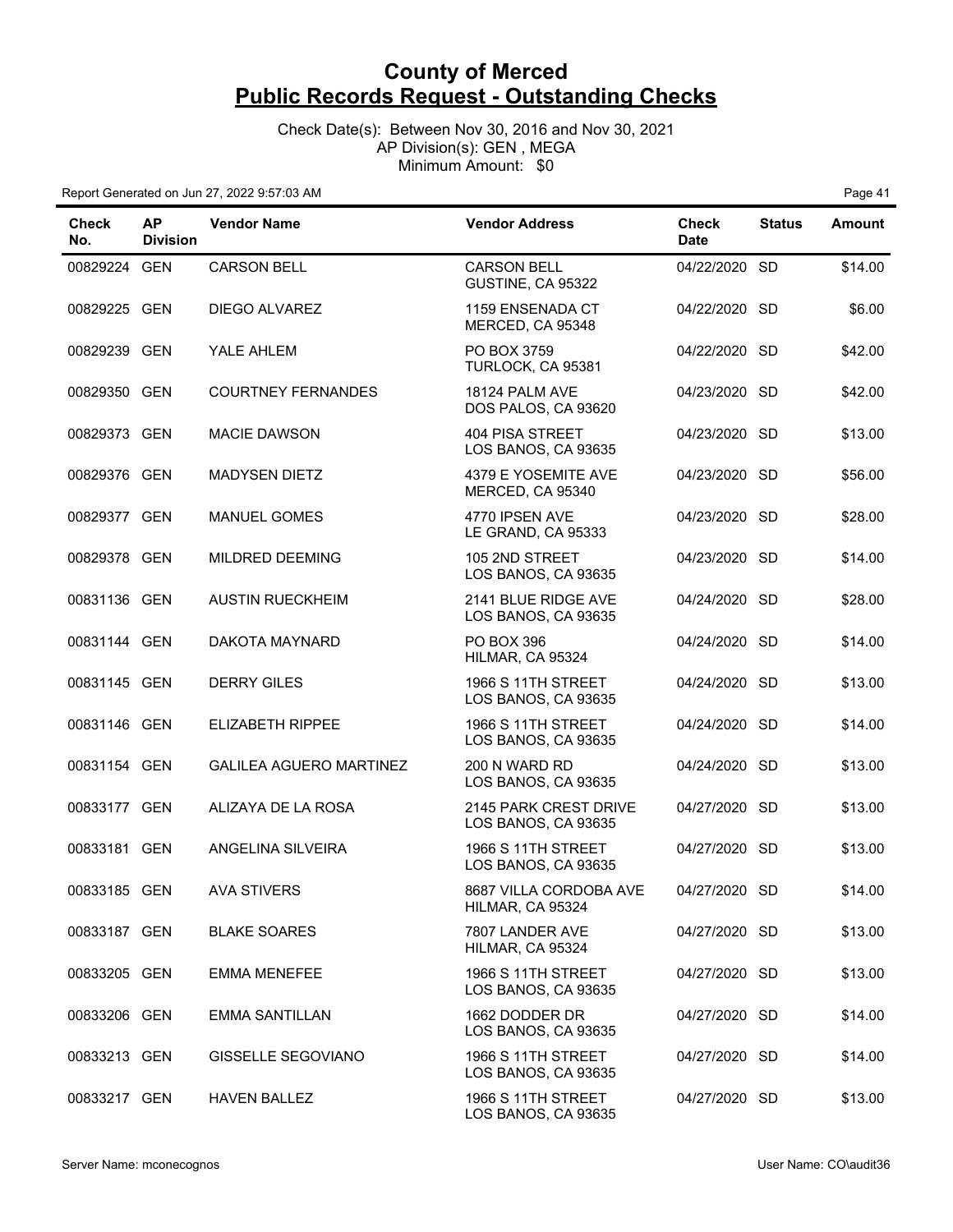Check Date(s): Between Nov 30, 2016 and Nov 30, 2021 AP Division(s): GEN , MEGA Minimum Amount: \$0

| <b>Check</b><br>No. | <b>AP</b><br><b>Division</b> | <b>Vendor Name</b>           | <b>Vendor Address</b>                                 | <b>Check</b><br><b>Date</b> | <b>Status</b> | <b>Amount</b> |
|---------------------|------------------------------|------------------------------|-------------------------------------------------------|-----------------------------|---------------|---------------|
| 00833219 GEN        |                              | <b>HOLLY BALLEZ</b>          | <b>1966 S 11TH STREET</b><br>LOS BANOS, CA 93635      | 04/27/2020 SD               |               | \$13.00       |
| 00833220 GEN        |                              | <b>HOLLY HANSEN</b>          | 19043 HENRY MILLER RD<br>LOS BANOS, CA 93635          | 04/27/2020 SD               |               | \$13.00       |
| 00833224 GEN        |                              | JAYLEN MACHADO               | <b>1966 S 11TH STREET</b><br>LOS BANOS, CA 93635      | 04/27/2020 SD               |               | \$13.00       |
| 00833225 GEN        |                              | <b>JESSICA ESQUIVEL</b>      | <b>1966 S 11TH STREET</b><br>LOS BANOS, CA 93635      | 04/27/2020 SD               |               | \$13.00       |
| 00833228 GEN        |                              | <b>JOSI ELENA GOMEZ</b>      | 1085 BONTA AVE<br>GUSTINE, CA 95322                   | 04/27/2020 SD               |               | \$13.00       |
| 00833231 GEN        |                              | KASSANDRA SANDOVAL           | <b>1966 S 11TH STREET</b><br>LOS BANOS, CA 93635      | 04/27/2020 SD               |               | \$13.00       |
| 00833235 GEN        |                              | <b>MADALYN FELIX</b>         | 1676 MESQUITE CT<br>LOS BANOS, CA 93635               | 04/27/2020 SD               |               | \$13.00       |
| 00833236 GEN        |                              | <b>MADELINE CARDOZA</b>      | 1966 S 11TH STREET<br>LOS BANOS, CA 93635             | 04/27/2020 SD               |               | \$13.00       |
| 00833238 GEN        |                              | <b>MADISON VALENZUELA</b>    | PO BOX 1201<br>ATWATER, CA 95301                      | 04/27/2020 SD               |               | \$13.00       |
| 00833241 GEN        |                              | <b>MARYN HONORE</b>          | 7009 MITCHELL RD<br>HILMAR, CA 95324                  | 04/27/2020 SD               |               | \$14.00       |
| 00833243 GEN        |                              | <b>MIA NUNEZ</b>             | 16273 S RANCHITOS DEL<br>SOL DR<br>GUSTINE, CA 95322  | 04/27/2020 SD               |               | \$19.00       |
| 00833244 GEN        |                              | <b>MIA TORELL</b>            | 2475 DUNN RD<br>MERCED, CA 95340                      | 04/27/2020 SD               |               | \$14.00       |
| 00833252 GEN        |                              | SAMANTHA JONES               | <b>1966 S 11TH STREET</b><br>LOS BANOS, CA 93635      | 04/27/2020 SD               |               | \$13.00       |
| 00833260 GEN        |                              | SOPHIE STIVERS               | 8687 VILLA CORDOBA AVE<br>HILMAR, CA 95324            | 04/27/2020 SD               |               | \$14.00       |
| 00833462 GEN        |                              | JOCELYN VAZQUEZ              | <b>1966 S 11TH STREET</b><br>LOS BANOS, CA 93635      | 04/28/2020 SD               |               | \$14.00       |
| 00833471 GEN        |                              | PARIS VALENZUELA             | PO BOX 1201<br>ATWATER, CA 95301                      | 04/28/2020 SD               |               | \$13.00       |
| 00833605 GEN        |                              | MERCED TRUCK AND TRAILER INC | 625 MARTIN LUTHER KING<br>JR. WAY<br>MERCED, CA 95341 | 04/29/2020 SD               |               | \$44.13       |
| 00833775 GEN        |                              | <b>DEVIN CAMARA</b>          | 375 SYCAMORE AVE<br>GUSTINE, CA 95322                 | 04/30/2020 SD               |               | \$10.00       |
| 00833778 GEN        |                              | LILYANA FARIA                | 10819 GRIFFITH AVE<br><b>DELHI, CA 95315</b>          | 04/30/2020 SD               |               | \$6.00        |
| 00834417 MEGA       |                              | AMARAL PEGGY IRENE           | 5286 ESSEX DR<br>ATWATER, CA 95301                    | 05/01/2020 SD               |               | \$166.86      |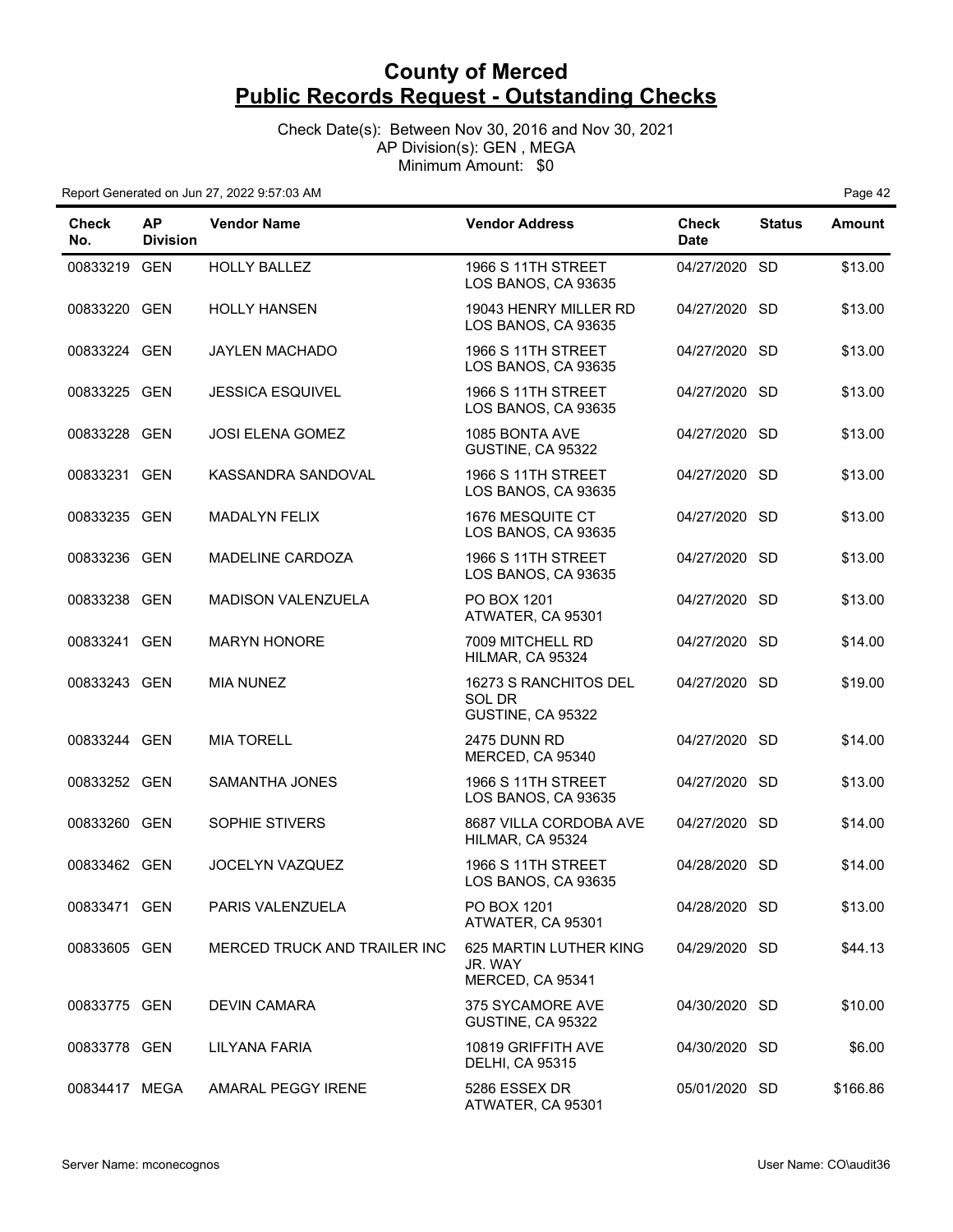Check Date(s): Between Nov 30, 2016 and Nov 30, 2021 AP Division(s): GEN , MEGA Minimum Amount: \$0

| Check<br>No.  | <b>AP</b><br><b>Division</b> | <b>Vendor Name</b>                                                   | <b>Vendor Address</b>                                                                                                | <b>Check</b><br><b>Date</b> | <b>Status</b> | <b>Amount</b> |
|---------------|------------------------------|----------------------------------------------------------------------|----------------------------------------------------------------------------------------------------------------------|-----------------------------|---------------|---------------|
| 00834419 MEGA |                              | ARTEAGA JESUS M & DE ARTEAGA<br><b>AURORA G</b>                      | 3513 BEALS AVE<br>MERCED, CA 95348                                                                                   | 05/01/2020 SD               |               | \$345.12      |
| 00835574 GEN  |                              | CAL.NET                                                              | <b>PO BOX 100</b><br>HUGHSON, CA 95326                                                                               | 05/05/2020 SD               |               | \$139.90      |
| 00835859 GEN  |                              | CHANG JOHN D AND JIANG MING<br>HUI.                                  | <b>289 4TH AVE</b><br>REDWOOD CITY, CA 94063                                                                         | 05/07/2020 SD               |               | \$2,337.60    |
| 00835867 GEN  |                              | <b>JOSE B COBAIN</b>                                                 | 436 N MERCEY SPRINGS<br><b>ROAD</b><br>LOS BANOS, CA 93635                                                           | 05/07/2020 SD               |               | \$58.81       |
| 00835872 GEN  |                              | <b>STANLEY DAGLOW</b>                                                | 4209 JENKINS WAY<br>RICHMOND, CA 94806                                                                               | 05/07/2020 SD               |               | \$106.40      |
| 00835885 GEN  |                              | <b>FIDELITY NATIONAL TITLE</b><br><b>COMPANY</b>                     | 2099 GATEWAY PLACE STE<br>500<br>SAN JOSE, CA 95110                                                                  | 05/07/2020 SD               |               | \$571.77      |
| 00835924 GEN  |                              | MOODY REVOCABLE TRUST DTD<br>4-8 2011                                | DAVID MOODY TRUSTEE<br><b>185 SAINT FRANCIS WAY</b><br>RIO VISTA, CA 94571                                           | 05/07/2020 SD               |               | \$98.01       |
| 00835932 GEN  |                              | ORANGE COAST TITLE COMPANY<br>OF NORTHERN CALIFORNIA                 | ELK GROVE ESCROW TRUST 05/07/2020 SD<br><b>ACCOUNT</b><br>9245 LAGUNA SPRINGS DR<br>SUITE 150<br>ELK GROVE, CA 95758 |                             |               | \$122.30      |
| 00836617 GEN  |                              | STEPHANIE COLON                                                      | 1274 WILDCAT DR<br>MERCED, CA 95348                                                                                  | 05/08/2020 SD               |               | \$110.00      |
| 00836889 MEGA |                              | RAZZARI TIMOTHY F & BILLIE K CO-<br><b>TRUSTEES</b>                  | DBA RAZZARI DODGE/BLDG-<br>FIXT/1605 AUTO CT<br>1234 AUTO CENTER DR<br>MERCED, CA 95340                              | 05/12/2020 SD               |               | \$19.87       |
| 00836890 MEGA |                              | RAZZARI TIMOTHY F & BILLIE K CO-<br><b>TRUSTEES</b>                  | DBA RAZZARI DODGE/BLDG-<br>FIXT/1605 AUTO CT<br>1234 AUTO CENTER DR<br>MERCED, CA 95340                              | 05/12/2020 SD               |               | \$13.23       |
| 00836891 MEGA |                              | RAZZARI TIMOTHY F & BILLIE K CO- DBA RAZZARI DODGE/BLDG-<br>TRUSTEES | FIXT/1605 AUTO CT<br>1234 AUTO CENTER DR<br>MERCED, CA 95340                                                         | 05/12/2020 SD               |               | \$13.74       |
| 00838049 MEGA |                              | MARSHALLS OF CA LLC                                                  | C/O INTERNATIONAL<br>APPRAISAL CO<br>DBA MARSHALLS #1058<br>110 PLEASANT AVE<br>UPPER SADDLE RIVER, NJ<br>07458      | 05/15/2020 SD               |               | \$85.29       |
| 00838823 GEN  |                              | <b>CHICAGO TITLE</b>                                                 | 675 21st STE 300<br>SAN JOSE, CA 95112                                                                               | 05/21/2020 SD               |               | \$1,443.33    |
| 00841187 GEN  |                              | 7 ELEVEN                                                             | 1810 R ST<br>MERCED, CA 95340                                                                                        | 05/22/2020 SD               |               | \$2,865.60    |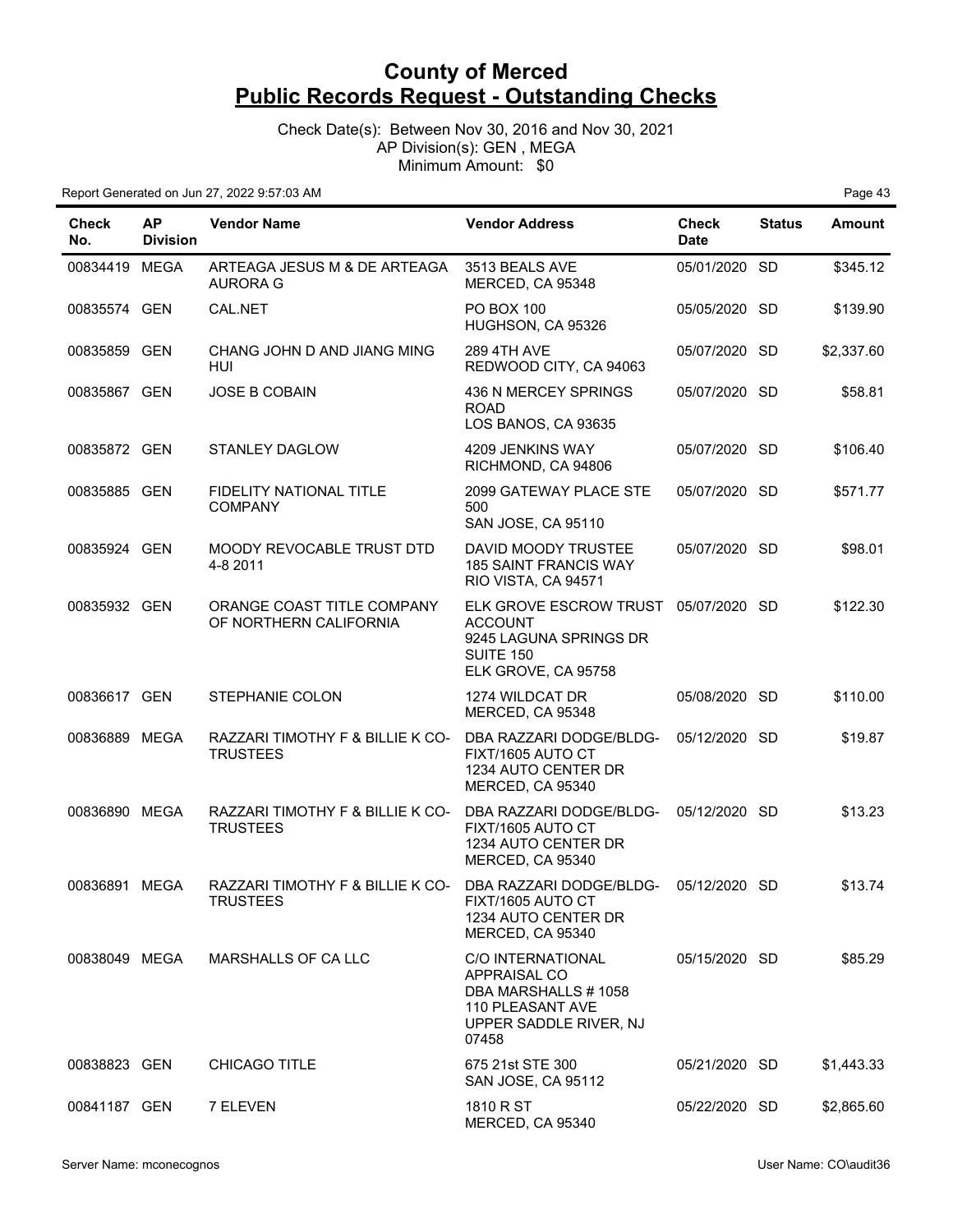Check Date(s): Between Nov 30, 2016 and Nov 30, 2021 AP Division(s): GEN , MEGA Minimum Amount: \$0

| <b>Check</b><br>No. | <b>AP</b><br><b>Division</b> | <b>Vendor Name</b>                                      | <b>Vendor Address</b>                                                                        | <b>Check</b><br><b>Date</b> | <b>Status</b> | <b>Amount</b> |
|---------------------|------------------------------|---------------------------------------------------------|----------------------------------------------------------------------------------------------|-----------------------------|---------------|---------------|
| 00841253 GEN        |                              | <b>CELICIA ROMEIRO</b>                                  | 2373 LINDEN STREET<br>DOS PALOS, CA 93620                                                    | 05/22/2020 SD               |               | \$15.00       |
| 00843335 GEN        |                              | <b>ADRIAN PULIDO</b>                                    | 6984 CENTER ST<br>WINTON, CA 95388                                                           | 05/29/2020 SD               |               | \$2.00        |
| 00843455 GEN        |                              | <b>GOLDEN RIVER SERVICE UNIT</b><br>TROOP #3382 (GSHCC) | 2012 LITTLE OAK WAY<br>MODESTO, CA 95355                                                     | 06/01/2020 SD               |               | \$100.00      |
| 00844215 MEGA       |                              | <b>BRABEC JAMES CLARENCE</b>                            | 107 RANCHO GRANDE CIR<br>ATWATER, CA 95301                                                   | 06/02/2020 SD               |               | \$19.44       |
| 00844824 MEGA       |                              | PEDRELLI ANN MARIE TRUSTEE                              | 360 SAINT ANDREWS WAY<br>LOMPOC, CA 93436                                                    | 06/04/2020 SD               |               | \$37.07       |
| 00846665 MEGA       |                              | LRC ENGINEERING LLC                                     | C/O TAX DEPT<br>DBA LRC ENGINEERING LLC<br>1600 AMPHITHEATRE PKWY<br>MOUNTAIN VIEW, CA 94043 | 06/11/2020 SD               |               | \$42.20       |
| 00846666 MEGA       |                              | <b>LRC ENGINEERING LLC</b>                              | C/O TAX DEPT<br>DBA LRC ENGINEERING LLC<br>1600 AMPHITHEATRE PKWY<br>MOUNTAIN VIEW, CA 94043 | 06/11/2020 SD               |               | \$27.22       |
| 00846667 MEGA       |                              | LRC ENGINEERING LLC                                     | C/O TAX DEPT<br>DBA LRC ENGINEERING LLC<br>1600 AMPHITHEATRE PKWY<br>MOUNTAIN VIEW, CA 94043 | 06/11/2020 SD               |               | \$23.48       |
| 00846668 MEGA       |                              | LRC ENGINEERING LLC                                     | C/O TAX DEPT<br>DBA LRC ENGINEERING LLC<br>1600 AMPHITHEATRE PKWY<br>MOUNTAIN VIEW, CA 94043 | 06/11/2020 SD               |               | \$21.08       |
| 00846701 GEN        |                              | <b>SANDRA BRASIL</b>                                    | 5406 CLAYTON AVE<br>TURLOCK, CA 95380                                                        | 06/11/2020 SD               |               | \$20.27       |
| 00848723 MEGA       |                              | <b>VILLAFAN MIGUEL &amp; MARIA</b>                      | 2020 ASHBY RD SPC 19<br>MERCED, CA 95348                                                     | 06/18/2020 SD               |               | \$53.51       |
| 00849619 GEN        |                              | SNELLING RECREATION<br><b>COMMITTEE BUILDING</b>        | PO BOX 3<br>SNELLING, CA 95369                                                               | 06/19/2020 SD               |               | \$30.00       |
| 00849693 GEN        |                              | JAMAL C CALLAHAN                                        | 136 CRAWFORD WAY<br>MERCED, CA 95348                                                         | 06/22/2020 SD               |               | \$63.12       |
| 00849755 GEN        |                              | NORTH AMERICAN TITLE<br><b>COMPANY INC</b>              | 1550 FULKERTH RD<br>TURLOCK, CA 95380                                                        | 06/22/2020 SD               |               | \$19.01       |
| 00849768 GEN        |                              | <b>SHERYLLN RAWLS</b>                                   | PO BOX 3646<br>MERCED, CA 95344                                                              | 06/22/2020 SD               |               | \$409.63      |
| 00849779 GEN        |                              | DIEGO JR SALCIDO                                        | 1050 WINDSOR AVE<br>MERCED, CA 95341                                                         | 06/22/2020 SD               |               | \$42.07       |
| 00850069 MEGA       |                              | <b>QUIK STOP MARKETS INC</b>                            | PROPERTY TAX 7TH FLOOR<br>1014 VINE STREET<br>CINCINNATI, OH 45202                           | 06/24/2020 SD               |               | \$29.84       |
| 00850071 MEGA       |                              | <b>QUIK STOP MARKETS INC</b>                            | PROPERTY TAX 7TH FLOOR                                                                       | 06/24/2020 SD               |               | \$140.10      |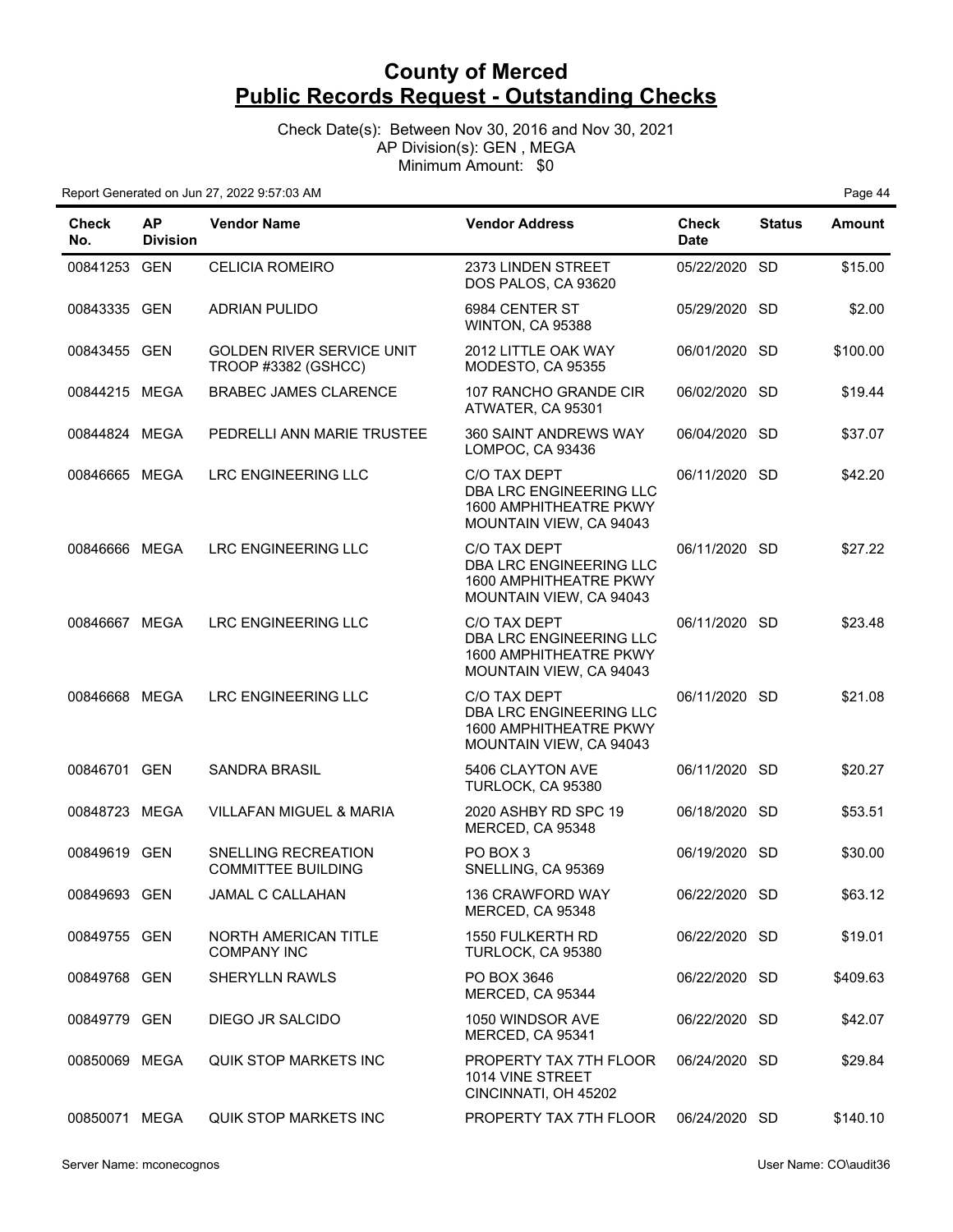Check Date(s): Between Nov 30, 2016 and Nov 30, 2021 AP Division(s): GEN , MEGA Minimum Amount: \$0

| Check<br>No. | <b>AP</b><br><b>Division</b> | <b>Vendor Name</b>            | <b>Vendor Address</b>                                                                                       | <b>Check</b><br><b>Date</b> | <b>Status</b> | <b>Amount</b> |
|--------------|------------------------------|-------------------------------|-------------------------------------------------------------------------------------------------------------|-----------------------------|---------------|---------------|
|              |                              |                               | 1014 VINE STREET<br>CINCINNATI, OH 45202                                                                    |                             |               |               |
| 00853653 GEN |                              | MR COOPER GROUP INC           | ATTN: PAYMENT<br>PROCESSING-650783<br>1010 W MOCKINGBIRD SUITE<br>100<br>DALLAS, TX 75247                   | 06/29/2020 SD               |               | \$800.00      |
| 00854008 GEN |                              | ANGEL ARREOLA                 | 1615 ROSE AVE<br>MERCED, CA 95341                                                                           | 07/01/2020 SD               |               | \$88.39       |
| 00854058 GEN |                              | JOHN D AND JANIS S FRANCK     | 47 S P STREET<br>MERCED, CA 95341                                                                           | 07/01/2020 SD               |               | \$89.01       |
| 00855224 GEN |                              | STEVE L OR MARGARET L HOOKER  | 1380 MAPLE STREET<br>ATWATER, CA 95301                                                                      | 07/02/2020 SD               |               | \$98.00       |
| 00855238 GEN |                              | <b>JENNIFER B MADKINS</b>     | 2220 REILLY RD<br>MERCED, CA 95340                                                                          | 07/02/2020 SD               |               | \$11.81       |
| 00856227 GEN |                              | FIRST AMERICAN TITLE COMPANY  | 17 W ALEXANDER AVE<br>MERCED, CA 95348                                                                      | 07/07/2020 SD               |               | \$1,076.23    |
| 00857787 GEN |                              | <b>JOSHUA ALSUP</b>           | 5621 E WHITLOCK RD<br>MARIPOSA, CA 95338                                                                    | 07/15/2020 SD               |               | \$73.50       |
| 00859058 GEN |                              | THE SHEPARD COMPANIES INC     | 2424 SE BRISTOL ST STE 300<br>NEWPORT BEACH, CA<br>92660-0764                                               | 07/17/2020 SD               |               | \$38.00       |
| 00861217 GEN |                              | <b>CRICKET COMMUNICATIONS</b> | 19 S DEL PUERTO AVE<br>PATTERSON, CA 95363                                                                  | 07/22/2020 SD               |               | \$90.00       |
| 00861329 GEN |                              | T KALJIAN REAL ESTATE INC     | DBA: LOS BANOS PROPERTY<br><b>MANAGEMENT SVC</b><br>645 E PACHECO BLVD<br>LOS BANOS, CA 93635               | 07/22/2020 SD               |               | \$800.00      |
| 00862279 GEN |                              | <b>BRIAN BARRIGA</b>          | 108 E SAN PEDRO ST<br>MERCED, CA 95340                                                                      | 07/24/2020 SD               |               | \$14.81       |
| 00862286 GEN |                              | <b>JOHN ALVIN CALLIHAN</b>    | 1238 PINNACLE PL<br>ATWATER, CA 95301                                                                       | 07/24/2020 SD               |               | \$8.00        |
| 00862356 GEN |                              | T KALJIAN REAL ESTATE INC     | DBA: LOS BANOS PROPERTY 07/24/2020 SD<br><b>MANAGEMENT SVC</b><br>645 E PACHECO BLVD<br>LOS BANOS, CA 93635 |                             |               | \$800.00      |
| 00862804 GEN |                              | PEP SQUAD                     | 2115 W WARDROBE AVE<br>MERCED, CA 95341                                                                     | 07/27/2020 SD               |               | \$315.00      |
| 00865124 GEN |                              | RICARDO TORRES JR             | 2350 PACHECO DR<br>MERCED, CA 95340                                                                         | 07/31/2020 SD               |               | \$10.50       |
| 00865254 GEN |                              | <b>JOSHUA ALSUP</b>           | 5621 E WHITLOCK RD<br>MARIPOSA, CA 95338                                                                    | 08/03/2020 SD               |               | \$10.50       |
| 00866849 GEN |                              | <b>JANIS HUBBARD</b>          | 301 STANDIFORD AVE<br>MODESTO, CA 95350                                                                     | 08/07/2020 SD               |               | \$110.00      |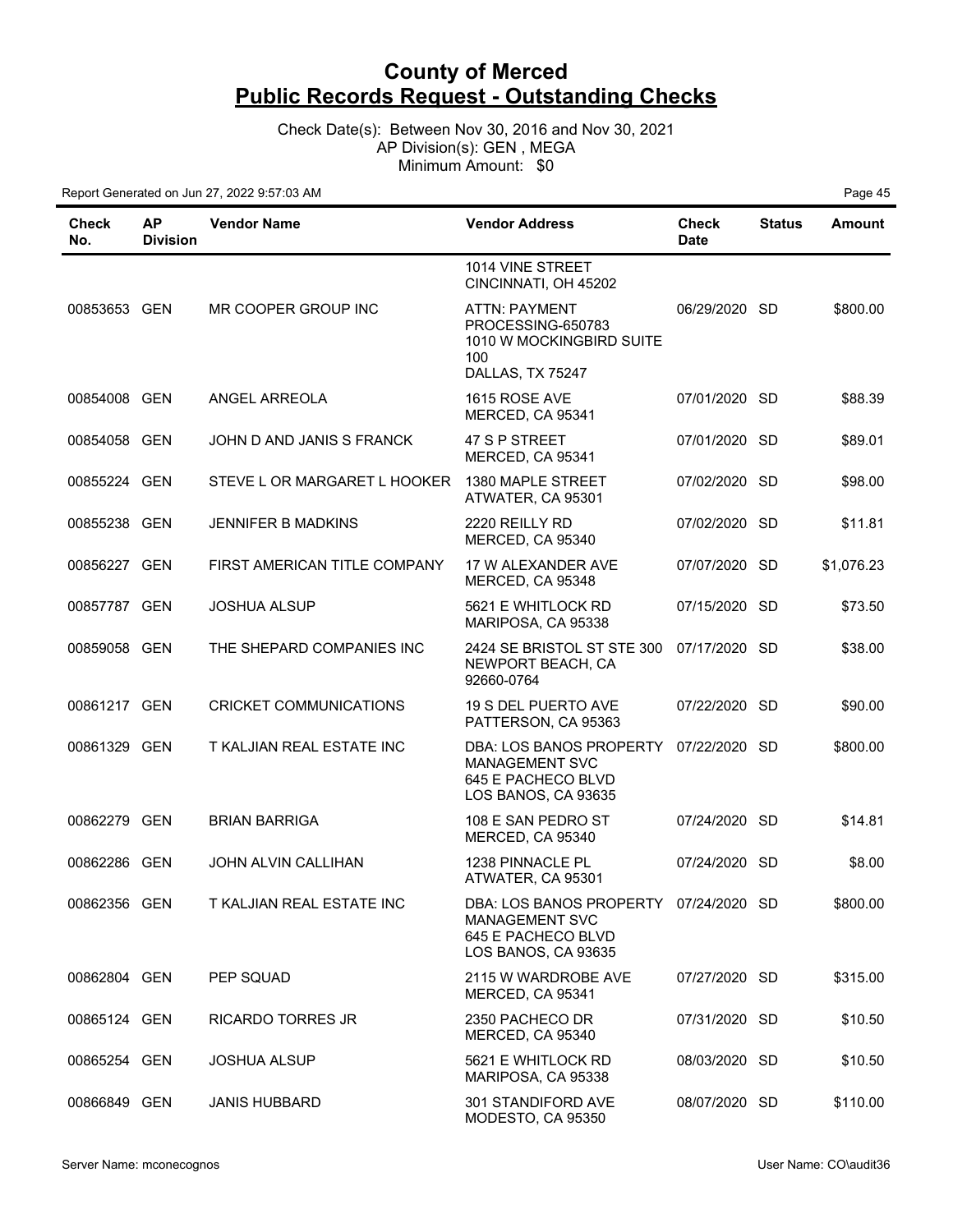Check Date(s): Between Nov 30, 2016 and Nov 30, 2021 AP Division(s): GEN , MEGA Minimum Amount: \$0

| Check<br>No.  | <b>AP</b><br><b>Division</b> | <b>Vendor Name</b>                        | <b>Vendor Address</b>                                                            | <b>Check</b><br><b>Date</b> | <b>Status</b> | Amount   |
|---------------|------------------------------|-------------------------------------------|----------------------------------------------------------------------------------|-----------------------------|---------------|----------|
| 00868269 GEN  |                              | <b>GSHCC FOX GROVE SERVICE UNIT</b>       | 13104 RIVERCREST DR<br>WATERFORD, CA 95386                                       | 08/12/2020 SD               |               | \$100.00 |
| 00868514 GEN  |                              | RONALD D TUCCI                            | <b>DBA: US TUCCI MACHINE</b><br><b>SHOP</b><br>PO BOX 343<br>DOS PALOS, CA 93620 | 08/13/2020 SD               |               | \$22.30  |
| 00869420 GEN  |                              | <b>MARY HORNSBY</b>                       | 4625 N LAKE RD<br>MERCED, CA 95340                                               | 08/14/2020 SD               |               | \$76.00  |
| 00869736 GEN  |                              | LOBEL FINANCIAL CORPORATION               | PO BOX 3000<br>ANAHEIM, CA 92803                                                 | 08/18/2020 SD               |               | \$410.76 |
| 00874470 GEN  |                              | <b>NICKIE MARTINEZ</b>                    | 3144 G ST #125-374<br>MERCED, CA 95340                                           | 08/28/2020 SD               |               | \$315.00 |
| 00879720 GEN  |                              | TURLOCK CITY TOW SERV INC                 | 1308 W LINWOOD AVE<br>TURLOCK, CA 95380                                          | 09/10/2020 SD               |               | \$100.00 |
| 00880426 GEN  |                              | LOBEL FINANCIAL CORPORATION               | PO BOX 3000<br>ANAHEIM, CA 92803                                                 | 09/15/2020 SD               |               | \$425.78 |
| 00880509 GEN  |                              | THIRD DEGREE COMMUNICATIONS               | 1750 MERIDIAN AVE #6766<br>SAN JOSE, CA 95159                                    | 09/16/2020 SD               |               | \$225.00 |
| 00881603 MEGA |                              | KIDWILER CHARLES W & JOYCE<br><b>ETAL</b> | DBA KIDWILER PRINTING<br>860 W 14TH ST<br>MERCED, CA 95340                       | 09/21/2020 SD               |               | \$39.69  |
| 00881606 MEGA |                              | <b>ALMEIDA GILBERT</b>                    | 19960 AMERICAN AVE SPC<br>59<br>HILMAR, CA 95324                                 | 09/21/2020 SD               |               | \$13.72  |
| 00881607 MEGA |                              | <b>ALMEIDA GILBERT</b>                    | 19960 AMERICAN AVE SPC<br>59<br>HILMAR, CA 95324                                 | 09/21/2020 SD               |               | \$59.80  |
| 00881610 MEGA |                              | ARREDONDO MICHELE M                       | 1662 DODDER DR<br>LOS BANOS, CA 93635                                            | 09/21/2020 SD               |               | \$36.32  |
| 00881611 MEGA |                              | ARREDONDO MICHELE M                       | 1662 DODDER DR<br>LOS BANOS, CA 93635                                            | 09/21/2020 SD               |               | \$129.72 |
| 00881770 MEGA |                              | <b>DERAS MARIBEL</b>                      | 160 W SANTA BARBARA ST<br>LOS BANOS, CA 93635                                    | 09/21/2020 SD               |               | \$139.30 |
| 00881799 MEGA |                              | <b>FAGUNDES FAGUNDES FAGUNDES</b>         | PO BOX 2717<br>LOS BANOS, CA 93635                                               | 09/21/2020 SD               |               | \$137.00 |
| 00881800 MEGA |                              | <b>FAGUNDES FAGUNDES FAGUNDES</b>         | PO BOX 2717<br>LOS BANOS, CA 93635                                               | 09/21/2020 SD               |               | \$361.40 |
| 00881879 MEGA |                              | <b>GROSZ SULLIVAN &amp; ERIN</b>          | 21341 SOLE LN<br><b>FRIANT, CA 93626</b>                                         | 09/21/2020 SD               |               | \$44.26  |
| 00881901 MEGA |                              | HOSTETLER RANCHES L L C                   | 923 E PACHECO BLVD SUITE<br>С<br>LOS BANOS, CA 93635                             | 09/21/2020 SD               |               | \$6.36   |
| 00881902 MEGA |                              | HOSTETLER RANCHES L L C                   | 923 E PACHECO BLVD SUITE<br>С                                                    | 09/21/2020 SD               |               | \$105.62 |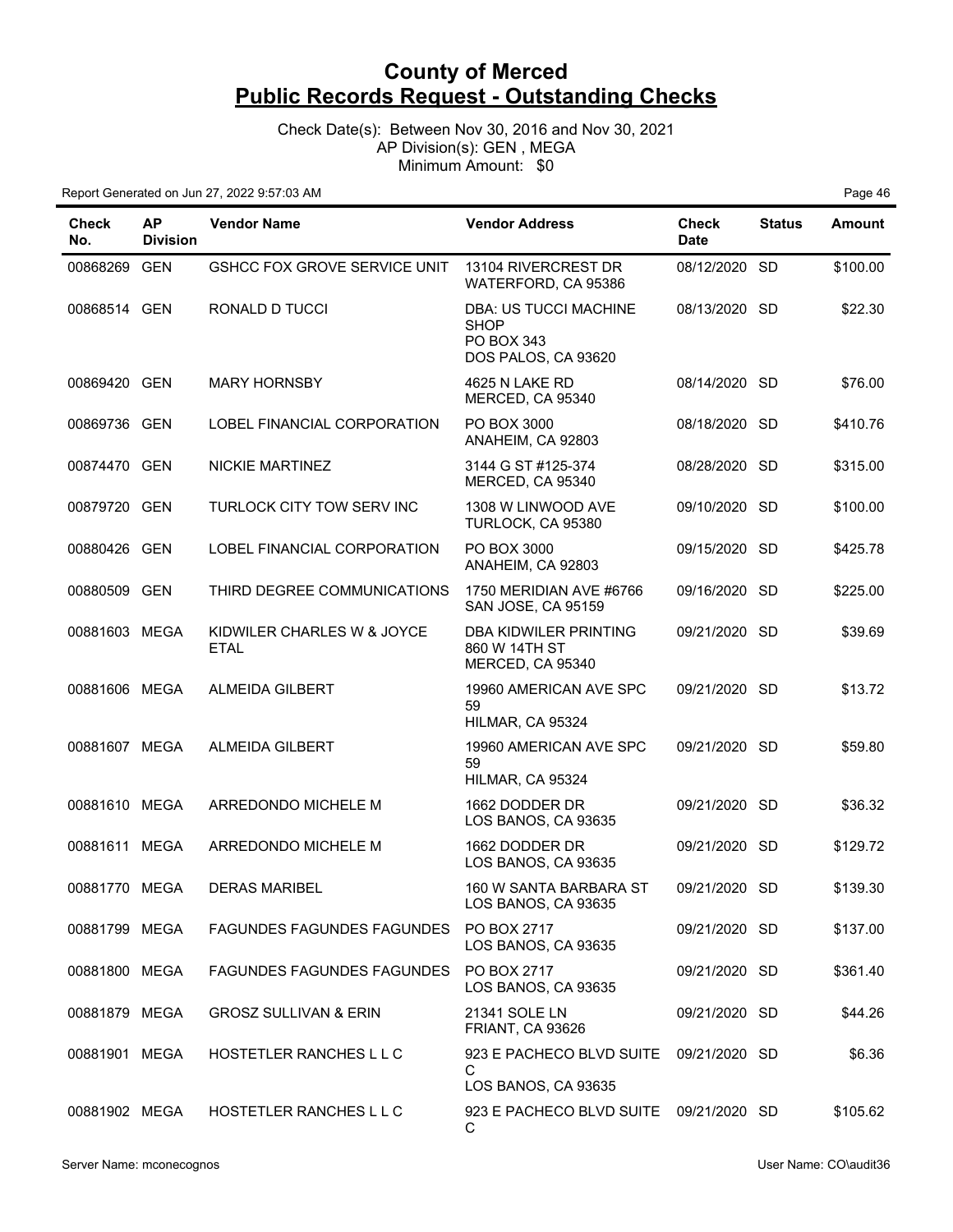Check Date(s): Between Nov 30, 2016 and Nov 30, 2021 AP Division(s): GEN , MEGA Minimum Amount: \$0

| <b>Check</b><br>No. | <b>AP</b><br><b>Division</b> | <b>Vendor Name</b>                                    | <b>Vendor Address</b>                           | Check<br><b>Date</b> | <b>Status</b> | Amount   |
|---------------------|------------------------------|-------------------------------------------------------|-------------------------------------------------|----------------------|---------------|----------|
|                     |                              |                                                       | LOS BANOS, CA 93635                             |                      |               |          |
| 00881903 MEGA       |                              | HOSTETLER RANCHES L L C                               | 923 E PACHECO BLVD SUITE                        | 09/21/2020 SD        |               | \$6.08   |
|                     |                              |                                                       | С<br>LOS BANOS, CA 93635                        |                      |               |          |
| 00881904 MEGA       |                              | HOSTETLER RANCHES L L C                               | 923 E PACHECO BLVD SUITE                        | 09/21/2020 SD        |               | \$433.82 |
|                     |                              |                                                       | С<br>LOS BANOS, CA 93635                        |                      |               |          |
| 00881905 MEGA       |                              | HOSTETLER RANCHES LLC                                 | 923 E PACHECO BLVD SUITE                        | 09/21/2020 SD        |               | \$36.58  |
|                     |                              |                                                       | С<br>LOS BANOS, CA 93635                        |                      |               |          |
| 00881906 MEGA       |                              | <b>HOSTETLER RANCHES LLC</b>                          | 923 E PACHECO BLVD SUITE                        | 09/21/2020 SD        |               | \$235.58 |
|                     |                              |                                                       | С<br>LOS BANOS, CA 93635                        |                      |               |          |
| 00881920 MEGA       |                              | JOY C & C LLC                                         | 111 W 25TH ST                                   | 09/21/2020 SD        |               | \$11.38  |
|                     |                              |                                                       | MERCED, CA 95340                                |                      |               |          |
| 00881921 MEGA       |                              | JOY C & C LLC                                         | 111 W 25TH ST<br>MERCED, CA 95340               | 09/21/2020 SD        |               | \$87.10  |
| 00881961 MEGA       |                              | <b>MEXI PROPERTIES INC</b>                            | 1267 WILLIS ST STE 200<br>REDDING, CA 96001     | 09/21/2020 SD        |               | \$137.00 |
| 00881962 MEGA       |                              | <b>MEXI PROPERTIES INC</b>                            | 1267 WILLIS ST STE 200<br>REDDING, CA 96001     | 09/21/2020 SD        |               | \$970.00 |
| 00881970 MEGA       |                              | MORALES CARLOS & GONZALEZ<br>SULEMA GUADALUPE AGUIRRE | 1452 SAN LORENZO STREET<br>LOS BANOS, CA 93635  | 09/21/2020 SD        |               | \$49.36  |
| 00881976 MEGA       |                              | NUNES JOSEPH                                          | 1253 TEALWOOD ST                                | 09/21/2020 SD        |               | \$46.80  |
|                     |                              |                                                       | TULARE CA, CA 93274                             |                      |               |          |
| 00881977 MEGA       |                              | <b>NUNES JOSEPH</b>                                   | 1253 TEALWOOD ST<br>TULARE CA, CA 93274         | 09/21/2020 SD        |               | \$18.24  |
| 00881985 MEGA       |                              | <b>OSBORNE RUSSELL L</b>                              | 2371 CREEKVIEW DR<br>MERCED, CA 95340           | 09/21/2020 SD        |               | \$22.04  |
| 00882014 MEGA       |                              | <b>ROMO HELEN</b>                                     | 824 W 20TH ST<br>MERCED, CA 95340               | 09/21/2020 SD        |               | \$19.30  |
| 00882015 MEGA       |                              | ROSALES ANGEL ESPINDOLA &<br>ESPINDOLA MARIA GUADALUP | 2142 BALBOA AVE<br>MERCED, CA 95348             | 09/21/2020 SD        |               | \$31.30  |
| 00882016 MEGA       |                              | ROSALES ANGEL ESPINDOLA &<br>ESPINDOLA MARIA GUADALUP | 2142 BALBOA AVE<br>MERCED, CA 95348             | 09/21/2020 SD        |               | \$209.50 |
| 00882022 MEGA       |                              | SAHOTA PANDIT SAMRATH SINGH                           | 25455 PRADO DE LAS PERAS<br>CALABASAS, CA 91302 | 09/21/2020 SD        |               | \$42.66  |
| 00882037 MEGA       |                              | SIERRA ESTELA HILDEGARDA<br>VASQUEZ & VASQUEZ JAVIER  | <b>1051 ELM AVE</b><br>GUSTINE, CA 95322        | 09/21/2020 SD        |               | \$130.64 |
| 00882038 MEGA       |                              | SIERRA ESTELA HILDEGARDA<br>VASQUEZ & VASQUEZ JAVIER  | <b>1051 ELM AVE</b><br>GUSTINE, CA 95322        | 09/21/2020 SD        |               | \$62.84  |
| 00882043 MEGA       |                              | SINGAMSETTY SARATH CHANDRA<br>& POLISHETTY PRAVEEN    | 4227 KELTON ST<br>DUBLIN, CA 94568              | 09/21/2020 SD        |               | \$13.44  |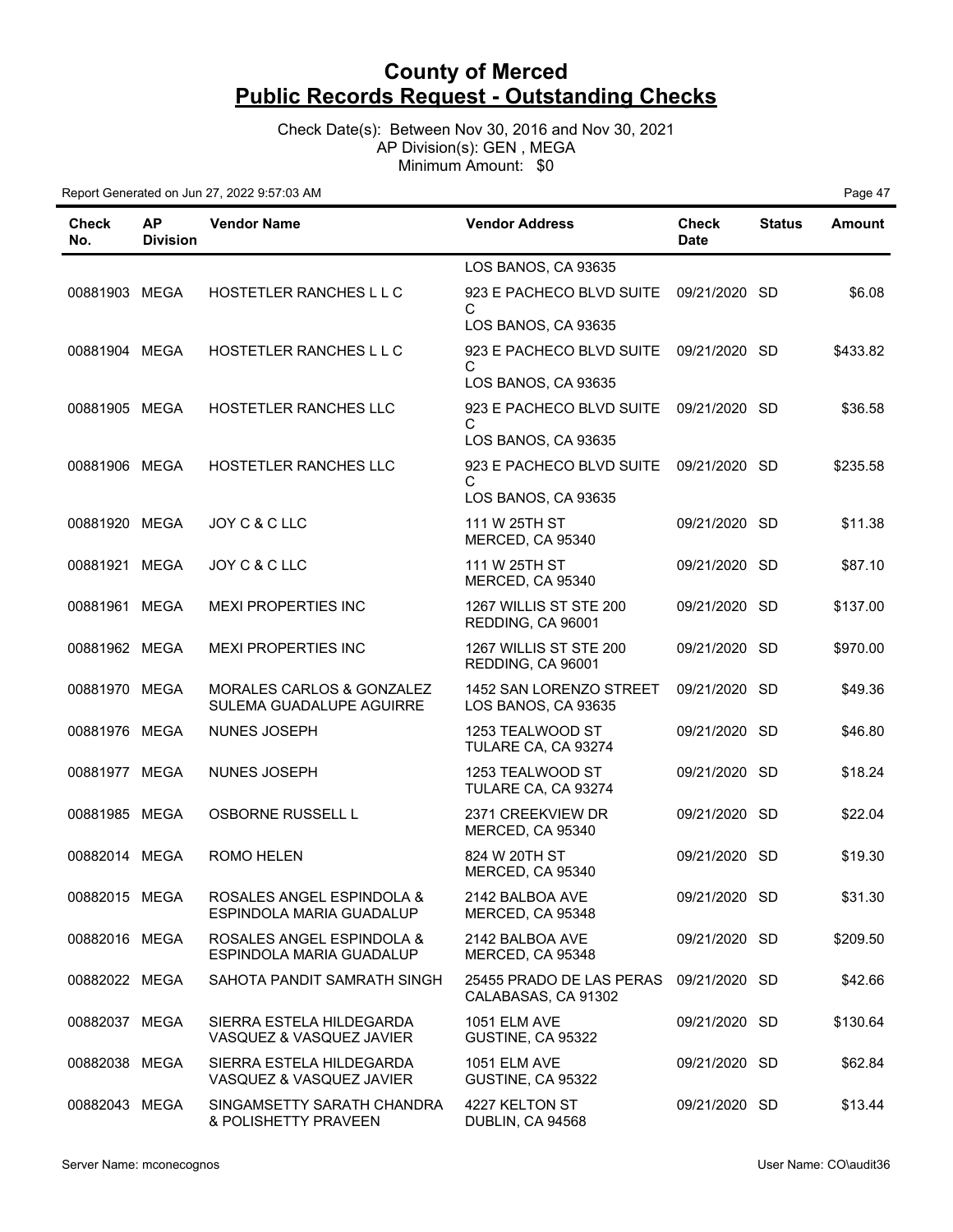Check Date(s): Between Nov 30, 2016 and Nov 30, 2021 AP Division(s): GEN , MEGA Minimum Amount: \$0

| <b>Check</b><br>No. | <b>AP</b><br><b>Division</b> | <b>Vendor Name</b>                                 | <b>Vendor Address</b>                                                                          | <b>Check</b><br><b>Date</b> | <b>Status</b> | <b>Amount</b> |
|---------------------|------------------------------|----------------------------------------------------|------------------------------------------------------------------------------------------------|-----------------------------|---------------|---------------|
| 00882051 MEGA       |                              | SOLIS JADE B & MICHAEL C                           | 1467 CARAWAY CT<br>MERCED, CA 95340                                                            | 09/21/2020 SD               |               | \$97.98       |
| 00882052 MEGA       |                              | SOLORIO JORGE LOPEZ                                | 232 RHIANON CT<br>MERCED, CA 95341                                                             | 09/21/2020 SD               |               | \$62.48       |
| 00882140 GEN        |                              | BROWN RALPH G ESTATE OF C/O<br><b>ROBERT BROWN</b> | 58100 S 359 ROAD<br>JENNINGS, OK 74038                                                         | 09/21/2020 SD               |               | \$36.23       |
| 00882842 GEN        |                              | LOBEL FINANCIAL CORPORATION                        | PO BOX 3000<br>ANAHEIM, CA 92803                                                               | 09/22/2020 SD               |               | \$230.00      |
| 00882912 MEGA       |                              | <b>AGILITY HEALTH INC</b>                          | 1301 INTERNATIONAL PKWY<br><b>STE 300</b><br><b>SUNRISE, FL 33323</b>                          | 09/23/2020 SD               |               | \$900.63      |
| 00887099 GEN        |                              | CHENG THAO                                         | 437 BRITTANY WAY<br>MERCED, CA 95341                                                           | 09/30/2020 SD               |               | \$40.00       |
| 00888988 GEN        |                              | <b>TESEI PETROLEUM INC</b>                         | PO BOX 1263<br>MADERA, CA 93639                                                                | 10/06/2020 SD               |               | \$51.30       |
| 00889041 MEGA       |                              | <b>GUEL LARRY &amp; LABRENZ NOEMI</b>              | 517 BETTEN CT<br>LOS BANOS, CA 93635                                                           | 10/07/2020 SD               |               | \$40.20       |
| 00889125 GEN        |                              | ERICBERTO OSEGUERA                                 | 999<br>YOSEMITE PARKWAY<br>MERCED, CA 95340                                                    | 10/07/2020 SD               |               | \$97.10       |
| 00889136 GEN        |                              | <b>LYNDSAY REID</b>                                | 1123 LOUGHBROUGH DR<br>APT <sub>8</sub><br>MERCED, CA 95348                                    | 10/07/2020 SD               |               | \$26.75       |
| 00892369            | <b>GEN</b>                   | SNELLING RECREATION<br><b>COMMITTEE BUILDING</b>   | PO BOX 3<br>SNELLING, CA 95369                                                                 | 10/19/2020 SD               |               | \$40.00       |
| 00892797 MEGA       |                              | SOUTHLAND CORPORATION A<br><b>CORPORATION</b>      | C/O SILVER OAK ADVISORS<br><b>LLC</b><br>400 GALLERIA PKWY SE STE<br>1500<br>ATLANTA, GA 30339 | 10/21/2020 SD               |               | \$2,231.11    |
| 00893695 GEN        |                              | <b>CALATLANTIC TITLE</b>                           | ESCROW #155504-001248<br>283 MAIN ST STE 200<br>WOODLAND, CA 95695                             | 10/22/2020 SD               |               | \$26.34       |
| 00893749 GEN        |                              | HILMAR COUNTRY CLUB ESTATES                        | 2303 WEST ATHERTON<br><b>DRIVE</b><br>MANTECA, CA 95337                                        | 10/22/2020 SD               |               | \$41.52       |
| 00893750 GEN        |                              | <b>HILMAR COUNTRY CLUB ESTATES</b>                 | 2303 WEST ATHERTON DR<br>MANTECA, CA 95337                                                     | 10/22/2020 SD               |               | \$48.16       |
| 00893796 GEN        |                              | GUILLERMO AND GRACIELA ORTIZ                       | 2499 E GERARD AVE SPC 186 10/22/2020 SD<br>MERCED, CA 95341                                    |                             |               | \$12.00       |
| 00893840 GEN        |                              | <b>STEWART TITLE</b>                               | OF CALIFORNIA INC<br>2030 WEST MONTE VISTA<br>AVE<br>TURLOCK, CA 95382                         | 10/22/2020 SD               |               | \$57.50       |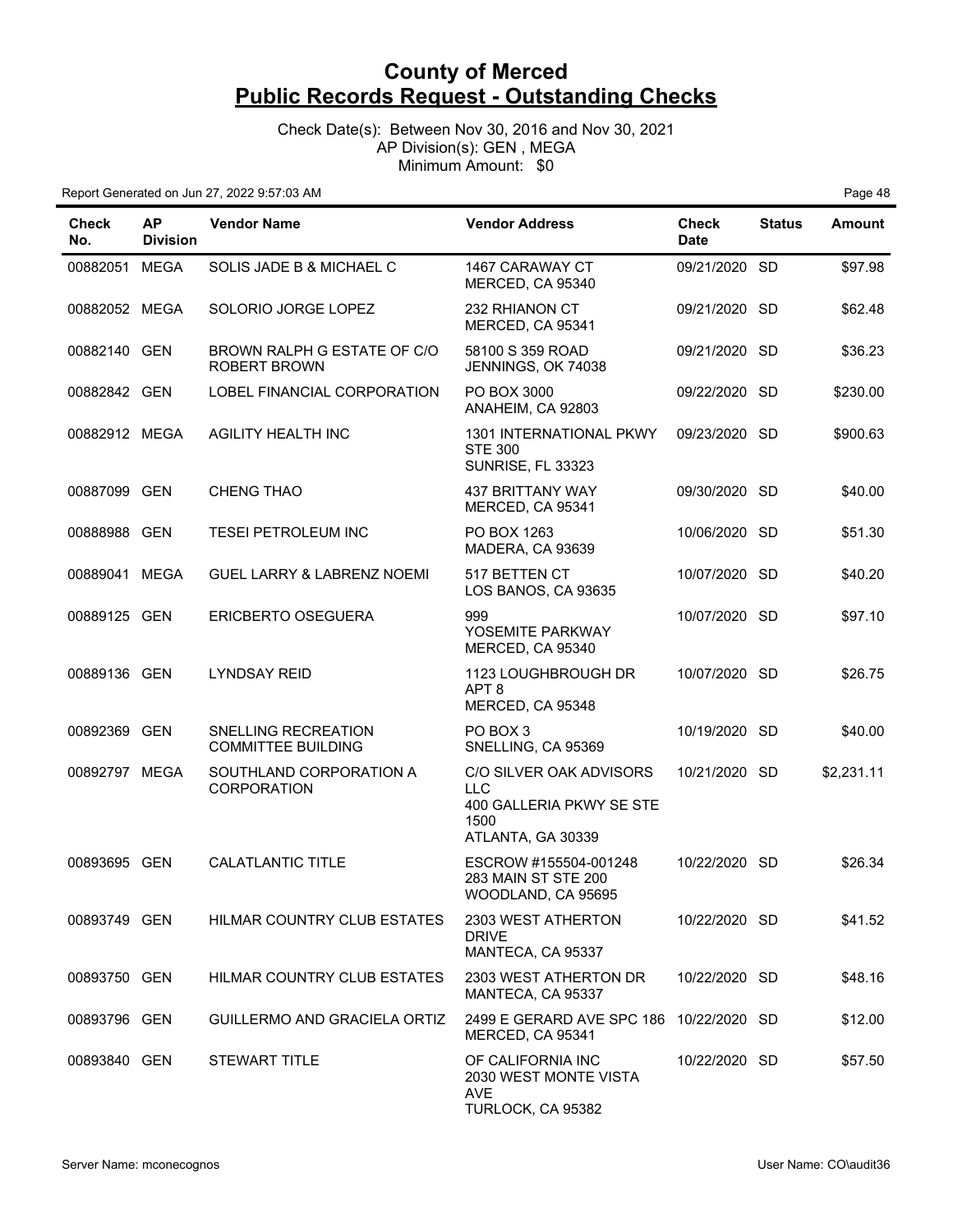Check Date(s): Between Nov 30, 2016 and Nov 30, 2021 AP Division(s): GEN , MEGA Minimum Amount: \$0

| Check<br>No.  | <b>AP</b><br><b>Division</b> | <b>Vendor Name</b>                                       | <b>Vendor Address</b>                                                         | <b>Check</b><br><b>Date</b> | <b>Status</b> | Amount   |
|---------------|------------------------------|----------------------------------------------------------|-------------------------------------------------------------------------------|-----------------------------|---------------|----------|
| 00893841 GEN  |                              | <b>STEWART TITLE</b>                                     | OF CALIFORNIA INC<br>2030 WEST MONTE VISTA<br><b>AVE</b><br>TURLOCK, CA 95382 | 10/22/2020 SD               |               | \$17.08  |
| 00893842 GEN  |                              | <b>STEWART TITLE</b>                                     | OF CALIFORNIA INC<br>2030 WEST MONTE VISTA<br><b>AVE</b><br>TURLOCK, CA 95382 | 10/22/2020 SD               |               | \$17.56  |
| 00893843 GEN  |                              | <b>STEWART TITLE</b>                                     | OF CALIFORNIA INC<br>809 SYLVAN AVE STE 101<br>MODESTO, CA 95350              | 10/22/2020 SD               |               | \$441.22 |
| 00895594 MEGA |                              | ARIAS ROBERTO MAGANA                                     | 1716 E 23RD ST<br>MERCED, CA 95340                                            | 10/27/2020 SD               |               | \$121.08 |
| 00895597 MEGA |                              | CAPITOLA FUND MANAGEMENT<br><b>LLC</b>                   | 3144 G ST STE 125<br>MERCED, CA 95340                                         | 10/27/2020 SD               |               | \$26.90  |
| 00895599 MEGA |                              | <b>CHEEMA GURPAL SINGH &amp;</b><br><b>GURPREET KAUR</b> | 1261 STRAWBERRY CT<br>MERCED, CA 95348                                        | 10/27/2020 SD               |               | \$13.20  |
| 00895604 MEGA |                              | <b>GARCIA JUAN CARLOS &amp; ANABEL</b>                   | 510 ROWLAND CT<br>MERCED, CA 95348                                            | 10/27/2020 SD               |               | \$223.14 |
| 00895616 MEGA |                              | MCP LLC                                                  | 2334 M ST<br>MERCED, CA 95340                                                 | 10/27/2020 SD               |               | \$54.86  |
| 00895617 MEGA |                              | <b>MCP LLC</b>                                           | 2334 M ST<br>MERCED, CA 95340                                                 | 10/27/2020 SD               |               | \$54.86  |
| 00895618 MEGA |                              | <b>MCP LLC</b>                                           | 2334 M ST<br>MERCED, CA 95340                                                 | 10/27/2020 SD               |               | \$52.16  |
| 00895619 MEGA |                              | <b>MCP LLC</b>                                           | 2334 M ST<br>MERCED, CA 95340                                                 | 10/27/2020 SD               |               | \$52.16  |
| 00895623 MEGA |                              | OJEDA JOSE ANTONIO                                       | 3066 CLARET CIR<br>ATWATER, CA 95301                                          | 10/27/2020 SD               |               | \$23.24  |
| 00895625 MEGA |                              | RAMIREZ-RODRIGUEZ JORGE &<br><b>MARIEL</b>               | 2929 EVELYN AVE<br>MERCED, CA 95348                                           | 10/27/2020 SD               |               | \$17.06  |
| 00897578 GEN  |                              | <b>MIGUEL MENDOZA</b>                                    | 16783 BRANNON AVE APT 1<br>DOS PALOS, CA 93620                                | 10/29/2020 SD               |               | \$13.60  |
| 00897602 GEN  |                              | SKY BLUE MOBILE GLASS LLC                                | 853 MARTIN LUTHER KING JR 10/29/2020 SD<br>WAY<br>MERCED, CA 95341            |                             |               | \$140.01 |
| 00897899 GEN  |                              | <b>INDEPENDENT LUBE CENTER</b>                           | 8450 NORTH LANDER<br><b>AVENUE</b><br>HILMAR, CA 95324                        | 11/02/2020 SD               |               | \$66.68  |
| 00898851 MEGA |                              | <b>DEVEREAUX BRIAN</b>                                   | 650 RAMBLER RD<br>MERCED, CA 95348                                            | 11/04/2020 SD               |               | \$16.52  |
| 00900296 GEN  |                              | THE SHEPARD COMPANIES INC                                | 2424 SE BRISTOL ST STE 300<br>NEWPORT BEACH, CA<br>92660-0764                 | 11/06/2020 SD               |               | \$38.00  |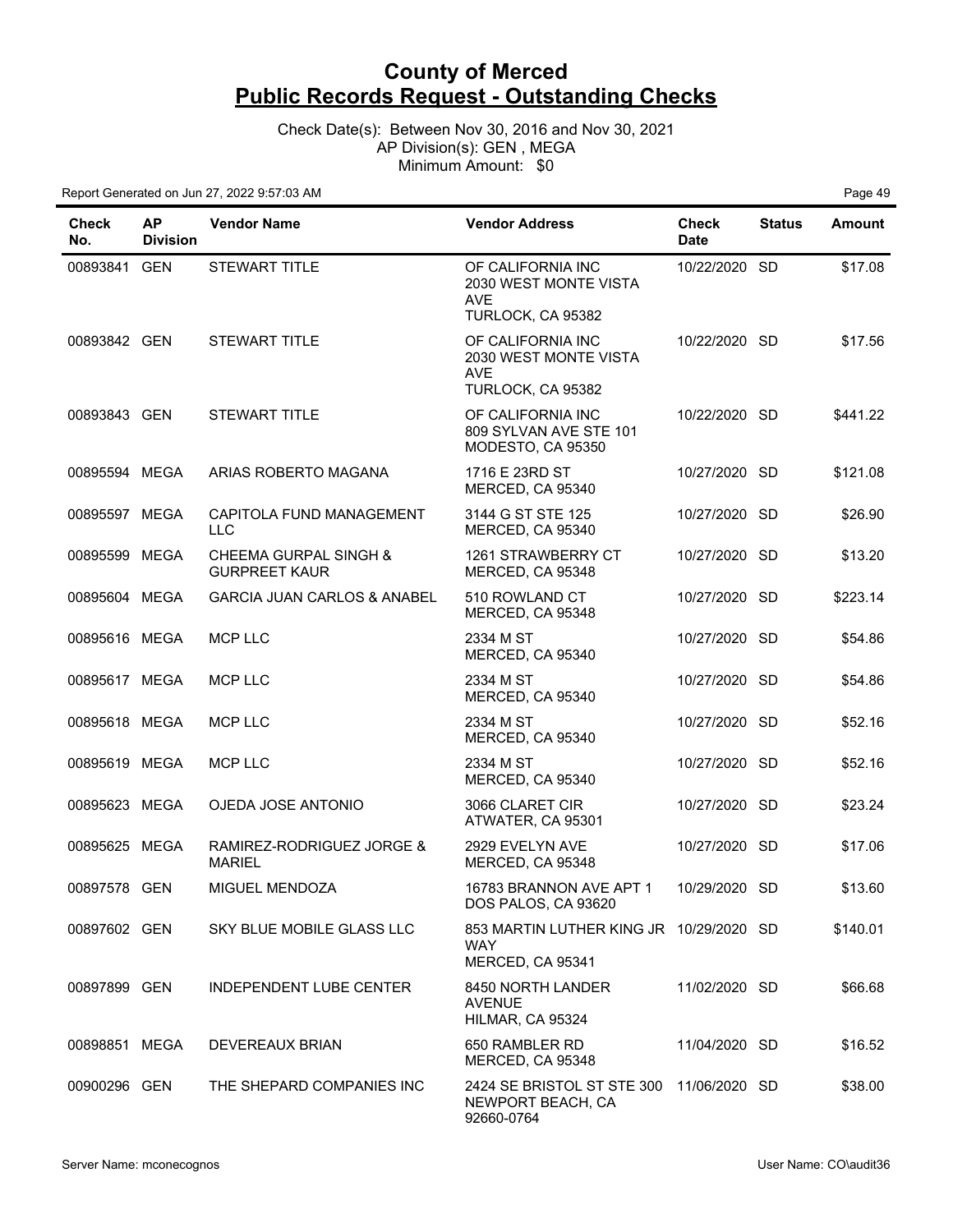Check Date(s): Between Nov 30, 2016 and Nov 30, 2021 AP Division(s): GEN , MEGA Minimum Amount: \$0

| <b>Check</b><br>No. | <b>AP</b><br><b>Division</b> | <b>Vendor Name</b>                                 | <b>Vendor Address</b>                                                       | <b>Check</b><br><b>Date</b> | <b>Status</b> | <b>Amount</b> |
|---------------------|------------------------------|----------------------------------------------------|-----------------------------------------------------------------------------|-----------------------------|---------------|---------------|
| 00902731 GEN        |                              | LOBEL FINANCIAL CORPORATION                        | PO BOX 3000<br>ANAHEIM, CA 92803                                            | 11/18/2020 SD               |               | \$591.46      |
| 00903673 MEGA       |                              | KING BRIDGE HOLDINGS LLC                           | DBA COMBINED*****MEMO<br><b>PO BOX 156</b><br>NORTHBROOK, IL 60065          | 11/20/2020 SD               |               | \$22.77       |
| 00903702 MEGA       |                              | ORLANDO PROPERTIES LLC                             | 11500 SUNVALLEY PL<br>AUBURN, CA 95603                                      | 11/20/2020 SD               |               | \$201.00      |
| 00903703 MEGA       |                              | ORLANDO PROPERTIES LLC                             | 11500 SUNVALLEY PL<br>AUBURN, CA 95603                                      | 11/20/2020 SD               |               | \$839.68      |
| 00903708 MEGA       |                              | <b>SAO VANNAK</b>                                  | 190 E BELLEVUE<br>ATWATER, CA 95301                                         | 11/20/2020 SD               |               | \$63.18       |
| 00903766 GEN        |                              | <b>LATONYA GIBSON</b>                              | 1162 D ST APT H<br>MERCED, CA 95341                                         | 11/20/2020 SD               |               | \$41.40       |
| 00905447 GEN        |                              | THE SHEPARD COMPANIES INC                          | 2424 SE BRISTOL ST STE 300<br>NEWPORT BEACH, CA<br>92660-0764               | 11/23/2020 SD               |               | \$38.00       |
| 00907699 GEN        |                              | <b>JULIUS GERALD CALIENTE</b>                      | 3739 NOTRE DANE AVE<br>MERCED, CA 95348                                     | 11/30/2020 SD               |               | \$60.00       |
| 00907773 GEN        |                              | <b>KHAUSAK</b>                                     | 8521 Fireside Ave<br>SAN DIEGO, CA 92123                                    | 11/30/2020 SD               |               | \$320.00      |
| 00909898 GEN        |                              | <b>KRISTINA KEY</b>                                | 925 LOUGHBOROUGH<br>APT# 242<br>MERCED, CA 95348                            | 12/07/2020 SD               |               | \$50.00       |
| 00910547 MEGA       |                              | PROPHETIC FIRST INTERNATIONAL<br><b>MINISTRIES</b> | PO BOX 3726<br>MERCED, CA 95344                                             | 12/08/2020 SD               |               | \$19.71       |
| 00912483 GEN        |                              | FIRST AMERICAN TITLE COMPANY                       | 260 TRES PINOS RD SUITE<br>A2<br>HOLLISTER, CA 95023                        | 12/15/2020 SD               |               | \$300.00      |
| 00916749 GEN        |                              | <b>MARCIE RODRIGUES</b>                            | 268 MURANO ST<br>LOS BANOS, CA 93635                                        | 12/23/2020 SD               |               | \$100.00      |
| 00917403            | GEN                          | AROUNY INTHAVONG                                   | DBA: JADE GARDEN<br>1715 HWY 140 STE A<br>MERCED, CA 95340                  | 12/28/2020                  | SD.           | \$1,500.00    |
| 00917630 GEN        |                              | <b>GOLDSMITH &amp; HULL ATTORNEY</b>               | 16933 PARTHENIA ST STE<br>110<br>NORTHRIDGE, CA 91343-4571                  | 12/29/2020 SD               |               | \$32.65       |
| 00917685 GEN        |                              | PATENAUDE & FELIX                                  | 9619 CHESAPEAKE DR SUITE 12/29/2020 SD<br>300<br>SAN DIEGO, CA 92123        |                             |               | \$88.00       |
| 00917705 GEN        |                              | THE SHEPARD COMPANIES INC                          | 2424 SE BRISTOL ST STE 300 12/29/2020 SD<br>NEWPORT BEACH, CA<br>92660-0764 |                             |               | \$38.00       |
| 00917860 GEN        |                              | <b>CYNTHIA H RODRIGUEZ</b>                         | 1055 LEES COURT<br>MERCED, CA 95340                                         | 12/30/2020 SD               |               | \$225.00      |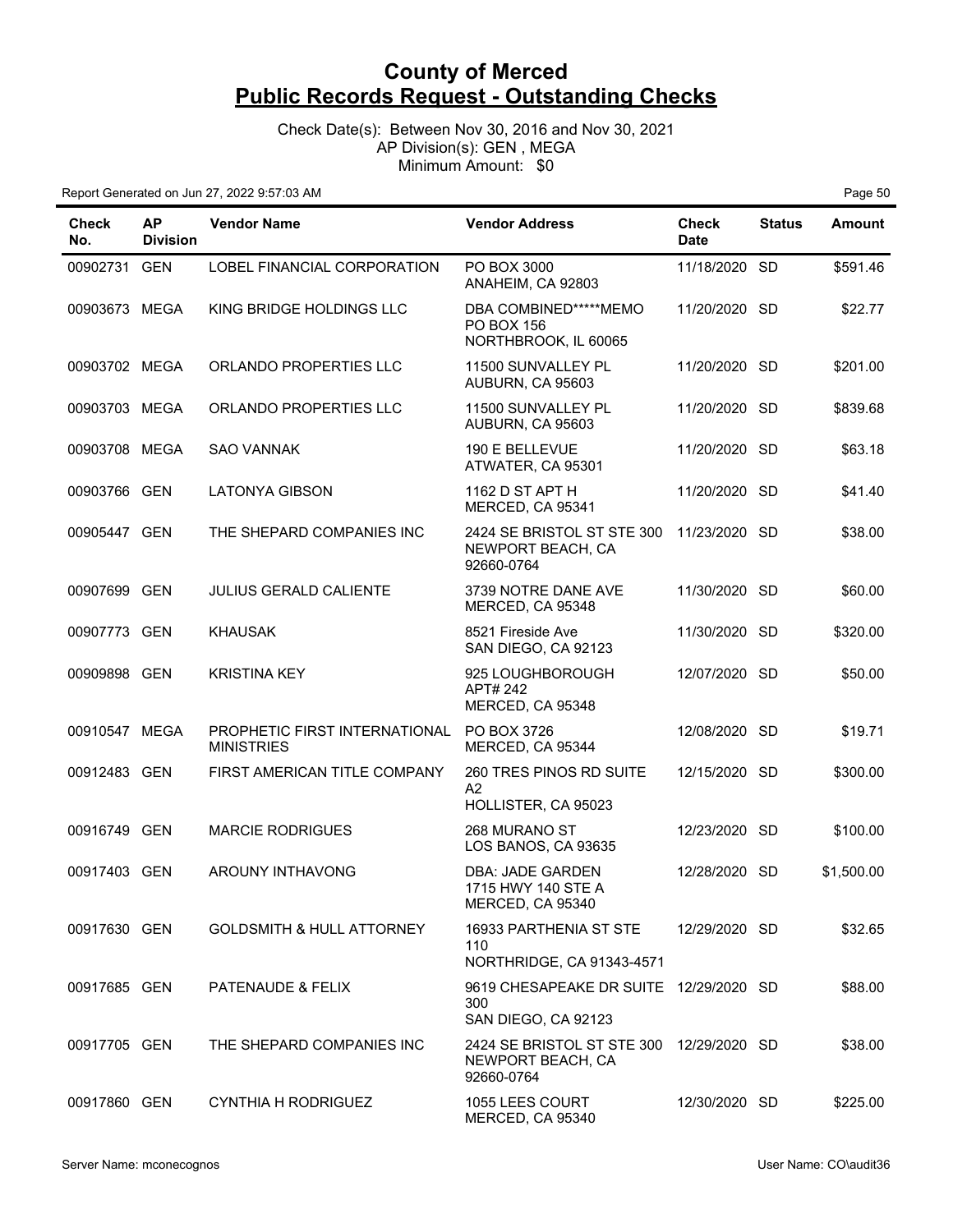Check Date(s): Between Nov 30, 2016 and Nov 30, 2021 AP Division(s): GEN , MEGA Minimum Amount: \$0

| <b>Check</b><br>No. | <b>AP</b><br><b>Division</b> | <b>Vendor Name</b>                           | <b>Vendor Address</b>                                                           | Check<br><b>Date</b> | <b>Status</b> | Amount     |
|---------------------|------------------------------|----------------------------------------------|---------------------------------------------------------------------------------|----------------------|---------------|------------|
| 00918280 GEN        |                              | <b>MACH MYOVICH</b>                          | 2668 10TH STREET<br>MERCED, CA 95340                                            | 12/31/2020 SD        |               | \$110.00   |
| 00919215 GEN        |                              | INC RAINBOW VALLEYGROUP<br><b>HOME</b>       | 2841 G ST<br>MERCED, CA 95340                                                   | 01/05/2021 SD        |               | \$2,342.00 |
| 00919251 GEN        |                              | <b>CARMEN VALENCIA</b>                       | 552 E BELLEVUE RD<br>ATWATER, CA 95301                                          | 01/05/2021 SD        |               | \$500.00   |
| 00920214 GEN        |                              | <b>MABEL WILLMON</b>                         | 1780 MARIE LANE<br>MERCED, CA 95348                                             | 01/07/2021 SD        |               | \$210.00   |
| 00920347 GEN        |                              | <b>MARK YANDOW</b>                           | DBA: YANDOW REALTY<br><b>GROUP</b><br>1850 YOSEMITE PARKWYA<br>MERCED, CA 95341 | 01/08/2021 SD        |               | \$500.00   |
| 00921191 MEGA       |                              | <b>JERONIMO ALBERTO</b>                      | 1344 W 11TH ST<br>MERCED, CA 95341                                              | 01/13/2021           | <b>SD</b>     | \$126.12   |
| 00921200 MEGA       |                              | MY COMMUNITY L L C                           | 912 SHASTA AVE<br>MODESTO, CA 95358                                             | 01/13/2021 SD        |               | \$283.28   |
| 00921201 MEGA       |                              | <b>PACIFIC SUNRISE ASSOCIATES INC</b>        | 5618 COFFEE RD<br>MODESTO, CA 95357                                             | 01/13/2021 SD        |               | \$126.12   |
| 00921213 MEGA       |                              | SINGH TEJINDERPAL & GILL<br><b>BALVEER K</b> | 4648 BECKMAN WAY<br>MERCED, CA 95348                                            | 01/13/2021 SD        |               | \$94.86    |
| 00921220 MEGA       |                              | <b>WILEY ROBERT</b>                          | 6450 N WINTON WAY SPC 50<br>WINTON, CA 95388                                    | 01/13/2021 SD        |               | \$15.66    |
| 00922027 GEN        |                              | AVA CHUCK                                    | 2924 23RD ST<br>SAN FRANCISCO, CA 94110                                         | 01/14/2021 SD        |               | \$15.00    |
| 00922065 GEN        |                              | <b>SARAH MARSH</b>                           | 3331 HARBOR DR<br>ATWATER, CA 95301                                             | 01/14/2021 SD        |               | \$131.10   |
| 00922083 GEN        |                              | APRIL QUINONEZ                               | 11360 BALLICO AVENUE<br>BALLICO, CA 95303                                       | 01/14/2021 SD        |               | \$145.00   |
| 00922465 GEN        |                              | FERNANDO M OLIVEIRA                          | 3993 LANDER AVE<br>STEVINSON, CA 95374                                          | 01/19/2021 SD        |               | \$50.00    |
| 00923751 GEN        |                              | ALEXANDER WALLACE                            | 4620 HUTCHINSON LN<br><b>MERCED. CA 95348</b>                                   | 01/21/2021 SD        |               | \$16.24    |
| 00923811 MEGA       |                              | BERNARD JAMES E & KURTZ<br><b>SARAH</b>      | 5144 GOLF RD<br>MERCED, CA 95340                                                | 01/22/2021 SD        |               | \$787.17   |
| 00923871 MEGA       |                              | RICO DEBORAH EILEEN                          | PO BOX 55014<br>HAYWARD, CA 94545                                               | 01/22/2021 SD        |               | \$72.59    |
| 00927236 GEN        |                              | <b>STEPHEN CURD</b>                          | 1034 KAWEAH ST<br>HANFORD, CA 93230                                             | 01/27/2021 SD        |               | \$110.00   |
| 00930261 GEN        |                              | LEGAL RESEARCH ASSOCIATES                    | 1331 B STREET STE 1<br>HAYWARD, CA 94541                                        | 02/04/2021 SD        |               | \$2,540.00 |
| 00930301 GEN        |                              | PHH MORTGAGE                                 | PO BOX 5452<br>MOUNT LAUREL, NJ 08054                                           | 02/04/2021 SD        |               | \$20.00    |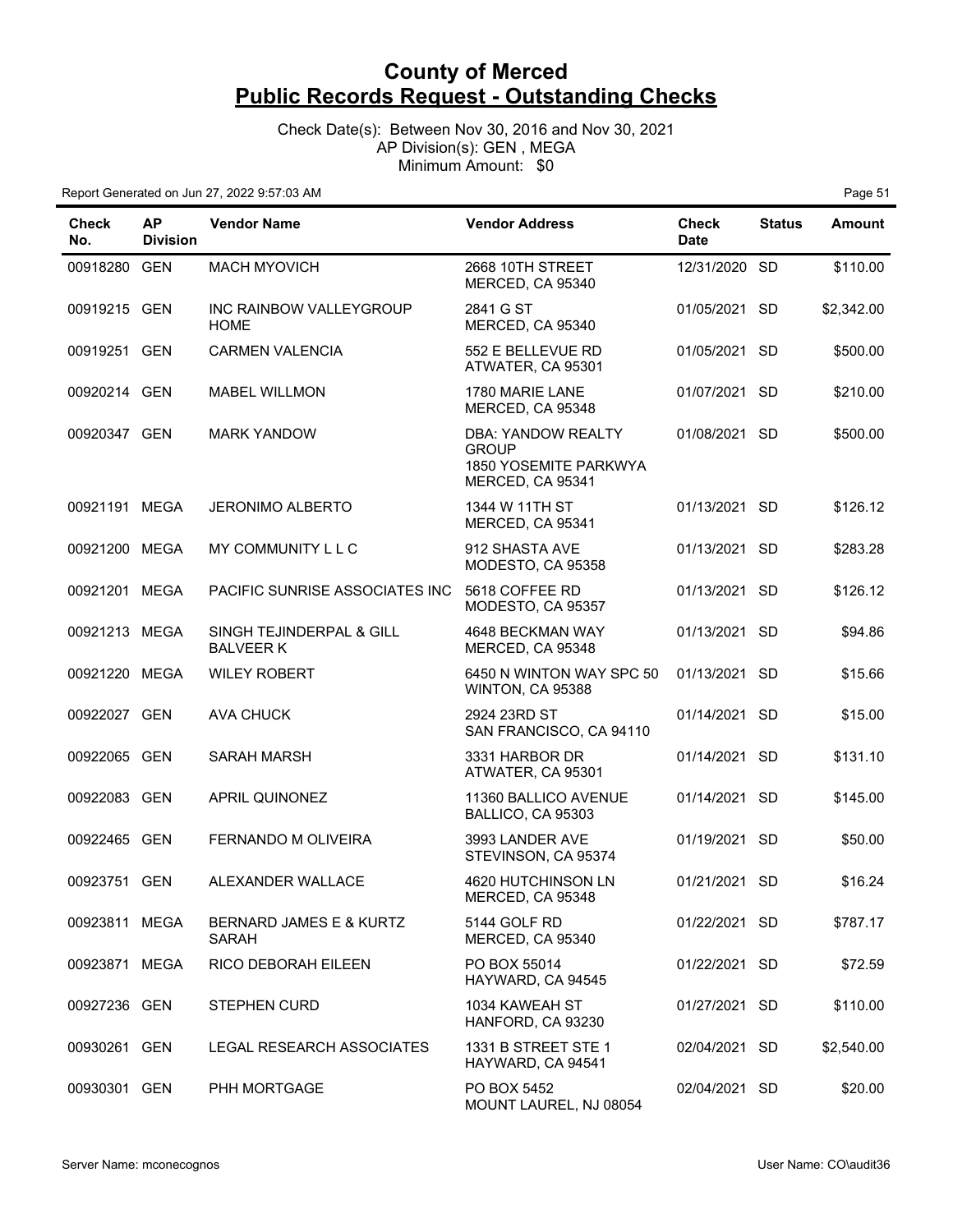Check Date(s): Between Nov 30, 2016 and Nov 30, 2021 AP Division(s): GEN , MEGA Minimum Amount: \$0

| Check<br>No.  | <b>AP</b><br><b>Division</b> | <b>Vendor Name</b>                               | <b>Vendor Address</b>                                                | <b>Check</b><br><b>Date</b> | <b>Status</b> | <b>Amount</b> |
|---------------|------------------------------|--------------------------------------------------|----------------------------------------------------------------------|-----------------------------|---------------|---------------|
| 00930473 MEGA |                              | SILVA ANGELO A                                   | 7525 IRWIN ST<br>HILMAR, CA 95324                                    | 02/05/2021                  | <b>SD</b>     | \$33.23       |
| 00930701 GEN  |                              | <b>SCHOETTLER TIRE INC</b>                       | PO BOX 1203<br>MADERA, CA 93639                                      | 02/08/2021 SD               |               | \$18.00       |
| 00932336 GEN  |                              | ELIOT A KROTIK                                   | 3389 LIGHTHOUSE CT<br>ATWATER, CA 95301                              | 02/11/2021 SD               |               | \$452.00      |
| 00932486 GEN  |                              | <b>MEN'S INTERNATIONAL</b>                       | 1932 CEDAR FALLS AVE.<br>BRENTWOOD, CA 94513                         | 02/16/2021 SD               |               | \$320.00      |
| 00933646 GEN  |                              | CHICAGO TITLE                                    | 1700 STANDIFORD AVE<br><b>SUITE 110</b><br>MODESTO, CA 95350         | 02/19/2021 SD               |               | \$19.99       |
| 00933647 GEN  |                              | <b>CHICAGO TITLE</b>                             | 1700 STANDIFORD AVE<br><b>SUITE 110</b><br>MODESTO, CA 95350         | 02/19/2021 SD               |               | \$20.00       |
| 00933648 GEN  |                              | CHICAGO TITLE                                    | 1700 STANDIFORD AVE<br>SUITE 110<br>MODESTO, CA 95350                | 02/19/2021 SD               |               | \$19.99       |
| 00933649 GEN  |                              | CHICAGO TITLE                                    | 1700 STANDIFORD AVE<br><b>SUITE 110</b><br>MODESTO, CA 95350         | 02/19/2021 SD               |               | \$20.02       |
| 00933650 GEN  |                              | <b>CHICAGO TITLE</b>                             | 1700 STANDIFORD AVE<br>SUITE 110<br>MODESTO, CA 95350                | 02/19/2021 SD               |               | \$20.01       |
| 00933678 GEN  |                              | <b>FIDELITY NATIONAL TITLE</b><br><b>COMPANY</b> | 39500 STEVENSON PLACE<br><b>STE 106</b><br>FREMONT, CA 94539         | 02/19/2021 SD               |               | \$160.01      |
| 00933679 GEN  |                              | FIRST AMERICAN TITLE COMPANY                     | 17 W ALEXANDER AVE<br>MERCED, CA 95348                               | 02/19/2021 SD               |               | \$1,700.03    |
| 00933699 GEN  |                              | TED D HOWZE                                      | 867 ZINA LANE<br>TURLOCK, CA 95380                                   | 02/19/2021 SD               |               | \$270.00      |
| 00933706 GEN  |                              | MSRMLLC                                          | 8383 CYPRESS ROAD<br>DOS PALOS, CA 93620                             | 02/19/2021 SD               |               | \$292.21      |
| 00933727 GEN  |                              | ORANGE COAST LENDER<br><b>SERVICES</b>           | 1000 COMMERCE DRIVE STE 02/19/2021 SD<br>520<br>PITTSBURGH, PA 15275 |                             |               | \$976.87      |
| 00933749 GEN  |                              | SMITH VAN & STORAGE                              | 1120 W 15TH ST<br>MERCED, CA 95340-5705                              | 02/19/2021 SD               |               | \$30.00       |
| 00934329 GEN  |                              | HAWKINS LAND COMPANY                             | P.O. BOX 1222<br>HUGHSON, CA 95326                                   | 02/23/2021 SD               |               | \$3,859.66    |
| 00937503 MEGA |                              | <b>FAGUNDES ISABEL C</b>                         | 1108 MALIBU LN<br>ATWATER, CA 95301                                  | 02/26/2021 SD               |               | \$49.24       |
| 00937516 MEGA |                              | CISNEROS CESAR Z                                 | 300 BURCHELL AVE<br>LE GRAND, CA 95333                               | 02/26/2021 SD               |               | \$18.18       |
| 00937564 MEGA |                              | MAHMOUDIEH ALIREZA                               | 3303 M ST                                                            | 02/26/2021 SD               |               | \$1,268.04    |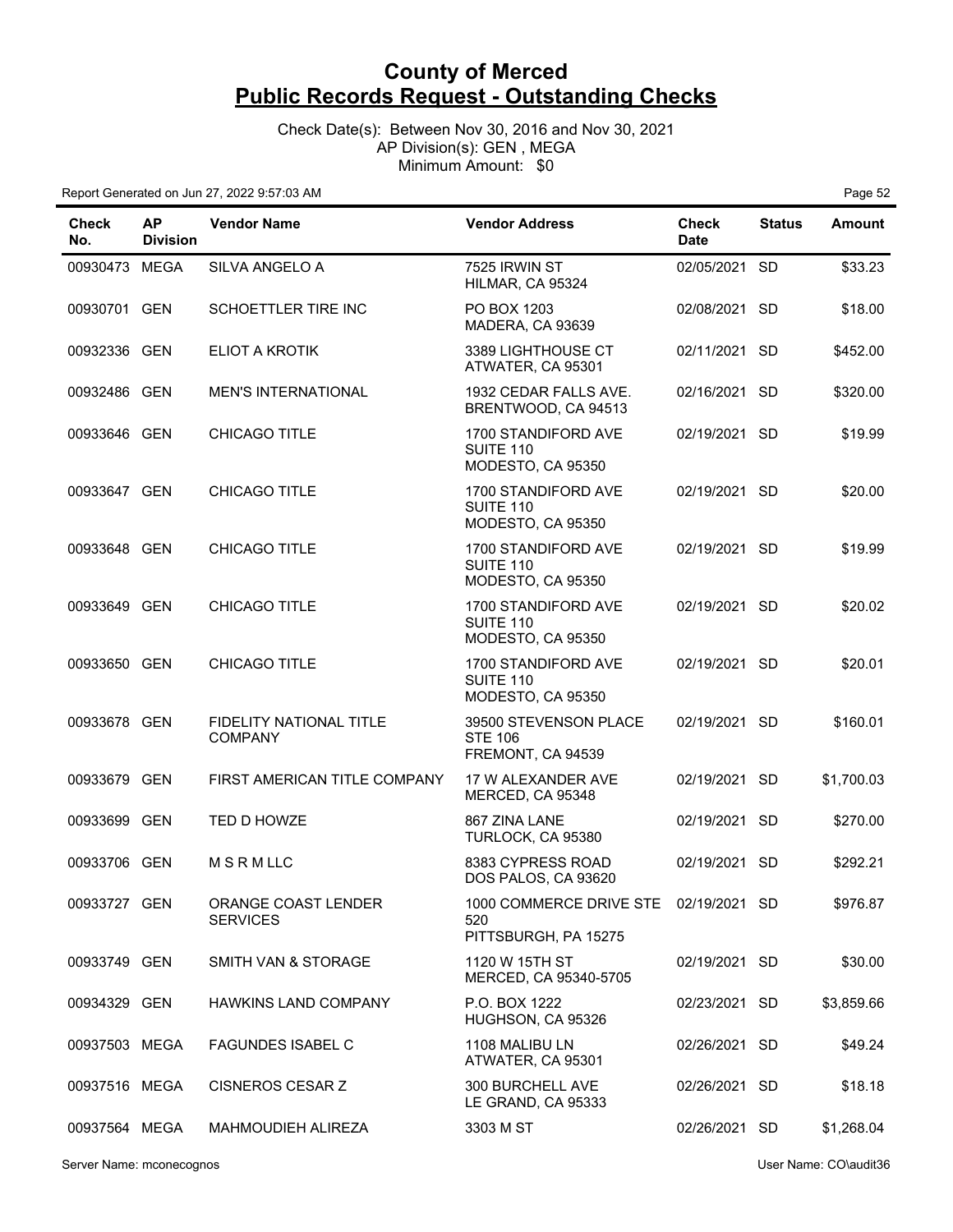Check Date(s): Between Nov 30, 2016 and Nov 30, 2021 AP Division(s): GEN , MEGA Minimum Amount: \$0

| Check<br>No.  | <b>AP</b><br><b>Division</b> | <b>Vendor Name</b>                                | <b>Vendor Address</b>                                                                           | <b>Check</b><br><b>Date</b> | <b>Status</b> | <b>Amount</b> |
|---------------|------------------------------|---------------------------------------------------|-------------------------------------------------------------------------------------------------|-----------------------------|---------------|---------------|
|               |                              |                                                   | MERCED, CA 95348                                                                                |                             |               |               |
| 00937570 MEGA |                              | <b>OBAID MUFTAH</b>                               | <b>PO BOX 940</b><br>WINTON, CA 95388                                                           | 02/26/2021 SD               |               | \$55.22       |
| 00937574 MEGA |                              | RIVERA VIOLETA A                                  | 1653 CLOVER CT<br>LOS BANOS, CA 93635                                                           | 02/26/2021 SD               |               | \$25.14       |
| 00937581 MEGA |                              | SILVA GUSTAVO FARIAS &<br><b>GUTIERREZ CARLOS</b> | 206 MERCED AVE<br>MODESTO, CA 95351                                                             | 02/26/2021 SD               |               | \$21.04       |
| 00937584 MEGA |                              | <b>SUN GANG K &amp; LIU JIHONG</b>                | 9645 MERCED AVE<br><b>DELHI, CA 95315</b>                                                       | 02/26/2021 SD               |               | \$153.82      |
| 00937630 GEN  |                              | <b>JULIUS GERALD CALIENTE</b>                     | 3739 NOTRE DANE AVE<br>MERCED, CA 95348                                                         | 02/26/2021 SD               |               | \$30.00       |
| 00939052 MEGA |                              | MCPLLC                                            | PO BOX 3966<br>MERCED, CA 95344                                                                 | 03/03/2021 SD               |               | \$27.90       |
| 00940239 GEN  |                              | AMANDA YOUNG                                      | 19985 BRITTO ROAD<br>DOS PALOS, CA 93620                                                        | 03/08/2021 SD               |               | \$3.00        |
| 00941034 GEN  |                              | <b>ANTHONY CANTU</b>                              | <b>1369 KENTON WAY</b><br>MADERA, CA 93637                                                      | 03/10/2021 SD               |               | \$70.00       |
| 00941855 MEGA |                              | <b>HARVEY MICHELE</b>                             | 320 MANZANITA DR<br>ATWATER, CA 95301                                                           | 03/12/2021 SD               |               | \$65.18       |
| 00941969 GEN  |                              | BOBBY MICHAEL EUGENE STYRE                        | <b>46 E LA PURISIMA STREET</b><br>MERCED, CA 95341                                              | 03/12/2021 SD               |               | \$17.00       |
| 00941992 GEN  |                              | <b>VERNON H WARNKE</b>                            | 5655 CELESTIAL DR<br>ATWATER, CA 95301                                                          | 03/12/2021 SD               |               | \$85.50       |
| 00943529 GEN  |                              | DEVIN ALYSSA DELEON                               | 145 GILL WAY<br>CHOWCHILLA, CA 93610                                                            | 03/19/2021 SD               |               | \$49.00       |
| 00944160 MEGA |                              | KESSLER BRADLEY SCOTT                             | DBA UNCLE BUCKS BLAZIN<br><b>BBO AND CATERING</b><br>301 BUSINESS PARK WAY<br>ATWATER, CA 95301 | 03/23/2021 SD               |               | \$54.58       |
| 00944169 MEGA |                              | PTI US TOWERS II LLC                              | 1001 YAMATO RS STE 105<br>BOCA RATON, FL 33431                                                  | 03/23/2021                  | SD.           | \$1,732.65    |
| 00944170 MEGA |                              | PTI US TOWERS II LLC                              | 1001 YAMATO RD STE 105<br>BOCA RATON, FL 33431                                                  | 03/23/2021 SD               |               | \$1,452.76    |
| 00944171 MEGA |                              | PTI US TOWERS II LLC                              | 1001 YAMATO RD STE 105<br>BOCA RATON, FL 33431                                                  | 03/23/2021 SD               |               | \$1,475.38    |
| 00944172 MEGA |                              | PTI US TOWERS II LLC                              | 1001 YAMATO RD STE 105<br>BOCA RATON, FL 33431                                                  | 03/23/2021 SD               |               | \$2,505.68    |
| 00947461 GEN  |                              | PATRICK ARMENDAREZ                                | 2139 GETTSBURG AVE<br>MERCED, CA 95340                                                          | 03/29/2021 SD               |               | \$16.80       |
| 00947575 GEN  |                              | ARNULFO PRADO                                     | 638 SCOTT AVE<br>REDWOOD CITY, CA 94063                                                         | 03/29/2021 SD               |               | \$625.00      |
| 00948360 GEN  |                              | MARTINEZ SAUL AVILA AND                           | 1512 VINE CIR                                                                                   | 03/31/2021 SD               |               | \$21.83       |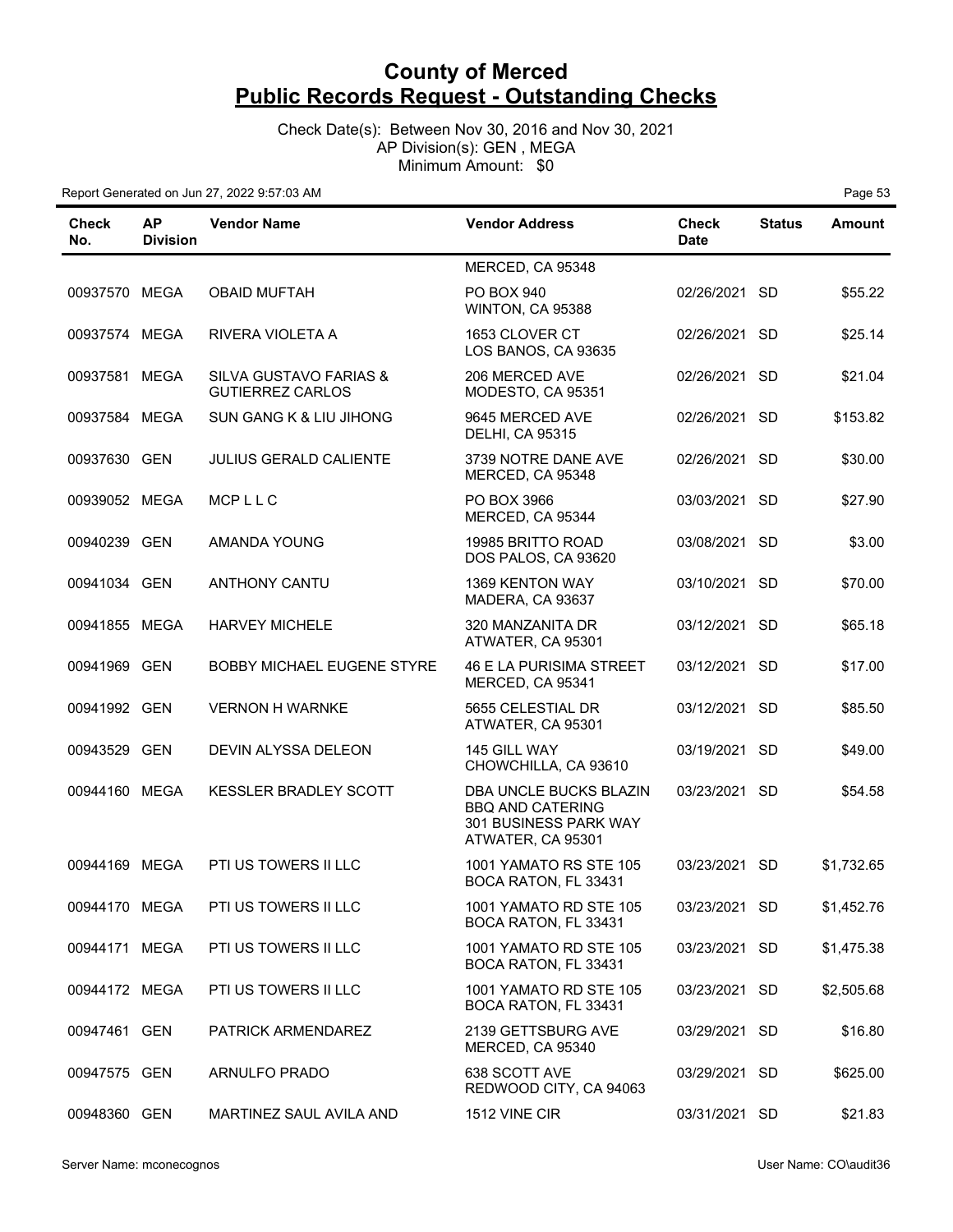Check Date(s): Between Nov 30, 2016 and Nov 30, 2021 AP Division(s): GEN , MEGA Minimum Amount: \$0

| Check<br>No.  | <b>AP</b><br><b>Division</b> | <b>Vendor Name</b>                             | <b>Vendor Address</b>                                                                                  | <b>Check</b><br><b>Date</b> | <b>Status</b> | <b>Amount</b> |
|---------------|------------------------------|------------------------------------------------|--------------------------------------------------------------------------------------------------------|-----------------------------|---------------|---------------|
|               |                              | <b>GONZALEZ VICTORIA</b>                       | ATWATER, CA 95301                                                                                      |                             |               |               |
| 00951132 GEN  |                              | <b>MARIAH GOINS</b>                            | 2122 BRISTOL PARK CIRCLE<br>TURLOCK, CA 95382                                                          | 04/08/2021 SD               |               | \$150.00      |
| 00951411 GEN  |                              | <b>BUCK T LEDFORD</b>                          | PO BOX 14<br>SNELLING, CA 95369                                                                        | 04/12/2021 SD               |               | \$178.75      |
| 00951463 GEN  |                              | SECRETARY OF STATE                             | NOTARY PUBLIC SECTION<br>PO BOX 942877<br>SACRAMENTO, CA 94277                                         | 04/12/2021 SD               |               | \$40.00       |
| 00951913 MEGA |                              | MODY AJAY ASHWIN LLC                           | 22277 PARROTTS FERRY RD<br>SONORA, CA 95370                                                            | 04/13/2021 SD               |               | \$373.54      |
| 00951931 MEGA |                              | WEAVER UNION SCHOOL DISTRICT                   | 3076 E CHILDS AVE<br>MERCED, CA 95341                                                                  | 04/13/2021 SD               |               | \$838.62      |
| 00951967 GEN  |                              | BP WEST COAST PRODUCTS INC                     | ATTN GBS P2P ACCOUNTS<br><b>PAYABLE</b><br>150 WEST WARRENVILLE<br><b>ROAD</b><br>NAPERVILLE, IL 60563 | 04/13/2021 SD               |               | \$34.60       |
| 00952009 GEN  |                              | HUBERT E HIEPE                                 | 2679 HWY 140<br>CATHEYS VALLEY, CA 95306                                                               | 04/13/2021 SD               |               | \$37.96       |
| 00952090 GEN  |                              | FELIPE ARROYO VEGA                             | 1311 F STREET<br>LIVINGSTON, CA 95334                                                                  | 04/13/2021 SD               |               | \$8.00        |
| 00952138 GEN  |                              | <b>JULIUS GERALD CALIENTE</b>                  | 3739 NOTRE DAME AVE<br>MERCED, CA 95348                                                                | 04/14/2021 SD               |               | \$45.00       |
| 00953804 GEN  |                              | <b>MERCED COUNTY BAR</b><br><b>ASSOCIATION</b> | PO BOX 2982<br>MERCED, CA 95344                                                                        | 04/20/2021 SD               |               | \$110.00      |
| 00953862 GEN  |                              | <b>NATALIA ENERO</b>                           | 1054 THORNTON RD<br>MERCED, CA 95341                                                                   | 04/20/2021 SD               |               | \$75.00       |
| 00954952 MEGA |                              | ATWAL BROTHERS FARMING INC                     | 6005 E SOUTH BEAR CREEK<br>DR.<br>MERCED, CA 95340                                                     | 04/23/2021 SD               |               | \$209.10      |
| 00954956 MEGA |                              | <b>BADO DANNY M &amp; SHAUNA L</b>             | 3120 CHABLIS LN<br>ATWATER, CA 95301                                                                   | 04/23/2021 SD               |               | \$262.78      |
| 00955010 MEGA |                              | <b>JACKSON SHIRLEY A</b>                       | PO BOX 11360<br>OAKLAND, CA 94611                                                                      | 04/23/2021 SD               |               | \$342.06      |
| 00955062 MEGA |                              | SALCEDO JESUS A                                | 3745 BEAM AVE<br>MERCED, CA 95348                                                                      | 04/23/2021 SD               |               | \$75.26       |
| 00956650 GEN  |                              | <b>ARNOLD CRAIG</b>                            | WILLIAM R ARNOLD OR<br>NANCY ARNOLD<br>8344 FRUITLAND AVE<br>WINTON, CA 95388                          | 04/26/2021 SD               |               | \$154.27      |
| 00957304 GEN  |                              | MERCED COUNTY TIMES                            | P O. BOX 65<br>WINTON, CA 95388                                                                        | 04/27/2021 SD               |               | \$44.00       |
| 00959083 GEN  |                              | Maria Galvan                                   | 7842 Shaffer Road<br>WINTON, CA 95388                                                                  | 04/29/2021 SD               |               | \$112.00      |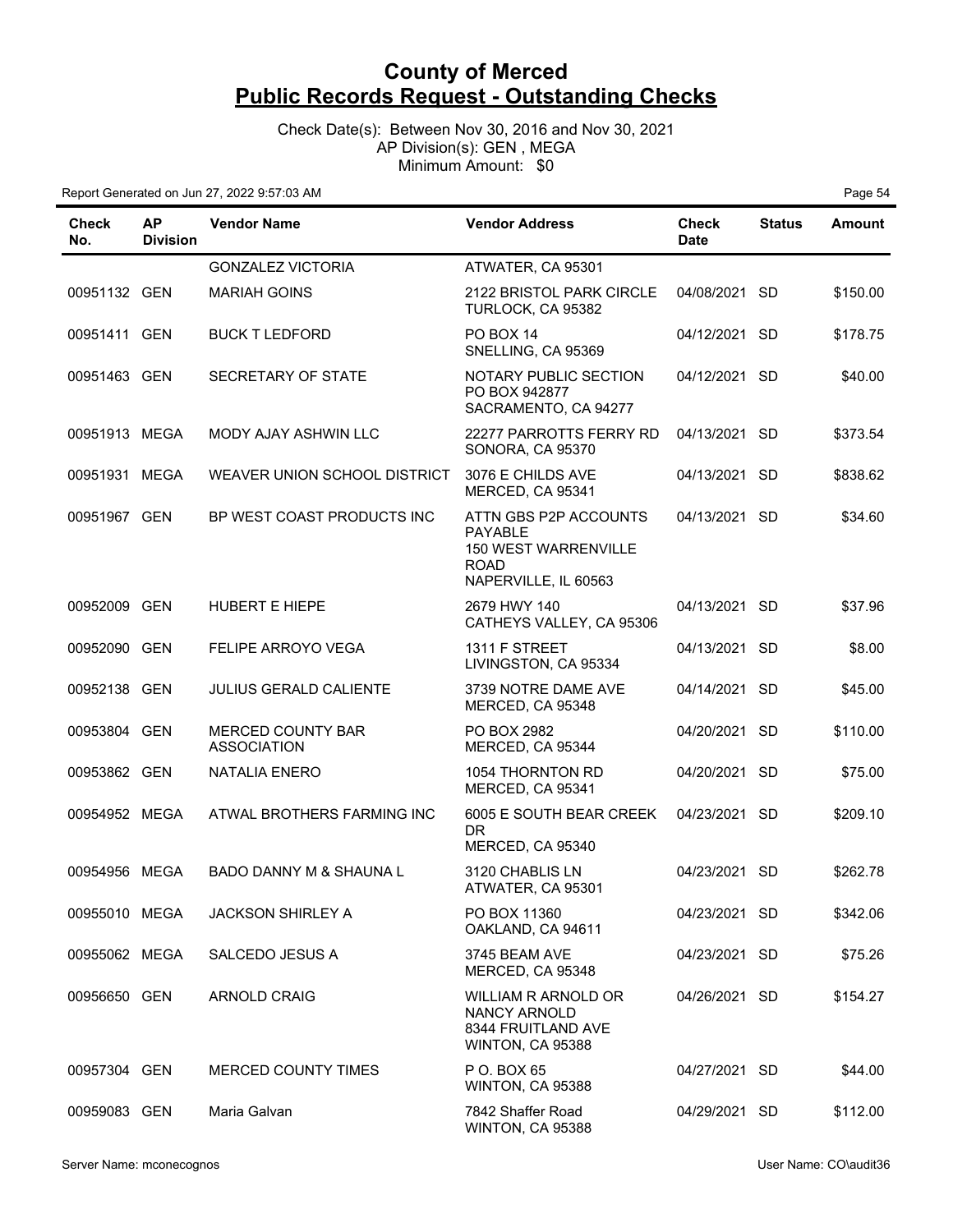Check Date(s): Between Nov 30, 2016 and Nov 30, 2021 AP Division(s): GEN , MEGA Minimum Amount: \$0

| <b>Check</b><br>No. | <b>AP</b><br><b>Division</b> | <b>Vendor Name</b>                                   | <b>Vendor Address</b>                                                                    | <b>Check</b><br><b>Date</b> | <b>Status</b> | <b>Amount</b> |
|---------------------|------------------------------|------------------------------------------------------|------------------------------------------------------------------------------------------|-----------------------------|---------------|---------------|
| 00959342 GEN        |                              | HAGERMAN ADMINISTRATIVE<br><b>TRUST</b>              | RANDALL S HAGERMAN<br>1120 W 15TH ST<br>MERCED, CA 95340                                 | 05/03/2021 IS               |               | \$182.90      |
| 00959343 GEN        |                              | <b>HAGERMAN ADMINISTRATIVE</b><br><b>TRUST</b>       | RANDALL S HAGERMAN<br>1120 W 15TH ST<br>MERCED, CA 95340                                 | 05/03/2021 IS               |               | \$52.78       |
| 00959356 GEN        |                              | PERRY JOHN SR AND ANITA<br><b>MAURICE LEANNA</b>     | <b>1652 ALBERTA STREET</b><br>LOS BANOS, CA 93635                                        | 05/03/2021 IS               |               | \$774.00      |
| 00959374 GEN        |                              | <b>Brad Miles</b>                                    | 53134 Rd. 432<br>BASS LAKE, CA 93604                                                     | 05/03/2021 IS               |               | \$592.00      |
| 00959406 GEN        |                              | DONGKAI SHANGGUAN                                    | 5550 BIG OAK DRIVE<br>SAN JOSE, CA 95129                                                 | 05/03/2021 IS               |               | \$36.00       |
| 00959413 GEN        |                              | SMITH VAN & STORAGE                                  | 1120 W 15TH ST<br>MERCED, CA 95340-5705                                                  | 05/03/2021 IS               |               | \$116.20      |
| 00959414 GEN        |                              | SMITH VAN & STORAGE                                  | 1120 W 15TH ST<br>MERCED, CA 95340-5705                                                  | 05/03/2021 IS               |               | \$240.29      |
| 00960467 MEGA       |                              | PORTER STEPHEN D JR & FARRAH<br>K                    | 157 E BELLEVUE RD #337<br>ATWATER, CA 95301                                              | 05/04/2021 IS               |               | \$344.27      |
| 00961699 GEN        |                              | <b>JOSE AGUILAR</b>                                  | 3721 WASHINGTON BLVD<br>LIVINGSTON, CA 95334                                             | 05/07/2021 IS               |               | \$39.73       |
| 00961723 GEN        |                              | CALAVERAS MATERIALS INC                              | C/O MARVIN F POER & CO<br><b>SPS RE</b><br>3520 PIEDMONT RD STE 410<br>ATLANTA, GA 30305 | 05/07/2021 IS               |               | \$1,535.30    |
| 00961789 GEN        |                              | <b>LAWYERS TITLE COMPANY</b>                         | 2751 PARK VIEW CT STE 241<br>OXNARD, CA 93036                                            | 05/07/2021 IS               |               | \$164.83      |
| 00961850 GEN        |                              | YONGNONG RUAN                                        | 2451 RENEGADE CIR<br>ATWATER, CA 95301                                                   | 05/07/2021 IS               |               | \$1,138.02    |
| 00961970 GEN        |                              | <b>KRISTEN ANDREWS</b>                               | 2225 ANTELOPE CT<br>MERCED, CA 95348                                                     | 05/10/2021 IS               |               | \$8.96        |
| 00962805 MEGA       |                              | <b>COPUS CATHLEEN D</b>                              | 2663 9TH AVE<br>MERCED, CA 95340                                                         | 05/12/2021                  | - IS          | \$42.08       |
| 00962823 MEGA       |                              | STATE OF CALIFORNIA DEPT OF<br><b>TRANSPORTATION</b> | ATTN: LEGAL DIVISION - MS<br>57<br>PO BOX 1438<br>SACRAMENTO, CA 95812                   | 05/12/2021 IS               |               | \$650.29      |
| 00962829 MEGA       |                              | <b>JOHNSON CHRISTINA</b>                             | 436 N MERCEY SPRINGS RD<br><b>SPC 45</b><br>LOS BANOS, CA 93635                          | 05/12/2021 IS               |               | \$4.26        |
| 00962847 MEGA       |                              | MONTANO YOVANNI FABIAN<br><b>FERNANDEZ</b>           | 61 N JUPITER ST<br>GUSTINE, CA 95322                                                     | 05/12/2021 IS               |               | \$26.16       |
| 00963890 GEN        |                              | CEP AMERICA-CALIFORNIA                               | 1601 CUMMINS DR SUITE D<br>MODESTO, CA 95358                                             | 05/13/2021 IS               |               | \$2,546.49    |
| 00964238 GEN        |                              | ANDREA VALTIERRA-GONGORA                             | 3800 PIGEON AVE                                                                          | 05/17/2021 IS               |               | \$87.00       |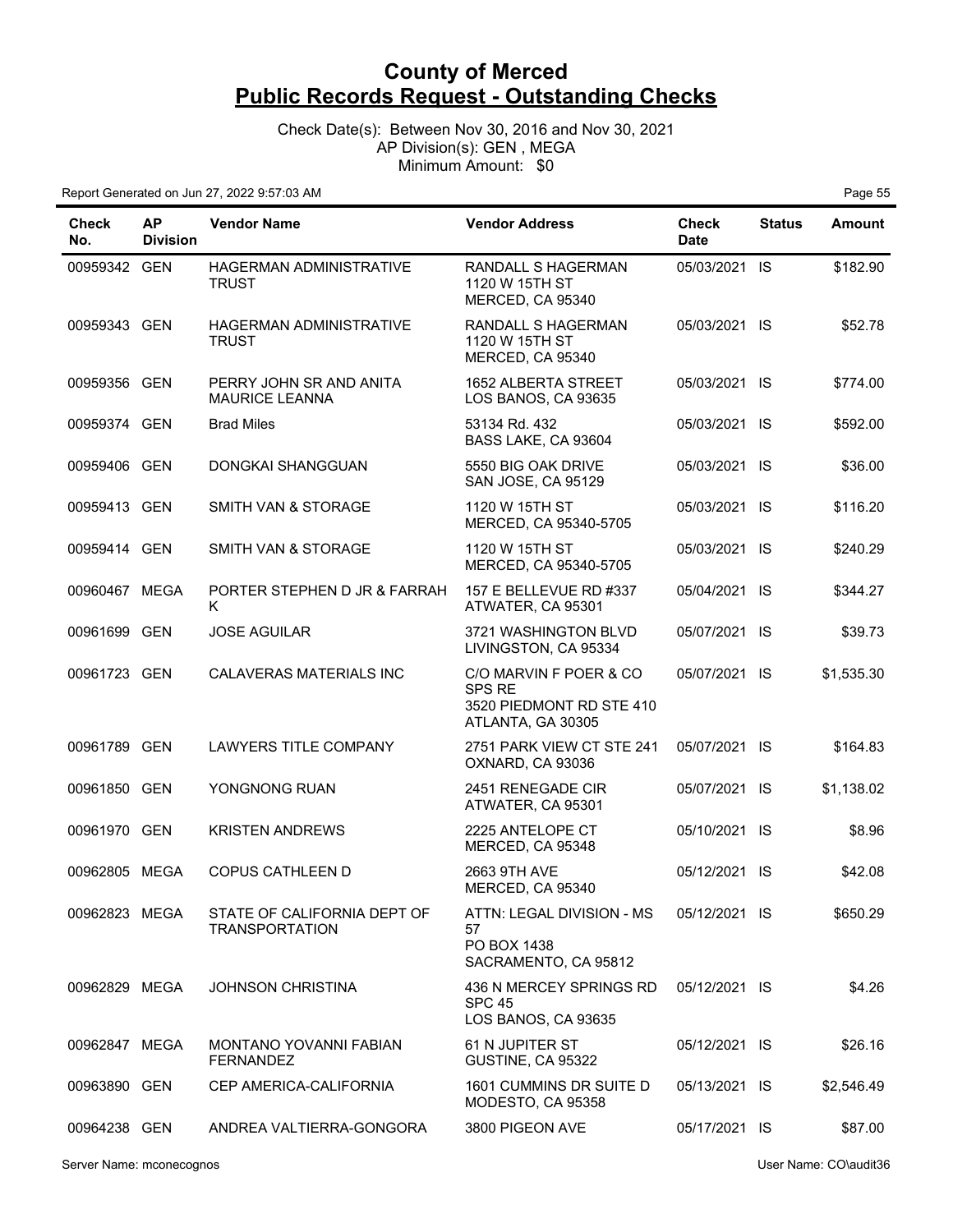Check Date(s): Between Nov 30, 2016 and Nov 30, 2021 AP Division(s): GEN , MEGA Minimum Amount: \$0

Report Generated on Jun 27, 2022 9:57:03 AM **Page 56 Page 56 Page 56 Page 56** 

| Check<br>No.  | <b>AP</b><br><b>Division</b> | <b>Vendor Name</b>                                | <b>Vendor Address</b>                                                  | Check<br><b>Date</b> | <b>Status</b> | <b>Amount</b> |
|---------------|------------------------------|---------------------------------------------------|------------------------------------------------------------------------|----------------------|---------------|---------------|
|               |                              |                                                   | MERCED, CA 95340                                                       |                      |               |               |
| 00967873 MEGA |                              | <b>FLORES RUBEN</b>                               | 3536 MIRAMAR CT<br>MERCED, CA 95348                                    | 05/25/2021 IS        |               | \$350.90      |
| 00967883 MEGA |                              | LUIS HONORATO ESTATE OF                           | PO BOX 1103<br>ATWATER, CA 95301                                       | 05/25/2021 IS        |               | \$55.18       |
| 00967884 MEGA |                              | LUIS ISABEL L                                     | 1220 BELLEVUE RD<br>ATWATER, CA 95301                                  | 05/25/2021 IS        |               | \$673.23      |
| 00967888      | MEGA                         | RODRIGUEZ AUSTREBERTO &<br><b>DONACIANA</b>       | PO BOX 1396<br>PLANADA, CA 95365                                       | 05/25/2021 IS        |               | \$50.51       |
| 00967889 MEGA |                              | RODRIGUEZ AUSTREBERTO &<br><b>DONACIANA</b>       | PO BOX 1396<br>PLANADA, CA 95365                                       | 05/25/2021 IS        |               | \$196.02      |
| 00968036 GEN  |                              | ALEX TRINIDAD JR                                  | 4673 STERN DR<br>MERCED, CA 95348                                      | 05/25/2021 IS        |               | \$3.16        |
| 00971591 GEN  |                              | <b>ERNESTO CEJA</b>                               | 9187 E COTTONWOOD<br><b>STREET</b><br>PLANADA, CA 95365                | 06/02/2021 IS        |               | \$5.06        |
| 00971626 GEN  |                              | FIRST AMERICAN TITLE COMPANY                      | 17 W ALEXANDER AVE<br>MERCED, CA 95348                                 | 06/02/2021 IS        |               | \$1,698.73    |
| 00971635 GEN  |                              | <b>MELESIO HERNANDEZ</b>                          | 2102 GREENBRIAR DRIVE<br>LOS BANOS, CA 93635                           | 06/02/2021 IS        |               | \$30.04       |
| 00971653 GEN  |                              | LORI A AND RANDY D MARTIN,<br><b>ROSE MARIE D</b> | 714 MERCEY SPRINGS ROAD<br>LOS BANOS, CA 93635                         | 06/02/2021 IS        |               | \$35.79       |
| 00971681 GEN  |                              | PROVIDENT TITLE CO                                | 13245 RIVERSIDE DR #450<br>SHERMAN OAKS, CA 91423                      | 06/02/2021 IS        |               | \$20.00       |
| 00972604 GEN  |                              | FIDELITY NATIONAL TITLE<br><b>COMPANY</b>         | 155 W EL PORTAL DRIVE<br><b>SUITE B</b><br>MERCED, CA 95340            | 06/04/2021 IS        |               | \$323.94      |
| 00972606 GEN  |                              | FIDELITY NATIONAL TITLE<br><b>COMPANY</b>         | 2315 S BASCOM AVE STE 100<br>CAMPBELL, CA 95008                        | 06/04/2021 IS        |               | \$126.47      |
| 00972623 GEN  |                              | MARVIN R AND BONNIE L<br><b>LANGSTON</b>          | <b>PO BOX 235</b><br>SNELLING, CA 95369                                | 06/04/2021 IS        |               | \$8.15        |
| 00972625 GEN  |                              | <b>LERETA LLC</b>                                 | ATTN: REFUND DEPT<br>PO BOX 35605<br>DALLAS, TX 75235                  | 06/04/2021 IS        |               | \$33.97       |
| 00972652 GEN  |                              | PROVIDENT TITLE COMPANY                           | 13245 RIVERSIDE DR #450<br>SHERMAN OAKS, CA 91423                      | 06/04/2021 IS        |               | \$20.00       |
| 00973534 GEN  |                              | <b>STEWART TITLE</b>                              | OF CALIFORNIA INC<br>2030 WEST MONTE VISTA<br>AVE<br>TURLOCK, CA 95382 | 06/08/2021 IS        |               | \$20.00       |
| 00975455 GEN  |                              | <b>PEGGY MACIAS</b>                               | 136 W DONNA DR<br>MERCED, CA 95348                                     | 06/15/2021 IS        |               | \$150.00      |
| 00976527 GEN  |                              | <b>Robert Marty</b>                               | 837 Shaw Rd.                                                           | 06/17/2021 IS        |               | \$394.00      |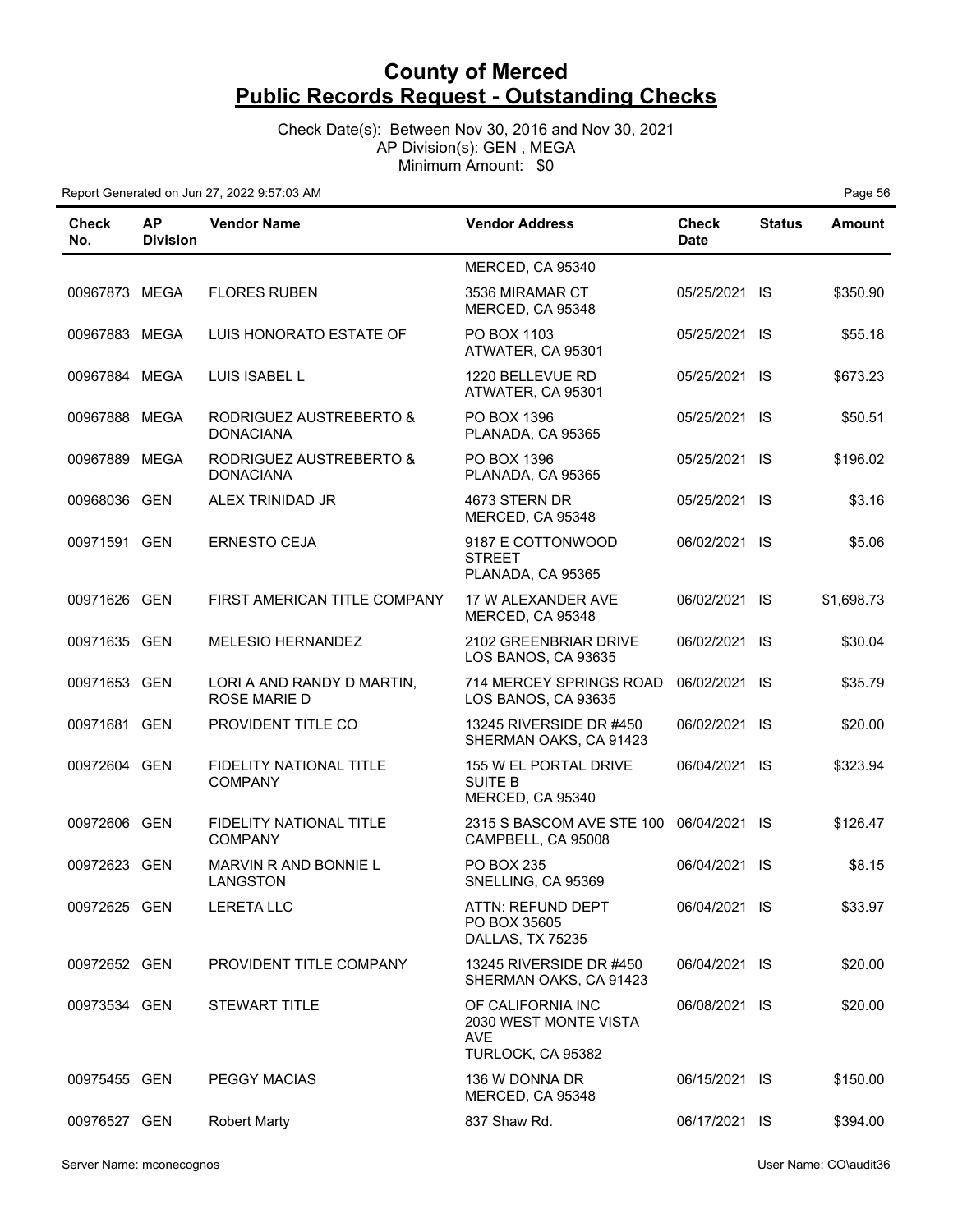Check Date(s): Between Nov 30, 2016 and Nov 30, 2021 AP Division(s): GEN , MEGA Minimum Amount: \$0

| Check<br>No.  | <b>AP</b><br><b>Division</b> | <b>Vendor Name</b>                               | <b>Vendor Address</b>                                                                                                 | Check<br><b>Date</b> | <b>Status</b> | <b>Amount</b> |
|---------------|------------------------------|--------------------------------------------------|-----------------------------------------------------------------------------------------------------------------------|----------------------|---------------|---------------|
|               |                              |                                                  | STOCKTON, CA 95215                                                                                                    |                      |               |               |
| 00977301 GEN  |                              | <b>JULIUS GERALD CALIENTE</b>                    | 3739 NOTRE DAME AVE<br>MERCED, CA 95348                                                                               | 06/22/2021 IS        |               | \$141.96      |
| 00978828 GEN  |                              | <b>LENNAR TITLE</b>                              | 7555 N PALM AVE STE 210<br>FRESNO, CA 93711                                                                           | 06/23/2021 IS        |               | \$27.68       |
| 00980322 GEN  |                              | <b>JOSHUA KAHN</b>                               | 1218 DARLING WAY<br><b>FOLSOM, CA 95630</b>                                                                           | 06/24/2021 IS        |               | \$82.59       |
| 00981429 GEN  |                              | <b>AEGIS SCIENTIFIC</b>                          | 3 CHAMBRY CT<br>FREEHOLD, NJ 07728                                                                                    | 06/25/2021 IS        |               | \$446.00      |
| 00981519 GEN  |                              | STRATEGIC LEGAL GROUP PC                         | 502 13TH STREET<br>MODESTO, CA 95354                                                                                  | 06/25/2021 IS        |               | \$38.00       |
| 00983610 GEN  |                              | <b>CSCA</b>                                      | ROBERT FOUCRAULT<br>211 BRADBURY LANE<br>REDWOOD CITY, CA 94061                                                       | 07/07/2021 IS        |               | \$350.00      |
| 00983925 MEGA |                              | XIONG GERMONG B & XIONG<br><b>BRANDON S</b>      | 353 E VASSAR AVE<br>MERCED, CA 95341                                                                                  | 07/08/2021 IS        |               | \$143.22      |
| 00983980 GEN  |                              | <b>LORENZO HUERTA RIOS</b>                       | 130 ZINFANDEL COURT<br>LOS BANOS, CA 93635                                                                            | 07/08/2021 IS        |               | \$1,086.02    |
| 00985664 GEN  |                              | <b>FIDELITY NATIONAL TITLE</b><br><b>COMPANY</b> | 7475 NORTH PALM AVE #107<br><b>FRESNO, CA 93711</b>                                                                   | 07/13/2021 IS        |               | \$172.30      |
| 00985688 GEN  |                              | <b>JOSE GARCIA</b>                               | 899 BARNEY ST<br>MERCED, CA 95348                                                                                     | 07/13/2021 IS        |               | \$20.00       |
| 00985702 GEN  |                              | MFA MEDICAL GROUP INC                            | ADVANCED PENSION<br>PROGRAMS INC TTE<br><b>FBO LEORAND</b><br><b>OESTREICHER</b><br>240 E 13TH ST<br>MERCED, CA 95340 | 07/13/2021 IS        |               | \$1,044.73    |
| 00985723 GEN  |                              | PROPATH INC                                      | ATTN: DAVID BAQUERIZO<br>785 TUCKER ROAD SUITE<br>G-392<br>TEHACHAPI, CA 93561                                        | 07/13/2021 IS        |               | \$0.00        |
| 00985733 GEN  |                              | TITLE CONNECT INC                                | 2850 S RED HILL AVE SUITE<br>220<br>SANTA ANA, CA 92705                                                               | 07/13/2021 IS        |               | \$201.86      |
| 00985747 GEN  |                              | WELLS FARGO HOME MORTGAGE                        | PO BOX 10335<br>DES MOINES, IA 50306                                                                                  | 07/13/2021 IS        |               | \$148.45      |
| 00986786 MEGA |                              | <b>BOUTIQUE AIR INC</b>                          | ATTN SHAWN SIMPSON CEO<br>DBA BOUTIQUE AIR<br>5 3RD ST STE 320<br>SAN FRANCISCO, CA 94103                             | 07/15/2021 IS        |               | \$5,670.39    |
| 00986788 MEGA |                              | <b>BOUTIQUE AIR INC</b>                          | ATTN SHAWN SIMPSON CEO<br>DBA BOUTIQUE AIR<br>5 3RD ST STE 320<br>SAN FRANCISCO, CA 94103                             | 07/15/2021 IS        |               | \$10,703.64   |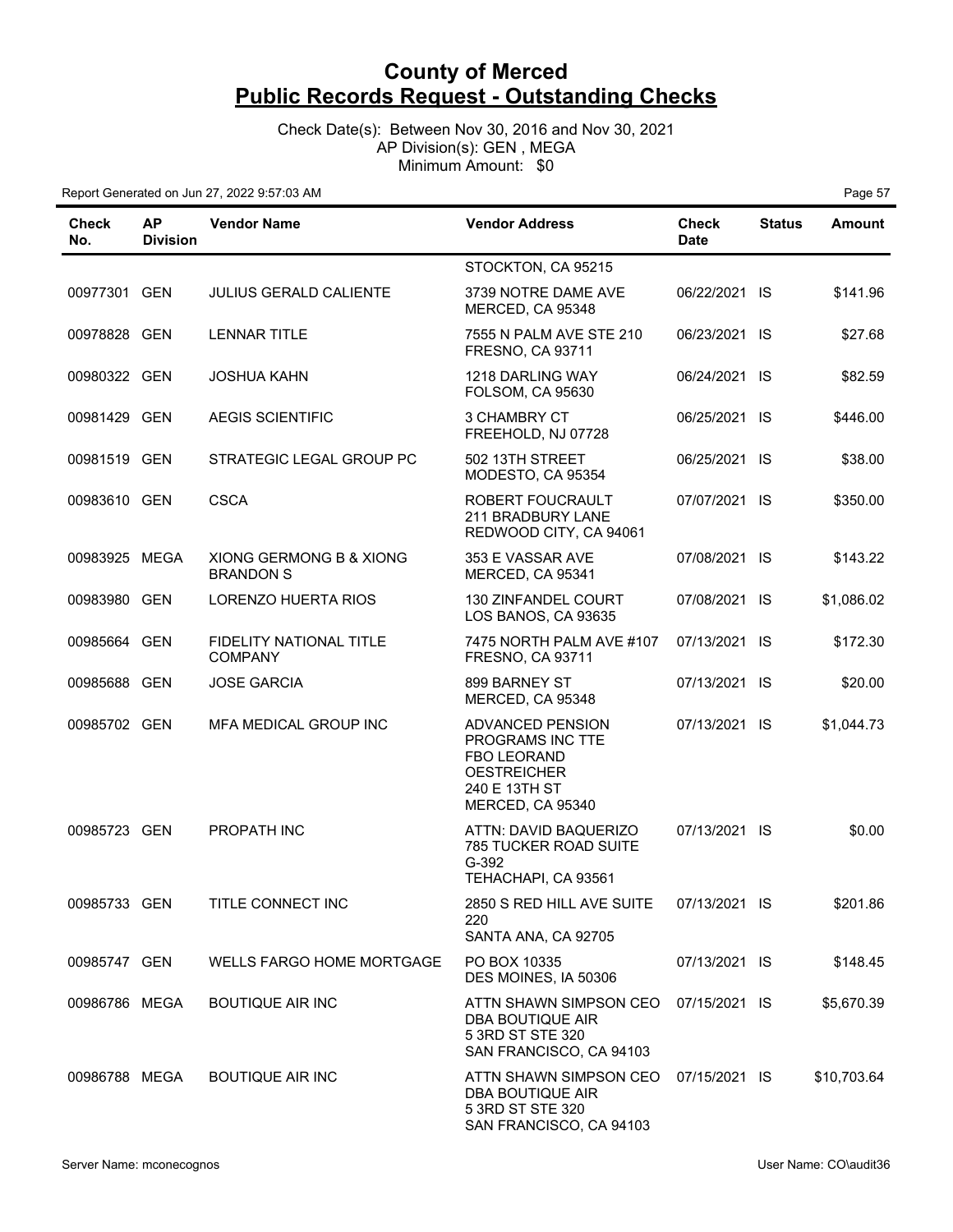Check Date(s): Between Nov 30, 2016 and Nov 30, 2021 AP Division(s): GEN , MEGA Minimum Amount: \$0

| Check<br>No.  | <b>AP</b><br><b>Division</b> | <b>Vendor Name</b>                                   | <b>Vendor Address</b>                                                                                                             | Check<br><b>Date</b> | <b>Status</b> | Amount      |
|---------------|------------------------------|------------------------------------------------------|-----------------------------------------------------------------------------------------------------------------------------------|----------------------|---------------|-------------|
| 00986790 MEGA |                              | <b>BOUTIQUE AIR INC</b>                              | ATTN SHAWN SIMPSON CEO<br>DBA BOUTIQUE AIR<br>5 3RD ST STE 320<br>SAN FRANCISCO, CA 94103                                         | 07/15/2021 IS        |               | \$13,851.47 |
| 00986905 GEN  |                              | RICARDO AMANCIO SANCHEZ                              | 2617 GLEN AVE<br>MERCED, CA 95340                                                                                                 | 07/15/2021 IS        |               | \$63.25     |
| 00986914 GEN  |                              | THE SHEPARD COMPANIES INC                            | 2424 SE BRISTOL ST STE 300<br>NEWPORT BEACH, CA<br>92660-0764                                                                     | 07/15/2021 IS        |               | \$38.00     |
| 00987084 GEN  |                              | <b>JULIUS GERALD CALIENTE</b>                        | 3739 NOTRE DAME AVE<br>MERCED, CA 95348                                                                                           | 07/19/2021 IS        |               | \$45.00     |
| 00987164 GEN  |                              | TITLE CONNECT INC                                    | 2850 S RED HILL AVE SUITE<br>220<br>SANTA ANA, CA 92705                                                                           | 07/19/2021 IS        |               | \$22.22     |
| 00987805 GEN  |                              | ANGELA ZUNIGA                                        | 245 ROSEWOOD DR<br>TURLOCK, CA 95380                                                                                              | 07/20/2021 IS        |               | \$50.00     |
| 00989292 GEN  |                              | <b>JESUS CISNEROS</b>                                | 461 CARSON ST<br>PLANADA, CA 95365                                                                                                | 07/23/2021 IS        |               | \$100.00    |
| 00989377 GEN  |                              | THE SHEPARD COMPANIES INC                            | 2424 SE BRISTOL ST STE 300<br>NEWPORT BEACH, CA<br>92660-0764                                                                     | 07/23/2021 IS        |               | \$38.00     |
| 00989917 GEN  |                              | <b>COLLEEN MURRAY</b>                                | 2889 HERROD AVE<br>ATWATER, CA 95301                                                                                              | 07/27/2021 IS        |               | \$25.88     |
| 00991526 GEN  |                              | <b>RENEE L TERRY</b>                                 | 3151 MCKEE ROAD<br>MERCED, CA 95340                                                                                               | 07/28/2021 IS        |               | \$30.00     |
| 00994068 GEN  |                              | <b>SKEETER LAWRENCE</b>                              | 25078 AMERICAN AVENUE<br>HILMAR, CA 95324                                                                                         | 08/05/2021 IS        |               | \$10.00     |
| 00994093 GEN  |                              | Maria Galvan                                         | 7842 Shaffer Road<br>WINTON, CA 95388                                                                                             | 08/05/2021 IS        |               | \$112.00    |
| 00994240 MEGA |                              | BORBA ROBERT M & LEOLA R<br><b>TRUSTEE</b>           | DBA BORBA FARMS<br>19 W GRANT RD<br>EL NIDO, CA 95317                                                                             | 08/06/2021 IS        |               | \$88.52     |
| 00994242 MEGA |                              | BORBA ROBERT M & LEOLA R<br><b>TRUSTEE</b>           | DBA BORBA FARMS<br>19 W GRANT RD<br><b>EL NIDO, CA 95317</b>                                                                      | 08/06/2021 IS        |               | \$100.00    |
| 00994244 MEGA |                              | BORBA ROBERT M & LEOLA R<br><b>TRUSTEE</b>           | DBA BORBA FARMS<br>19 W GRANT RD<br>EL NIDO, CA 95317                                                                             | 08/06/2021 IS        |               | \$111.76    |
| 00994280 MEGA |                              | <b>WAL-MART REAL ESTATE</b><br><b>BUSINESS TRUST</b> | PROPERTY TAX DEPT # 0555<br>01-2039<br>DBA WAL-MART STORE<br>#2039 DIVISION-STORE<br>PO BOX 8050 MS 0555<br>BENTONVILLE, AR 72712 | 08/06/2021 IS        |               | \$863.86    |
| 00994492 MEGA |                              | <b>JOHNSTON DOROTHY J</b>                            | 15339 BLOSS AVE                                                                                                                   | 08/09/2021 IS        |               | \$156.33    |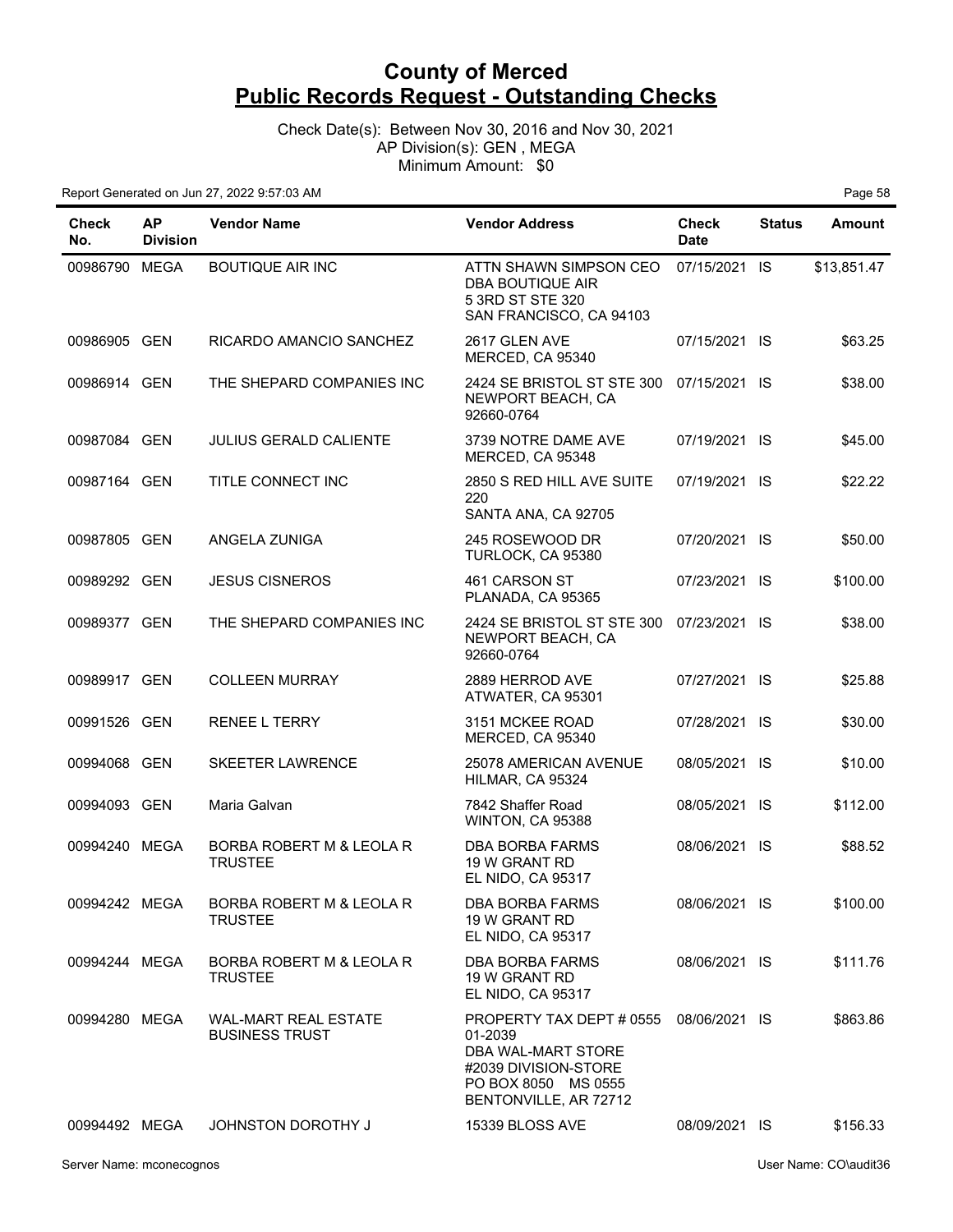Check Date(s): Between Nov 30, 2016 and Nov 30, 2021 AP Division(s): GEN , MEGA Minimum Amount: \$0

| Check<br>No.  | <b>AP</b><br><b>Division</b> | <b>Vendor Name</b>                                | <b>Vendor Address</b>                                                                          | <b>Check</b><br><b>Date</b> | <b>Status</b> | <b>Amount</b> |
|---------------|------------------------------|---------------------------------------------------|------------------------------------------------------------------------------------------------|-----------------------------|---------------|---------------|
|               |                              |                                                   | <b>DELHI, CA 95315</b>                                                                         |                             |               |               |
| 00997032 GEN  |                              | <b>HUMBERTO NAVA</b>                              | 1359 SILHOUETTE CT<br>MERCED, CA 95340                                                         | 08/17/2021 IS               |               | \$34.50       |
| 00997110 GEN  |                              | A & S MANUFACTURING &<br><b>WELDING INC</b>       | DBA: S & A MANUFACTURING 08/18/2021 IS<br>7211 N PACIFIC AVE<br>LIVINGSTON, CA 95334           |                             |               | \$260.43      |
| 00997199 GEN  |                              | RAQUEL D ARIAS M.D.                               | POD DIANA ELAINE RAMOS<br>4200 VIA MARISOL UNIT 660<br>LOS ANGELES, CA 90042                   | 08/18/2021 IS               |               | \$162.60      |
| 00997711 GEN  |                              | TY DACUYAN                                        | 2765 NASHUA ST<br>ATWATER, CA 95301                                                            | 08/19/2021 IS               |               | \$100.00      |
| 00997801 GEN  |                              | <b>IRMA DIAZ VALLES</b>                           | DBA: J G HARDWARE STORE<br>1634 ELGIN AVE<br>DOS PALOS, CA 93620                               | 08/19/2021 IS               |               | \$37.03       |
| 00998681 GEN  |                              | <b>LACEY MUNSON</b>                               | 2048 GROVE AVE<br>ATWATER, CA 95301                                                            | 08/24/2021 IS               |               | \$41.33       |
| 00998706 GEN  |                              | <b>GUADALUPE SOTO SANCHEZ</b>                     | 1260 W 11TH ST<br>MERCED, CA 95341                                                             | 08/24/2021 IS               |               | \$42.56       |
| 00998814 GEN  |                              | <b>ANTHONY GREEN</b>                              | 23 SUNSET CT<br>MERCED, CA 95340                                                               | 08/25/2021 IS               |               | \$140.00      |
| 00998893 GEN  |                              | <b>MAI KER VUE</b>                                | 1278 DAYBREAK DR<br>MERCED, CA 95348                                                           | 08/25/2021 IS               |               | \$32.48       |
| 01001961 GEN  |                              | STATE WATER RESOURCES<br><b>CONTROL BOARD</b>     | <b>BLACK RASCAL CREEK</b><br>FLOOD CONTROL PROJECT<br>1685 E STREET<br><b>FRESNO, CA 93706</b> | 08/27/2021 IS               |               | \$2,066.00    |
| 01005364 MEGA |                              | AGUEDA EDUARDO L & ROBYN                          | 6400 S MITCHELL RD<br>TURLOCK, CA 95380                                                        | 09/09/2021 IS               |               | \$112.56      |
| 01005365 MEGA |                              | AGUEDA EDUARDO L & ROBYN                          | 6400 S MITCHELL RD<br>TURLOCK, CA 95380                                                        | 09/09/2021 IS               |               | \$291.36      |
| 01005366 MEGA |                              | AGUILAR SONIA OCHOA                               | 1399 LAUREL AVE<br>ATWATER, CA 95301                                                           | 09/09/2021 IS               |               | \$41.78       |
| 01005446 MEGA |                              | HBA ENTERPRISES INC                               | 1230 MARTIN LUTHER KING<br>JR WAY<br>MERCED, CA 95341                                          | 09/09/2021 IS               |               | \$43.46       |
| 01005447 MEGA |                              | <b>HBA ENTERPRISES INC</b>                        | 1230 MARTIN LUTHER KING<br>JR WAY<br>MERCED, CA 95341                                          | 09/09/2021 IS               |               | \$305.38      |
| 01005453 MEGA |                              | <b>HONG KONG CHINESE</b><br><b>RESTAURANT INC</b> | 3556 G ST<br>MERCED, CA 95340                                                                  | 09/09/2021 IS               |               | \$24.84       |
| 01005484 MEGA |                              | MARTINEZ MADELINE SALLY                           | 832 W 11TH ST<br>MERCED, CA 95341                                                              | 09/09/2021 IS               |               | \$462.70      |
| 01005485 MEGA |                              | MCPLLC                                            | 3319 M ST<br>MERCED, CA 95348                                                                  | 09/09/2021 IS               |               | \$992.28      |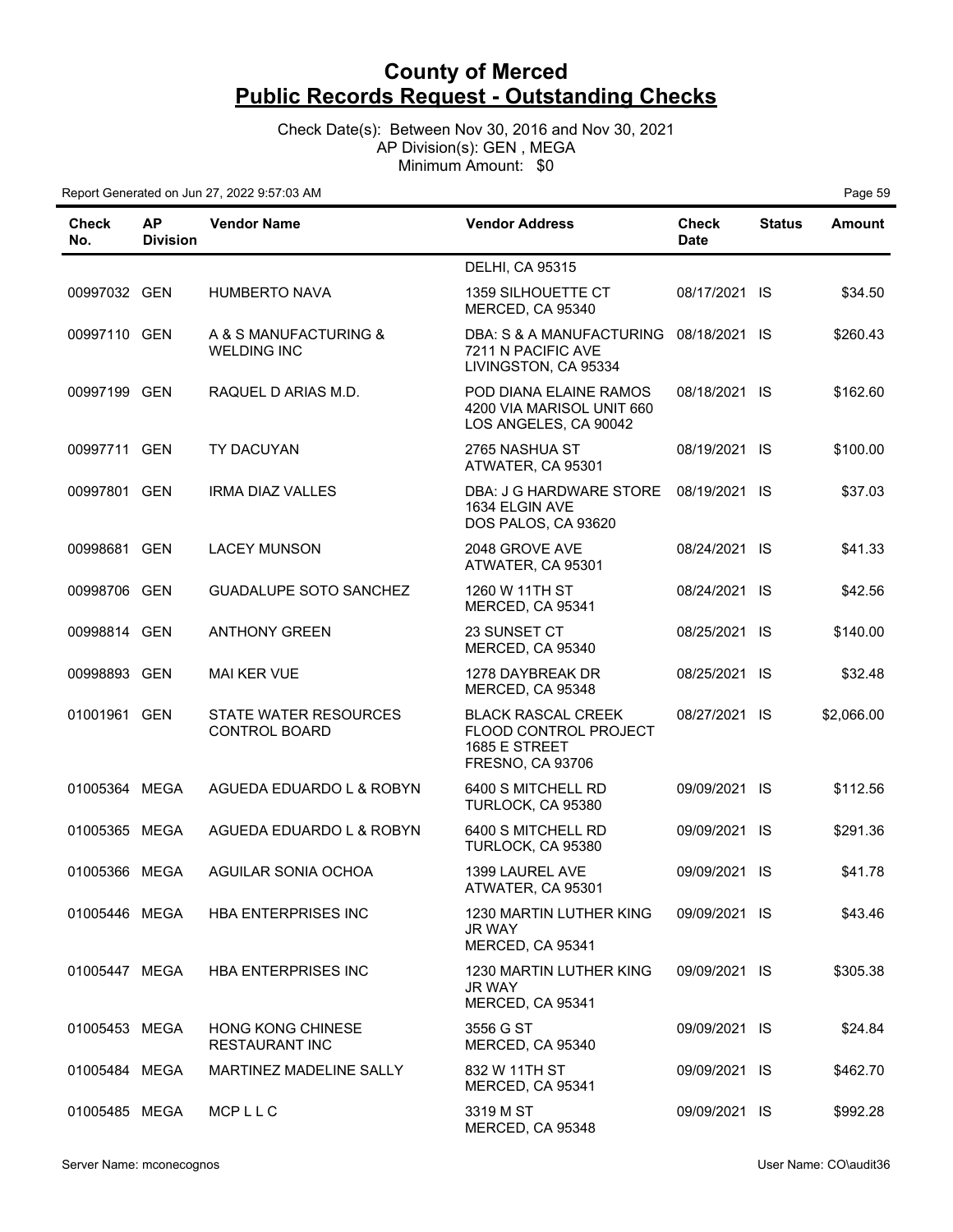Check Date(s): Between Nov 30, 2016 and Nov 30, 2021 AP Division(s): GEN , MEGA Minimum Amount: \$0

| Check<br>No.  | <b>AP</b><br><b>Division</b> | <b>Vendor Name</b>                                   | <b>Vendor Address</b>                                                                                                                 | <b>Check</b><br><b>Date</b> | <b>Status</b> | Amount     |
|---------------|------------------------------|------------------------------------------------------|---------------------------------------------------------------------------------------------------------------------------------------|-----------------------------|---------------|------------|
| 01005507 MEGA |                              | PETERS DAVID L ESTATE OF                             | <b>C/O CORY PETERS</b><br><b>ADMINISTRATOR</b><br>2688 RIDGEMONT DR<br>EUGENE, OR 97405                                               | 09/09/2021 IS               |               | \$77.66    |
| 01005518 MEGA |                              | RAZZARI TIMOTHY F & BILLIE K CO-<br><b>TRUSTEES</b>  | 1234 AUTO CENTER DR<br>MERCED, CA 95340                                                                                               | 09/09/2021 IS               |               | \$44.26    |
| 01005526 MEGA |                              | <b>SILVA HORACIO</b>                                 | <b>1438 VICTORIA AVE</b><br>ATWATER, CA 95301                                                                                         | 09/09/2021 IS               |               | \$24.86    |
| 01005527 MEGA |                              | <b>SILVA HORACIO</b>                                 | <b>1438 VICTORIA AVE</b><br>ATWATER, CA 95301                                                                                         | 09/09/2021 IS               |               | \$1,045.30 |
| 01005535 MEGA |                              | SOTO FRANCISCO J & FERNANDEZ<br><b>LIZETTE P</b>     | 2808 5TH ST<br>ATWATER, CA 95301                                                                                                      | 09/09/2021 IS               |               | \$32.82    |
| 01005552 MEGA |                              | VIERRA LLOYD J C & MELISSA C<br><b>TRUSTEE</b>       | 3630 KEATON RD<br>STEVINSON, CA 95374                                                                                                 | 09/09/2021 IS               |               | \$17.60    |
| 01005553 MEGA |                              | VIERRA LLOYD J C & MELISSA C<br><b>TRUSTEE</b>       | 3630 KEATON RD<br>STEVINSON, CA 95374                                                                                                 | 09/09/2021 IS               |               | \$70.76    |
| 01006645 GEN  |                              | RHONDA COLE                                          | 5666 DARRAH RD<br>MARIPOSA, CA 95338                                                                                                  | 09/10/2021 IS               |               | \$2.49     |
| 01009461 GEN  |                              | KHRISTY GONZALEZ                                     | 2471 SEVENTH ST<br>ATWATER, CA 95301                                                                                                  | 09/14/2021 IS               |               | \$150.00   |
| 01009540 GEN  |                              | ARUL KUMAR SHANMUGHAM                                | 1473 TREAT BLVD APT 1628<br>WALNUT CREEK, CA 94597                                                                                    | 09/14/2021 IS               |               | \$81.62    |
| 01009548 GEN  |                              | <b>STATES TITLE</b>                                  | 3900 LENNANE DR STE 110<br>SACRAMENTO, CA 95834                                                                                       | 09/14/2021 IS               |               | \$285.06   |
| 01009549 GEN  |                              | <b>STEWART TITLE</b>                                 | <b>GUARANTY COMPANY</b><br>500 N BROADWAY STE 900<br>SANTA BARBARA, CA 93102                                                          | 09/14/2021 IS               |               | \$36.99    |
| 01011177 GEN  |                              | Rosina Hurtado                                       | 1810 Forrest Creek Ct.<br>ATWATER, CA 95301                                                                                           | 09/17/2021 IS               |               | \$38.46    |
| 01011305 GEN  |                              | DANNY DASILVA                                        | 1190 KENWOOD AVE APT 2<br>TURLOCK, CA 95380                                                                                           | 09/20/2021 IS               |               | \$100.00   |
| 01011377 GEN  |                              | SECRETARY FOR CALIFORNIA<br>ENVIRONMENTAL PROTECTION | DBA: CALIFORNIA<br><b>ENVIRONMENTAL</b><br><b>PROTECTION</b><br>(CAL-EPA)<br>1001 I STREET, 20TH FLOOR<br>SACRAMENTO, CA 95814        | 09/20/2021 IS               |               | \$278.34   |
| 01011378 GEN  |                              | SECRETARY FOR CALIFORNIA<br>ENVIRONMENTAL PROTECTION | <b>DBA: CALIFORNIA</b><br><b>ENVIRONMENTAL</b><br><b>PROTECTION</b><br>(CAL-EPA)<br>1001 I STREET, 20TH FLOOR<br>SACRAMENTO, CA 95814 | 09/20/2021 IS               |               | \$3,843.91 |
| 01011379 GEN  |                              | SECRETARY FOR CALIFORNIA<br>ENVIRONMENTAL PROTECTION | <b>DBA: CALIFORNIA</b><br><b>ENVIRONMENTAL</b>                                                                                        | 09/20/2021 IS               |               | \$1,598.38 |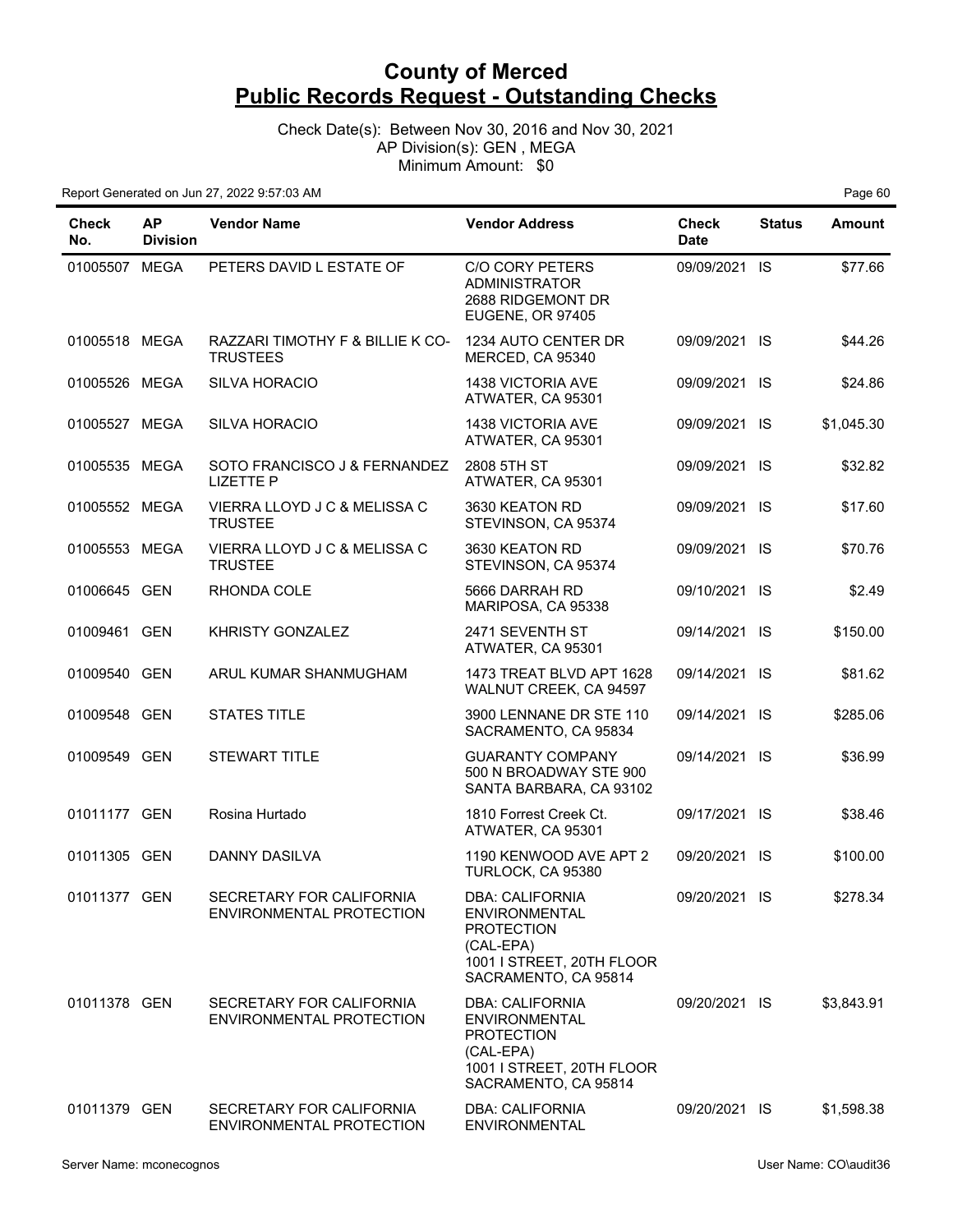Check Date(s): Between Nov 30, 2016 and Nov 30, 2021 AP Division(s): GEN , MEGA Minimum Amount: \$0

| <b>Check</b><br>No. | <b>AP</b><br><b>Division</b> | <b>Vendor Name</b>                                   | <b>Vendor Address</b>                                                                                                          | <b>Check</b><br><b>Date</b> | <b>Status</b> | <b>Amount</b> |
|---------------------|------------------------------|------------------------------------------------------|--------------------------------------------------------------------------------------------------------------------------------|-----------------------------|---------------|---------------|
|                     |                              |                                                      | <b>PROTECTION</b><br>(CAL-EPA)<br>1001 I STREET, 20TH FLOOR<br>SACRAMENTO, CA 95814                                            |                             |               |               |
| 01011380 GEN        |                              | SECRETARY FOR CALIFORNIA<br>ENVIRONMENTAL PROTECTION | <b>DBA: CALIFORNIA</b><br>ENVIRONMENTAL<br><b>PROTECTION</b><br>(CAL-EPA)<br>1001 I STREET, 20TH FLOOR<br>SACRAMENTO, CA 95814 | 09/20/2021 IS               |               | \$29.66       |
| 01016239 GEN        |                              | <b>VIRGINIA ALLEN</b>                                | 1150 N MCDOWELL BVLD<br><b>UNIT 750066</b><br>PETALUMA, CA 94975                                                               | 09/27/2021 IS               |               | \$38.75       |
| 01016251 GEN        |                              | CHICAGO TITLE                                        | 7010 N PALM AVE<br><b>FRESNO, CA 93650</b>                                                                                     | 09/27/2021 IS               |               | \$86.53       |
| 01016261 GEN        |                              | OSCAR AND ELIA G GALINDO<br><b>ALVAREZ</b>           | 18326 REYNOLDS AVE<br>DOS PALOS, CA 93620                                                                                      | 09/27/2021 IS               |               | \$10.17       |
| 01016895 GEN        |                              | <b>HECTOR VARGAS OR MAYTE</b><br><b>VARGAS</b>       | 1447 PARTRIDGE DR<br>MERCED, CA 95340                                                                                          | 09/29/2021 IS               |               | \$50.00       |
| 01016912 GEN        |                              | LAURA DE SANTIAGO                                    | 5465 FRESNO RD<br>LE GRAND, CA 95333                                                                                           | 09/29/2021 IS               |               | \$12.00       |
| 01017792 GEN        |                              | <b>KIRK LANFORD</b>                                  | 654 STANFORD CT.<br>MERCED, CA 95348                                                                                           | 10/01/2021 IS               |               | \$27.50       |
| 01017793 GEN        |                              | NICKIE LOPEZ                                         | 3144 G ST STE 1235-374<br>MERCED, CA 95340                                                                                     | 10/01/2021 IS               |               | \$100.00      |
| 01019025 MEGA       |                              | <b>ALCORDO MELISSA</b>                               | 36 VILLAGE RD APT 407<br>MIDDLETON, MA 01949                                                                                   | 10/05/2021 IS               |               | \$50.16       |
| 01019042 MEGA       |                              | HAIDARIAN HUSSAIN MOHAMMED<br><b>TRUSTEE</b>         | 11957 YOUNGSTOWN RD<br>TURLOCK, CA 95380                                                                                       | 10/05/2021 IS               |               | \$21.38       |
| 01019043 MEGA       |                              | HAIDARIAN HUSSAIN MOHAMMED<br><b>TRUSTEE</b>         | 11957 YOUNGSTOWN RD<br>TURLOCK, CA 95380                                                                                       | 10/05/2021 IS               |               | \$108.56      |
| 01019055 MEGA       |                              | SAMRAN KARUN SINGH & SAMRAN<br><b>ARJUN SINGH</b>    | C/O SOHAN SAMRAN<br>24341 AVFNUF 14<br>MADERA, CA 93637                                                                        | 10/05/2021 IS               |               | \$3.72        |
| 01019056 MEGA       |                              | SAMRAN KARUN SINGH & SAMRAN<br><b>ARJUN SINGH</b>    | C/O SOHAN SAMRAN<br>24341 AVENUE 14<br>MADERA, CA 93637                                                                        | 10/05/2021 IS               |               | \$6.38        |
| 01019141 GEN        |                              | PLACER TITLE COMPANY                                 | 2995 R ST STE 103<br>MERCED, CA 95348                                                                                          | 10/05/2021 IS               |               | \$416.68      |
| 01019142 GEN        |                              | PLACER TITLE COMPANY                                 | 2995 R ST STE 103<br>MERCED, CA 95348                                                                                          | 10/05/2021 IS               |               | \$207.36      |
| 01019143 GEN        |                              | PLACER TITLE COMPANY                                 | 2995 R ST STE 103<br>MERCED, CA 95348                                                                                          | 10/05/2021 IS               |               | \$59.06       |
| 01019155 GEN        |                              | ROBERTA SILVA                                        | 2500 N HWY 59 SPC 225                                                                                                          | 10/05/2021 IS               |               | \$10.76       |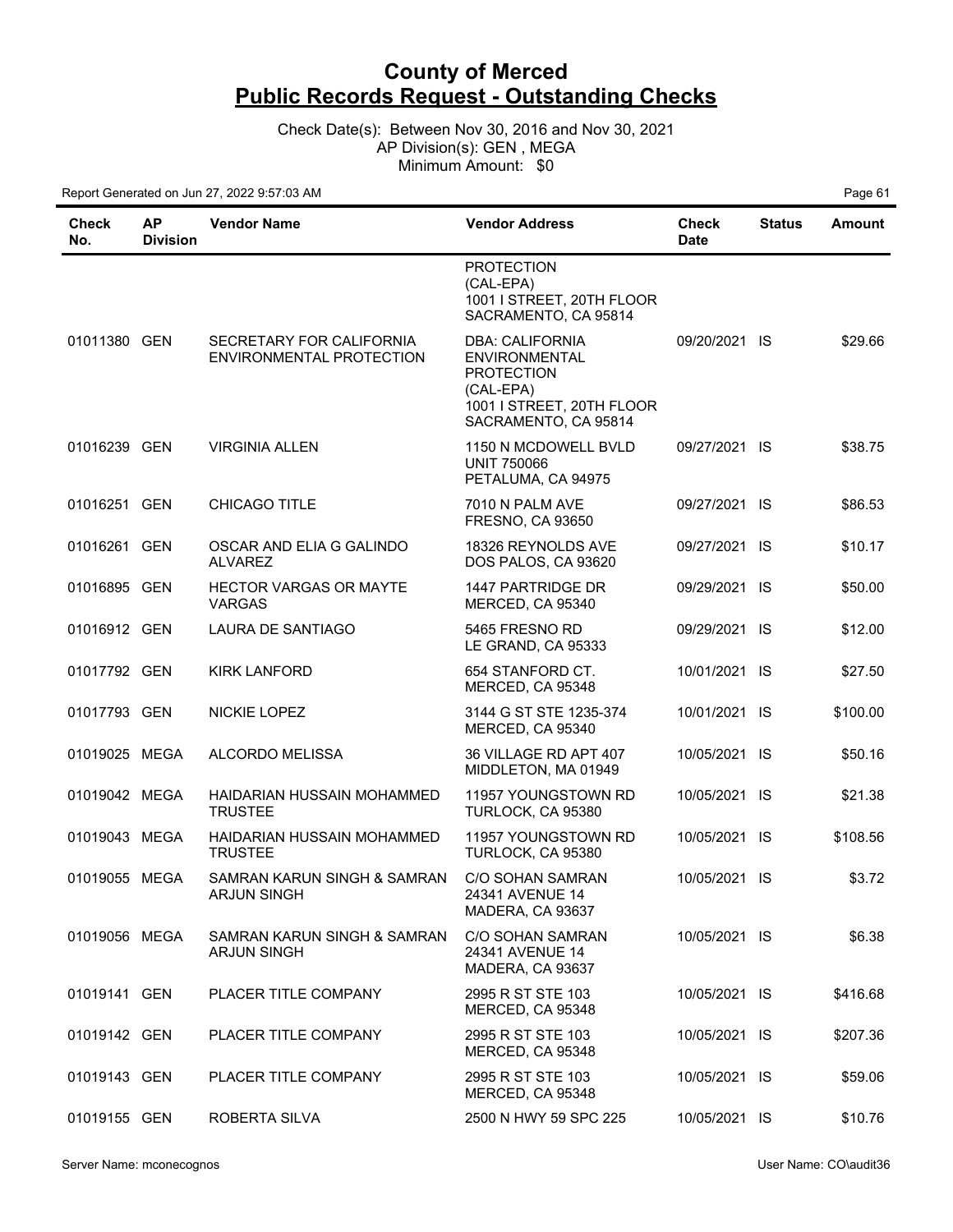Check Date(s): Between Nov 30, 2016 and Nov 30, 2021 AP Division(s): GEN , MEGA Minimum Amount: \$0

| Check<br>No.  | <b>AP</b><br><b>Division</b> | <b>Vendor Name</b>                                 | <b>Vendor Address</b>                                                                                                  | <b>Check</b><br><b>Date</b> | <b>Status</b> | <b>Amount</b> |
|---------------|------------------------------|----------------------------------------------------|------------------------------------------------------------------------------------------------------------------------|-----------------------------|---------------|---------------|
|               |                              |                                                    | MERCED, CA 95348                                                                                                       |                             |               |               |
| 01019156 GEN  |                              | SMITH SHARON ELIZABETH AND<br><b>MUMBY GREGORY</b> | 19596 CENTER AVE<br>DOS PALOS, CA 93620                                                                                | 10/05/2021 IS               |               | \$26.24       |
| 01020527 GEN  |                              | <b>MICHAEL DOMINGUE</b>                            | 3439 CARRIE CT<br>ATWATER, CA 95301                                                                                    | 10/08/2021 IS               |               | \$105.00      |
| 01020581 GEN  |                              | MICHAEL HARTWELL OR NICOLASA<br><b>R HARTWELL</b>  | 445 SUTTER ST<br>PLANADA, CA 95365                                                                                     | 10/08/2021 IS               |               | \$100.00      |
| 01022590 GEN  |                              | MICHAEL DOMINGUE                                   | 3439 CARRIE CT<br>ATWATER, CA 95301                                                                                    | 10/15/2021 IS               |               | \$72.25       |
| 01024750 GEN  |                              | <b>AYLEEN ESCAMILLA</b>                            | 1326 TIDE DR<br>ATWATER, CA 95301                                                                                      | 10/22/2021 IS               |               | \$187.50      |
| 01025407 GEN  |                              | ARSENIO LAND LEVELING INC                          | 14397 N STATE HIGHWAY 59<br>MERCED, CA 95348                                                                           | 10/26/2021 IS               |               | \$25.68       |
| 01028971 GEN  |                              | OWNGIA RAY SHELTON JR                              | 2329 EXPLORADOR DR<br>MERCED, CA 95340                                                                                 | 10/28/2021 IS               |               | \$72.25       |
| 01028988 GEN  |                              | <b>MAI KER VUE</b>                                 | 1278 DAYBREAK DR<br>MERCED, CA 95348                                                                                   | 10/28/2021 IS               |               | \$35.84       |
| 01029002 GEN  |                              | NATIONAL INSTITUTE FOR JAIL<br><b>OPERATIONS</b>   | C/O CHERYL FELSTED<br>PO BOX 1115<br><b>MIDWAY, UT 84049</b>                                                           | 10/28/2021 IS               |               | \$298.00      |
| 01030678 GEN  |                              | DEPARTMENT OF CONSERVATION                         | <b>DIVISION OF</b><br>ADMINISTRATIVE SERVICES<br><b>ACCOUNTING OFFICE</b><br>801 K ST MS 22-15<br>SACRAMENTO, CA 95814 | 11/03/2021 IS               |               | \$10,393.16   |
| 01031409 GEN  |                              | <b>ANITA DUQUE</b>                                 | <b>PO BOX 306</b><br>MODESTO, CA 95353                                                                                 | 11/04/2021 IS               |               | \$13.32       |
| 01031415 GEN  |                              | FIDELITY NATIONAL TITLE<br><b>COMPANY</b>          | 6489 CAMDEN AVE STE 101<br>SAN JOSE, CA 95120                                                                          | 11/04/2021 IS               |               | \$189.94      |
| 01031455 GEN  |                              | <b>FRANCES M PARKER</b>                            | 129 GRANADA COURT<br>ATWATER, CA 95301                                                                                 | 11/04/2021 IS               |               | \$62.88       |
| 01031469 GEN  |                              | PLACER TITLE COMPANY                               | 2995 R ST STE 103<br>MERCED, CA 95348                                                                                  | 11/04/2021 IS               |               | \$360.40      |
| 01031470 GEN  |                              | PLACER TITLE COMPANY                               | 2995 R ST STE 103<br>MERCED, CA 95348                                                                                  | 11/04/2021 IS               |               | \$52.86       |
| 01031471 GEN  |                              | PLACER TITLE COMPANY                               | 2995 R ST STE 103<br>MERCED, CA 95348                                                                                  | 11/04/2021 IS               |               | \$267.80      |
| 01031486 GEN  |                              | SOLIDIFI TITLE CO OF CALIFORNIA                    | 12 EAST OCEAN BLVD STE<br>320<br>LONG BEACH, CA 90802                                                                  | 11/04/2021 IS               |               | \$323.96      |
| 01032882 MEGA |                              | <b>BANK OF AMERICA NA TRUSTEE</b>                  | C/O RYAN LLC<br>PO BOX 460329 DEPT 909<br>HOUSTON, TX 77056                                                            | 11/09/2021 IS               |               | \$12.22       |